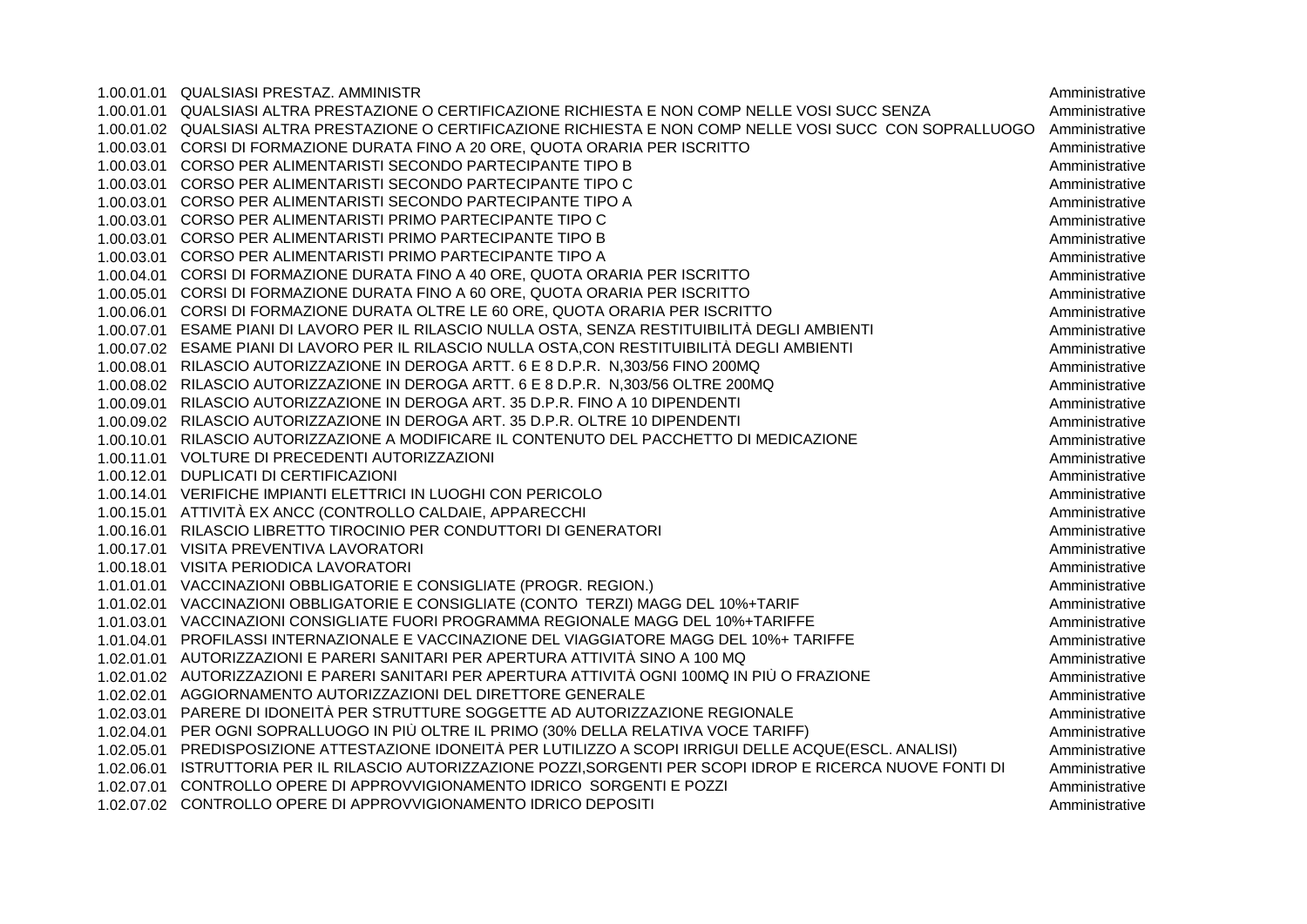|            | 1.02.07.03 CONTROLLO OPERE DI APPROVVIGIONAMENTO IDRICO PER RETE IDRICA                                                            |                                  |
|------------|------------------------------------------------------------------------------------------------------------------------------------|----------------------------------|
| 1.02.08.01 | PRELIEVO CAMPIONI ACQUA D.P.R. N. 31/2001 ACQUE MINERALI E ACQUE TERMALI                                                           | Amministrative<br>Amministrative |
| 1.02.09.01 | PARERE ISTRUTTORIO RILASCIATO PER CLASSIFICAZIONE DELLE RISORSE IDRICHE DI COMPETENZA REGIONALE                                    | Amministrative                   |
| 1.02.10.01 | PARERE PREVENTIVO SU PROGETTO ESECUTIVO DELLO STABIL DI IMBOTTIGLIAM E CONFEZ DI COMPET REGIONALE                                  | Amministrative                   |
|            | 1.02.11.01 SOPRALLUOGO PER RILASCIO DELL'AUTORIZZAZIONE REGIONALE DELLO STABILIMENTO DI CONFEZION                                  | Amministrative                   |
| 1.02.12.01 | VIDIMAZIONE REGISTRI, PISCINE, ECC.                                                                                                | Amministrative                   |
| 1.02.13.01 | RILASCIO E/O REVISIONE PATENTE IMPIEGO GAS TOSSICI                                                                                 | Amministrative                   |
|            | COMMISSIONE ESAMI ABILITAZIONE ALLIMPIEGO DI GAS TOSSICI DA SUDDIVIDERE 20% AUSL, 80% IN PARTI UGUALI                              |                                  |
| 1.02.14.01 | TRA PRESIDENTE SEGRETARIO DELLA COMMISIONE ESAMI                                                                                   |                                  |
|            | PARTECIPAZIONE ESAMI ABILITAZIONE ALLIMPIEGO DI GAS TOSSICI                                                                        | Amministrative                   |
| 1.02.15.01 |                                                                                                                                    | Amministrative                   |
| 1.02.16.01 | RICHIESTA PARERE COMMISSIONE TECNICA PERMANENTE PER L'AUTORIZZ ALL'IMPIEGO, CUSTODIA, CONS GAS                                     | Amministrative                   |
|            | RICHIESTA PARERE COMMISSIONE TECNICA PERMANENTE PER L'AUTORIZZ ALL'IMPIEGO, CUSTODIA, CONS GAS                                     |                                  |
|            | 1.02.16.02 TOSSICI PER OGNI 100MQ IN PIÙ O FRAZIONE                                                                                | Amministrative                   |
|            | COMMISSIONE TECNICA PERMANENTE GAS TOSSICI DA SUDDIVIDERE 20% AUSL7, 80% IN PARTI UGUALI TRA                                       |                                  |
| 1.02.17.01 | PRESIDENTE, SEGRETARIO DELLA COMMISSIONE.                                                                                          | Amministrative                   |
| 1.02.18.01 | RILASCIO NULLA OSTA PER AUTORIZZAZIONE QUESTURA                                                                                    | Amministrative                   |
| 1.02.19.01 | RICHIESTA DI ATTESTAZIONE CIRCA L'AVVENUTA COMUNICAZ DI APPARECH GENERATORI DI RADIAZIONIZZANTI                                    | Amministrative                   |
| 1.02.20.01 | RICHIESTA DI ATTESTAZIONE CIRCA L'AVVENUTA IDENTIFI DEL RESPON IMPIANTO RADIOLOGICO                                                | Amministrative                   |
| 1.02.21.01 | MISURE DI DOSE ESPOSIZIONE PER X E GAMMA PER PUNTO                                                                                 | Amministrative                   |
| 1.02.22.01 | MISURE DI CONTAMINAZIONE                                                                                                           | Amministrative                   |
| 1.02.23.01 | MISURE DI CONCENTRAZIONE RADON                                                                                                     | Amministrative                   |
|            | PARERI COMMISSIONE PROVINCIALE RADIAZIONI IONIZZANTI PER SINGOLO PARERE O MACCHINARIO AUTORIZZ.                                    |                                  |
| 1.02.24.01 | SUDD IL TOTALE DEGLI IMPORTI VERSATI DALLE DITTE 20% AUSL, 80%SUDDIV IN PARTI UGUALI TRA IL PRES DELLA                             | Amministrative                   |
| 1.02.25.01 | DISINFESTAZIONE E DERATTIZZAZIONE: PARERE PREVENTIVO                                                                               | Amministrative                   |
| 1.02.26.01 | INQUINAMENTO ACUSTICO RILEVAZIONI FONO                                                                                             | Amministrative                   |
| 1.02.27.01 | ANALISI SPETTRALE PER PUNTO                                                                                                        | Amministrative                   |
| 1.02.28.01 | DOSIMETRIA INDIVIDUALE PER PERSONA E PER ORA                                                                                       | Amministrative                   |
| 1.02.29.01 | AUTOMEZZI RIFIUTI SPECIALI                                                                                                         | Amministrative                   |
| 1.02.31.01 | ISTRUTTORIA PER IL RILASCIO PARERE DI IDONEITÀ IGIENICO PER LA PROD DI DETERG E DETERSIVI SINO A 100MQ                             | Amministrative                   |
| 1.02.31.01 | RINNOVO ATTESTAZIONE IDONEITÀ IGIENICO SANITARIA LOC DI PROD DI DETERG DETERSIVI                                                   | Amministrative                   |
| 1.02.31.02 | ISTRUTTORIA PER IL RILASCIO PARERE DI IDONEITÀ IGIENICO PER LA PROD DI DETERG E DETERSIVI PER 50 MQ                                | Amministrative                   |
| 1.02.32.01 | ISTRUTTORIA PER IL RILASCIO PARERE DI IDONEITÀ IGIENICO SANIT PER LA PROD COSMETICI SINO 100MQ                                     | Amministrative                   |
|            | 1.02.32.02 ISTRUTTORIA PER IL RILASCIO PARERE DI IDONEITÀ IGIENICO SANIT PER LA PROD COSMETICI PER OGNI 50 MQ OLTRE Amministrative |                                  |
| 1.02.33.01 | RINNOVO ATTESTAZIONE IDONEITÀ IGIENICO SANIT PER LOCALI DI PRODUZIONE COSMETICI                                                    | Amministrative                   |
| 1.02.34.01 | CERTIFICATO CAUSE DI MORTE                                                                                                         | Amministrative                   |
| 1.02.35.01 | PARERE PER CREMAZIONE                                                                                                              | Amministrative                   |
| 1.02.36.01 | NULLA OSTA TRASPORTO SALMA F.C.                                                                                                    | Amministrative                   |
| 1.02.37.01 | ASSISTENZA A CONFEZIONAMENTO FERETRO PER TRASPORTO SOLO SIGILLATURA                                                                | Amministrative                   |
|            | 1.02.37.02 ASSISTENZA A CONFEZIONAMENTO FERETRO PER TRASPORTO CON DOPPIA CASSA                                                     | Amministrative                   |
|            | 1.02.37.03 TRATT. ANTIPUTREFAZIONE                                                                                                 | Amministrative                   |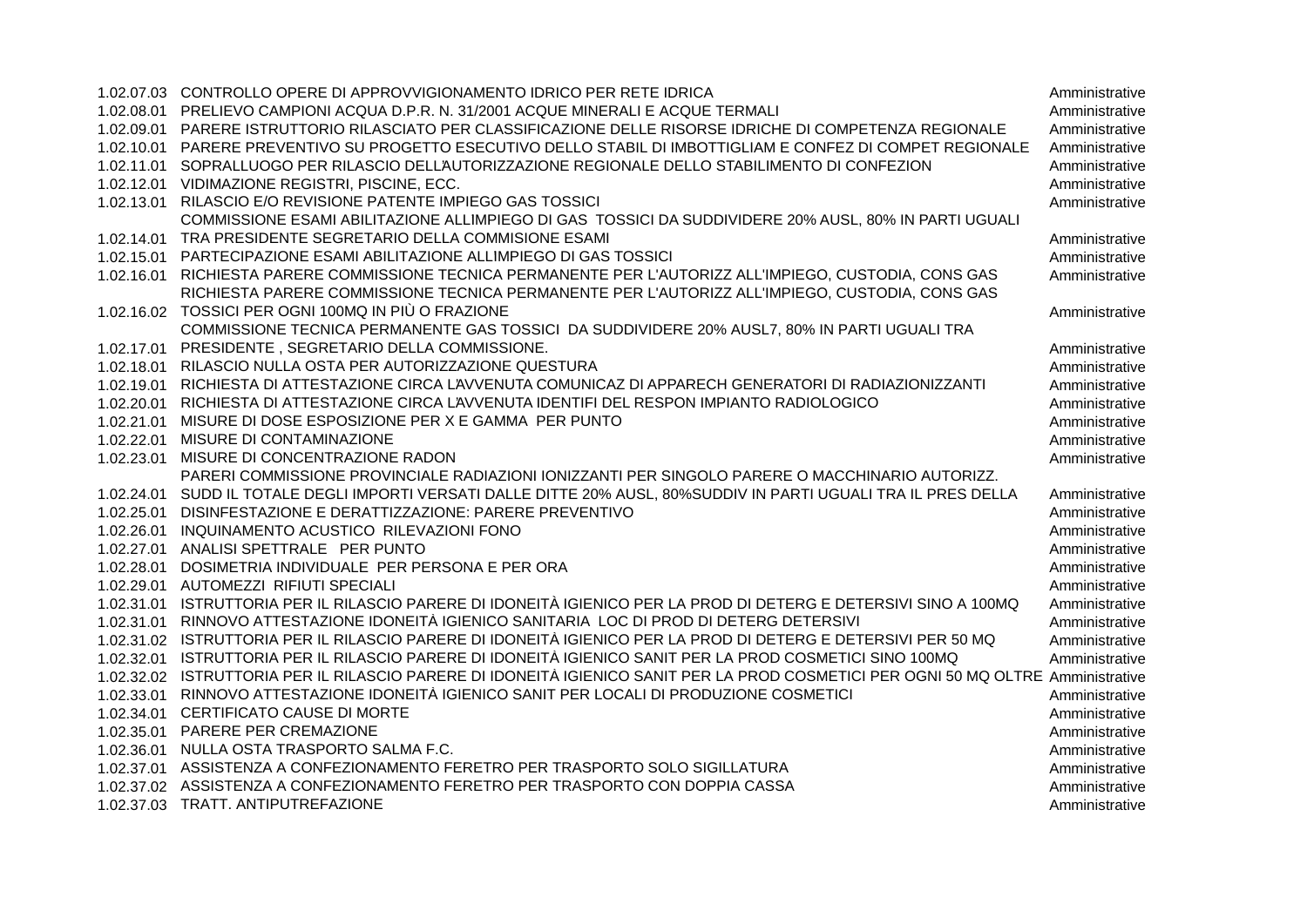|            | 1.02.38.01 PARERE E ASSISTENZA A ESUMAZIONE ED ESTUMULAZIONE                                                         | Amministrative |
|------------|----------------------------------------------------------------------------------------------------------------------|----------------|
|            | 1.02.39.01 IDONEITÀ LOCULI SINO A 15 LOCULI                                                                          | Amministrative |
|            | 1.02.39.02 IDONEITÀ LOCULI PER OGNI LOCULO IN PIÙ                                                                    | Amministrative |
|            | 1.02.40.01 PARERI ESPRESSI DALLA CONFERENZA                                                                          | Amministrative |
|            | 1.02.41.01 AUTOFUNEBRI                                                                                               | Amministrative |
|            | 1.02.42.01 ISTRUTTORIA PER AUTORIZZAZIONE DEL DIRETTORE GENERALE PER IL TRASP INFERMI CON AMBULANZE PER OGNI         | Amministrative |
|            | 1.02.43.01 VERIFICA ANNUALE IDOENITÀ AMBULANZE PER OGNI MEZZO                                                        | Amministrative |
|            | 1.02.44.01 PIANI REGOLATORI <= 20,000 ABIT.                                                                          | Amministrative |
|            | 1.02.44.02 PIANI REGOLATORI > <= 50,000 ABIT.                                                                        | Amministrative |
|            | 1.02.44.03 PIANI REGOLATORI <= 100,000 ABIT                                                                          | Amministrative |
|            | 1.02.44.04 PIANI REGOLATORI OGNI 100,000 AB. IN PIÙ O FRAZIONE                                                       | Amministrative |
|            | 1.02.45.01 PIANI PARTIPIANI PARTICOLAREGGIATI                                                                        | Amministrative |
|            | 1.02.46.01 OPERE PUBBLICHE <= 260,000 EURO                                                                           | Amministrative |
|            | 1.02.46.02 OPERE PUBBLICHE <= 320,000 EURO                                                                           | Amministrative |
|            | 1.02.46.03 OPERE PUBBLICHE <= 2,5 MILIONI EURO                                                                       | Amministrative |
|            | 1.02.46.04 OPERE PUBBLICHE <= 5 MILIONI EURO                                                                         | Amministrative |
|            | 1.02.46.05 OPERE PUBBLICHE > 5 MILIONI EURO                                                                          | Amministrative |
|            | 1.02.47.01 NUOVE COSTRUZIONI O VARIANTI EDILIZIA RESIDENZIALE PARERI O ABILITÁ                                       | Amministrative |
|            | 1.02.48.01 PER OGNI UNITÀ ABITATIVA OLTRE LA PRIMA                                                                   | Amministrative |
|            | 1.02.49.01 NUOVE COSTRUZIONI AD USO DIVERSO DAL RESIDENZIALE <= 200MQ                                                | Amministrative |
|            | 1.02.49.02 QUALI:UFFICI - NEGOZI - ATTIVITÀ DI SERVIZIO - ATTIVITÀ COMM, ALBERGHI,PENSIONI. 100MQ. IN PIÙ O FRAZIONE | Amministrative |
|            | 1.02.50.01 NUOVE COSTRUZIONI O VARIANTI AD USO DI: SCUOLE FINO A 100MQ                                               | Amministrative |
|            | 1.02.50.02 CASE DI RIPOSO - CASE DI CURA - ASILI NIDO E STRUTTURE SOCIALI OGNI 50 MQ IN PIÙ O FRAZIONE               | Amministrative |
|            | 1.02.51.01 LOCALI DI PUBBLICO SPETTACOLO, CAMPEGGI, IMPIANTI FINO A 100 POSTI                                        | Amministrative |
|            | 1.02.51.02 SPORTIVI, LOCALI RICREATIVI, STABILIMENTI BALNEARI, ETC OGNI 30 POSTIIN PIÙ ECC.                          | Amministrative |
|            | 1.02.52.01 NUOVE COSTRUZIONI O VARIANTI AD USO DI:ATTIVITÀ ARTIGIAN. O INDUSTR. COMPRE UFFICI, ALLOGGI, LOCALI       | Amministrative |
|            | NUOVE COSTRUZIONI O VARIANTI AD USO DI:ATTIVITÀ ARTIGIAN. O INDUSTR. COMPRE UFFICI, ALLOGGI, LOCALI                  |                |
|            | 1.02.52.02 ESPOSIT ECC 500 MQ IN PIÙ O FRAZIONE                                                                      | Amministrative |
| 1.02.53.01 | NUOVI INSEDIAMENTI AGRICOLI O VARIANTI E RELATIVE ATTIVITÀ DI TRASFORM, FIENILI, STALLE E CONCIMA ECC                | Amministrative |
|            | NUOVI INSEDIAMENTI AGRICOLI O VARIANTI E RELATIVE ATTIVITÀ DI TRASFORM, FIENILI, STALLE E CONCIMA ECC                |                |
|            | 1.02.53.02 COMPRE ABIT RURALE 500 MQ IN PIÙ O FRAZIONE                                                               | Amministrative |
|            | 1.02.54.01 SOLO FABBRICATO RURALE O VARIANTE AL F.R.                                                                 | Amministrative |
|            | 1.02.55.01 ATTIVITÀ AGRITURISTICHE O MODIFICA DELLA DESTINAZIONE D'USO IN TALI ATTIVITÀ <= 200MQ                     | Amministrative |
|            | 1.02.55.02 ATTIVITÀ AGRITURISTICHE O MODIFICA DELLA DESTINAZIONE D'USO IN TALI ATTIVITÀ 100MQ                        | Amministrative |
|            | 1.02.56.01 PIANI DI LOTTIZZAZIONI, OPERE DI URBANIZZAZIONE E RELATIVE VARIANTI <= 2,000 MQ.                          | Amministrative |
|            | 1.02.56.02 PIANI DI LOTTIZZAZIONI, OPERE DI URBANIZZAZIONE E RELATIVE VARIANTI 2,000-10,000 MQ                       | Amministrative |
|            | 1.02.56.03 PIANI DI LOTTIZZAZIONI, OPERE DI URBANIZZAZIONE E RELATIVE VARIANTI > 10,000 MQ                           | Amministrative |
|            | 1.02.57.01 PARERI PER ISTALLAZIONE CABINE ELETTRICHE, STAZIONI RADIO BASE, STAZ RADIO-TELECOMUNIC                    | Amministrative |
|            | 1.02.58.01 SOPRALLUOGO E MISURAZIONI PREVENTIVE DEL FONDO ELETTROMAGNETICO PREESISTENTE IN ZONE                      | Amministrative |
|            | 1.02.59.01 PARERE IGIENICO SANITARIO AL FINE DEL RILASCIO DELL L'AGIBILITÀ DELLE STRUTTURE PRODUTTIVE, RICETTIVE E   | Amministrative |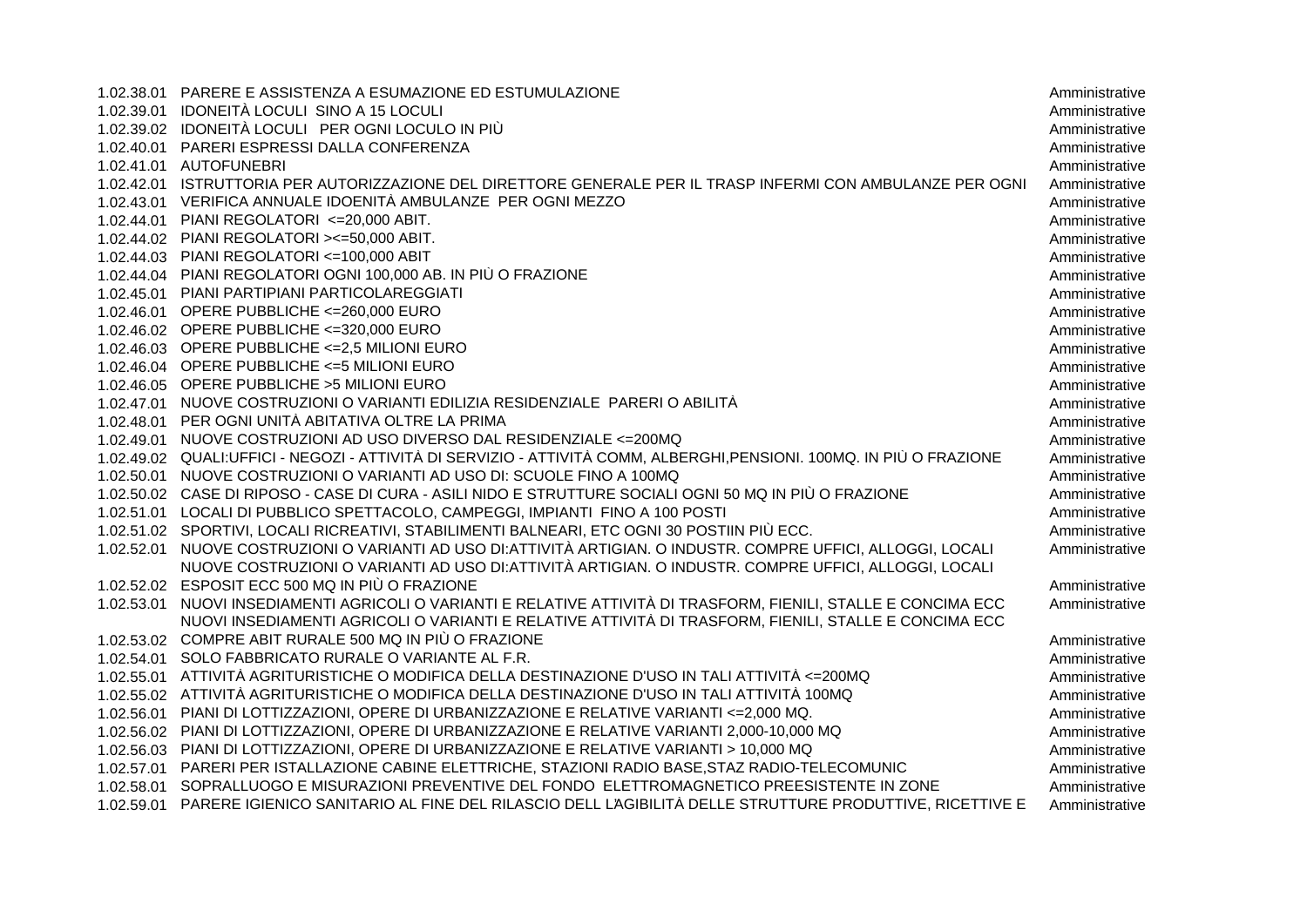|            | PARERE IGIENICO SANITARIO AL FINE DEL RILASCIO DELL L'AGIBILITÀ DELLE STRUTTURE PRODUTTIVE, RICETTIVE E                             |                |
|------------|-------------------------------------------------------------------------------------------------------------------------------------|----------------|
|            | 1.02.59.02 SPORTIVE PER OGNI 25 MQ IN PIÙ                                                                                           | Amministrative |
|            | PARERE IGIENICO SANITARIO AL FINE DEL RILASCIO DELL L'AGIBILITÀ DEI LOCALI DESTINATI A SCOPI INDUSTRIALI,                           |                |
|            | 1.02.60.01 COMMERCIALI, AGRICOLI, ARTIGIANALI FINO A 50MQ.                                                                          | Amministrative |
|            | PARERE IGIENICO SANITARIO AL FINE DEL RILASCIO DELL L'AGIBILITÀ DEI LOCALI DESTINATI A SCOPI INDUSTRIALI,                           |                |
|            | 1.02.60.02 COMMERCIALI, AGRICOLI, ARTIGIANALI PER OGNI 25 MQ IN PIÙ                                                                 | Amministrative |
|            | 1.02.61.01 PARERE IGIENICO SANITARIO PER AGIBILITÀ PER USO ALBERGHIERO E DIREZIONALE, SCUOLE, ASILI NIDO FINO A 50                  | Amministrative |
|            | 1.02.61.02 PARERE IGIENICO SANITARIO PER AGIBILITÀ PER USO ALBERGHIERO E DIREZIONALE, SCUOLE, ASILI NIDO PER OGNI 25 Amministrative |                |
|            | PARERE IGIENICO SANITARIO PER AGIBILITÀ STRUTTURE RICETTIVE ALL'APERTO, CASE DI RIPOSO E SIMILI, IMPIANTI                           |                |
|            | 1.02.62.01 SPORTIVI, LOCALI DI PUBB SPETTACOLO SINO A 50 POSTI                                                                      | Amministrative |
|            | PARERE IGIENICO SANITARIO PER AGIBILITÀ STRUTTURE RICETTIVE ALL'APERTO, CASE DI RIPOSO E SIMILI, IMPIANTI                           |                |
|            | 1.02.62.02 SPORTIVI, LOCALI DI PUBB SPETTACOLO SINO A 100 POSTI                                                                     | Amministrative |
|            | PARERE IGIENICO SANITARIO PER AGIBILITÀ STRUTTURE RICETTIVE ALL'APERTO, CASE DI RIPOSO E SIMILI, IMPIANTI                           |                |
|            | 1.02.62.03 SPORTIVI, LOCALI DI PUBB SPETTACOLO SINO A 200 POSTI                                                                     | Amministrative |
|            | PARERE IGIENICO SANITARIO PER AGIBILITÀ STRUTTURE RICETTIVE ALL'APERTO, CASE DI RIPOSO E SIMILI, IMPIANTI                           |                |
| 1.02.62.04 | SPORTIVI, LOCALI DI PUBB SPETTACOLO PER OGNI 100 POSTI IN PIÙ                                                                       | Amministrative |
| 1.02.63.01 | TRIVELLAZIONI POZZI - COPERTURE A TETTO                                                                                             | Amministrative |
|            | 1.02.64.01 TOMBE E MAUSOLEI SINO A 15 LOCULI                                                                                        | Amministrative |
|            | 1.02.64.02 TOMBE E MAUSOLEI PER OGNI LOCULO IN PIÙ                                                                                  | Amministrative |
|            | RISTRUTTURAZIONE E CAMBIO DI DESTINAZIONE DI USO DA EDILIZIA PRIVATA IN POI SECONDO LA TIPOLOGIA DI                                 |                |
|            | 1.0265.01 RIFERIMENTO PARERE IGIENICO SUGLI IMPIANTI DI SMALTIMENTO DI ACQUE USATE DOMESTICHE O PROVENIENTI DA Amministrative       |                |
|            | RISTRUTTURAZIONE E CAMBIO DI DESTINAZIONE DI USO DA EDILIZIA PRIVATA IN POI SECONDO LA TIPOLOGIA DI                                 |                |
|            | 1.0265.02 RIFERIMENTO PARERE IGIENICO SUGLI IMPIANTI DI SMALTIMENTO DI ACQUE USATE DOMESTICHE O PROVENIENTI DA Amministrative       |                |
|            | RISTRUTTURAZIONE E CAMBIO DI DESTINAZIONE DI USO DA EDILIZIA PRIVATA IN POI SECONDO LA TIPOLOGIA DI                                 |                |
|            | 1.0265.03 RIFERIMENTO PARERE IGIENICO SUGLI IMPIANTI DI SMALTIMENTO DI ACQUE USATE DOMESTICHE O PROVENIENTI DA Amministrative       |                |
|            | RISTRUTTURAZIONE E CAMBIO DI DESTINAZIONE DI USO DA EDILIZIA PRIVATA IN POI SECONDO LA TIPOLOGIA DI                                 |                |
|            | 1.0265.04 RIFERIMENTO PARERE IGIENICO SUGLI IMPIANTI DI SMALTIMENTO DI ACQUE USATE DOMESTICHE O PROVENIENTI DA Amministrative       |                |
|            | RISTRUTTURAZIONE E CAMBIO DI DESTINAZIONE DI USO DA EDILIZIA PRIVATA IN POI SECONDO LA TIPOLOGIA DI                                 |                |
|            | 1.0265.05 RIFERIMENTO PARERE IGIENICO SUGLI IMPIANTI DI SMALTIMENTO DI ACQUE USATE DOMESTICHE O PROVENIENTI DA Amministrative       |                |
| 1.02.66.01 | PROPOSTA DI CLASSIFICAZIONE DI ATTIVITÀ INSALUBRE                                                                                   | Amministrative |
| 1.02.67.01 | CERTIFICATO DI ANTIIGIENICITÀ PER ASSEGNAZIONE ALLOGGI POPOLARI                                                                     | Amministrative |
| 1.02.68.01 | CERTIFICAZIONE ANTINQUINAMENTO                                                                                                      | Amministrative |
|            | 1.02.69.01 ACCERTAMENTI PER INCONVENIENTI IGIENICI                                                                                  | Amministrative |
|            | 1.02.70.01 ACCERTAMENTI E ATTESTATI RICHIESTI DA PRIVATI NEL PROPRIO INTERESSE CON SOPRALLUOGO                                      | Amministrative |
|            | 1.02.70.02 ACCERTAMENTI E ATTESTATI RICHIESTI DA PRIVATI NEL PROPRIO INTERESSE SENZA SOPRALLUOGO                                    | Amministrative |
| 1.03.01.01 | AUTORIZZAZIONI E PARERI SANITARI PER APERTURA ATTIVITÀ SINO A 100MQ                                                                 | Amministrative |
|            | 1.03.01.02 AUTORIZZAZIONI E PARERI SANITARI PER APERTURA ATTIVITÀ OGNI 100MQ IN PIÙ O FRAZIONE SINO A 1000MQ                        | Amministrative |
| 1.03.01.03 | AUTORIZZAZIONI E PARERI SANITARI PER APERTURA ATTIVITÀ OGNI 100MQ IN PIÙ O FRAZIONE PER OGNI 1,000MQ                                | Amministrative |
| 1.03.02.01 | ULTERIORE SOPRALLUOGO OLTRE IL PRIMO                                                                                                | Amministrative |
|            | 1.03.03.01 VOLTURE AUTORIZZAZIONI SANITARIE                                                                                         | Amministrative |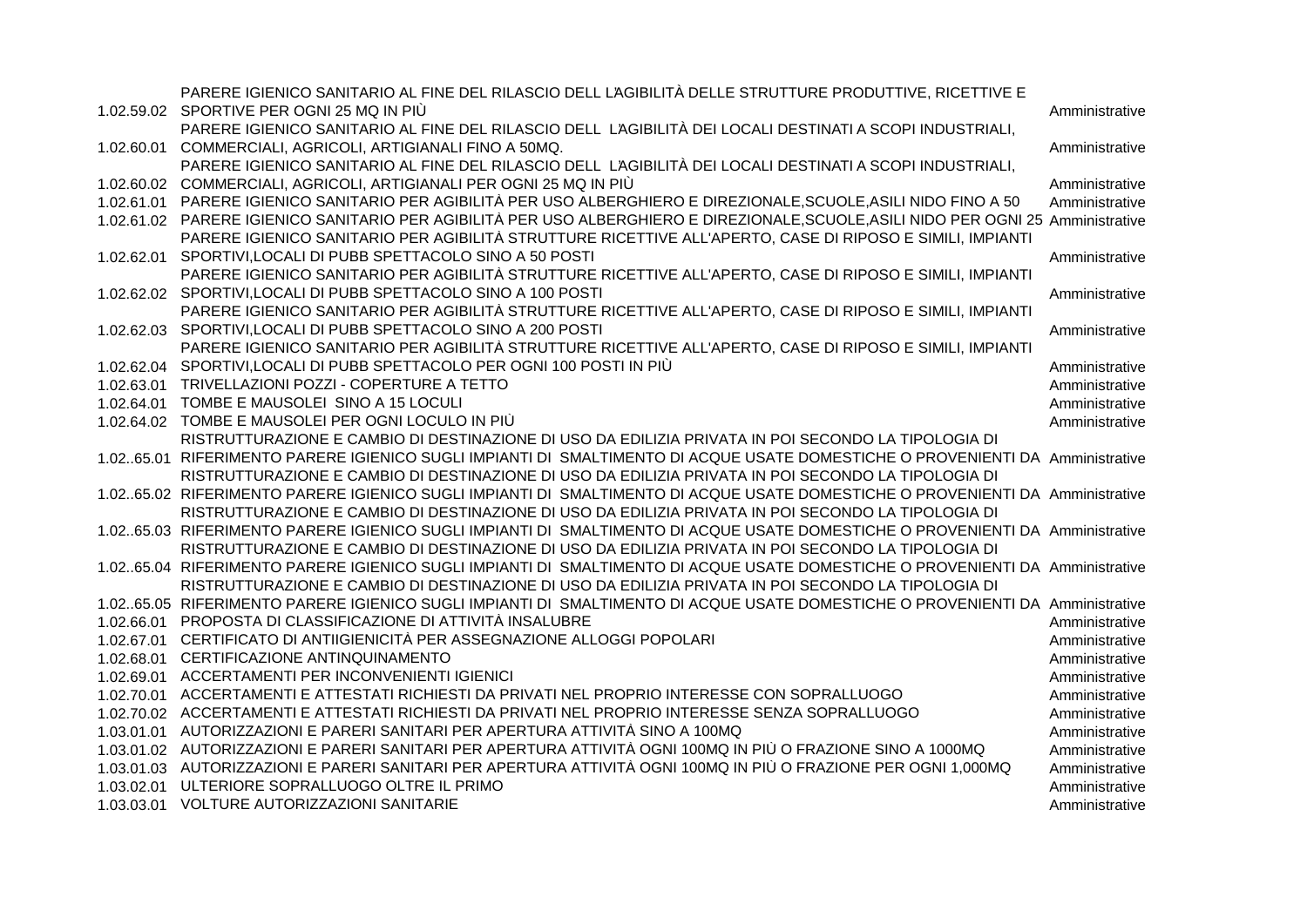|            | 1.03.04.01 RINNOVO AUTORIZZAZIONI SANITARIE STAGIONALI                                                                          | Amministrative |
|------------|---------------------------------------------------------------------------------------------------------------------------------|----------------|
|            | RILASCIO NULLA OSTA MODIFICHE LOCALI ED IMPIANTI LETT. D - ART. 27 D.P.R. N. 327/80 E AGGIORNAMENTO RAGIONE                     |                |
|            | 1.03.05.01 SOCIALE LETT. A - ART 27 D.P.R. N. 327/80                                                                            | Amministrative |
|            | 1.03.06.01 RICHIESTA PARERE DI IDONEITÀ PER STRUTTURE SOGGETTE AD AUTORIZZAZIONE REGIONALE/MINISTERIALE SINO A Amministrative   |                |
|            | 1.03.06.02 RICHIESTA PARERE DI IDONEITÀ PER STRUTTURE SOGGETTE AD AUTORIZZAZIONE REGIONALE/MINISTERIALE OGNI                    | Amministrative |
|            | 1.03.07.01 TESSERE IDONEITÀ SANITARIA RILASCIO                                                                                  | Amministrative |
|            | 1.03.07.02 TESSERE IDONEITÀ SANITARIA RINNOVO                                                                                   | Amministrative |
|            | 1.03.08.01 CERTIFICATI PER DIVERSA DESTINAZIONE O DISTRUZIONE ALIMENTI E BEVANDE A RICHIESTA DI PRIVATI PER                     | Amministrative |
|            | 1.03.08.02 CERTIFICATI PER DIVERSA DESTINAZIONE O DISTRUZIONE ALIMENTI E BEVANDE A RICHIESTA DI PRIVATI PER                     | Amministrative |
|            | 1.03.09.01 CERTIFICATO PER ESPORTAZIONE COMMERCIALE ALIMENTI E BEVANDE (ESCLUSO COSTI ANALISI) FINO A 10                        | Amministrative |
|            | 1.03.09.02 CERTIFICATO PER ESPORTAZIONE COMMERCIALE ALIMENTI E BEVANDE (ESCLUSO COSTI ANALISI) PER OGNI 10                      | Amministrative |
|            | 1.03.10.01 GIUDIZIO IDONEITÀ PER LE ACQUE DESTINATE AL CONSUMO UMANO ESCLUSO COSTO ANALISI PER UN COMUNE                        | Amministrative |
|            | 1.03.10.02 GIUDIZIO IDONEITÀ PER LE ACQUE DESTINATE AL CONSUMO UMANO ESCLUSO COSTO ANALISI PIÙ COMUNI                           | Amministrative |
|            | PARERE PREVENTIVO SU PROGETTO ESECUTIVO DELLO STABILIMENTO DI IMBOTTOGLIAMENTO E                                                |                |
| 1.03.11.01 | CONFEZIONAMENTO DI COMPETENZA REGIONALE QUALORA NON DELEGATA                                                                    | Amministrative |
| 1.03.12.01 | SOPRALLUOGO PER RILASCIO DELL'AUTORIZZAZIONE REGIONALE DELLO STABILIMENTO DI CONFEZ DI COMPET                                   | Amministrative |
|            | 1.03.13.01 GIUDIZIO DI POTABILITÀ                                                                                               | Amministrative |
| 1.03.14.01 | ELABORAZIONE TABELLE DIETETICHE PER COLLETTIVITÀ                                                                                | Amministrative |
|            | 1.03.14.02 ELABORAZIONE TABELLE DIETETICHE PER COLLETTIVITÀ PER OGNI FASCIA DI ETÀ OLTRE LA PRIMA                               | Amministrative |
| 1.03.15.01 | MODIFICA TABELLE DIETETICHE PER COLLETTIVITÀ PER GIORNATA MODIFICATA                                                            | Amministrative |
|            | 1.03.16.01 VIDIMAZIONE TABELLE DIETETICHE                                                                                       | Amministrative |
|            | 1.03.17.01 PARERE PREDISPOSIZIONE CAPITOLATI PER I SERVIZI DI RISTORAZIONE (ENTI PUBBLICI E PRIVATI)                            | Amministrative |
|            | 1.03.18.01 PARERE DIETETICO NUTRIZIONALE (PER FASCIA DI POPOLAZIONE A RISCHIO)                                                  | Amministrative |
| 1.03.19.01 | PARERE CONFORMITÀ ETICHETTA NUTRIZIONALE                                                                                        | Amministrative |
|            | 1.03.20.01 VALUTAZIONE DIETE SPECIALI (RISTORAZIONI COLLETTIVE)                                                                 | Amministrative |
|            | 1.03.21.01 CERTIFICAZIONE DI COMMESTIBILITÀ PER USO COMMERCIALE PER FUNGHI SPONTANEI FRESCHI PER KG DI                          | Amministrative |
|            | 1.03.22.01 CONSULENZA PER CONFEZIONAMENTO FUNGHI + TARIFFA SOPRALLUOGO PER KG DI PRODOTTO                                       | Amministrative |
|            | 1.03.23.01 FUNGHI SECCHI PER KG DI PRODOTTO                                                                                     | Amministrative |
|            | 1.03.24.01 ALIMENTI ART. 43 PER OGNI AUTOMEZZO                                                                                  | Amministrative |
|            | 1.03.24.02 ALIMENTI ART. 44 PER OGNI AUTOMEZZO                                                                                  | Amministrative |
|            | 1.03.24.03 ALIMENTI ART. 44 RINNOVO PER OGNI AUTOMEZZO                                                                          | Amministrative |
|            | 1.03.24.04 ALIMENTI O.M. 3 APRILE 2002 PER OGNI AUTOMEZZO                                                                       | Amministrative |
|            | 1.03.24.05 BANCHI TEMPORANEI E/O AMBULANTI PER OGNI BANCO                                                                       | Amministrative |
|            | 1.03.25.01 PARTECIPAZIONE AL CORSO E/O ESAMI DI COLLOQUIO PER ABILITAZIONE VENDITA PRODOTTI FITOSANITARI SOGG AL Amministrative |                |
|            | COMMISSIONE DEL CORSO E/O DEGLI ESAMI IDONEITÀ PER ABILITAZIONE ALLA VENDITA DI PRODOTTI FITOSANITARI                           |                |
| 1.03.26.01 | DA SUDDIVIDERR COME SEGUE: 20% AUSL, 80% IN PARTI UGUALI TRA PRESIDENTE, COMPONENTI, SEGRETARIO E                               | Amministrative |
| 1.03.27.01 | RILASCIO CERTIFICATO DI ABILITAZIONE ALLA VENDITA DI PRODOTTI FITOSANITARI                                                      | Amministrative |
|            | ISTRUTTORIA PER IL RILASCIO PARERE DI IDONEITÀ IGIENICO SANITARIA PER DEPOSITI COMMERCIO E VENDITA DI                           |                |
| 1.03.28.01 | PRODOTTI FITOSANITARI SINO A 100 MQ                                                                                             | Amministrative |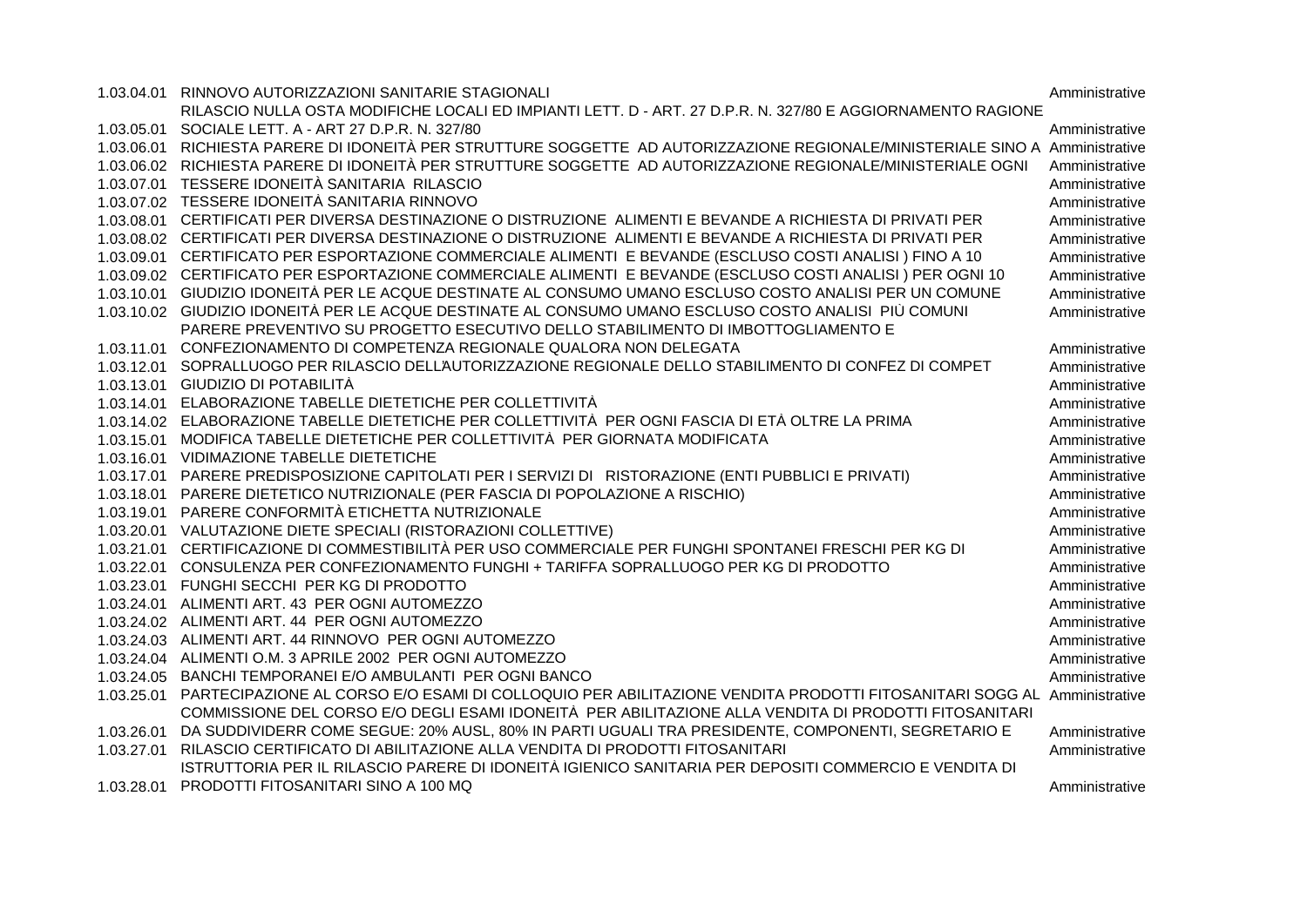|            | ISTRUTTORIA PER IL RILASCIO PARERE DI IDONEITÀ IGIENICO SANITARIA PER DEPOSITI COMMERCIO E VENDITA DI        |                |
|------------|--------------------------------------------------------------------------------------------------------------|----------------|
|            | 1.03.28.02 PRODOTTI FITOSANITARI PER OGNI 50 MQ OLTRE I 100 MQ                                               | Amministrative |
| 1.03.30.01 | RINNOVO PARERE IDONEITÀ IGIENICO SANITARIA DEPOSITI COMMERCIO E VENDITA DI PRODOTTI FITOSANITARI             | Amministrative |
|            | 1.03.31.01 VIDIMAZIONE REGISTRI FITOFARMACI                                                                  | Amministrative |
| 2.03.01.01 | ESAME RICORSO AVVERSO GIUDIZIO MEDICO COMPETENTE                                                             | Amministrative |
| 2.03.02.01 | VIDIMAZIONE REGISTRI INFORTUNI                                                                               | Amministrative |
| 2.03.03.01 | NIP (NUOVO INSEDIAMENTO PRODUTTIVO)                                                                          | Amministrative |
| 2.05.00.01 | ESAME PIANO DI LAV. PER IL RIL. DEL NULLA OSTA SENZA RESTITUIBILITÀ DEGLI AMBIENTI                           | Amministrative |
| 2.05.01.01 | ESAME PIANO DI LAVORO PER IL RILASCIO DEL NULLA OSTA CON RESTITUIBILITÀ DEGLI AMBIENTI                       | Amministrative |
| 2.05.02.01 | RILASCIO AUTORIZZAZIONE IN DEROGA ARTT. 6 E 8 DEL D.P.R. N. 303/56 FINO A 200 MQ                             | Amministrative |
| 2.05.03.01 | RILASCIO AUTORIZZAZIONE IN DEROGA ARTT. 6 E 8 DEL D.P.R. N. 303/56 OLTRE 200 MQ                              | Amministrative |
| 2.05.04.01 | RILASCIO AUTORIZZAZIONE IN DEROGA ART. 35 DEL D.P.R. N. 303/56 FINO A 10 DIPENDENTI                          | Amministrative |
| 2.05.05.01 | RILASCIO AUTORIZZAZIONE IN DEROGA ART. 35 DEL D.P.R. N. 303/56 OLTRE 10 DIPENDENTI                           | Amministrative |
| 2.06.00.01 | RILASCIO AUTORIZZAZIONE A MODIFICARE IL CONTENUTO DEL PACCHETTO DI MEDICAZIONE (DECRETO                      | Amministrative |
| 2.06.01.01 | VOLTURE DI PRECEDENTI AUTORIZZAZIONI                                                                         | Amministrative |
| 2.06.02.01 | <b>DUPLICATI CERTIFICAZIONI</b>                                                                              | Amministrative |
|            | 2.06.03.01 ATTIVITÀ EX ENPI (CONTROLLO ASCENSORI, MONTACARICHI, VERIFICHE IMPIANTI,ECC.)                     | Amministrative |
|            | 2.06.04.01 VERIFICA IMPIANTI ELETTRICI IN LUOGHI CON PERICOLO DI ESPLOSIONE                                  | Amministrative |
|            | 2.06.05.01 ATTIVITA EX ANCC (CONTROLLO CALDAIE, APPARECCHI A PRESSIONE, ECC.)                                | Amministrative |
| 2.06.06.01 | RILASCIO LIBRETTO TIROCINIO PER CONDUTTORI DI GENERATORI DI VAPORE                                           | Amministrative |
| 2.07.01.01 | VISITA PREVENTIVA LAVORATORI                                                                                 | Amministrative |
|            | 2.07.02.01 VISITA PERIODICA LAVORATORI                                                                       | Amministrative |
| 2.07.03.01 | ALTRE VISITE SPECIALISTICHE SECONDO TARIFFARIO VIGENTE                                                       | Amministrative |
|            | 2.08.00.01 ACCERTAMENTI CLINICO-STRUMENTALI (TEST ALLERGOMETRICI,ECG,SPIROMETRIA) SECONDO TARIFFARIO VIGENTE | Amministrative |
| 2.09.00.01 | PRESTAZIONI E CERTIFICAZIONI ATTIVITÀ SPORTIVA AGONISTICA MINORE DEI 18 ANNI COMPIUTI                        | Amministrative |
|            | RILASCIO DI CERTIFICAZIONE PER L'ATTIVITÀ SPORTIVA COMPRENDENTE VISITA SPECIALISTICA MEDICO SPORTIVA         |                |
| 2.09.01.01 | ECG DI BASE MAGGIORE DEI 14 ANNI, TABELLA A COMPRESO CERTIF DI IDONEITÀ                                      | Amministrative |
|            | RILASCIO DI CERTIFICAZIONE PER L'ATTIVITÀ SPORTIVA, AGONISTICA, COMPRENDENTE: VISITA SPECIALISTICA STEP      |                |
| 2.09.02.01 | TEST ESAME SPIROMETRICO ESAME URINE MAGGIORE DEI 14 ANNI, TABELLA B COMPRESO CERTIFICATO DI                  | Amministrative |
|            | TUTTE LE ALTRE PRESTAZIONI STRUMENTALI O SPECIALISTICHE, INTEGRATIVE, OCCORRENTI, RESTANO A CARICO           |                |
| 2.09.03.01 | DELLUTENTE SECONDO LA TARIFFA PREVISTA DAL NOMENCLATORE IN ATTO VIGENTE                                      | Amministrative |
|            | RILASCIO DI CERTIFICAZIONE PER L'ATTIVITÀ SPORTIVA NON AGONISTICA, COMPRENDENTE: VISITA SPECIALISTICA        |                |
| 2.09.04.01 | MEDICO SPORTIVA, VISITA CARDIOLOGICA, ECG DI BASE, ESAME URINE (COMPLETO) COMPRESO DI CERTIFICATO DI         | Amministrative |
| 2.09.05.01 | RILASCIO DI CERTIFICAZIONE PER ATTIVITÀ SPORTIVE ED AGONISTICHE PER SOGGETTI PORTATORI DI HANDICAP           | Amministrative |
| 3.1.01.01  | CERTIFICATO DI ORIGINE E SANITÀ PER L'ALPEGGIO E TRANSUMANZA DEL BESTIAME FINO A 20 UBE                      | Amministrative |
| 3.1.01.02  | CERTIFICATO DI ORIGINE E SANITÀ PER L'ALPEGGIO E TRANSUMANZA DEL BESTIAME OLTRE 20 UBE                       | Amministrative |
|            | CERTIFICATO ATTESTANTE L'AVVENUTO CONTROLLO SANITARIO DEL BESTIAME IN PARTENZA ED IN ARRIVO PER              |                |
| 3.1.02.01  | MEZZO DI NATANTI, FERR ETC PER OGNI UBE O FRAZIONE DI ESSO FINO A 5 UBE                                      | Amministrative |
|            | CERTIFICATO ATTESTANTE L'AVVENUTO CONTROLLO SANITARIO DEL BESTIAME IN PARTENZA ED IN ARRIVO PER              |                |
| 3.1.02.02  | MEZZO DI NATANTI, FERR ETC PER OGNI UBE O FRAZ DI ESSO SUCCESSIVO AL QUINTO UBE                              | Amministrative |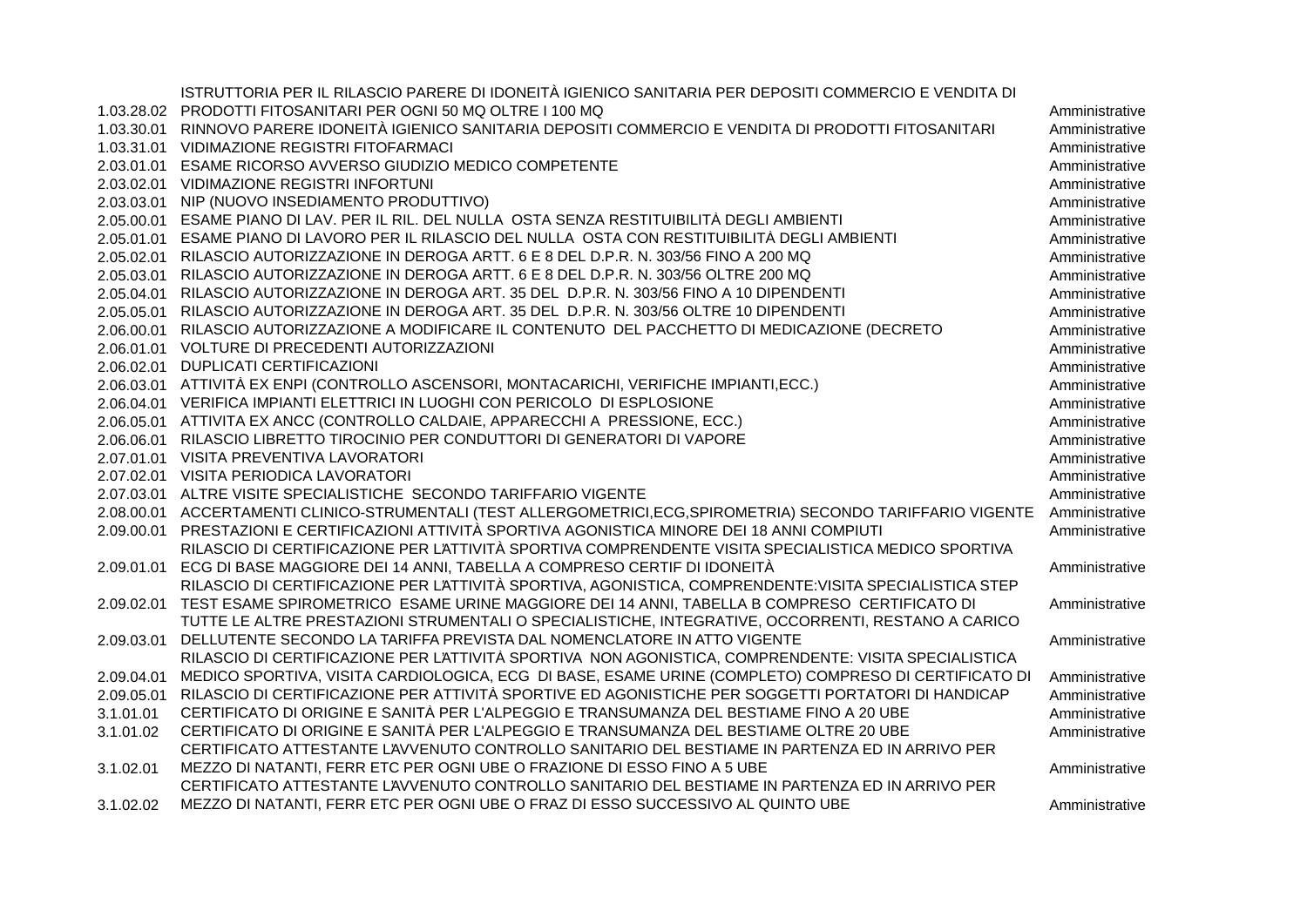|            | CERTIFICATO ATTESTANTE L'AVVENUTO CONTROLLO SANITARIO DI ANIMALI:1) DESTINATI ALLA SPEDIZIONE IN PAESI                 |                |
|------------|------------------------------------------------------------------------------------------------------------------------|----------------|
|            | COMUNITARI ED EXTRACOMUNITARI2) INTRODOTTI DA PAESI EXT E COM PER IL PRESCRITTO PERIODO DI OSSERVAZ                    |                |
| 3.1.03.01  | PER OGNI UBE O FRAZIONE DI ESSO FINO A CINQUE UBE-                                                                     | Amministrative |
|            | CERTIFICATO ATTESTANTE L'AVVENUTO CONTROLLO SANITARIO DI ANIMALI:1) DESTINATI ALLA SPEDIZIONE IN PAESI                 |                |
| 3.1.03.02  | COMUNITARI ED EXTRACOMUNITARI2) INTRODOTTI DA PAESI EXT E COM PER IL PRESCRITTO PERIODO DI OSSERVAZ                    | Amministrative |
|            | CERTIFICATO ATTESTANTE L'AVVENUTO CONTROLLO SANITARIO DI ANIMALI:1) DESTINATI ALLA SPEDIZIONE IN PAESI                 |                |
| 3.1.03.03  | COMUNITARI ED EXTRACOMUNITARI2) INTRODOTTI DA PAESI EXT E COM PER IL PRESCRITTO PERIODO DI OSSERVAZ                    | Amministrative |
| 3.1.03.04  | PER OGNI CERTIFICATO ATTESTANTE L'AVVENUTO CONTROLLO SANITARIO DI CANI, GATTI E ALTRE SPECIE PRESSO                    | Amministrative |
| 3.1.03.05  | PER OGNI CERTIFICATO ATTESTANTE L'AVVENUTO CONTROLLO SANITARIO DI CANI, GATTI A DOMICILIO A CAPO                       | Amministrative |
| 3.1.03.06  | PER OGNI CERTIFICATO ATTESTANTE L'AVVENUTO CONTROLLO SANITARIO DI CANI, GATTI PER OGNI ALTRO CAPO                      | Amministrative |
|            | PER OGNI CERTIFICATO ATTESTANTE L'AVVENUTO CONTROLLO SANITARIO DI ALTRE SPECIE ANIMALI DIVERSE DALLE                   |                |
| 3.1.03.07  | PRECEDENTI OMEOTERMI ED ETEROTERMI ED ESOTERMI ESOTICHE E NON FINO A 10 CESTE O GABBIE, CONTENITORI Amministrative     |                |
| 3.1.03.08  | PER OGNI CESTA O GABBIA SUCCESSI, CONTENITORI                                                                          | Amministrative |
| 3.1.04.01  | CERTIFICAZIONI ATTESTANTI L'AVVENUTO CONTROLLO SANITARIO DI UOVA DA COVA PER OGNI CONTENITORE                          | Amministrative |
|            | CERTIFICAZIONI O DUPLICATI INERENTI LA PROFILASSI OBBLIGATORIA DI TBC, BRC, LEB E DI ALTRE MALATTIE                    |                |
| 3.1.05.01  | INFETTIVE, SU RICHIESTA DI PERSONA FISICA O GIURIDICA, ESCLUSO I MOD. 4 PER OGNI CERTIFICATO                           | Amministrative |
|            | NULLA OSTA, PARERI, ATTESTAZIONI, CERTIFICAZIONI, AUTORIZZAZIONI, RICHIESTI DA PERSONE FISICHE O                       |                |
| 3.1.06.01  | GIURIDICHE NON ESPRESS PREVISTI IN ALTRE VOCI DEL TARIFFARIO SENZA SOPRALLUOGO                                         | Amministrative |
|            | NULLA OSTA, PARERI, ATTESTAZIONI, CERTIFICAZIONI, AUTORIZZAZIONI, RICHIESTI DA PERSONE FISICHE O                       |                |
| 3.1.06.02  | GIURIDICHE NON ESPRESS PREVISTI IN ALTRE VOCI DEL TARIFFARIO CON SOPRALLUOGO                                           | Amministrative |
| 3.1.07.01  | ACCERTAMENTI DIAGNOSTICI, TRATTAMENTI IMMUNIZZANTI, ECC, SU RICHIESTA INOCULAZIONI DIAGNOSTICHE PER                    | Amministrative |
| 3.1.07.02  | ACCERTAMENTI DIAGNOSTICI, TRATTAMENTI IMMUNIZZANTI, ECC, SU RICHIESTA LETTURA RELAZIONI AD                             | Amministrative |
| 3.1.07.03  | ACCERTAMENTI DIAGNOSTICI, TRATTAMENTI IMMUNIZZANTI, ECC, SU RICHIESTA INOCULAZIONE MALLEINA E LETTURA Amministrative   |                |
| 3.1.07.04  | ACCERTAMENTI DIAGNOSTICI, TRATTAMENTI IMMUNIZZANTI, ECC, SU RICHIESTA PRELIEVO DI CAMPIONI DI SANGUE                   | Amministrative |
| 3.1.07.05  | ACCERTAMENTI DIAGNOSTICI, TRATTAMENTI IMMUNIZZANTI, ECC, SU RICHIESTA PRELIEVO DI CAMPIONI DI LATTE PER Amministrative |                |
| 3.1.07.06  | ACCERTAMENTI DIAGNOSTICI, TRATTAMENTI IMMUNIZZANTI, ECC, SU RICHIESTAPRELIEVO DI CAMPIONI DI URINA                     | Amministrative |
| 3.1.07.07  | ACCERTAMENTI DIAGNOSTICI, TRATTAMENTI IMMUNIZZANTI, ECC, SU RICHIESTA PRELIEVO DI CAMPIONI DI FECI                     | Amministrative |
| 3.1.07.08  | ACCERTAMENTI DIAGNOSTICI, TRATTAMENTI IMMUNIZZANTI, ECC, SU RICHIESTA PRELIEVO DI SPERMA AD EQUINI                     | Amministrative |
| 3.1.07.09  | ACCERTAMENTI DIAGNOSTICI, TRATTAMENTI IMMUNIZZANTI, ECC, SU RICHIESTA PRELIEVO DI SPERMA AD ALTRE                      | Amministrative |
| 3.1.07.10  | ACCERTAMENTI DIAGNOSTICI, TRATTAMENTI IMMUNIZZANTI, ECC, SU RICHIESTA LAVAGGIO PREPUZIALE E RELATIVO                   | Amministrative |
| 3.1.07.11  | ACCERTAMENTI DIAGNOSTICI, TRATTAMENTI IMMUNIZZANTI, ECC, SU RICHIESTA TAMPONI VAGINALI, CERVICALI,                     | Amministrative |
|            | ACCERTAMENTI DIAGNOSTICI, TRATTAMENTI IMMUNIZZANTI, ECC, SU RICHIESTA PRELIEVO DI ALTRI LIQUIDI ORGANICI               |                |
| 3.1.07.12  | PER OGNI CAPO INTERVENTO IMMUNIZZANTE DI ANIMALI DELLE SPECIE EQUINA, BOVINA, BUFALINA, SUINA                          | Amministrative |
|            | ACCERTAMENTI DIAGNOSTICI, TRATTAMENTI IMMUNIZZANTI, ECC, SU RICHIESTA INTERVENTO IMMUNIZZANTE DI                       |                |
| 3.1.0.7.13 | ANIMALI DELLE SPECIE EQUINA, BOVINA                                                                                    | Amministrative |
| 3.1.07.14  | ACCERTAMENTI DIAGNOSTICI, TRATTAMENTI IMMUNIZZANTI, ECC, SU RICHIESTA INTERVENTO VACCINALE DI ANIMALI                  | Amministrative |
|            | ACCERTAMENTI DIAGNOSTICI, TRATTAMENTI IMMUNIZZANTI, ECC, SU RICHIESTA INTERVENTO IMMUNIZZANTE DI                       |                |
| 3.1.07.15  | ANIMALI DELLE SPECIE AVICUNICOLE, DELLA SELVAGGINA ALLEVATA DA PENNA DA PICCOLA TAGLIA                                 | Amministrative |
|            | ACCERTAMENTI DIAGNOSTICI INTERVENTO IMMUNIZZANTE DI ANIMALI DELLE SPECIE CANINA, FELINA ED ALTRE                       |                |
| 3.1.07.16  | SPECIE DI AFFEZIONE, PRESSO STRUTTURA PUBBLICA PER OGNI CAPO                                                           | Amministrative |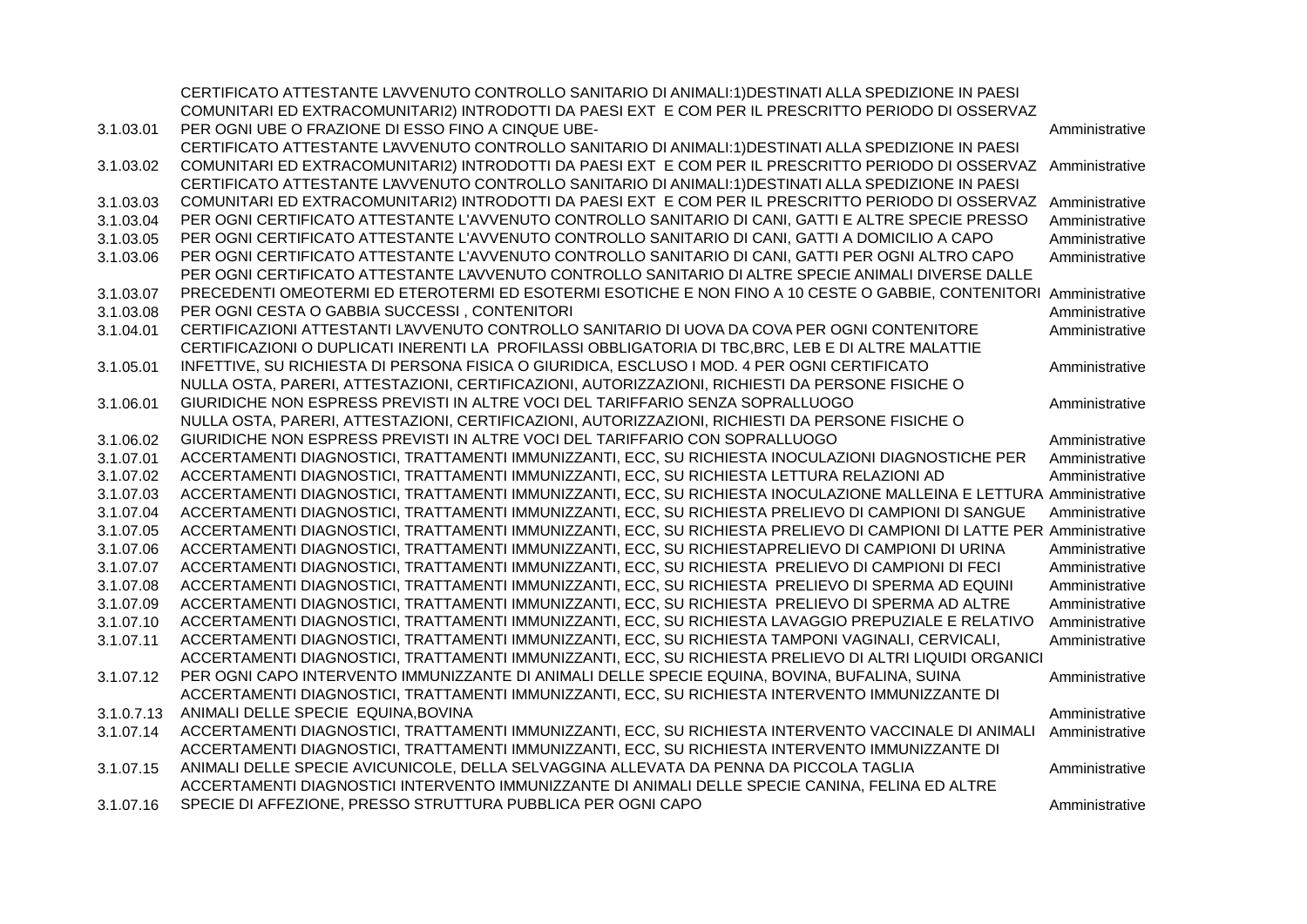| 3.1.07.17 | INTERVENTO IMMUNIZZANTE DI ANIMALI DELLE SPECIE CANINE, FELINE.                                        | Amministrative |
|-----------|--------------------------------------------------------------------------------------------------------|----------------|
| 3.1.07.18 | INTERVENTO IMMUNIZZANTE DI ANIMALI DELLE SPECIE CANINE, FELINE. PER OGNI CAPO/GABBIA SUCCESSIVO        | Amministrative |
|           | IDENTIFICAZIONE E/O MARCATURA DEGLI ANIMALI AI FINI ZOOSANITARI ACHE PER MISURE DI POLIZIA VETERINARIA |                |
| 3.1.08.01 | PER OGNI CAPO MARCATO OD ALTRO IDONEO METODO DIVERSO DAL MICROCHIP                                     | Amministrative |
|           | IDENTIFICAZIONE E/O MARCATURA DEGLI ANIMALI AI FINI ZOOSANITARI ACHE PER MISURE DI POLIZIA VETERINARIA |                |
| 3.1.08.02 | PER OGNI CAPO MARCATO OD ALTRO IDONEO PER OGNI CAPO MARCATO CON TATUAGGIO                              | Amministrative |
| 3.1.08.03 | PER OGNI CAPO MARCATO CON MICROCHIP                                                                    | Amministrative |
| 3.1.09.01 | VIDIMAZIONI, AUTENTICAZIONI, ECC., NON ESPRESSAMENTE PREVISTE IN ALTRE VOCI DEL TARIFFARIO PER OGNI    | Amministrative |
|           | PRESTAZIONI RELATIVE VARIE:STIME O PERIZIE, CONSULENZE, COLLABORAZIONI, ASSISTENZA TCN SANITARIA,      |                |
| 3.1.10.01 | CAMPIONAMENTI, PRELIEVI, LEZIONI, CORSI DI FORMAZ E AGGIORN PROFESS                                    | Amministrative |
|           | ATTI INERENTI LA PROFILASSI DELLE MALATTIE INFETTIVE DEGLI EQUINI SU RICHIESTA E NELL'INTERESSE DEI    |                |
| 3.1.11.01 | PRIVATI PER MISURE DI POLIZIA VETERINARIA RILASCIO LIBRETTO E/O COMPILAZIONE SCHEDA SEGNALETICA        | Amministrative |
| 3.1.11.02 | CONVALIDA SCHEDA SEGNALETICA RELATIVA A LIBRETTI RILASCIATI DA ENTI O ASSOCIAZIONI RICONOSCIUTE        | Amministrative |
| 3.1.11.03 | VERIFICA ANNUALE SCHEDA SEGNALETICA E TRASCRIZIONE DEI PRELIEVI                                        | Amministrative |
|           | ACCERTAMENTO TECNICO O PARERE IN MERITO AD INCONVENIENTI IGIENICO-SANITARI SU PRIVATE ABITAZ O         |                |
| 3.1.12.01 | IMPIANT PRODUTTIVI E COMMERC PER OGNI OPERATORE/ORA                                                    | Amministrative |
| 3.1.13.01 | REGISTRAZIONE DATI ANAGRAFE ANIMALE ISCRIZIONE CAPI IN ANAGRAFE. A CAPO                                | Amministrative |
| 3.1.13.02 | MOVIMENTAZIONE ANIMALI IN INGRESSO ED IN USCITA A CAPO                                                 | Amministrative |
| 3.1.13.03 | DENUNCIA DI MORTE DI CAPI IN AZIENDA. A CAPO                                                           | Amministrative |
| 3.1.13.04 | RICHIESTA ASSEGNAZIONE DI MARCHE AURICOLARI A RICHIESTA                                                | Amministrative |
| 3.1.13.05 | REGISTRAZIONE DELLA SOSTITUZIONE DELLE MARCHE AURICOLARI                                               | Amministrative |
| 3.1.13.06 | IN SOSTITUZIONE DELLE TARIFFE RELATIVE ALL'ISCRIZIONE MOVIMENT, ALLA DENUNCIA DI MORTE                 | Amministrative |
| 3.1.14.01 | REGISTRAZIONE DATI ANAGRAFE ANIMALE VETERINARIA STALLA DI SOSTA AUTORIZZATA FINO A 25 CAPI             | Amministrative |
| 3.1.14.02 | STALLA DI SOSTA AUTORIZZATA DA 26 FINO A 50 C                                                          | Amministrative |
| 3.1.14.03 | CAPI STALLA DI SOSTA AUTORIZZATA DA 51 FINO A 75 CAPI                                                  | Amministrative |
| 3.1.14.04 | CAPI STALLA DI SOSTA AUTORIZZATA DA 76 FINO A 100 CAPI                                                 | Amministrative |
| 3.1.14.05 | CAPI STALLA DI SOSTA AUTORIZZATA DA 100 FINO A 150 CAPI                                                | Amministrative |
| 3.1.14.06 | CAPI STALLA DI SOSTA AUTORIZZATA DA 150 FINO A 200 CAPI                                                | Amministrative |
| 3.1.14.07 | CAPI STALLA DI SOSTA AUTORIZZATA OLTRE I 200 CAPI                                                      | Amministrative |
| 3.1.15.01 | ADEMPIMENTI E RELATIVI EVENTUALI PARERI ATTESTAZ CERT PER LOSSERVAZIONE DI ANIMALI MORSICATORI AL      | Amministrative |
| 3.1.15.02 | PER LOSSERVAZIONE DI ANIMALI MORSICATORI PRESSI IL CANILE                                              | Amministrative |
| 3.1.15.03 | RICERCA ANAGRAFICA DI ANIMALI RITROVATI                                                                | Amministrative |
| 3.1.15.04 | REGISTRAZIONE ALL'ANAGRAFE CANINA, COMPREN DI MARCATURA                                                | Amministrative |
| 3.1.15.06 | <b>SEDAZIONE</b>                                                                                       | Amministrative |
| 3.1.15.07 | SEDAZIONE ED ANESTESIA                                                                                 | Amministrative |
| 3.1.15.08 | EUTANASIA E RELATIVA CERTIFICAZIONE                                                                    | Amministrative |
| 3.1.15.09 | INTERVENTO DI PRONTO SOCCORSO CON EMOSTASI                                                             | Amministrative |
| 3.1.15.09 | INTERVENTO DI PRONTO SOCCORSO CON EMOSTASI COMPLESS                                                    | Amministrative |
| 3.1.15.1  | DUREZZA PERMANENTE                                                                                     | Amministrative |
| 3.1.15.10 | <b>INTERVENTO DI SUTURA DI FERITE</b>                                                                  | Amministrative |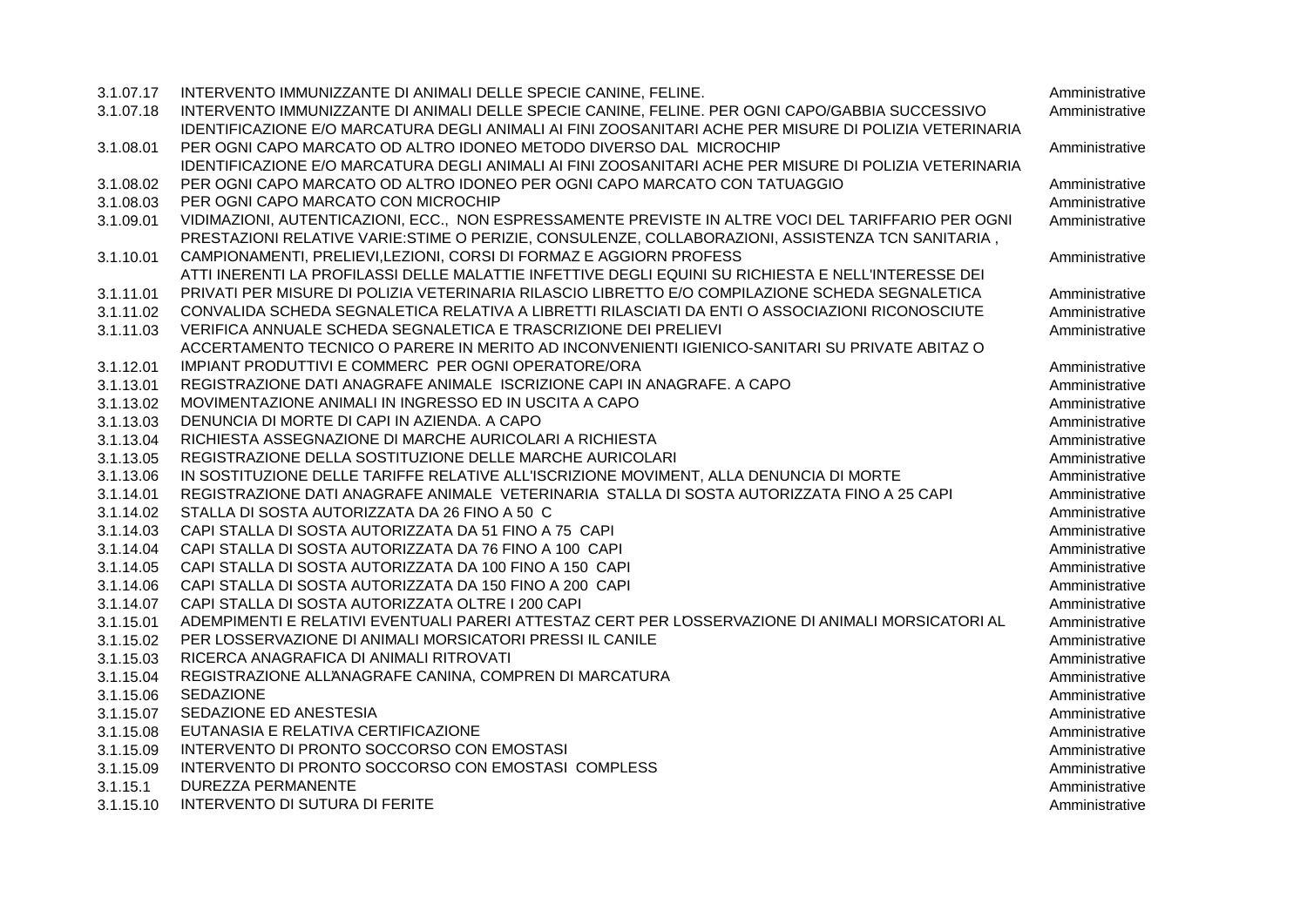| 3.1.15.11 | INTERVENTO DI PRONTO SOCCORSO PER ANIMALI SELVATICI                                                         | Amministrative |
|-----------|-------------------------------------------------------------------------------------------------------------|----------------|
| 3.1.15.12 | INTERVENTO PRONTO SOCCORSO CHIRURGIA ORTOPEDICA RANDAGI                                                     | Amministrative |
| 3.1.15.13 | NTERVENTO PRONTO SOCCORSO CHIRURGIA TORACICA ANIM RAND                                                      | Amministrative |
| 3.1.15.14 | INTERVENTO PRONTO SOCCORSO CHIRURGIA ADDOM ANIM RANDAGI                                                     | Amministrative |
| 3.1.15.15 | STERILIZZAZIONE CHIRURGICA CANI FEMMINE                                                                     | Amministrative |
| 3.1.15.16 | STERILIZZAZIONE CHIRURGIA GATTI                                                                             | Amministrative |
| 3.1.15.17 | STERILIZZAZIONE CHIRURGIA GATTI/CANI MASCHIO                                                                | Amministrative |
| 3.1.15.2  | <b>DUREZZA TEMPORANEA</b>                                                                                   | Amministrative |
|           | ASSISTENZA VETERINARIA EFFETTUATA IN VESTE PUBBL AUTORITÀ PER IL BENESSERE DEGLI ANIMALI UTILIZZ I FINI     |                |
| 3.1.16.01 | SPERIMENTALI, PER MANIFESTAZIONI PER OGNI OPERATORE                                                         | Amministrative |
| 3.1.17.01 | ASSISTENZA VETERINARIA EFFETTUATA IN VESTE DI PUBBLICA AUTORITÀ PER LA CATTURA TRAMITE SEDAZIONE O          | Amministrative |
| 3.1.18.01 | INTERVENTI IN CAMPO APISTICO: CERTIFICATO PER LO SPOSTAMENTO DI APIARI PER NOMADISMO O COMPRAV PER          | Amministrative |
| 3.1.18.02 | NTERVENTI IN CAMPO APISTICO: CERTIFICATO PER LO SPOSTAMENTO DI APIARI PER NOMADISMO O COMPRAV PER           | Amministrative |
|           | NOTIFICA ATTI GIUDIZIARI ED EXTRAGIUDIZIARI DI COMPETENZA DEL SERVIZIO PER I CASI NON ESPRESSAMENTE         |                |
| 3.1.19.01 | PREVISTI NEL TARIFFARIO PER OGNI NOTIFICA A MEZZO A/R POST                                                  | Amministrative |
| 3.1.19.02 | PER OGNI NOTIFICA TRAMITE MESSO NOTIFICATORE                                                                | Amministrative |
| 3.1.9.1   | <b>DUREZZA TOTALE</b>                                                                                       | Amministrative |
|           | GIUDIZIO DI COMMESTIBILITÀ O MENO DI ALIMENTI DI ORIGINE ANIMALE (*), FRESCHI, CONGELATI, SURGELATI, ISPEZ. |                |
| 3.2.01.01 | PRODOTTI ITTICI PER OGNI CONTROLLO                                                                          | Amministrative |
| 3.2.01.02 | GIUDIZIO DI COMMESTIBILITÀ O MENO DI ALIMENTI DI ORIGINE ANIMALE PER OGNI Q.LE O FRAZ DI PRODOTTO FINO A    | Amministrative |
| 3.2.01.03 | GIUDIZIO DI COMMESTIBILITÀ O MENO DI ALIMENTI DI ORIGINE ANIMALE FINO A KG 100                              | Amministrative |
|           | NULLA OSTA O PARERE O ATTESTAZIONE DI IDONEITÀ AI FINI DEL RILASCIO DEL DECRETO DI RICONOSCIMENTO CE        |                |
| 3.2.02.01 | IVI COMPRESI STABILIMENTI, IMPIANTI O LABORATORI PER LA PRODUZIONE DI ALIMENTI DI ORIGINE ANIMALE PER       | Amministrative |
|           | NULLA AOSTA O PARERE DI IDONEITÀ DI STABILIMENTI, IMPIANTI O LABORATORI PER LA PRODUZIONE DI ALIMENTI DI    |                |
| 3.2.02.02 | ORIGINE ANIMALE PER STRUTTURE CON SUPERF UTILI OGNI 100 MQ IN PIÙ.                                          | Amministrative |
|           | NULLA OSTA O PARERE O ATTESTAZIONE DI IDONEITÀ AI FINI DEL RILASCIO DELL'AUTORIZZAZIONE SANITARIA           |                |
| 3.2.03.01 | SINDACALE DI STRUTTURE CON SUPERFICI UTILI FINO A MQ 100                                                    | Amministrative |
|           | NULLA OSTA O PARERE O ATTESTAZIONE DI IDONEITÀ AI FINI DEL RILASCIO DELL'AUTORIZZAZIONE SANITARIA           |                |
| 3.2.03.02 | SINDACALE DI STRUTTURE CON SUPERFICI UTILI DA MQ 101 A MQ 200                                               | Amministrative |
| 3.2.03.03 | NULLA OSTA O ATTESTAZIONE DI IDONEITÀ PER SPACCI DI VENDITA DI PRODOTTI DI ORIGINE ANIMALE.                 | Amministrative |
|           | NULLA OSTA O PARERE O ATTESTAZIONE DI IDONEITÀ AI FINI DEL RILASCIO DELL'AUTORIZZAZIONE SANITARIA           |                |
| 3.2.03.03 | SINDACALE DI STRUTTURE CON SUPERFICI UTILI SUPERIORI DA MQ 201 A MQ 300                                     | Amministrative |
|           | NULLA OSTA O PARERE O ATTESTAZIONE DI IDONEITÀ AI FINI DEL RILASCIO DELL'AUTORIZZAZIONE SANITARIA           |                |
| 3.2.03.04 | SINDACALE DI STRUTTURE CON SUPERFICI UTILI DA MQ 301 A 401 MQ                                               | Amministrative |
|           | NULLA OSTA O PARERE O ATTESTAZIONE DI IDONEITÀ AI FINI DEL RILASCIO DELL'AUTORIZZAZIONE SANITARIA           |                |
| 3.2.03.05 | SINDACALE DI STRUTTURE CON SUPERFICI UTILI DA MQ 301 A 401 MQHMPIANTI O LABORATORI PER LA PRODUZIONE        | Amministrative |
|           | NULLA OSTA O PARERE O ATTESTAZIONE DI IDONEITÀ AI FINI DEL RILASCIO DELL'AUTORIZZAZIONE SANITARIA           |                |
| 3.2.03.05 | SINDACALE DI STRUTTURE CON SUPERFICI UTILI DA MQ 301 A 401 MQ PER IL CONFEZIONAMENTO, IL DEPOSITO DI        | Amministrative |
| 3.2.05.01 | ATTESTAZIONE DI AVVENUTA VISITA SANITARIA PER MACELLAZIONI D'URGENZA INDENN FISSA OGNI INTERVENTO           | Amministrative |
| 3.2.06.01 | ATTESTAZIONE DI AVVENUTA VISITA SANITARIA DI SUINI SELVATICI UCCISI A CACCIA PER OGNI CAPO FINO A CINQUE    | Amministrative |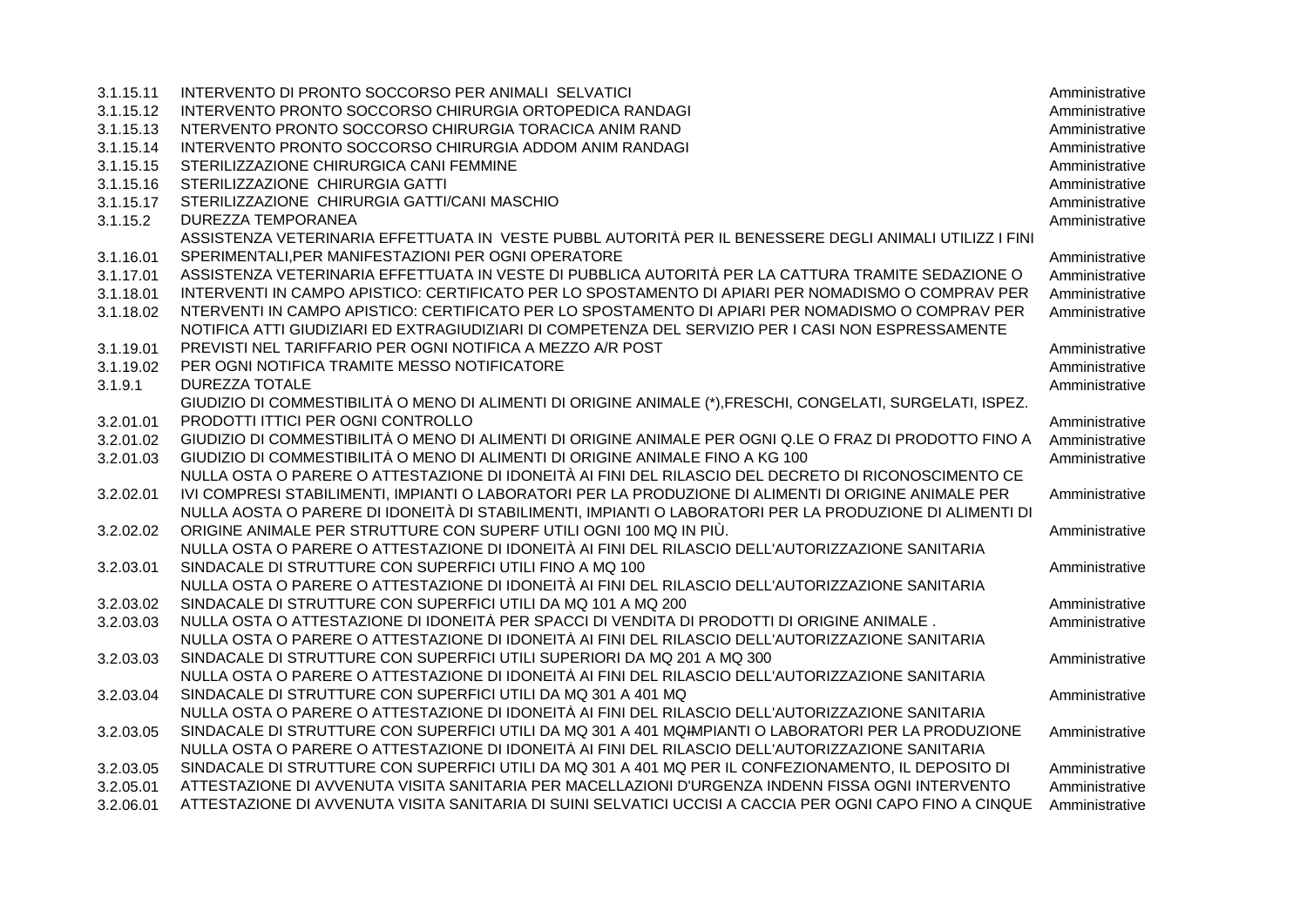|           | ATTESTAZIONE DI AVVENUTA VISITA SANITARIA DI SUINI SELVATICI UCCISI A CACCIA PER OGNI CAPO FINO A CINQUE, |                |
|-----------|-----------------------------------------------------------------------------------------------------------|----------------|
| 3.2.06.02 | COMPRES ESAME TRICHINOSCOPICO                                                                             | Amministrative |
| 3.2.07.01 | PARERE PREVENTIVO SU PROGETTO FINO A MQ 100                                                               | Amministrative |
| 3.2.07.02 | PER OGNI 50 MQ. IN PIÙ O FRAZIONE FINO AD UN MASSIMO DI 1000 MQ                                           | Amministrative |
| 3.2.07.03 | IL SOPRALLUOGO                                                                                            | Amministrative |
| 3.2.07.04 | OGNI INTERVENTO COMPRESO PRELIEVO CAMPIONI                                                                | Amministrative |
| 3.2.07.05 | RELATIVA ATTESTAZIONE                                                                                     | Amministrative |
| 3.2.08.01 | VISITA ED ATTESTAZIONE DI IDONEITÀ AL CONSUMO DEGLI ANIMALI MACELLATI DA PRIVATI O USO FAMILIARE PER      | Amministrative |
|           | CERTIFICATO DI ORIGINE E SANITÀ PER L'IMPORTAZIONE E L'ESPORTAZIONE NEI PAESI EXTRACOM DI PROD DI         |                |
| 3.2.09.01 | ORIGINE ANIMALE, CONGELATI. FINO A Q.LI 5                                                                 | Amministrative |
|           | CERTIFICATO DI ORIGINE E SANITÀ PER L'IMPORTAZIONE E L'ESPORTAZIONE NEI PAESI EXTRACOM DI PROD DI         |                |
| 3.2.09.02 | ORIGINE ANIMALE, CONGELATI PER OGNI 5 Q.LI SUCCESSIVI                                                     | Amministrative |
|           | ATTESTAZIONE DI IDONEITÀ O RINNOVO DI AUTOMEZZ PER IL TRASP DI ALIMENTI FRESCHI, CONGELAT PER OGNI        |                |
| 3.2.10.01 | AUTOMEZZO, COMPRESI QUELLI A CASSONE SCARRABILE                                                           | Amministrative |
|           | ATTESTAZIONE DI IDONEITÀ O RINNOVO DI AUTOMEZZ PER IL TRASP DI ALIMENTI FRESCHI, CONGELAT PER OGNI        |                |
| 3.2.10.02 | AUTOMEZZO, PER OGNI CONTENIT AD OGNI NUOVA AUTORIZZ O RINNOVO                                             | Amministrative |
| 3.2.11.01 | ATTESTAZIONE DI IDONEITÀ DI AUTOMEZZI ADIBITI A NEGOZIO MOBILE PER OGNI AUTORIZZ AUTONEGOZIO              | Amministrative |
| 3.2.11.02 | ATTESTAZIONE DI IDONEITÀ DI AUTOMEZZI ADIBITI A NEGOZIO MOBILE PER OGNI AUTORIZZAZ BANCO TEMPORANEO       | Amministrative |
| 3.2.12.01 | CERTIFICATO ATTESTANTE L'AVVENUTO ABBATT DEGLI ANIMALI SOSP INFETTI PER OGNI CERTIFICATO                  | Amministrative |
| 3.2.12.02 | CERTIFICATO ATTESTANTE L'AVVENUTO ABBATT DEGLI ANIMALI SOSP INFETTI PER OGNI CAPO BOVINO EQUIVAL          | Amministrative |
|           | NULLA OSTA O ATTESTATO O PARERE DI IDONEITÀ PER ATTIVITÀ DI LAVORAZIONE, DEPOSITO, VENDITA, SOMMIN DI     |                |
| 3.2.13.01 | ALIMENTI DI ORIGINE ANIMALE DURANTE LEFFETTUAZIONE DI FIERE, PER SINGOLO ATTESTATO                        | Amministrative |
| 3.2.14.01 | ATTESTAZIONE SANITARIA PER IL TRASPORTO DI ORGANI E GHIANDOLE ANIMALI DESTINATI AGLI STAB CHE             | Amministrative |
| 3.2.14.02 | ATTESTAZIONE SANITARIA PER IL TRASPORTO DI ORGANI E GHIANDOLE ANIMALI DESTINATI AGLI STAB CHE             | Amministrative |
| 3.2.15.01 | VIDIMAZIONI, AUTENTICAZIONI, ECC. NON ESPRESS PREVISTE PER OGNI ATTO                                      | Amministrative |
|           | PRESTAZIONI RELATIVE A:STIMEO PERIZIE,CERTIFIC,CONSULENZE,COLLABORAZ,ACCERT TECNICO SANIT. ASSISTENZ      |                |
| 3.2.16.01 | TECNICO SANITARIA, PRESSO FIERE, MERCATI, ESPOSIZ, MOSTRE CONCORSI, GARE, RADUNI, CONCENTR DI ANIMALI     | Amministrative |
| 3.2.16.02 | LEZIONI, CORSI DI FORMAZIONE E AGGIORNAMENTO PROFESS ECC PER OGNI OPERATORE/ORA                           | Amministrative |
| 3.2.17.01 | CAMPIONI, PRELIEVI, SOPRALL: NON ESPRESS PREVISTI IN ALTRE VOCI DEL PRESENT TARIFFARIO                    | Amministrative |
| 3.2.18.01 | INSERIMENTO CAPO MACELLATO IN "BDN". A CAPO                                                               | Amministrative |
| 3.2.19.01 | CERTIFICAZIONE PER DIVERSA DESTINAZIONE O DISTRIBUZ ALIMENTI DI ORIGINE ANIMALE.PER PARTITA SENZA         | Amministrative |
| 3.2.19.02 | CERTIFICAZIONE PER DIVERSA DESTINAZIONE O DISTRIBUZ ALIMENTI DI ORIGINE ANIMALE.PER PARTITA CON           | Amministrative |
|           | INTERVENTI IN CAMPO APISTICO:NULLA OSTA, ATTESTATO, PARERE, DI IDONEITÀ, AUTORIZZ TEMPORANEA, PER ATTIV   |                |
| 3.2.20.01 | DI LAVORAZ, DEPOS VEND MIELE, PER OGNI PARERE                                                             | Amministrative |
|           | INTERVENTI IN CAMPO APISTICO:NULLA OSTA, ATTESTATO, PARERE, DI IDONEITÀ, AUTORIZZ TEMPORANEA, PER ATTIV   |                |
| 3.2.20.02 | DI LAVORAZ, DEPOS VEND MIELE, ETC PER STRUTTURE DI QUALSIASI SUPERFICE                                    | Amministrative |
| 3.2.20.03 | INTERVENTI IN CAMPO APISTICO :NULLA OSTA, ATTESTATO, PARERE DI IDONEITÀ PER OGNI CERTIFICATO              | Amministrative |
| 3.2.21.01 | NULLA OSTA, PARERI, ATTESTAZIONI, CERTIFICAZIONI, AUTORIZZAZIONI, RICHIESTI DA PERSONE FISICHE O          | Amministrative |
| 3.2.21.02 | NULLA OSTA, PARERI, ATTESTAZIONI, CERTIFICAZIONI, AUTORIZZAZIONI, RICHIESTI DA PERSONE FISICHE O          | Amministrative |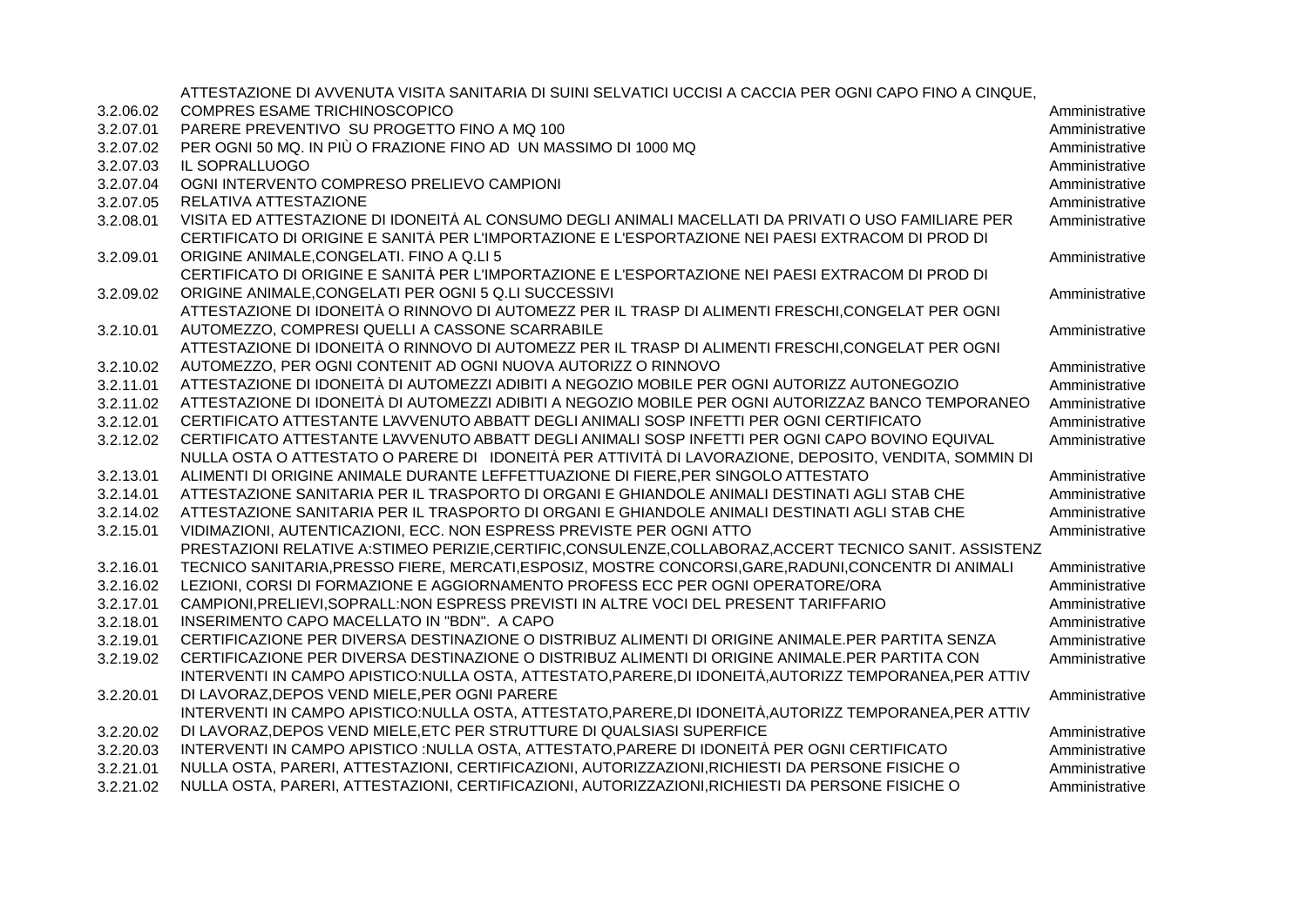|           | NOTIFICA ATTI GIUDIZIARI ED EXTRAGIUDIZIARI DI COMPETENZA DEL SERVIZIO PERI CASI NON ESPRESS PREVISTI             |                |
|-----------|-------------------------------------------------------------------------------------------------------------------|----------------|
| 3.2.22.01 | PER OGNI NOTIFICA A MEZZO A/R POSTALE                                                                             | Amministrative |
|           | NOTIFICA ATTI GIUDIZIARI ED EXTRAGIUDIZIARI DI COMPETENZA DEL SERVIZIO PERI CASI NON ESPRESS PREVISTI             |                |
| 3.2.22.02 | PER OGNI NOTIFICA TRAMITE MESSO NOTIFICATORE                                                                      | Amministrative |
|           | CERTIFICATO DORIGINE E SANITÀ, ATTESTANTE L'AVVENUTO CONTROLLO SANITARIO AI FINI DELLA SPEDIZ IN AMBITO           |                |
| 3.3.01.01 | COMUNITARIO DI PRODOTTI ED AVANZI DI ORIGIN ANIMALE; AVANZI E OGGETTI ATTI ALLA PROPAG DELLE MALATTIE             | Amministrative |
|           | NULLA OSTA O PARERE O ATTESTAZIONE DI IDONEITÀ AL RILASCIO DELL'AUTORIZZ DI: ALLEVAMENTI DI ANIM; STALLE          |                |
| 3.3.02.01 | DI SOSTA, CENTRI DI PROD; RICOVERI ANIM; STABIL PER LA PROD DI ALIM PER ANIMAL PER IMPIANTO FINO A 100 MQ         | Amministrative |
|           | NULLA OSTA O PARERE O ATTESTAZIONE DI IDONEITÀ AL RILASCIO DELL'AUTORIZZ DI: ALLEVAMENTI DI ANIM; STALLE          |                |
| 3.3.02.02 | DI SOSTA, CENTRI DI PROD; RICOVERI ANIM; STABIL PER LA PROD DI ALIM PER ANIMAL PER IMPIANTO CON SUPERFICI         | Amministrative |
|           | NULLA OSTA O PARERE O ATTESTAZIONE DI IDONEITÀ AL RILASCIO DELL'AUTORIZZ DI:ALLEVAMENTI DI ANIM:STALLE            |                |
| 3.3.02.03 | DI SOSTA, CENTRI DI PROD; RICOVERI ANIM; STABIL PER LA PROD DI ALIM PER ANIMAL PER IMPIANTO CON SUPERFICI         | Amministrative |
|           | NULLA OSTA O PARERE O ATTESTAZIONE DI IDONEITÀ AL RILASCIO DELL'AUTORIZZ DI:ALLEVAMENTI DI ANIM;STALLE            |                |
| 3.3.02.04 | DI SOSTA, CENTRI DI PROD; RICOVERI ANIM; STABIL PER LA PROD DI ALIM PER ANIMAL PER IMPIANTO CON SUPERFICI         | Amministrative |
| 3.3.03.01 | ATTESTAZIONE DI IDONEITÀ DI AUTOMEZZI PER IL TRASPORTO DI ANIMALI VIVI PER OGNI IDONEITÀ/RINNOVO                  | Amministrative |
|           | ATTESTAZIONE DI IDONEITÀ DI AUTOMEZZI PER IL TRASPORTO DI MATERIALI DI CATEGORIA 1,2 E 3 PER OGNI                 |                |
| 3.3.03.02 | IDONEITÀ RINNOVO CONTENITORI FINO A 5 CONTENITORI                                                                 | Amministrative |
|           | ATTESTAZIONE DI IDONEITÀ DI AUTOMEZZI PER IL TRASPORTO DI MATERIALI DI CATEGORIA 1,2 E 3 PER OGNI                 |                |
| 3.3.03.03 | IDONEITÀ RINNOVO PER OGNI CONTENITORE SUCCESSIVO                                                                  | Amministrative |
|           | NULLA OSTA O PARERE O ATTESTAZIONE DI IDONEITÀ, O AUTOR. DEGLI ALLEVAM PER LA PRODUZ DEL LATTE DESTIN             |                |
| 3.3.04.01 | AL CONSUMO DIRETTO O CRUDO PER ALLEV CON UNA CONSIST DA 1 A 5 CAPI BOVINI EQUIVALENTI                             | Amministrative |
|           | NULLA OSTA O PARERE O ATTESTAZIONE DI IDONEITÀ, O AUTOR. DEGLI ALLEVAM PER LA PRODUZ DEL LATTE DESTIN             |                |
| 3.3.04.02 | AL CONSUMO DIRETTO O CRUDO PER ALLEV CON UNA CONSIST PER OGNI UBE O FRAZIONE DI ESSO SUCCESSIVO AL Amministrative |                |
| 3.3.05.01 | PRESTAZIONI CONCERNENTI LE PROCEDURE DI REGISTRAZ DELLE AZIENDE DI PRODUZ DI LATTE.REGISTR ALLEVAM                | Amministrative |
|           | PRESTAZIONI CONCERNENTI LE PROCEDURE DI REGISTRAZ DELLE AZIENDE DI PRODUZ DI LATTE.REGISTR ALLEVAM                |                |
| 3.3.05.02 | PER OGNI PECORA O CAPRA OLTRE I 100                                                                               | Amministrative |
|           | PRESTAZIONI CONCERNENTI LE PROCEDURE DI REGISTRAZ DELLE AZIENDE DI PRODUZ DI LATTE.REGISTR ALLEVAM                |                |
| 3.3.05.03 | BOVINO-BUFALINO FINO A 20 CAPI LATTIFERI                                                                          | Amministrative |
|           | PRESTAZIONI CONCERNENTI LE PROCEDURE DI REGISTRAZ DELLE AZIENDE DI PRODUZ DI LATTE.REGISTR ALLEVAM                |                |
| 3.3.05.04 | BOVINO-BUFALINO PER OGNI CAPO OLTRE 20                                                                            | Amministrative |
|           | PRESTAZIONI CONCERNENTI LE PROCEDURE DI REGISTRAZ DELLE AZIENDE DI PRODUZ DI LATTE.REGISTR ALLEVAM                |                |
| 3.3.05.05 | BOVINO-BUFALINO OLTRE I 100 CAPI.                                                                                 | Amministrative |
|           | NULLA OSTA O PARERE O ATTESTAZIONE DI IDONEITÀ ANCHE AI FINI DEL RILASCIO DELL'AUTOR:CASE DI CURA                 |                |
| 3.3.06.01 | ZOOIATRICHE;STUDI, AMBULAT ED OSPED VETERINARI;SCUDERIE;ALLEVAMENTI DI SUINI;CANILI;E CIMITERI PER                | Amministrative |
|           | NULLA OSTA O PARERE O ATTESTAZIONE DI IDONEITÀ ANCHE AI FINI DEL RILASCIO DELL'AUTOR:CASE DI CURA                 |                |
| 3.3.06.02 | ZOOIATRICHE;STUDI, AMBULAT ED OSPED VETERINARI;SCUDERIE;ALLEVAMENTI DI SUINI;CANILI;E CIMITERI PER                | Amministrative |
|           | CERTIFICATO ATTESTANTE CERTIFICATO ATTESTANTE LIDONEITÀ DEI RIPRODUTTORI MASCHI DEI CENTRI DI                     |                |
| 3.3.07.01 | FECONDAZIONE ARTIFICIALE O DESTINATI ALLA MONTA PER OGNI CAPO                                                     | Amministrative |
| 3.3.07.02 | ATTESTAZIONE DI IDONEITÀ DEI CENTRI DI FECONDAZIONE ARTIFICIALE PER OGNI CENTRO                                   | Amministrative |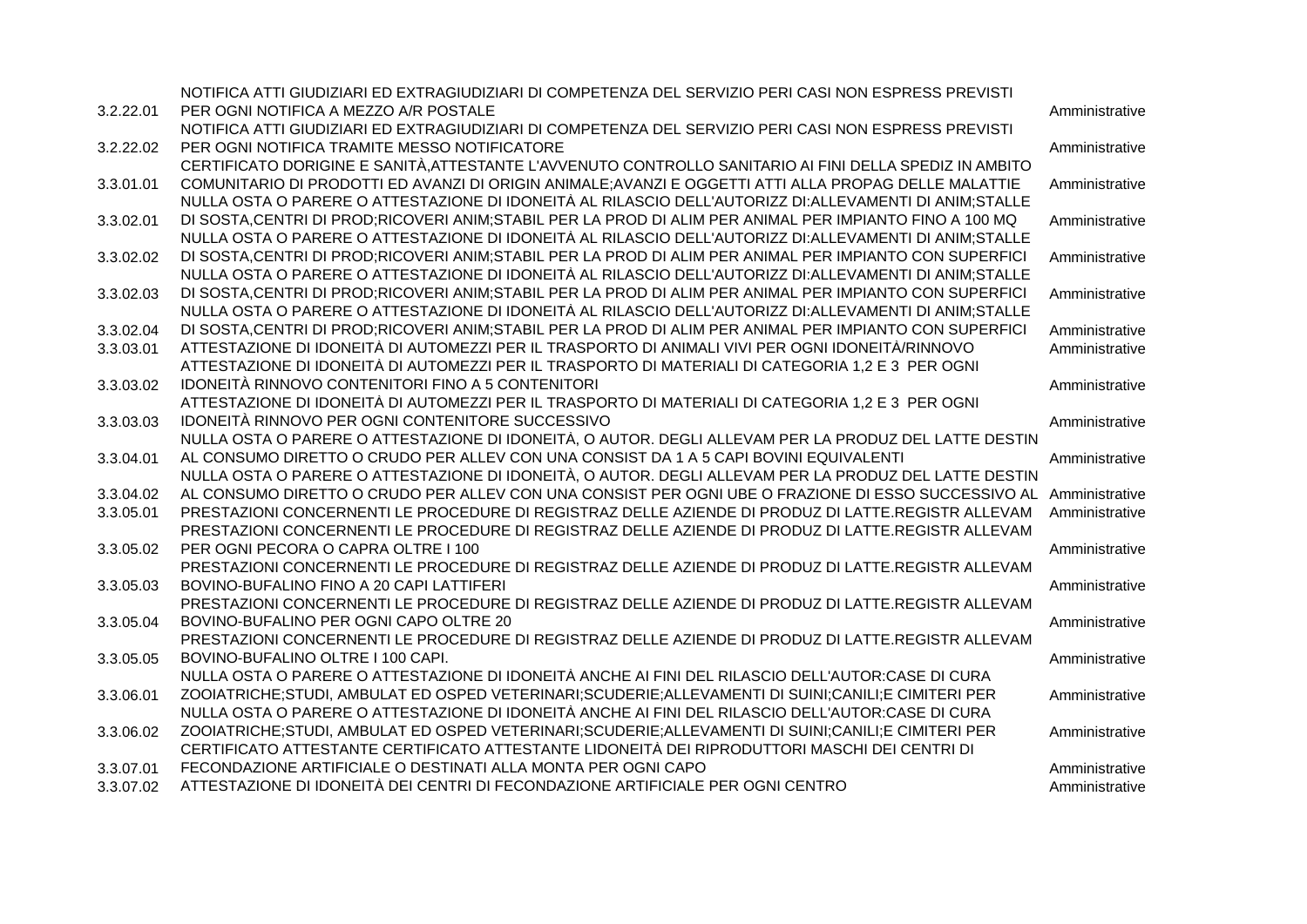|           | ATTESTAZIONE DI IDONEITÀ DEI RECAPITI PER IL DEPOSITO DI MATERIALE SEMI-NALE NONCHÉ DI ALTRE STRUTTURE     |                |
|-----------|------------------------------------------------------------------------------------------------------------|----------------|
| 3.3.07.03 | CHE OPERANO NEL CAMPO DELLA RIPROD ANIMALE PER OGNI RECAPITO                                               | Amministrative |
| 3.3.07.04 | COMPONENTE COMMISSIONE DESAME PER FECONDATORI LAICI PER SESSIONE DI ESAMI                                  | Amministrative |
| 3.3.07.05 | REGISTRAZIONE FECONDATORI LAICI PER REGISTRAZIONE                                                          | Amministrative |
|           | AUTORIZZAZIONE PER LA DETENZIONE DI ADEGUATE SCORTE DI MEDICINALI VE-TERINARI IN IMPIANTI IN CUI           |                |
| 3.3.08.01 | VENGONO CURATI, CUSTODITI O ALLEVATI PROFES-SIONALMENTE ANIMALI; EX ART. 34 DE-CRETO LEGISLATIVO N.        | Amministrative |
|           | AUTORIZZAZIONE PER LA DETENZIONE DI ADEGUATE SCORTE DI MEDICINALI VE-TERINARI EX ART. 35 DECRETO           |                |
| 3.3.08.02 | LEGISLA-TIVO N. 119/92 PER SING AURORIZZ                                                                   | Amministrative |
| 3.3.08.03 | PARERE AI FINI DEL RILASCIO DELLE AUTORIZZAZIONI PER OGNI PARERE                                           | Amministrative |
| 3.3.08.04 | PRESCRIZIONE PER ANIMALI DA REDDITO PER OGNI PRESCRIZIONE                                                  | Amministrative |
| 3.3.09.01 | PARERE O ATTESTAZIONE IGIENICO-SANI-TARIA AI FINI DEL RILASCIO DELL'AUTORIZZAZIONE DI STABILIM             | Amministrative |
|           | CERTIFICAZIONE O ATTESTAZIONE RELATIVA A STABILIMENTI DI ALLEVAMENTO, INSEDIAMENTI O IMPIANTI              |                |
| 3.3.10.01 | PRODUTTIVI O COMMERCIALI SU RICHIESTA DI PER-SONE FISICHE O GIURIDICHE CHE RIVE-STANO LA QUALIFICA DI      | Amministrative |
|           | RAPPRESENTANTI, RESPONSABILI O CO-MUNQUE DIPENDENTI DEI MEDESIMI, PER TUTTI GLI USI PREVISTI DALLA         |                |
| 3.3.10.02 | LEGGE PER OGNI CERTIFICAZIONE O SOPRALL                                                                    | Amministrative |
| 3.3.10.03 | CERTIFICAZIONE O ATTESTAZIONE RELATIVA AL BENESSERE ANIMALE COMPRENSIVA DEL SOPRALLUOGO                    | Amministrative |
| 3.3.11.01 | SOPR. PER PRELEVAMENTO CAMPIONI SU RICHIESTA PER OGNI ATTO                                                 | Amministrative |
|           | NULLA OSTA O PARERE O ATTESTAZIONE DI IDONEITÀ DI STAB RICONOSCIUTI;STRUTTURE PER SOSTENZE                 |                |
| 3.3.12.01 | FARMACOLOGICAM ATTIVE;CENTRI IMBALL UOVA; PER STRUTT FINO A MQ 400                                         | Amministrative |
|           | NULLA OSTA O PARERE O ATTESTAZIONE DI IDONEITÀ DI STAB RICONOSCIUTI;STRUTTURE PER SOSTENZE                 |                |
| 3.3.12.02 | FARMACOLOGICAM ATTIVE;CENTRI IMBALL UOVA; CON SUPERFICI OLTRE I MQ 400 PER OGNI SUCC 100MQ O FRAZ DI       | Amministrative |
| 3.3.13.01 | VIDIMAZIONI, AUTENTICAZIONI, ECC. PER OGNI ATTO                                                            | Amministrative |
| 3.3.14.01 | DISINFEZIONE/DISINFESTAZIONE STALLE, FIERE, MERCATI, CENTRI ABITATI PER OGNI ORA                           | Amministrative |
| 3.3.14.02 | DISINFEZIONE/DISINFESTAZIONE STALLE, FIERE, MERCATI, CENTRI ABITATI PER OGNI AUTOMEZZO                     | Amministrative |
| 3.3.14.03 | DISINFEZIONE/DISINFESTAZIONE STALLE, FIERE, MERCATI, CENTRI ABITATI PER OGNI CONTENITORE O PER OGNI U.B.A. | Amministrative |
| 3.3.15.01 | NULLA OSTA, PARERI, ATTESTAZIONI, CERTIFICAZ, AUTORIZ, RICHIEST DA PERSONE FISICHE O GIURIDICHE SENZA      | Amministrative |
| 3.3.15.02 | NULLA OSTA, PARERI, ATTESTAZIONI, CERTIFICAZ, AUTORIZ, RICHIEST DA PERSONE FISICHE O GIURIDICHE CON        | Amministrative |
|           | PRESTAZIONI RELATIVE A:STIME O PERIZIE CON CERTIFIC;CONSULENZE, ACCERT TECNICO SANITARI; ASSIST TECNICO    |                |
| 3.3.16.01 | SANITARIA PRESSO FIERE, MERCATI, ESPOSIZ, MOSTRE, RADUNI ANIMALI; CAMPIONAMENTI, PRELIEVI; PER OGNI        | Amministrative |
| 3.3.16.02 | LEZIONI, CORSI DI FORMAZIONE E AGGIORNAMENTO PROFESSIONALE, PER OGNI OPERAT/ORA                            | Amministrative |
| 3.3.17.01 | VIDIMAZIONE DEL DOCUMENTO DI TRASPORTO DEI MATERIALI DI CUI AL REG. N. 1774/2002/CE, OVE PREVISTO PER      | Amministrative |
| 3.3.18.01 | RILASCIO ATTESTAZIONE A SEGUITO PRELEVAMENTO CAMPIONE SU RICHIESTA AD OGNI PRELIEVO                        | Amministrative |
|           | CERTIFICAZIONE DI AVVENUTA DISTRUZIONE DI PRODOTTI ED AVANZI ANIMALI E DI OGGETTI ATTI ALLA                |                |
| 3.3.19.01 | PROPAGAZIONE DI MALATTIE INFETTIVE PER OGNI ATTO                                                           | Amministrative |
| 3.3.20.01 | PRELIEVI EFFETTUATI IN OTTEMPERANZA AL PIANO RESIDUI SOLO IN CASO DI POSITIVITÀ: DIRETTIVA N.96/23 PER     | Amministrative |
|           | NOTIFICA ATTI GIUDIZIARI ED EXTRAGIUDIZIARI DI COMPETENZA DEL SERVIZIO PER I CASI NON ESPRESSAMENTE        |                |
| 3.3.21.01 | PREVISTI IN ALTRE VOCI DEL PRESENTE TARIFFARIO PER OGNI NOTIFICA A MEZZO A/R                               | Amministrative |
|           | NOTIFICA ATTI GIUDIZIARI ED EXTRAGIUDIZIARI DI COMPETENZA DEL SERVIZIO PER I CASI NON ESPRESSAMENTE        |                |
| 3.3.21.02 | PREVISTI IN ALTRE VOCI DEL PRESENTE TARIFFARIO PER OGNI NOTIFICA TRAMITE MESSO NOTIFICATORE                | Amministrative |
| 03.8      | INIEZIONE DI FARMACI CITOTOSSICI NEL CANALE VERTEBRALE                                                     | <b>SSN</b>     |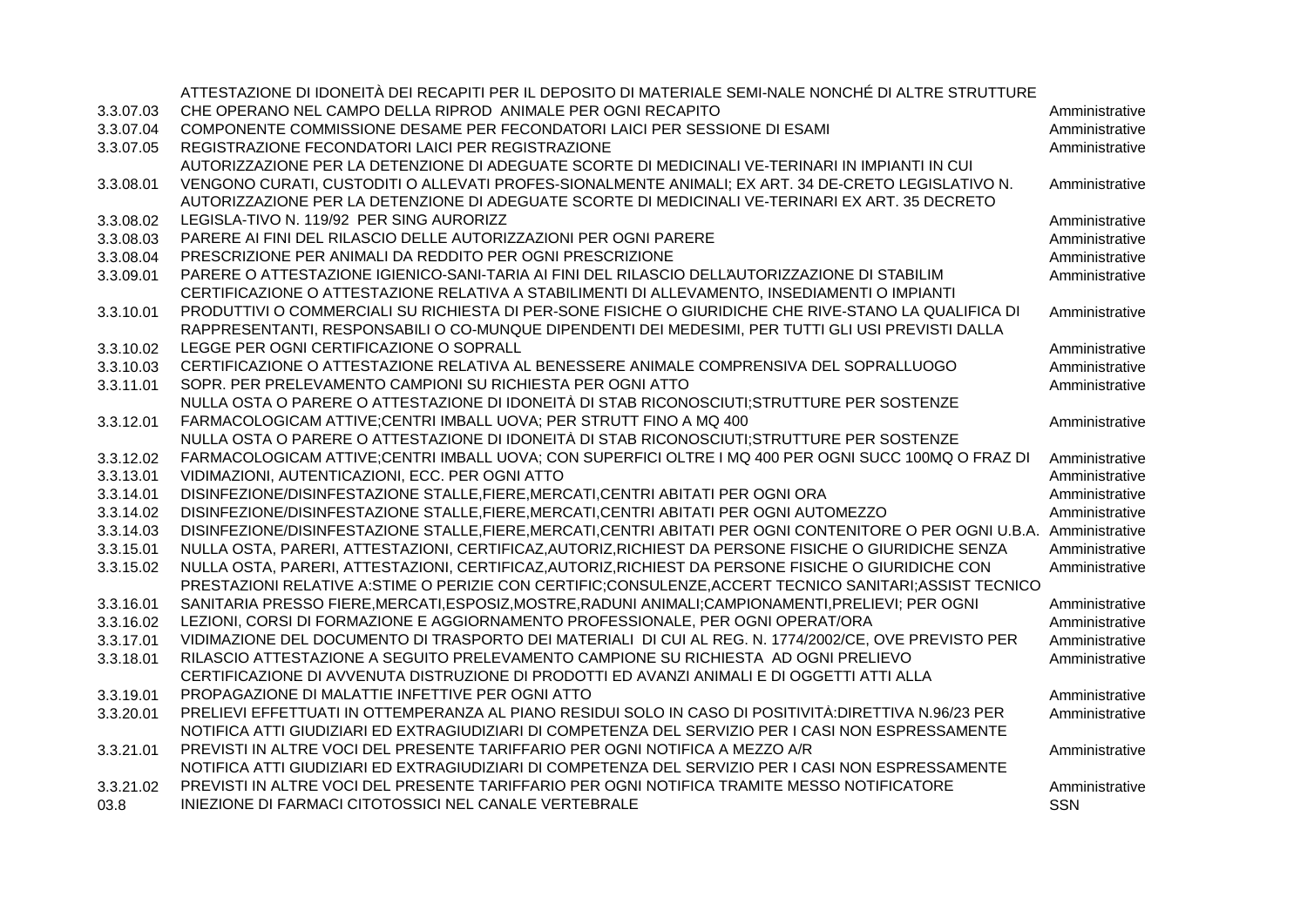| 03.91   | INIEZIONE DI ANESTETICO NEL CANALE VERTEBRALE PER ANALGESIA                   | <b>SSN</b> |
|---------|-------------------------------------------------------------------------------|------------|
| 03.92   | INIEZIONE DI ALTRI FARMACI NEL CANALE VERTEBRALE                              | SSN        |
| 04.07.1 | RESEZIONE O ASPORTAZIONE DEI NERVI PERIFERICI                                 | <b>SSN</b> |
| 04.11.1 | BIOPSIA [PERCUTANEA][AGOBIOPSIA] DEI NERVI PERIFERICI                         | <b>SSN</b> |
| 04.81.1 | INIEZIONE DI ANESTETICO IN NERVO PERIFERICO PER ANALGESIA                     | <b>SSN</b> |
| 04.81.2 | INIEZIONE DI ANESTETICO IN NERVO PERIFERICO PER ANALGESIA                     | <b>SSN</b> |
| 05.31   | INIEZIONE DI ANESTETICO NEI NERVI SIMPATICI PER ANALGESIA                     | <b>SSN</b> |
| 05.32   | INIEZIONE DI AGENTI NEUROLITICI NEI NERVI SIMPATICI                           | SSN        |
| 06.01   | ASPIRAZIONE NELLA REGIONE TIROIDEA                                            | <b>SSN</b> |
| 06.11.1 | BIOPSIA [PERCUTANEA] [AGOBIOPSIA] DELLA TIROIDE                               | <b>SSN</b> |
| 06.11.2 | BIOPSIA [PERCUTANEA] [AGOBIOPSIA] DELLA TIROIDE                               | <b>SSN</b> |
| 06.13   | <b>BIOPSIA DELLE PARATIROIDI</b>                                              | <b>SSN</b> |
| 08.01   | INCISIONE DEL MARGINE PALPEBRALE                                              | <b>SSN</b> |
| 08.02   | APERTURA DI BLEFARORRAFIA                                                     | <b>SSN</b> |
| 08.09   | ALTRA INCISIONE DELLA PALBEBRA                                                | <b>SSN</b> |
| 08.11   | <b>BIOPSIA DELLA PALPEBRA</b>                                                 | SSN        |
| 08.21   | ASPORTAZIONE DI CALAZIO                                                       | <b>SSN</b> |
| 08.22   | ASPORTAZIONE DI ALTRA LESIONE MINORE DELLA PALPEBRA                           | SSN        |
| 08.23   | ASPORTAZIONE DI LESIONE MAGGIORE DELLA PALPEBRA, NON A TUTTO SPESSORE         | <b>SSN</b> |
| 08.24   | ASPORTAZIONE DI LESIONE MAGGIORE DELLA PALPEBRA, A TUTTO SPESSORE             | <b>SSN</b> |
| 08.25   | DEMOLIZIONE DI LESIONE DELLA PALPEBRA                                         | <b>SSN</b> |
| 08.41   | RIPARAZIONE DI ENTROPION O ECTROPION CON TERMOCOAGULAZIONE                    | <b>SSN</b> |
| 08.42   | RIPARAZIONE DI ENTROPION O ECTROPION CON TECNICA DI SUTURA                    | SSN        |
| 08.43   | RIPARAZIONE DI ENTROPION O ECTROPION CON RESEZIONE CUNEIFORME                 | <b>SSN</b> |
| 08.44   | RIPARAZIONE DI ENTROPION O ECTROPION CON RICOSTRUZIONE DELLA PALPEBRA         | <b>SSN</b> |
| 08.52   | <b>BLEFARORRAFIA</b>                                                          | <b>SSN</b> |
| 08.6    | RICOSTRUZIONE DELLA PALPEBRA CON LEMBO O INNESTO                              | <b>SSN</b> |
| 08.81   | RIPARAZIONE LINEARE DI LACERAZIONE DELLA PALPEBRA E DELLE SOPRACCIGLIA        | <b>SSN</b> |
| 08.82   | RIPARAZIONE DI LACERAZIONE DELLA PALPEBRA INTERESSANTE IL MARGINE PALPEBRALE, | <b>SSN</b> |
| 08.83   | ALTRA RIPARAZIONE DI LACERAZIONE DELLA PALPEBRA, NON A TUTTO SPESSORE         | <b>SSN</b> |
| 08.84   | RIPARAZIONE DI LACERAZIONE DELLA PALPEBRA INTERESSANTE IL MARGINE PALPEBRALE, | <b>SSN</b> |
| 08.91   | DEPILAZIONE ELETTROCHIRURGICA DELLA PALPEBRA                                  | <b>SSN</b> |
| 08.92   | DEPILAZIONE CRIOCHIRURGICA DELLA PALPEBRA                                     | <b>SSN</b> |
| 08.99.1 | INFILTRAZIONE DI ANGIOMA PALPEBRALE                                           | <b>SSN</b> |
| 09.0    | INCISIONE DELLA GHIANDOLA LACRIMALE                                           | <b>SSN</b> |
| 09.11   | BIOPSIA DELLA GHIANDOLA LACRIMALE                                             | <b>SSN</b> |
| 09.12   | <b>BIOPSIA DEL SACCO LACRIMALE</b>                                            | <b>SSN</b> |
| 09.19   | ALTRE PROCEDURE DIAGNOSTICHE SULL'APPARATO LACRIMALE                          | <b>SSN</b> |
| 09.21   | ASPORTAZIONE DI LESIONE DELLA GHIANDOLA LACRIMALE                             | <b>SSN</b> |
| 09.41   | SPECILLAZIONE DEL PUNTO LACRIMALE                                             | <b>SSN</b> |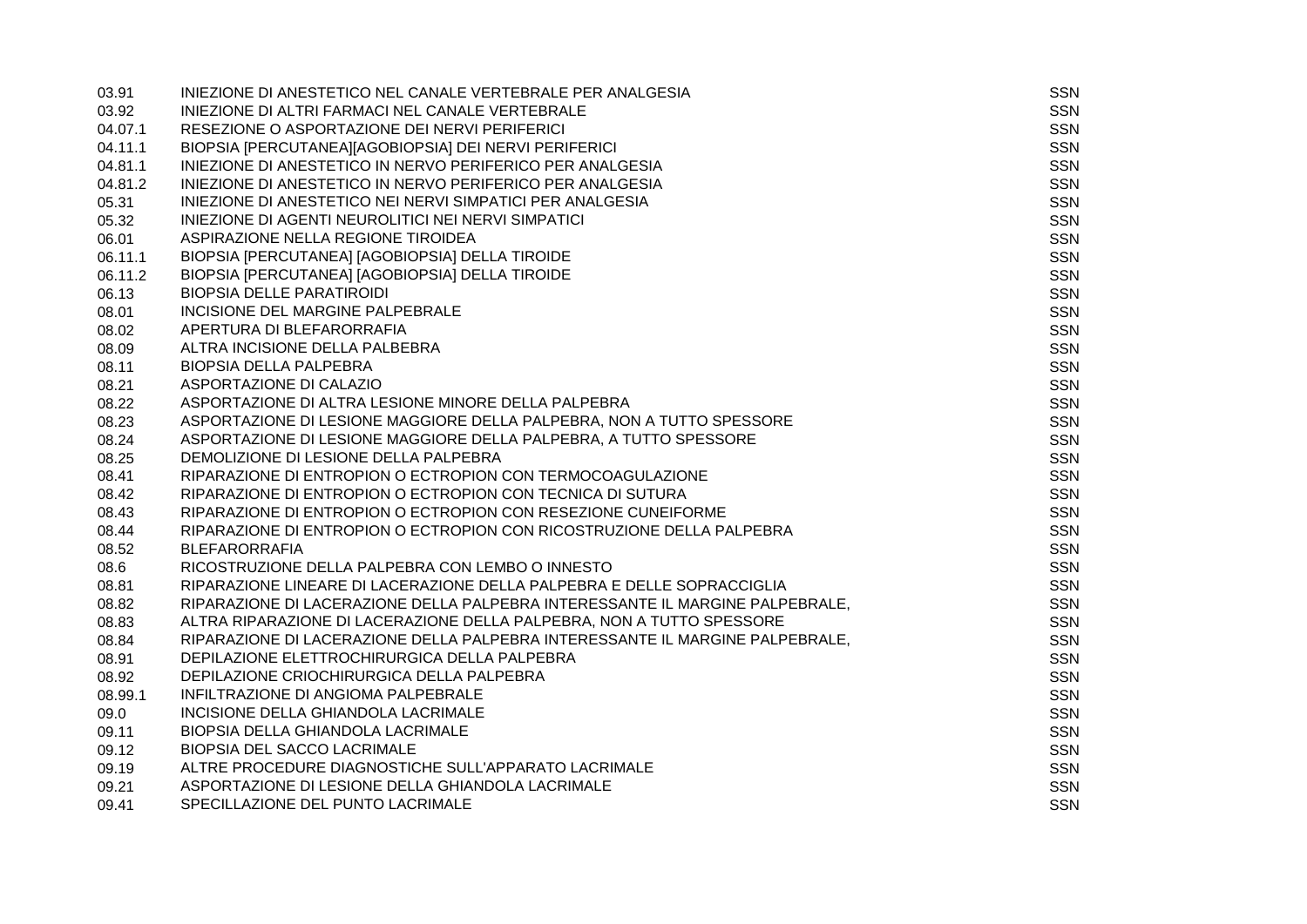| 09.42   | SPECILLAZIONE DEI CANALICOLI LACRIMALI                            | SSN        |
|---------|-------------------------------------------------------------------|------------|
| 09.43   | SPECILLAZIONE DEL DOTTO NASO-LACRIMALE                            | <b>SSN</b> |
| 09.51   | <b>INCISIONE DEL PUNTO LACRIMALE</b>                              | SSN        |
| 09.52   | INCISIONE DEI CANALICOLI LACRIMALI                                | <b>SSN</b> |
| 09.53   | INCISIONE DEL SACCO LACRIMALE                                     | <b>SSN</b> |
| 09.59   | ALTRA INCISIONE DELLE VIE LACRIMALI                               | <b>SSN</b> |
| 09.6    | ASPORTAZIONE DEL SACCO E DELLE VIE LACRIMALI                      | <b>SSN</b> |
| 09.71   | CORREZIONE DI EVERSIONE DEL PUNTO LACRIMALE                       | <b>SSN</b> |
| 09.73   | RIPARAZIONE DEI CANALICOLI                                        | SSN        |
| 10.21   | <b>BIOPSIA DELLA CONGIUNTIVA</b>                                  | <b>SSN</b> |
| 10.31   | ASPORTAZIONE DI LESIONE O TESSUTO DELLA CONGIUNTIVA               | <b>SSN</b> |
| 10.32   | DEMOLIZIONE DI LESIONE DELLA CONGIUNTIVA                          | SSN        |
| 10.33   | ALTRI INTERVENTI DI DEMOLIZIONE DELLA CONGIUNTIVA                 | <b>SSN</b> |
| 10.4    | <b>CONGIUNTIVOPLASTICA</b>                                        | <b>SSN</b> |
| 10.6    | RIPARAZIONE DI LACERAZIONE DELLA CONGIUNTIVA                      | <b>SSN</b> |
| 10.91   | INIEZIONE SOTTOCONGIUNTIVALE                                      | <b>SSN</b> |
| 11.31   | TRASPOSIZIONE DELLO PTERIGIUM                                     | <b>SSN</b> |
| 11.32   | ASPORTAZIONE DELLO PTERIGIUM CON INNESTO DELLA CORNEA             | <b>SSN</b> |
| 11.39   | ALTRA ASPORTAZIONE DELLO PTERIGIUM                                | <b>SSN</b> |
| 11.42   | TERMOCAUTERIZZAZIONE DI LESIONI DELLA CORNEA                      | <b>SSN</b> |
| 11.43   | CRIOTERAPIA DI LESIONE DELLA CORNEA                               | <b>SSN</b> |
| 11.75.1 | CHERATOTOMIA ARCIFORME                                            | <b>SSN</b> |
| 11.91   | <b>TATUAGGIO DELLA CORNEA</b>                                     | SSN        |
| 11.99.1 | APPLICAZIONE TERAPEUTICA DI LENTE A CONTATTO                      | <b>SSN</b> |
| 11.99.2 | CORREZIONE DEI VIZI DI REFRAZIONE                                 | <b>SSN</b> |
| 11.99.3 | CORREZIONE DI ALTERAZIONI CORNEALI                                | SSN        |
| 12.14   | <b>IRIDECTOMIA</b>                                                | <b>SSN</b> |
| 12.40   | RIMOZIONE DI LESIONE DEL SEGMENTO ANTERIORE DELL'OCCHIO, NAS      | <b>SSN</b> |
| 12.41   | DEMOLIZIONE DI LESIONE DELL' IRIDE, NON ESCISSIONALE              | <b>SSN</b> |
| 12.72   | <b>CICLOCRIOTERAPIA</b>                                           | <b>SSN</b> |
| 12.73   | <b>CICLOFOTOCOAGULAZIONE</b>                                      | <b>SSN</b> |
| 12.91   | SVUOTAMENTO TERAPEUTICO DELLA CAMERA ANTERIORE                    | <b>SSN</b> |
| 13.64   | CAPSULOTOMIA YAG-LASER PER CATARATTA SECONDARIA                   | <b>SSN</b> |
| 14.22   | DEMOLIZIONE DI LESIONE CORIORETINICA MEDIANTE CRIOTERAPIA         | SSN        |
| 14.31   | RIPARAZIONE DI LACERAZIONE DELLA RETINA MEDIANTE DIATERMIA        | <b>SSN</b> |
| 14.32   | RIPARAZIONE DI LACERAZIONE DELLA RETINA MEDIANTE CRIOTERAPIA      | <b>SSN</b> |
| 14.33   | RIPARAZIONE DI LACERAZIONE DELLA RETINA MEDIANTE FOTOCOAGULAZIONE | <b>SSN</b> |
| 14.34   | RIPARAZIONE DI LACERAZIONE DELLA RETINA MEDIANTE FOTOCOAGULAZIONE | <b>SSN</b> |
| 14.59.1 | PNEUMORETINOPESSIA                                                | <b>SSN</b> |
| 16.22   | <b>AGOBIOPSIA ORBITARIA</b>                                       | <b>SSN</b> |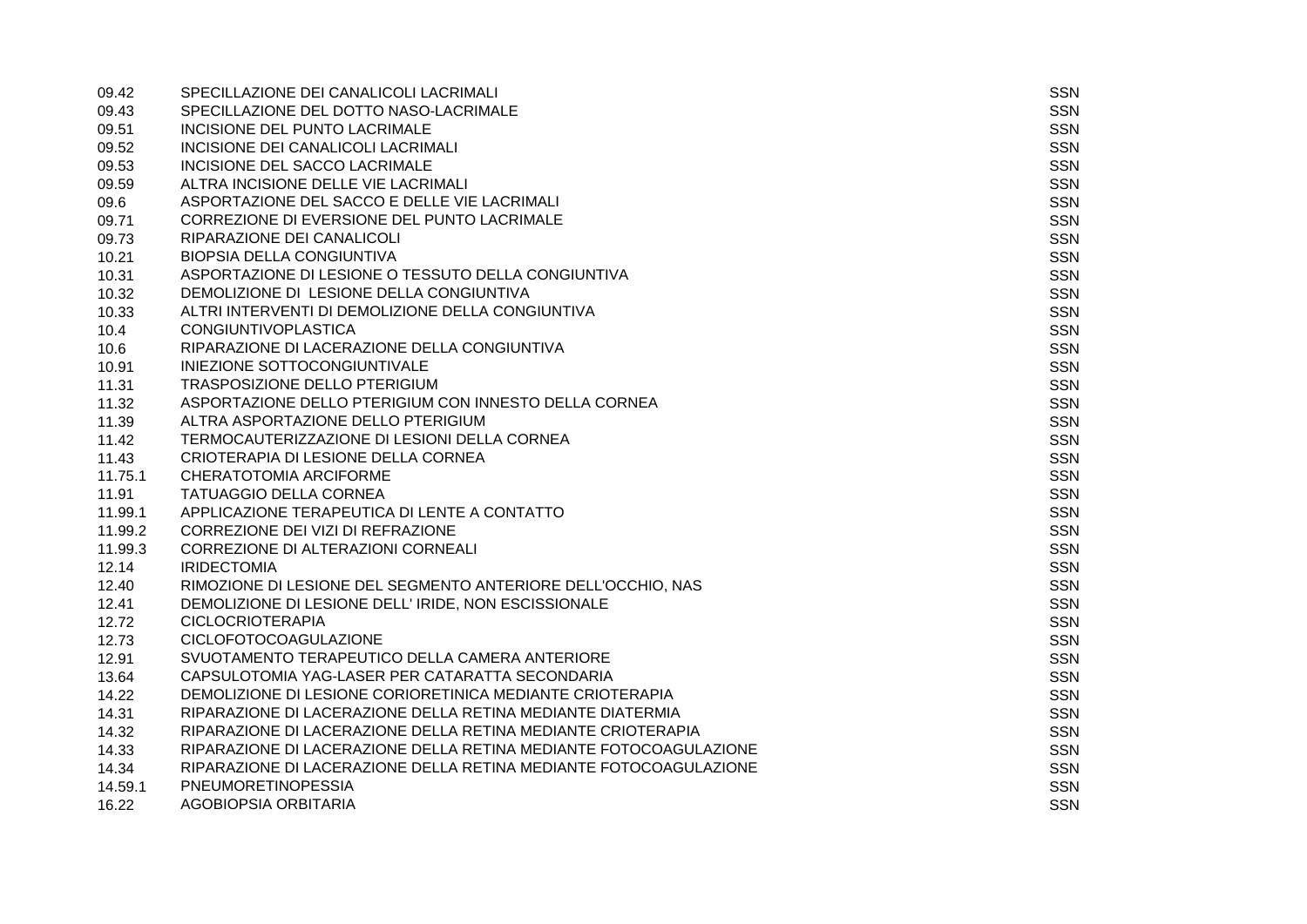| 16.91   | INIEZIONE RETROBULBARE DI SOSTANZE TERAPEUTICHE                              | <b>SSN</b> |
|---------|------------------------------------------------------------------------------|------------|
| 18.02   | INCISIONE DEL CANALE UDITIVO ESTERNO E DEL PADIGLIONE AURICOLARE             | SSN        |
| 18.12   | BIOPSIA DELL'ORECCHIO ESTERNO                                                | SSN        |
| 18.29   | ASPORTAZIONE O DEMOLIZIONE DI ALTRA LESIONE DELL'ORECCHIO ESTERNO            | <b>SSN</b> |
| 20.0    | <b>MIRINGOTOMIA</b>                                                          | <b>SSN</b> |
| 20.31   | <b>ELETTROCOCLEOGRAFIA</b>                                                   | <b>SSN</b> |
| 20.32.1 | <b>BIOPSIA DELL'ORECCHIO MEDIO</b>                                           | <b>SSN</b> |
| 20.39.1 | OTOEMISSIONI ACUSTICHE                                                       | <b>SSN</b> |
| 20.8    | INTERVENTI SULLA TUBA DI EUSTACHIO                                           | <b>SSN</b> |
| 21.01   | CONTROLLO DI EPISTASSI MEDIANTE TAMPONAMENTO NASALE ANTERIORE                | <b>SSN</b> |
| 21.02   | CONTROLLO DI EPISTASSI MEDIANTE TAMPONAMENTO NASALE POSTERIORE (E ANTERIORE) | <b>SSN</b> |
| 21.03   | CONTROLLO DI EPISTASSI MEDIANTE CAUTERIZZAZIONE (E TAMPONAMENTO)             | <b>SSN</b> |
| 21.22   | <b>BIOPSIA DEL NASO</b>                                                      | <b>SSN</b> |
| 21.31   | ASPORTAZIONE O DEMOLIZIONE LOCALE DI LESIONE INTRANASALE                     | <b>SSN</b> |
| 21.71   | RIDUZIONE CHIUSA DI FRATTURA NASALE NON A CIELO APERTO                       | <b>SSN</b> |
| 21.91   | LISI DI ADERENZE DEL NASO                                                    | SSN        |
| 22.01   | PUNTURA DEI SENI NASALI PER ASPIRAZIONE O LAVAGGIO                           | <b>SSN</b> |
| 22.71   | CHIUSURA DI FISTOLA OROANTRALE                                               | SSN        |
| 23.01   | ESTRAZIONE DI DENTE DECIDUO                                                  | <b>SSN</b> |
| 23.09   | ESTRAZIONE DI DENTE PERMANENTE                                               | <b>SSN</b> |
| 23.11   | ESTRAZIONE DI RADICE RESIDUA                                                 | <b>SSN</b> |
| 23.19   | ALTRA ESTRAZIONE CHIRURGICA DI DENTE                                         | <b>SSN</b> |
| 23.20.1 | RICOSTRUZIONE DI DENTE MEDIANTE OTTURAZIONE                                  | SSN        |
| 23.20.2 | RICOSTRUZIONE DI DENTE MEDIANTE OTTURAZIONE                                  | <b>SSN</b> |
| 23.3    | RICOSTRUZIONE DI DENTE MEDIANTE INTARSIO                                     | SSN        |
| 23.41   | APPLICAZIONE DI CORONA                                                       | <b>SSN</b> |
| 23.41.1 | APPLICAZIONE DI CORONA IN LEGA AUREA                                         | <b>SSN</b> |
| 23.41.2 | ALTRA APPLICAZIONE DI CORONA                                                 | <b>SSN</b> |
| 23.41.3 | APPLICAZIONE DI CORONA E PERNO                                               | <b>SSN</b> |
| 23.41.4 | ALTRA APPLICAZIONE DI CORONA E PERNO                                         | SSN        |
| 23.42   | INSERZIONE DI PONTE FISSO                                                    | <b>SSN</b> |
| 23.43.1 | <b>INSERZIONE DI PROTESI RIMOVIBILE</b>                                      | SSN        |
| 23.43.2 | ALTRA INSERZIONE DI PROTESI RIMOVIBILE                                       | <b>SSN</b> |
| 23.43.3 | <b>INSERZIONE DI PROTESI PROVVISORIA</b>                                     | <b>SSN</b> |
| 23.49.1 | ALTRA RIPARAZIONE DENTARIA                                                   | <b>SSN</b> |
| 23.5    | <b>IMPIANTO DI DENTE</b>                                                     | <b>SSN</b> |
| 23.6    | <b>IMPIANTO DI PROTESI DENTARIA</b>                                          | <b>SSN</b> |
| 23.71.1 | TERAPIA CANALARE IN DENTE MONORADICOLATO                                     | <b>SSN</b> |
| 23.71.2 | TERAPIA CANALARE IN DENTE PLURIRADICOLATO                                    | SSN        |
| 23.73   | <b>APICECTOMIA</b>                                                           | <b>SSN</b> |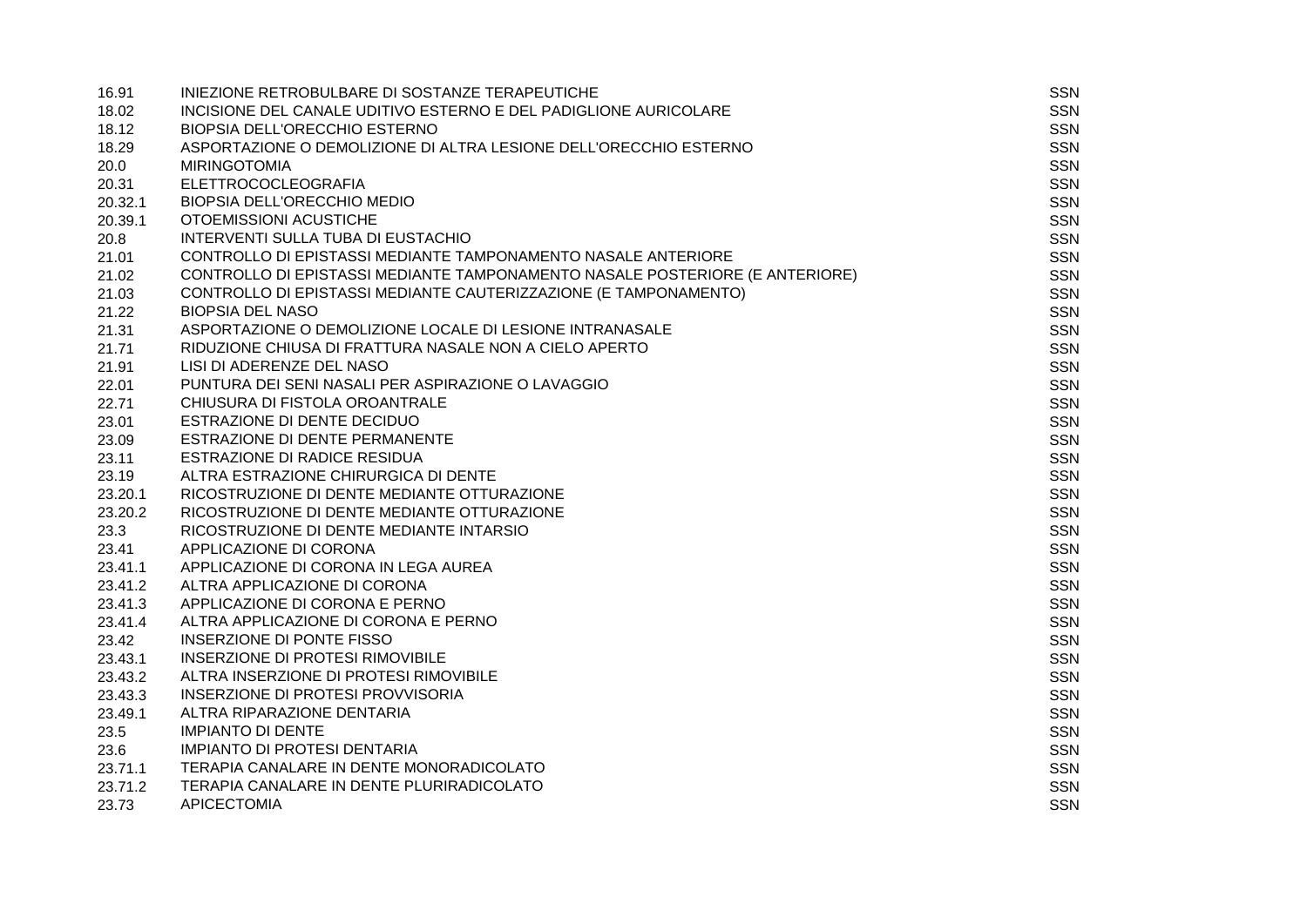| 24.00.1 | <b>GENGIVECTOMIA</b>                                         | SSN        |
|---------|--------------------------------------------------------------|------------|
| 24.11   | <b>BIOPSIA DELLA GENGIVA</b>                                 | SSN        |
| 24.12   | BIOPSIA DELL'ALVEOLO                                         | <b>SSN</b> |
| 24.20.1 | GENGIVOPLASTICA [CHIRURGIA PARODONTALE]                      | <b>SSN</b> |
| 24.31   | ASPORTAZIONE DI LESIONE O TESSUTO DELLA GENGIVA              | <b>SSN</b> |
| 24.39.1 | LEVIGATURA DELLE RADICI                                      | <b>SSN</b> |
| 24.39.2 | INTERVENTO CHIRURGICO PREPROTESICO                           | <b>SSN</b> |
| 24.4    | ASPORTAZIONE DI LESIONE DENTARIA DELLA MANDIBOLA             | <b>SSN</b> |
| 24.70.1 | TRATTAMENTO ORTODONTICO CON APPARECCHI MOBILI                | <b>SSN</b> |
| 24.70.2 | TRATTAMENTO ORTODONTICO CON APPARECCHI FISSI                 | <b>SSN</b> |
| 24.70.3 | TRATTAMENTO ORTODONTICO CON APPARECCHI ORTOPEDICO FUNZIONALI | <b>SSN</b> |
| 24.80.1 | RIPARAZIONE DI APPARECCHIO ORTODONTICO                       | <b>SSN</b> |
| 25.01   | BIOPSIA [AGOBIOPSIA] DELLA LINGUA                            | <b>SSN</b> |
| 25.91   | FRENULOTOMIA LINGUALE                                        | <b>SSN</b> |
| 25.92   | FRENULECTOMIA LINGUALE                                       | <b>SSN</b> |
| 26.0    | INCISIONE DELLE GHIANDOLE O DOTTI SALIVARI                   | <b>SSN</b> |
| 26.11   | BIOPSIA [AGOBIOPSIA] DI GHIANDOLA O DOTTO SALIVARE           | <b>SSN</b> |
| 26.91   | SPECILLAZIONE DI DOTTO SALIVARE                              | <b>SSN</b> |
| 27.21   | <b>BIOPSIA DEL PALATO OSSEO</b>                              | <b>SSN</b> |
| 27.23   | <b>BIOPSIA DEL LABBRO</b>                                    | SSN        |
| 27.24   | BIOPSIA DELLA BOCCA, STRUTTURA NON SPECIFICATA               | <b>SSN</b> |
| 27.41   | <b>FRENULECTOMIA LABIALE</b>                                 | <b>SSN</b> |
| 27.49.1 | ALTRA ASPORTAZIONE DI LESIONE DELLA BOCCA                    | <b>SSN</b> |
| 27.51   | SUTURA DI LACERAZIONE DEL LABBRO                             | <b>SSN</b> |
| 27.52   | SUTURA DI LACERAZIONE DI ALTRA PARTE DELLA BOCCA             | <b>SSN</b> |
| 27.71   | INCISIONE DELL' UGOLA                                        | <b>SSN</b> |
| 27.91   | FRENULOTOMIA LABIALE                                         | SSN        |
| 28.00.1 | INCISIONE E DRENAGGIO ASCESSO PERITONSILLARE                 | <b>SSN</b> |
| 29.12   | <b>BIOPSIA FARINGEA</b>                                      | SSN        |
| 31.42   | LARINGOSCOPIA E ALTRA TRACHEOSCOPIA                          | <b>SSN</b> |
| 31.42.1 | LARINGOSCOPIA INDIRETTA                                      | <b>SSN</b> |
| 31.42.2 | LARINGOSTROBOSCOPIA                                          | <b>SSN</b> |
| 31.43   | BIOPSIA [ENDOSCOPICA] DELLA LARINGE                          | <b>SSN</b> |
| 31.48.1 | <b>ESAME ELETTROGLOTTOGRAFICO</b>                            | <b>SSN</b> |
| 31.48.2 | <b>ESAME FONETOGRAFICO</b>                                   | <b>SSN</b> |
| 33.22   | BRONCOSCOPIA CON FIBRE OTTICHE                               | <b>SSN</b> |
| 33.24   | <b>BIOPSIA BRONCHIALE [ENDOSCOPICA]</b>                      | <b>SSN</b> |
| 34.24   | <b>BIOPSIA DELLA PLEURA</b>                                  | <b>SSN</b> |
| 34.91   | <b>TORACENTESI</b>                                           | <b>SSN</b> |
| 34.91.1 | <b>TORACENTESI</b>                                           | <b>SSN</b> |
|         |                                                              |            |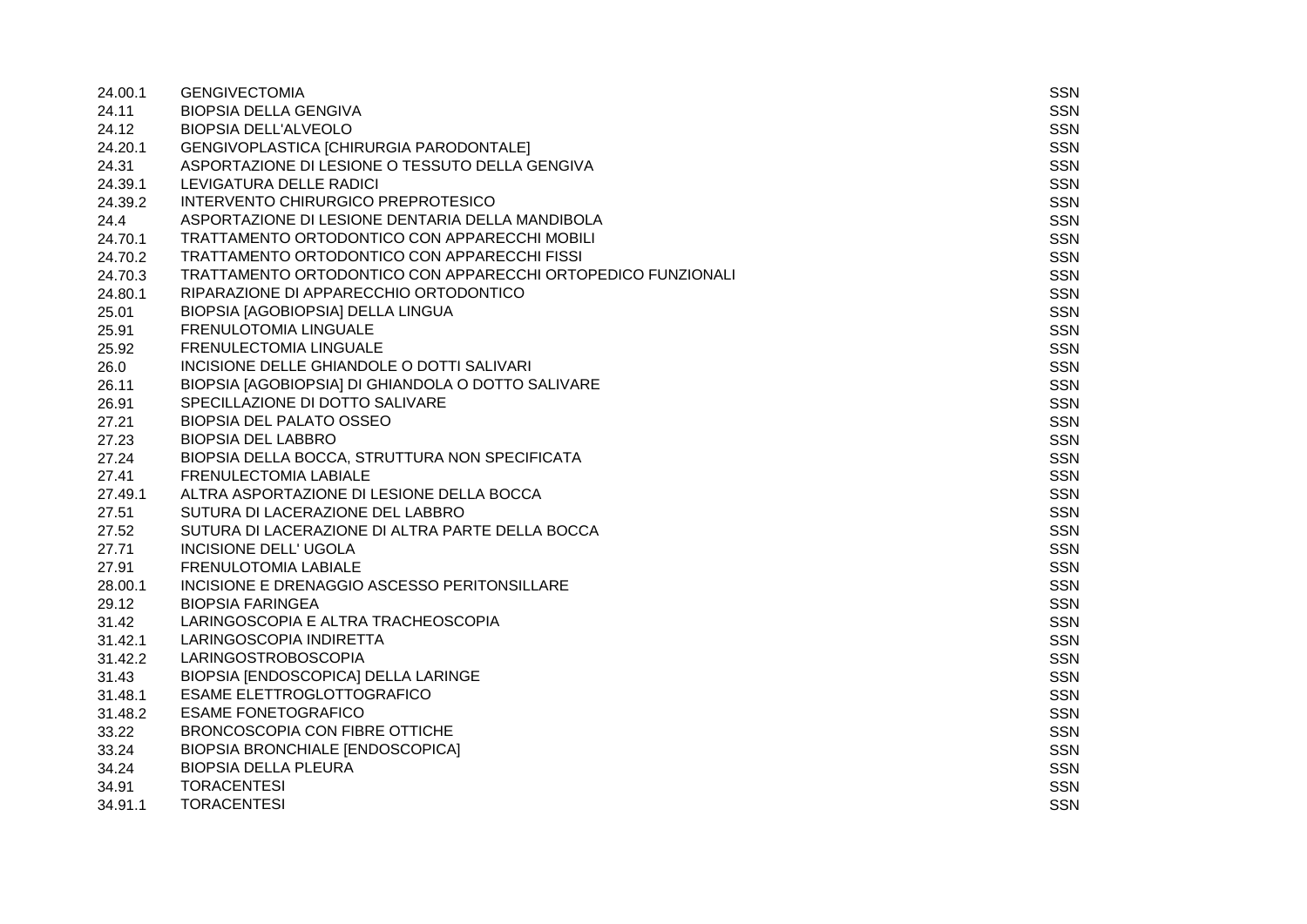| 34.92   | INIEZIONE NELLA CAVITA' TORACICA                                          | <b>SSN</b> |
|---------|---------------------------------------------------------------------------|------------|
| 38.22   | ANGIOSCOPIA PERCUTANEA                                                    | SSN        |
| 38.22.1 | CAPILLAROSCOPIA CON VIDEOREGISTRAZIONE                                    | <b>SSN</b> |
| 38.59.1 | MINISTRIPPING DI VENE VARICOSE DELL' ARTO INFERIORE                       | <b>SSN</b> |
| 38.95   | CATETERISMO VENOSO PER DIALISI RENALE                                     | <b>SSN</b> |
| 38.98   | PUNTURA DI ARTERIA                                                        | <b>SSN</b> |
| 38.99.1 | INIEZIONE DI MEZZO DI CONTRASTO PER SIMULAZIONE RADIOTERAPICA TC          | <b>SSN</b> |
| 38.99.2 | INIEZIONE DI MEZZO DI CONTRASTO PER SIMULAZIONE RADIOTERAPICA RM          | <b>SSN</b> |
| 39.92   | INIEZIONE INTRAVENOSA DI SOSTANZE SCLEROSANTI                             | <b>SSN</b> |
| 39.95.1 | EMODIALISI IN ACETATO O IN BICARBONATO                                    | <b>SSN</b> |
| 39.95.2 | EMODIALISI IN ACETATO O IN BICARBONATO, AD ASSISTENZA LIMITATA            | <b>SSN</b> |
| 39.95.3 | EMODIALISI IN ACETATO O IN BICARBONATO, DOMICILIARE                       | <b>SSN</b> |
| 39.95.4 | EMODIALISI IN BICARBONATO E MEMBRANE MOLTO BIOCOMPATIBILI                 | <b>SSN</b> |
| 39.95.5 | <b>EMODIAFILTRAZIONE</b>                                                  | <b>SSN</b> |
| 39.95.6 | EMODIAFILTRAZIONE AD ASSISTENZA LIMITATA                                  | <b>SSN</b> |
| 39.95.7 | ALTRA EMODIAFILTRAZIONE                                                   | <b>SSN</b> |
| 39.95.8 | <b>EMOFILTRAZIONE</b>                                                     | <b>SSN</b> |
| 39.95.9 | <b>EMODIALISI - EMOFILTRAZIONE</b>                                        | SSN        |
| 39.96.0 | PRESTAZIONI EMODIALITICHE EROGATE DALLE STR. PRIV. ACCREDITATE            | <b>SSN</b> |
| 39.99.1 | VALUTAZIONE DEL RICIRCOLO DI FISTOLA ARTEROVENOSA                         | <b>SSN</b> |
| 40.11   | <b>BIOPSIA DI STRUTTURE LINFATICHE</b>                                    | SSN        |
| 40.19.1 | AGOBIOPSIA LINFONODALE ECO-GUIDATA                                        | <b>SSN</b> |
| 40.19.2 | AGOBIOPSIA LINFONODALE TC-GUIDATA                                         | SSN        |
| 41.31   | BIOPSIA [AGOBIOPSIA] DEL MIDOLLO OSSEO                                    | <b>SSN</b> |
| 42.24   | BIOPSIA [ENDOSCOPICA] DELL' ESOFAGO                                       | <b>SSN</b> |
| 42.29.1 | <b>TEST DI BERNSTEIN</b>                                                  | SSN        |
| 42.29.2 | pH METRIA ESOFAGEA (24 ORE)                                               | <b>SSN</b> |
| 42.33.1 | ASPORTAZIONE O DEMOLIZIONE ENDOSCOPICA DI LESIONE O TESSUTO ESOFAGEO      | <b>SSN</b> |
| 42.33.2 | ASPORTAZIONE DI LESIONE O TESSUTO ESOFAGEO O RICANALIZZAZIONE ENDOSCOPICA | <b>SSN</b> |
| 43.41.1 | ASPORTAZIONE O DEMOLIZIONE LOCALE DI LESIONE O TESSUTO DELLO STOMACO      | <b>SSN</b> |
| 43.41.2 | ASPORTAZIONE O DEMOLIZIONE LOCALE DI LESIONE O TESSUTO DELLO STOMACO      | <b>SSN</b> |
| 44.14   | BIOPSIA [ENDOSCOPICA] DELLO STOMACO                                       | <b>SSN</b> |
| 44.19.1 | SONDAGGIO GASTRICO FRAZIONATO                                             | <b>SSN</b> |
| 44.19.2 | BREATH TEST PER HELYCOBACTER PYLORI (UREA C13)                            | SSN        |
| 45.13   | ESOFAGOGASTRODUODENOSCOPIA [EGD]                                          | <b>SSN</b> |
| 45.14   | BIOPSIA [ENDOSCOPICA] DELL' INTESTINO TENUE                               | <b>SSN</b> |
| 45.16   | ESOFAGOGASTRODUODENOSCOPIA [EGD] CON BIOPSIA                              | SSN        |
| 45.23   | COLONSCOPIA CON ENDOSCOPIO FLESSIBILE                                     | <b>SSN</b> |
| 45.23.1 | COLONSCOPIA - ILEOSCOPIA RETROGRADA                                       | <b>SSN</b> |
| 45.24   | SIGMOIDOSCOPIA CON ENDOSCOPIO FLESSIBILE                                  | <b>SSN</b> |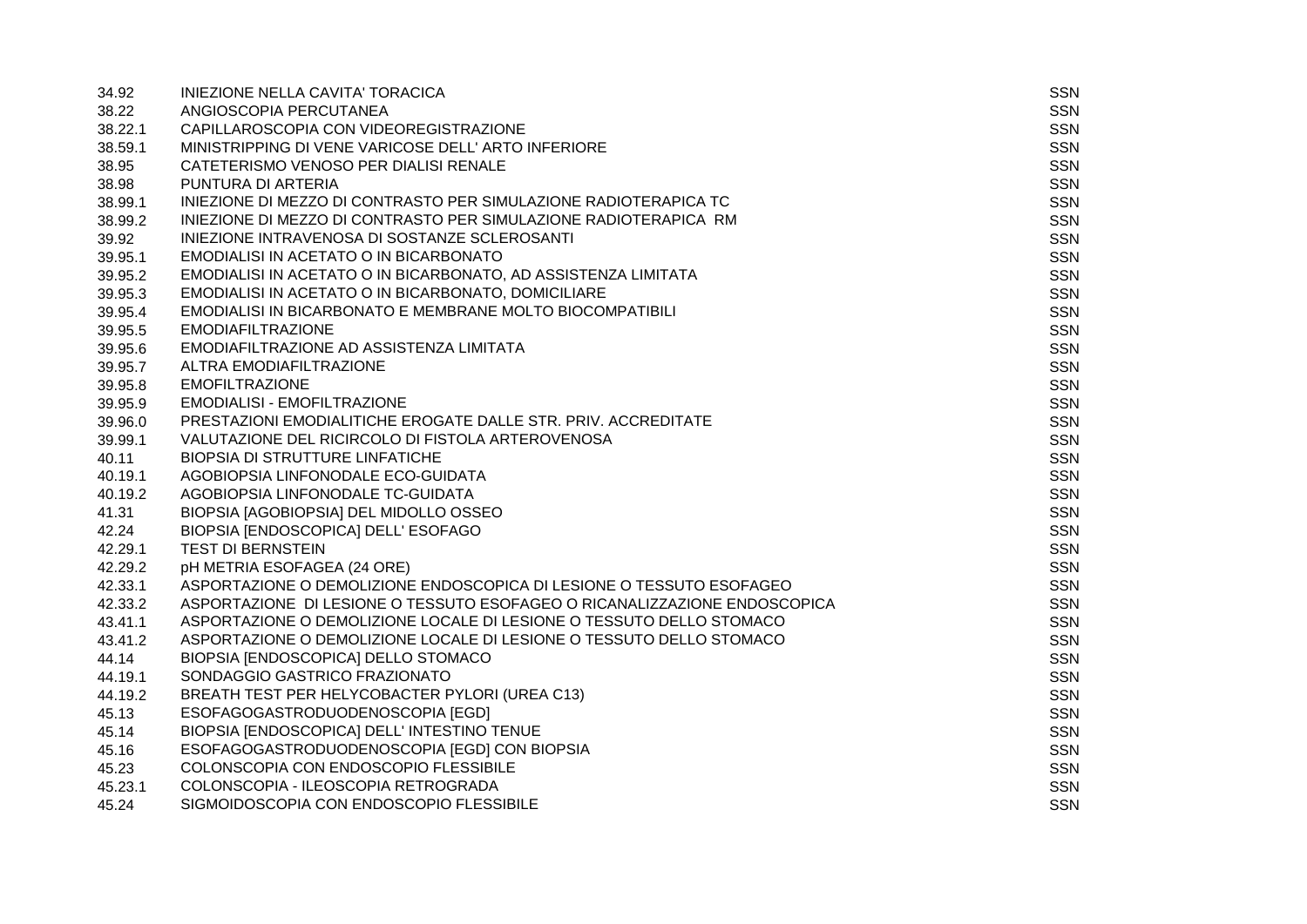| 45.25   | BIOPSIA [ENDOSCOPICA] DELL' INTESTINO CRASSO                                  | <b>SSN</b> |
|---------|-------------------------------------------------------------------------------|------------|
| 45.29.1 | BREATH TEST PER DETERMINAZIONE TEMPO DI TRANSITO INTESTINALE                  | SSN        |
| 45.29.2 | BREATH TEST PER DETERMINAZIONE DI COLONIZZAZIONE BATTERICA ANOMALA            | <b>SSN</b> |
| 45.29.3 | <b>BREATH TEST AL LATTOSIO</b>                                                | <b>SSN</b> |
| 45.29.4 | MANOMETRIA DEL COLON                                                          | <b>SSN</b> |
| 45.42   | POLIPECTOMIA ENDOSCOPICA DELL'INTESTINO CRASSO                                | <b>SSN</b> |
| 45.43.1 | ASPORTAZIONE O DEMOLIZIONE LOCALE DI LESIONE O TESSUTO DELL'INTESTINO CRASSO  | <b>SSN</b> |
| 48.23   | PROCTOSIGMOIDOSCOPIA CON ENDOSCOPIO RIGIDO                                    | <b>SSN</b> |
| 48.24   | BIOPSIA [ENDOSCOPICA] DEL RETTO                                               | <b>SSN</b> |
| 48.29.1 | MANOMETRIA ANO-RETTALE                                                        | <b>SSN</b> |
| 48.35   | ASPORTAZIONE LOCALE DI LESIONE O TESSUTO DEL RETTO                            | <b>SSN</b> |
| 49.01   | INCISIONE DI ASCESSO PERIANALE                                                | <b>SSN</b> |
| 49.02   | ALTRA INCISIONE DI TESSUTI PERIANALI                                          | <b>SSN</b> |
| 49.11   | <b>FISTULOTOMIA ANALE</b>                                                     | <b>SSN</b> |
| 49.21   | <b>ANOSCOPIA</b>                                                              | SSN        |
| 49.23   | <b>BIOPSIA DELL' ANO</b>                                                      | <b>SSN</b> |
| 49.31   | ASPORTAZIONE ENDOSCOPICA O DEMOLIZIONE DI LESIONE O TESSUTO DELL'ANO          | <b>SSN</b> |
| 49.39   | ALTRA ASPORTAZIONE O DEMOLIZIONE LOCALE DI LESIONE O TESSUTO DELL'ANO         | <b>SSN</b> |
| 49.42   | <b>INIEZIONI DELLE EMORROIDI</b>                                              | <b>SSN</b> |
| 49.45   | LEGATURA DELLE EMORROIDI                                                      | <b>SSN</b> |
| 49.46   | ASPORTAZIONE DELLE EMORROIDI                                                  | <b>SSN</b> |
| 49.47   | RIMOZIONE DI EMORROIDI TROMBIZZATE                                            | <b>SSN</b> |
| 49.59   | SFINTEROTOMIA ANALE                                                           | <b>SSN</b> |
| 50.11   | BIOPSIA [PERCUTANEA][AGOBIOPSIA] DEL FEGATO                                   | <b>SSN</b> |
| 50.19.1 | BIOPSIA [PERCUTANEA][AGOBIOPSIA] DEL FEGATO                                   | <b>SSN</b> |
| 50.91   | ASPIRAZIONE PERCUTANEA DEL FEGATO                                             | <b>SSN</b> |
| 51.12   | BIOPSIA PERCUTANEA DELLA COLECISTI E DEI DOTTI BILIARI                        | <b>SSN</b> |
| 54.22   | BIOPSIA DELLA PARETE ADDOMINALE O DELL'OMBELICO                               | <b>SSN</b> |
| 54.24   | BIOPSIA [PERCUTANEA][AGOBIOPSIA] DI MASSA INTRAADDOMINALE                     | <b>SSN</b> |
| 54.24.1 | BIOPSIA [PERCUTANEA][AGOBIOPSIA] ECO-GUIDATA DI MASSA INTRAADDOMINALE         | <b>SSN</b> |
| 54.91   | DRENAGGIO PERCUTANEO ADDOMINALE                                               | <b>SSN</b> |
| 54.91.1 | DRENAGGIO TC-GUIDATO PERCUTANEO ADDOMINALE                                    | <b>SSN</b> |
| 54.93   | <b>CREAZIONE DI FISTOLA CUTANEOPERITONEALE</b>                                | <b>SSN</b> |
| 54.97   | INIEZIONE DI SOSTANZE TERAPEUTICHE AD AZIONE LOCALE NELLA CAVITA' PERITONEALE | <b>SSN</b> |
| 54.98.1 | DIALISI PERITONEALE AUTOMATIZZATA (CCPD)                                      | <b>SSN</b> |
| 54.98.2 | DIALISI PERITONEALE CONTINUA (CAPD)                                           | <b>SSN</b> |
| 55.92   | ASPIRAZIONE PERCUTANEA RENALE                                                 | <b>SSN</b> |
| 56.31   | <b>URETEROSCOPIA</b>                                                          | <b>SSN</b> |
| 57.17   | <b>CISTOSTOMIA PERCUTANEA</b>                                                 | <b>SSN</b> |
| 57.32   | CISTOSCOPIA [TRANSURETRALE]                                                   | <b>SSN</b> |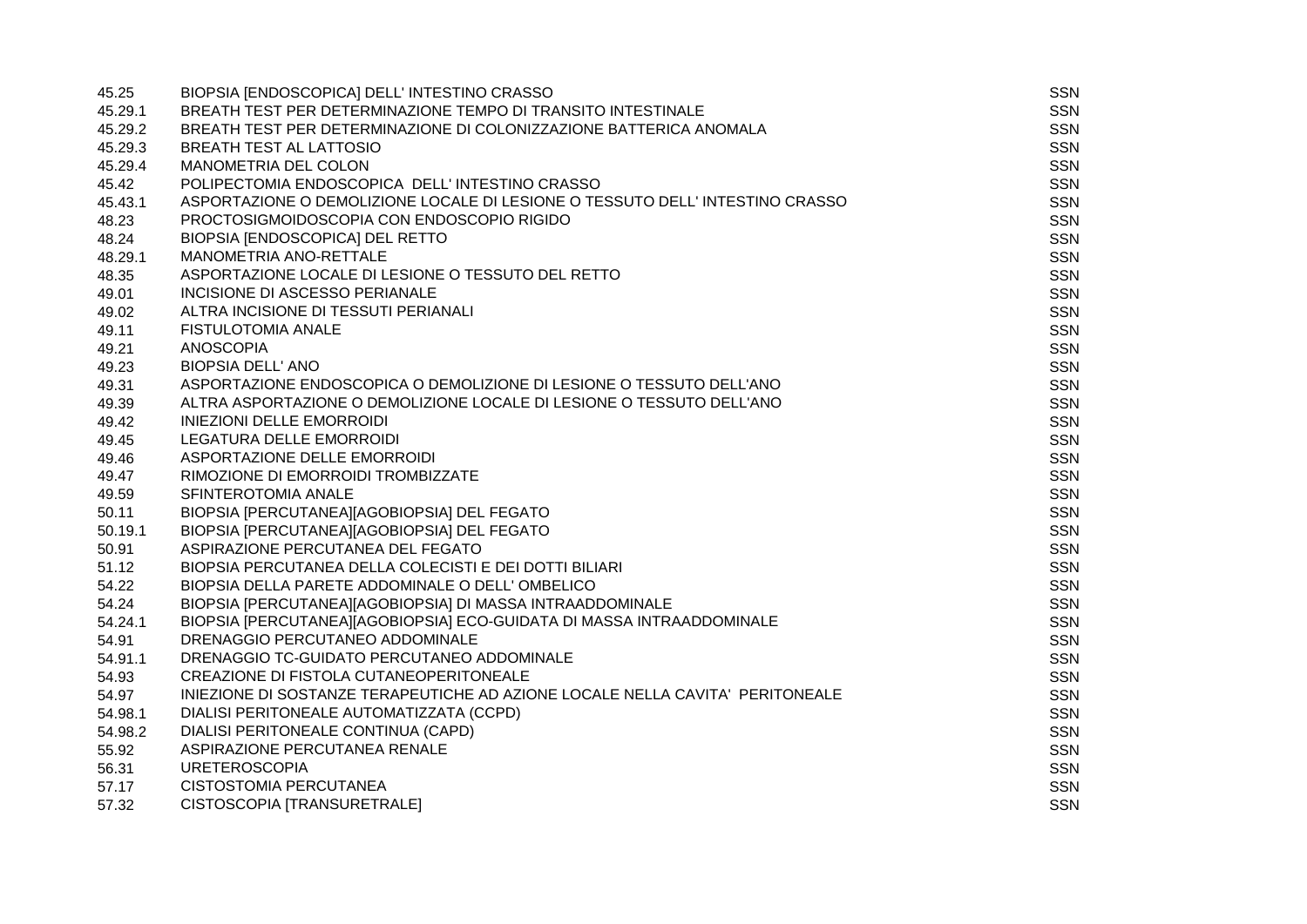| 57.33   | CISTOSCOPIA [TRANSURETRALE] CON BIOPSIA                             | <b>SSN</b> |
|---------|---------------------------------------------------------------------|------------|
| 57.39.1 | <b>CROMOCISTOSCOPIA</b>                                             | <b>SSN</b> |
| 57.39.2 | ESAME URODINAMICO INVASIVO                                          | <b>SSN</b> |
| 57.49.1 | RESEZIONE TRANSURETRALE DI LESIONE VESCICALE O NEOPLASIA            | <b>SSN</b> |
| 57.94   | CATETERISMO VESCICALE                                               | <b>SSN</b> |
| 58.22   | <b>URETROSCOPIA</b>                                                 | <b>SSN</b> |
| 58.23   | <b>BIOPSIA DELL' URETRA</b>                                         | <b>SSN</b> |
| 58.31   | ASPORTAZIONE O ELETTROCOAGULAZIONE DI LESIONE O TESSUTO DELL'URETRA | <b>SSN</b> |
| 58.47   | MEATOPLASTICA URETRALE                                              | <b>SSN</b> |
| 58.5    | URETROTOMIA ENDOSCOPICA                                             | <b>SSN</b> |
| 58.60.1 | DILATAZIONE URETRALE                                                | <b>SSN</b> |
| 58.60.2 | DILATAZIONI URETRALI PROGRESSIVE                                    | <b>SSN</b> |
| 58.60.3 | RIMOZIONE [ENDOSCOPICA] DI CALCOLO URETRALE                         | <b>SSN</b> |
| 59.8    | CATETERIZZAZIONE URETERALE                                          | <b>SSN</b> |
| 60.0    | DRENAGGIO ASCESSO PROSTATICO                                        | SSN        |
| 60.11   | BIOPSIA TRANSPERINEALE [PERCUTANEA] [AGOBIOPSIA] DELLA PROSTATA     | <b>SSN</b> |
| 60.11.1 | BIOPSIA TRANSPERINEALE [PERCUTANEA] [AGOBIOPSIA] DELLA PROSTATA     | <b>SSN</b> |
| 60.13   | BIOPSIA [PERCUTANEA] DELLE VESCICOLE SEMINALI                       | <b>SSN</b> |
| 60.91   | ASPIRAZIONE PERCUTANEA [CITOASPIRAZIONE] DELLA PROSTATA             | <b>SSN</b> |
| 61.0    | INCISIONE E DRENAGGIO DELLO SCROTO E DELLA TUNICA VAGINALE          | <b>SSN</b> |
| 61.91   | PUNTURA EVACUATIVA DI IDROCELE DELLA TUNICA VAGINALE                | <b>SSN</b> |
| 6.2.11  | BIOPSIA [PERCUTANEA] [AGOBIOPSIA] DEL TESTICOLO                     | <b>SSN</b> |
| 63.52   | DEROTAZIONE DEL FUNICOLO E DEL TESTICOLO                            | <b>SSN</b> |
| 63.71   | LEGATURA DEI DOTTI DEFERENTI                                        | <b>SSN</b> |
| 6.4.11  | <b>BIOPSIA DEL PENE</b>                                             | <b>SSN</b> |
| 64.19.1 | <b>BALANOSCOPIA</b>                                                 | <b>SSN</b> |
| 64.19.2 | RICERCA DEL TREPONEMA AL PARABOLOIDE                                | <b>SSN</b> |
| 6.4.2   | ASPORTAZIONE O DEMOLIZIONE DI LESIONE DEL PENE                      | <b>SSN</b> |
| 64.92.1 | <b>FRENULOTOMIA</b>                                                 | <b>SSN</b> |
| 64.93   | LIBERAZIONE DI SINECHIE PENIENE                                     | <b>SSN</b> |
| 65.11   | AGOASPIRAZIONE ECO-GUIDATA DEI FOLLICOLI                            | <b>SSN</b> |
| 65.91   | AGOASPIRAZIONE DI CISTI DELL'OVAIO                                  | <b>SSN</b> |
| 6.6.8   | <b>INSUFFLAZIONE DELLE TUBE</b>                                     | <b>SSN</b> |
| 6.7.12  | BIOPSIA ENDOCERVICALE [ISTEROSCOPIA]                                | <b>SSN</b> |
| 67.19.1 | BIOPSIA MIRATA DELLA PORTIO A GUIDA COLPOSCOPICA                    | <b>SSN</b> |
| 67.32   | CAUTERIZZAZIONE DEL COLLO UTERINO                                   | <b>SSN</b> |
| 67.33   | CRIOCHIRURGIA DEL COLLO UTERINO                                     | <b>SSN</b> |
| 68.12.1 | <b>ISTEROSCOPIA</b>                                                 | <b>SSN</b> |
| 68.16.1 | BIOPSIA DEL CORPO UTERINO                                           | <b>SSN</b> |
| 68.29.1 | ASPORTAZIONE DI TUMORI BENIGNI PEDUNCOLATI DELL'UTERO               | <b>SSN</b> |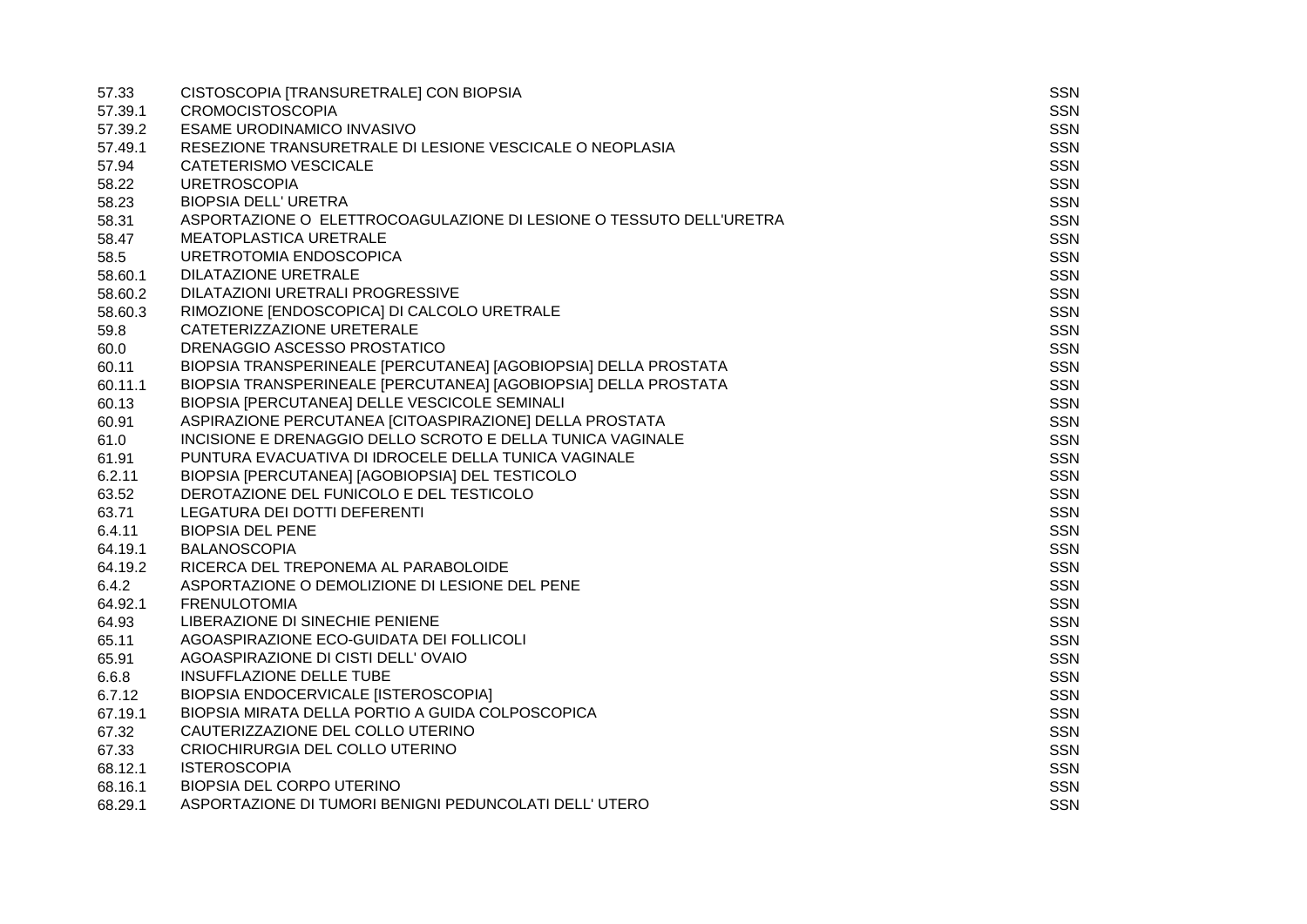| 6.9.7   | INSERZIONE DI DISPOSITIVO CONTRACCETTIVO INTRAUTERINO (I.U.D.)                 | <b>SSN</b> |
|---------|--------------------------------------------------------------------------------|------------|
| 69.92   | <b>INSEMINAZIONE ARTIFICIALE</b>                                               | SSN        |
| 69.92.1 | CAPACITAZIONE DEL MATERIALE SEMINALE                                           | <b>SSN</b> |
| 70.11.1 | <b>IMENOTOMIA</b>                                                              | <b>SSN</b> |
| 70.21   | COLPOSCOPIA (con eventuale prelievo per citologia)                             | <b>SSN</b> |
| 70.24   | BIOPSIA DELLE PARETI VAGINALI                                                  | <b>SSN</b> |
| 70.29.1 | BIOPSIA DELLE PARETI VAGINALI A GUIDA COLPOSCOPICA                             | <b>SSN</b> |
| 70.33.1 | ASPORTAZIONE DI CONDILOMI VAGINALI                                             | <b>SSN</b> |
| 71.11   | BIOPSIA DELLA VULVA O DELLA CUTE PERINEALE                                     | <b>SSN</b> |
| 71.22   | INCISIONE DI ASCESSO DELLA GHIANDOLA DEL BARTOLINO                             | <b>SSN</b> |
| 71.30.1 | ASPORTAZIONE CONDILOMI VULVARI E PERINEALI                                     | <b>SSN</b> |
| 71.90.1 | ALTRI INTERVENTI SULL' APPARATO GENITALE FEMMINILE                             | <b>SSN</b> |
| 75.10.1 | PRELIEVO DEI VILLI CORIALI                                                     | <b>SSN</b> |
| 75.10.2 | <b>AMNIOCENTESI PRECOCE</b>                                                    | <b>SSN</b> |
| 75.10.3 | AMNIOCENTESI TARDIVA                                                           | <b>SSN</b> |
| 75.33.1 | FUNICOLOCENTESI CON RACCOLTA DI CELLULE STAMINALI EMOPOIETICHE                 | <b>SSN</b> |
| 75.34.1 | <b>CARDIOTOCOGRAFIA</b>                                                        | <b>SSN</b> |
| 75.8    | TAMPONAMENTO OSTETRICO DELL' UTERO O DELLA VAGINA                              | <b>SSN</b> |
| 76.01   | SEQUESTRECTOMIA DI OSSO FACCIALE                                               | <b>SSN</b> |
| 76.2    | ASPORTAZIONE O DEMOLIZIONE LOCALE DI LESIONE DELLE OSSA FACCIALI               | <b>SSN</b> |
| 76.77   | RIDUZIONE APERTA DI FRATTURA ALVEOLARE                                         | <b>SSN</b> |
| 76.93   | RIDUZIONE CHIUSA DI LUSSAZIONE TEMPOROMANDIBOLARE                              | <b>SSN</b> |
| 76.96   | INIEZIONE DI SOSTANZA TERAPEUTICA NELL'ARTICOLAZIONE TEMPOROMANDIBOLARE        | <b>SSN</b> |
| 78.7    | <b>OSTEOCLASIA</b>                                                             | <b>SSN</b> |
| 79.00   | RIDUZIONE CHIUSA DI FRATTURA SENZA FISSAZIONE INTERNA                          | <b>SSN</b> |
| 79.01   | RIDUZIONE CHIUSA DI FRATTURA DELL'OMERO SENZA FISSAZIONE INTERNA               | <b>SSN</b> |
| 79.02   | RIDUZIONE CHIUSA DI FRATTURA DI RADIO E ULNA SENZA FISSAZIONE INTERNA          | <b>SSN</b> |
| 79.03   | RIDUZIONE CHIUSA DI FRATTURA DI CARPO E METACARPO SENZA FISSAZIONE INTERNA     | <b>SSN</b> |
| 79.04   | RIDUZIONE CHIUSA DI FRATTURA DELLE FALANGI DELLA MANO SENZA FISSAZIONE INTERNA | <b>SSN</b> |
| 79.07   | RIDUZIONE CHIUSA DI FRATTURA DI TARSO E METATARSO SENZA FISSAZIONE INTERNA     | <b>SSN</b> |
| 79.08   | RIDUZIONE CHIUSA DI FRATTURA DELLE FALANGI DEL PIEDE SENZA FISSAZIONE INTERNA  | <b>SSN</b> |
| 79.70   | RIDUZIONE CHIUSA DI LUSSAZIONE IN SEDE NON SPECIFICATA                         | <b>SSN</b> |
| 79.71   | RIDUZIONE CHIUSA DI LUSSAZIONE DELLA SPALLA                                    | SSN        |
| 79.72   | RIDUZIONE CHIUSA DI LUSSAZIONE DEL GOMITO                                      | <b>SSN</b> |
| 79.73   | RIDUZIONE CHIUSA DI LUSSAZIONE DEL POLSO                                       | <b>SSN</b> |
| 79.74   | RIDUZIONE CHIUSA DI LUSSAZIONE DELLA MANO E DELLE DITA DELLA MANO              | <b>SSN</b> |
| 80.30   | BIOPSIA DELLE STRUTTURE ARTICOLARI, SEDE NON SPECIFICATA                       | <b>SSN</b> |
| 81.91   | <b>ARTROCENTESI</b>                                                            | <b>SSN</b> |
| 81.92   | INIEZIONE DI SOSTANZE TERAPEUTICHE NELL'ARTICOLAZIONE O NEL LEGAMENTO          | <b>SSN</b> |
| 83.02   | <b>MIOTOMIA</b>                                                                | <b>SSN</b> |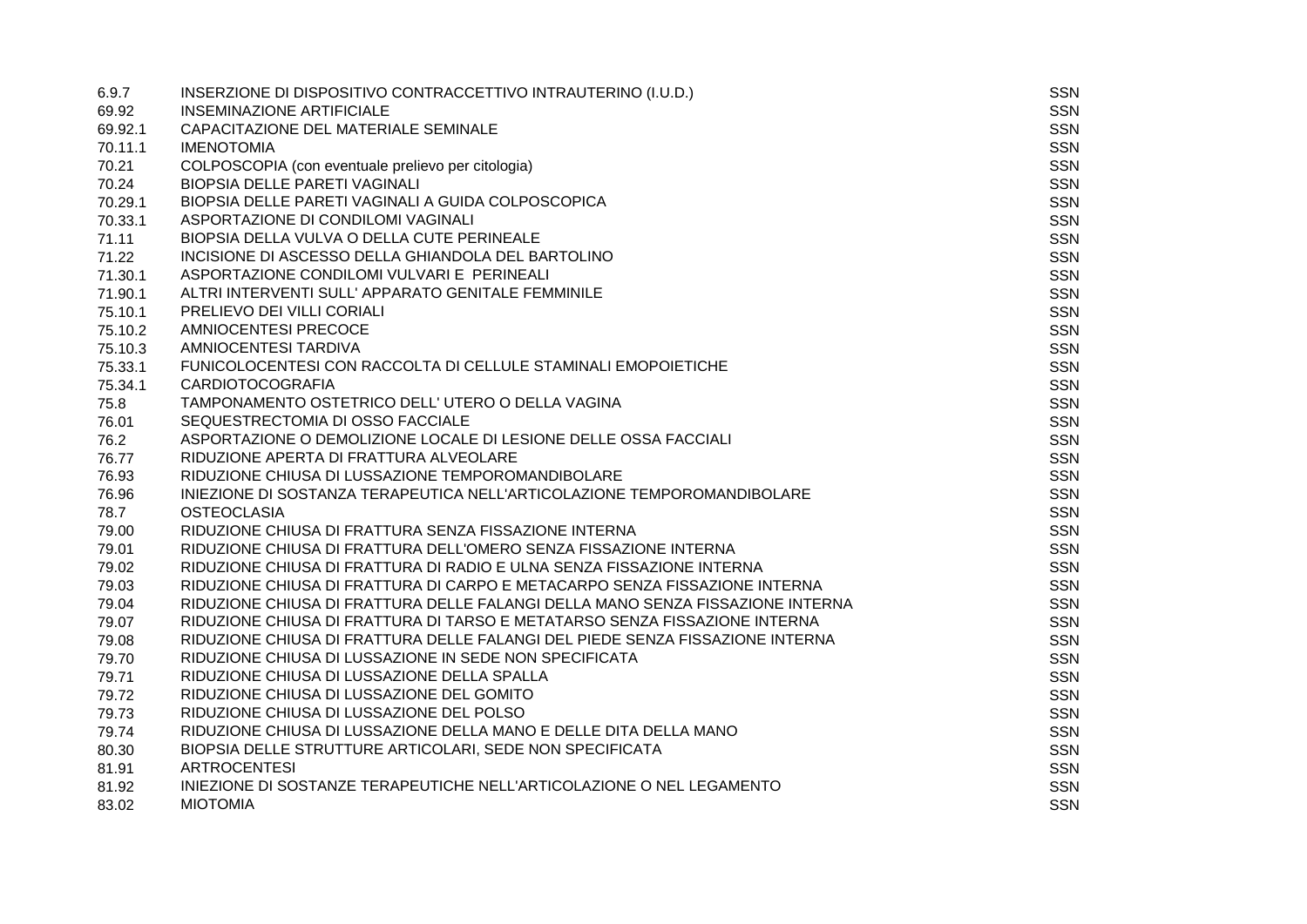| 83.03   | <b>BORSOTOMIA</b>                                                              | SSN        |
|---------|--------------------------------------------------------------------------------|------------|
| 83.09   | ALTRA INCISIONE DEI TESSUTI MOLLI                                              | <b>SSN</b> |
| 83.21   | <b>BIOPSIA DEI TESSUTI MOLLI</b>                                               | <b>SSN</b> |
| 83.21.1 | BIOPSIA ECO-GUIDATA DEI TESSUTI MOLLI                                          | <b>SSN</b> |
| 83.31   | ASPORTAZIONE DI LESIONE DELLE FASCE TENDINEE                                   | <b>SSN</b> |
| 83.98   | INIEZIONE DI SOSTANZE TERAPEUTICHE AD AZIONE LOCALE ALL' INTERNO               | <b>SSN</b> |
| 85.0    | <b>MASTOTOMIA</b>                                                              | <b>SSN</b> |
| 85.11   | BIOPSIA [PERCUTANEA][AGOBIOPSIA] DELLA MAMMELLA                                | <b>SSN</b> |
| 85.11.1 | BIOPSIA ECO-GUIDATA DELLA MAMMELLA                                             | <b>SSN</b> |
| 85.20   | ASPORTAZIONE O DEMOLIZIONE DI TESSUTO DELLA MAMMELLA, NAS                      | <b>SSN</b> |
| 85.21   | ASPORTAZIONE LOCALE DI LESIONE DELLA MAMMELLA                                  | <b>SSN</b> |
| 85.21.1 | ASPIRAZIONE PERCUTANEA DI CISTI DELLA MAMMELLA                                 | <b>SSN</b> |
| 86.01   | ASPIRAZIONE DELLA CUTE E DEL TESSUTO SOTTOCUTANEO                              | <b>SSN</b> |
| 86.02.1 | SCLEROSI DI FISTOLA PILONIDALE                                                 | <b>SSN</b> |
| 86.02.2 | INFILTRAZIONE DI CHELOIDE                                                      | <b>SSN</b> |
| 86.03   | INCISIONE DI CISTI O SENO PILONIDALE                                           | <b>SSN</b> |
| 86.04   | INCISIONE CON DRENAGGIO DELLA CUTE E DEL TESSUTO SOTTOCUTANEO                  | SSN        |
| 86.05.1 | INCISIONE CON RIMOZIONE DI CORPO ESTRANEO DA CUTE E TESSUTO SOTTOCUTANEO       | <b>SSN</b> |
| 86.11   | BIOPSIA DELLA CUTE E DEL TESSUTO SOTTOCUTANEO                                  | <b>SSN</b> |
| 86.19.1 | <b>ELASTOMETRIA</b>                                                            | <b>SSN</b> |
| 86.19.2 | <b>SEBOMETRIA</b>                                                              | <b>SSN</b> |
| 86.19.3 | <b>CORNEOMETRIA</b>                                                            | SSN        |
| 86.19.4 | MISURA DELLA PERDITA TRANSEPIDERMICA DI ACQUA (TEWL)                           | <b>SSN</b> |
| 86.22   | RIMOZIONE ASPORTATIVA DI FERITA, INFEZIONE O USTIONE                           | <b>SSN</b> |
| 86.23   | RIMOZIONE DI UNGHIA, MATRICE UNGUEALE O PLICA UNGUEALE                         | <b>SSN</b> |
| 86.24   | CHEMIOCHIRURGIA DELLA CUTE                                                     | <b>SSN</b> |
| 86.25   | <b>DERMOABRASIONE</b>                                                          | <b>SSN</b> |
| 86.27   | CURETTAGE DI UNGHIA, MATRICE UNGUEALE O PLICA UNGUEALE                         | <b>SSN</b> |
| 86.28   | RIMOZIONE NON ASPORTATIVA DI FERITA, INFEZIONE O USTIONE                       | <b>SSN</b> |
| 86.30.1 | ASPORTAZIONE O DEMOLIZIONE LOCALE DI LESIONE O TESSUTO CUTANEO E SOTTOCUTANEO, | <b>SSN</b> |
| 86.30.2 | ASPORTAZIONE O DEMOLIZIONE LOCALE DI LESIONE O TESSUTO CUTANEO E SOTTOCUTANEO, | <b>SSN</b> |
| 86.30.3 | ASPORTAZIONE O DEMOLIZIONE LOCALE DI LESIONE O TESSUTO CUTANEO E SOTTOCUTANEO, | <b>SSN</b> |
| 86.4    | ASPORTAZIONE RADICALE DI LESIONE DELLA CUTE                                    | SSN        |
| 86.59.1 | SUTURA ESTETICA DI FERITA DEL VOLTO                                            | <b>SSN</b> |
| 86.59.2 | SUTURA ESTETICA DI FERITA IN ALTRI DISTRETTI DEL CORPO                         | <b>SSN</b> |
| 86.59.3 | ALTRA SUTURA ESTETICA DI FERITA IN ALTRI DISTRETTI DEL CORPO                   | <b>SSN</b> |
| 86.60   | <b>INNESTO CUTANEO, NAS</b>                                                    | <b>SSN</b> |
| 86.61   | INNESTO DI CUTE A PIENO SPESSORE NELLA MANO                                    | <b>SSN</b> |
| 86.62   | ALTRO INNESTO DI CUTE NELLA MANO                                               | <b>SSN</b> |
| 86.71   | ALLESTIMENTO E PREPARAZIONE DI LEMBI PEDUNCOLATI                               | <b>SSN</b> |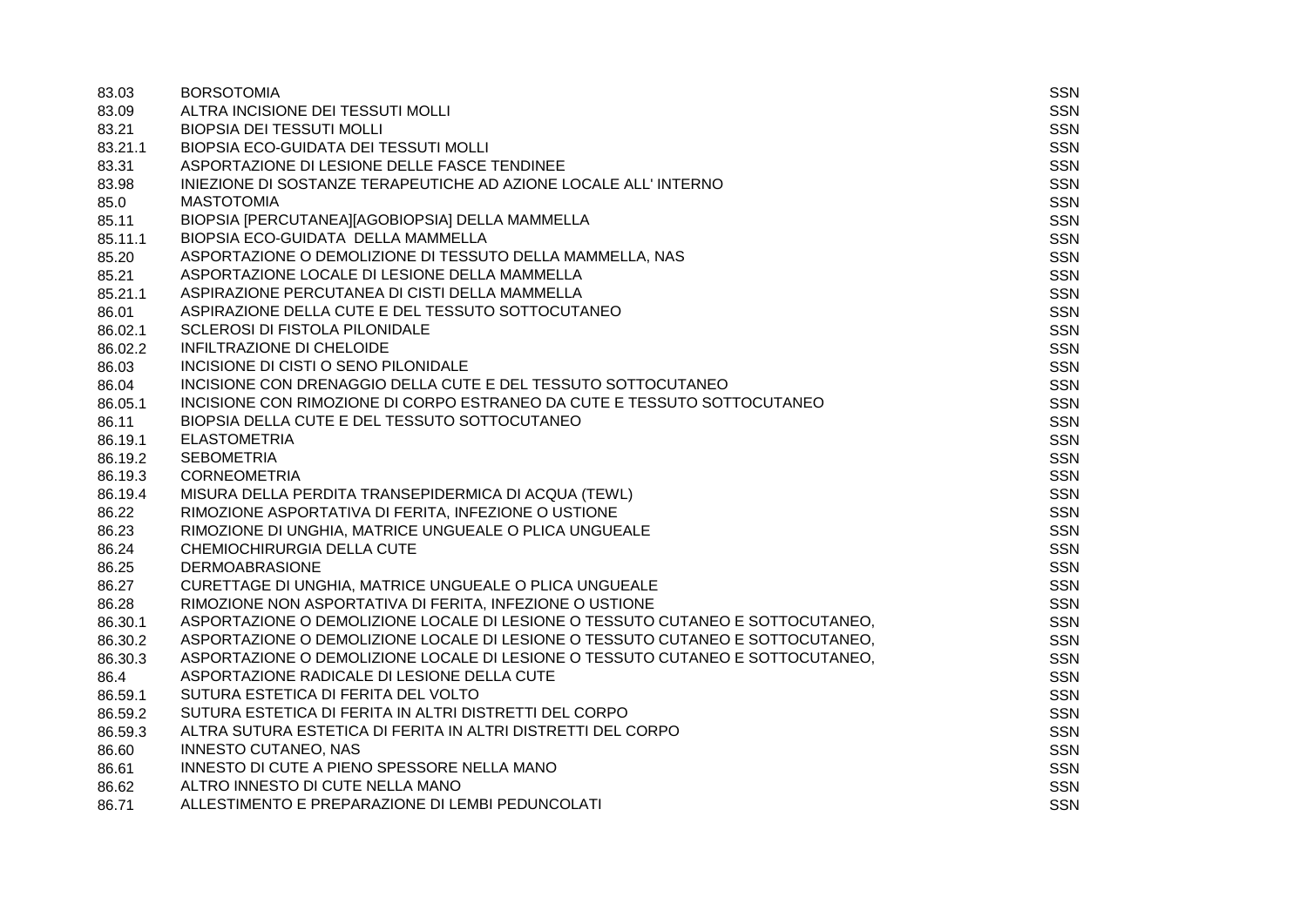| 86.72    | AVANZAMENTO DI LEMBO PEDUNCOLATO                                                                 | <b>SSN</b> |
|----------|--------------------------------------------------------------------------------------------------|------------|
| 86.73    | TRASFERIMENTO DI LEMBO PEDUNCOLATO SULLA MANO                                                    | <b>SSN</b> |
| 86.74    | TRASFERIMENTO DI LEMBO PEDUNCOLATO IN ALTRE SEDI                                                 | <b>SSN</b> |
| 86.75    | REVISIONE DI LEMBO PEDUNCOLATO                                                                   | <b>SSN</b> |
| 86.81    | RIPARAZIONE DI DIFETTI DEL VISO                                                                  | <b>SSN</b> |
| 86.84    | CORREZIONE DI CICATRICE O BRIGLIA RETRATTILE DELLA CUTE                                          | <b>SSN</b> |
| 87.03    | TOMOGRAFIA COMPUTERIZZATA (TC) DEL CAPO                                                          | <b>SSN</b> |
| 87.03.01 | TC del cranio                                                                                    | <b>SSN</b> |
| 87.03.02 | TC della sella turcica                                                                           | <b>SSN</b> |
| 87.03.03 | <b>TC ORBITE</b>                                                                                 | <b>SSN</b> |
| 87.03.04 | TC dell'encefalo                                                                                 | <b>SSN</b> |
| 87.03.1  | TOMOGRAFIA COMPUTERIZZATA (TC) DEL CAPO, SENZA E CON CONTRASTO                                   | <b>SSN</b> |
| 87.03.11 | TC del cranio                                                                                    | <b>SSN</b> |
| 87.03.12 | TC DELLA SELLA TURCICA                                                                           | <b>SSN</b> |
| 87.03.13 | TC orbite                                                                                        | <b>SSN</b> |
| 87.03.14 | TC dell'encefalo                                                                                 | <b>SSN</b> |
| 87.03.2  | TOMOGRAFIA COMPUTERIZZATA (TC) DEL MASSICCIO FACCIALE                                            | <b>SSN</b> |
| 87.03.21 | <b>TC MASCELLARI</b>                                                                             | <b>SSN</b> |
| 87.03.22 | TC seni paranasali                                                                               | <b>SSN</b> |
| 87.03.23 | <b>TC ETMOIDE</b>                                                                                | SSN        |
| 87.03.24 | TC ARTICOLAZIONI TEMPORO MANDIBOLARE                                                             | <b>SSN</b> |
| 87.03.3  | TOMOGRAFIA COMPUTERIZZATA (TC) DEL MASSICCIO FACCIALE, SENZA E CON CONTRASTO                     | <b>SSN</b> |
| 87.03.31 | <b>TC MASCELLARI</b>                                                                             | <b>SSN</b> |
| 87.03.32 | TC seni paranasali                                                                               | <b>SSN</b> |
| 87.03.33 | <b>TC ETMOIDE</b>                                                                                | <b>SSN</b> |
| 87.03.34 | TC ARTICOLAZIONE TEMPORO MANDIBOLARE                                                             | <b>SSN</b> |
| 87.03.4  | TOMOGRAFIA COMPUTERIZZATA (TC) DELLE ARCATE DENTARIE                                             | <b>SSN</b> |
| 87.03.41 | TOMOGRAFIA COMPUTERIZZATA (TC) DELLA ARCATE DENTARIA SUPERIORE                                   | <b>SSN</b> |
| 87.03.42 | TOMOGRAFIA COMPUTERIZZATA (TC) DELLA ARCATA DENTARIA INFERIORE                                   | <b>SSN</b> |
| 87.03.5  | TOMOGRAFIA COMPUTERIZZATA (TC) DELL' ORECCHIO                                                    | <b>SSN</b> |
| 87.03.51 | TOMOGRAFIA COMPUTERIZZATA (TC) DELL' ORECCHIO - Orecchio medio ed interno                        | <b>SSN</b> |
| 87.03.52 | TOMOGRAFIA COMPUTERIZZATA (TC) DELL' ORECCHIO - Rocche e mastoide                                | <b>SSN</b> |
| 87.03.53 | TOMOGRAFIA COMPUTERIZZATA (TC) DELL' ORECCHIO - base cranica                                     | <b>SSN</b> |
| 87.03.6  | TOMOGRAFIA COMPUTERIZZATA (TC) DELL' ORECCHIO, SENZA E CON CONTRASTO                             | <b>SSN</b> |
| 87.03.61 | TOMOGRAFIA COMPUTERIZZATA (TC) DELL' ORECCHIO, SENZA E CON CONTRASTO - ORECCHIO MEDIO ED INTERNO | <b>SSN</b> |
| 87.03.62 | TOMOGRAFIA COMPUTERIZZATA (TC) DELL' ORECCHIO, SENZA E CON CONTRASTO - ROCCHE E MASTOIDI         | <b>SSN</b> |
| 87.03.63 | TOMOGRAFIA COMPUTERIZZATA (TC) DELL' ORECCHIO, SENZA E CON CONTRASTO - BASE CRANICA              | <b>SSN</b> |
| 87.03.7  | TOMOGRAFIA COMPUTERIZZATA (TC) DEL COLLO                                                         | <b>SSN</b> |
| 87.03.71 | TOMOGRAFIA COMPUTERIZZATA (TC) DEL COLLO - TIROIDE ETC                                           | <b>SSN</b> |
| 87.03.72 | TOMOGRAFIA COMPUTERIZZATA (TC) DEL COLLO - GHIANDOLE SALIVARI                                    | <b>SSN</b> |
|          |                                                                                                  |            |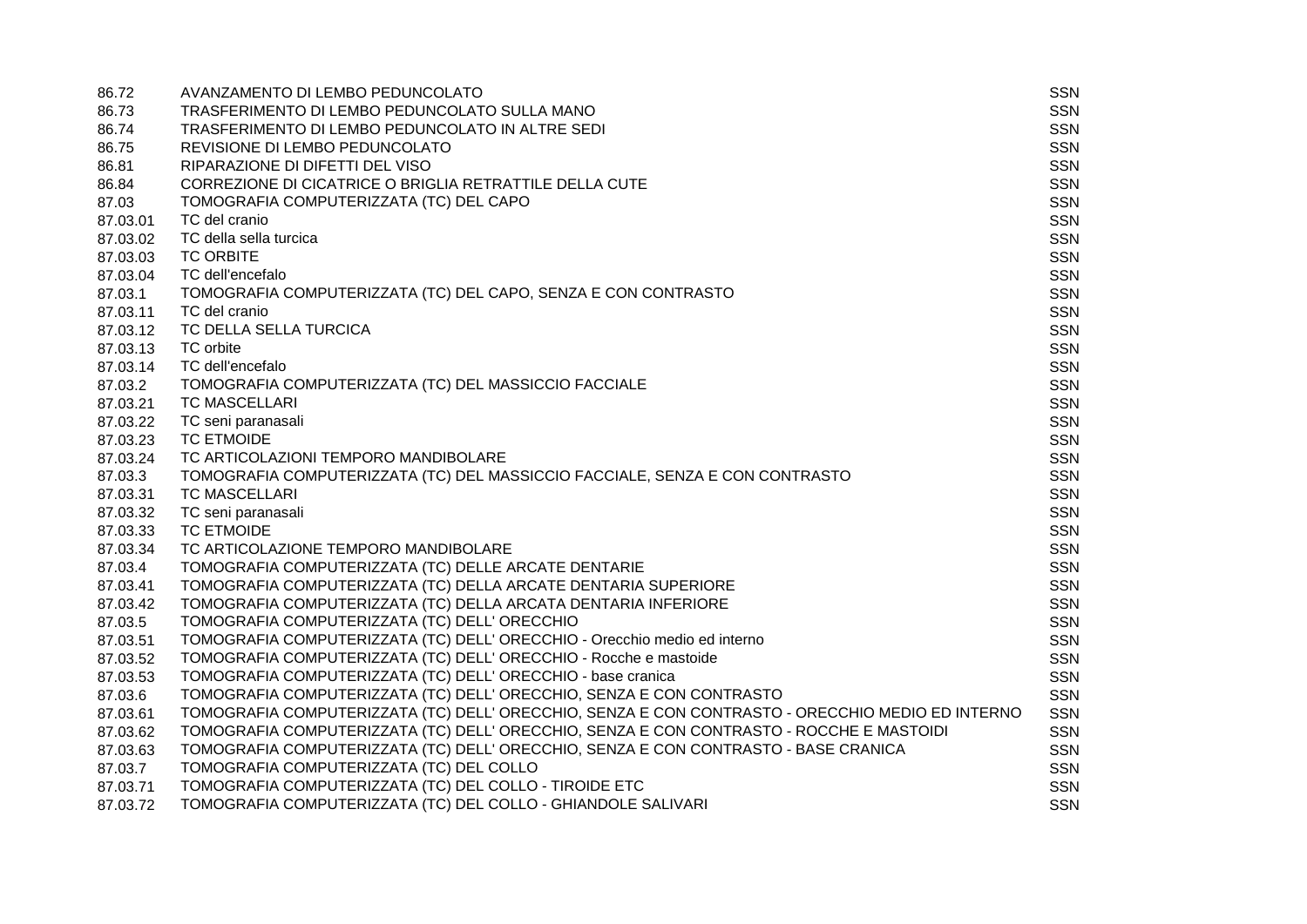| 87.03.8  | TOMOGRAFIA COMPUTERIZZATA (TC) DEL COLLO, SENZA E CON CONTRASTO                         | <b>SSN</b> |
|----------|-----------------------------------------------------------------------------------------|------------|
| 87.03.81 | TC del collo (tiroide-partatiroidi e/o faringe e/o laringe e/o esofago cervicale        | SSN        |
| 87.03.82 | TC del collo (ghiandole salivari)                                                       | <b>SSN</b> |
| 87.03.91 | TOMOGRAFIA COMPUTERIZZATA (TC) DELLE GHIANDOLE SALIVARI DX                              | <b>SSN</b> |
| 87.03.92 | TOMOGRAFIA COMPUTERIZZATA (TC) DELLE GHIANDOLE SALIVARI SX                              | <b>SSN</b> |
| 87.04.1  | TOMOGRAFIA [STRATIGRAFIA] DELLA LARINGE                                                 | SSN        |
| 87.05    | <b>DACRIOCISTOGRAFIA</b>                                                                | <b>SSN</b> |
| 87.06    | <b>FARINGOGRAFIA</b>                                                                    | <b>SSN</b> |
| 87.06.11 | RADIOGRAFIA CON CONTRASTO DELLE GHIANDOLE SALIVARI DX                                   | <b>SSN</b> |
| 87.06.12 | RADIOGRAFIA CON CONTRASTO DELLE GHIANDOLE SALIVARI SX                                   | <b>SSN</b> |
| 87.07    | LARINGOGRAFIA CON CONTRASTO                                                             | <b>SSN</b> |
| 87.09.1  | RADIOGRAFIA DEI TESSUTI MOLLI DELLA FACCIA, DEL CAPO E DEL COLLO                        | <b>SSN</b> |
| 87.09.11 | Esame diretto (2 proiezioni) di LARINGE                                                 | <b>SSN</b> |
| 87.09.12 | Esame diretto (2 proiezioni) di RINOFARINGE                                             | <b>SSN</b> |
| 87.09.13 | Esame diretto (2 proiezioni) di ghiandole salivari dx                                   | <b>SSN</b> |
| 87.09.14 | Esame diretto (2 proiezioni) di ghiandole salivari sx                                   | <b>SSN</b> |
| 87.09.2  | RADIOGRAFIA DEL TRATTO FARINGO-CRICO-ESOFAGEO-CARDIALE                                  | <b>SSN</b> |
| 87.11.1  | RADIOGRAFIA DI ARCATA DENTARIA                                                          | SSN        |
| 87.11.2  | RADIOGRAFIA CON OCCLUSALE DI ARCATA DENTARIA                                            | <b>SSN</b> |
| 87.11.3  | ORTOPANORAMICA DELLE ARCATE DENTARIE                                                    | <b>SSN</b> |
| 87.11.4  | TOMOGRAFIA [STRATIGRAFIA] DELLE ARCATE DENTARIE PER GRUPPI DI DENTI CONTIGUI (FINO A 4) | <b>SSN</b> |
| 87.12.11 | TELERADIOGRAFIA DEL CRANIO LATERO-LATERALE (ESCLUSO VALUTAZIONE CEFALOMETRICA)          | <b>SSN</b> |
| 87.12.12 | TELERADIOGRAFIA DEL CRANIO FRONTALE (ESCLUSO VALUTAZIONE CEFALOMETRICA)                 | <b>SSN</b> |
| 87.12.2  | ALTRA RADIOGRAFIA DENTARIA                                                              | <b>SSN</b> |
| 87.13.1  | ARTROGRAFIA TEMPOROMANDIBOLARE CON CONTRASTO                                            | <b>SSN</b> |
| 87.13.2  | ARTROGRAFIA TEMPOROMANDIBOLARE CON CONTRASTO                                            | SSN        |
| 87.16.11 | ALTRA RADIOGRAFIA DI OSSA DELLA FACCIA                                                  | <b>SSN</b> |
| 87.16.12 | Radiografia (2 proiezioni) di ossa nasali                                               | <b>SSN</b> |
| 87.16.2  | TOMOGRAFIA [STRATIGRAFIA] ARTICOLAZIONE TEMPOROMANDIBOLARE                              | <b>SSN</b> |
| 87.16.3  | TOMOGRAFIA [STRATIGRAFIA] ARTICOLAZIONE TEMPOROMANDIBOLARE                              | <b>SSN</b> |
| 87.16.4  | TOMOGRAFIA [STRATIGRAFIA] ARTICOLAZIONE TEMPOROMANDIBOLARE                              | <b>SSN</b> |
| 87.17.1  | RADIOGRAFIA DEL CRANIO E DEI SENI PARANASALI                                            | <b>SSN</b> |
| 87.17.2  | RADIOGRAFIA DELLA SELLA TURCICA                                                         | <b>SSN</b> |
| 87.17.31 | CONTROLLO RADIOLOGICO DI DERIVAZIONI LIQUORALI CRANIO COLLO                             | <b>SSN</b> |
| 87.17.32 | CONTROLLO RADIOLOGICO DI DERIVAZIONI LIQUORALI TORACE                                   | <b>SSN</b> |
| 87.17.33 | CONTROLLO RADIOLOGICO DI DERIVAZIONI LIQUORALI ADDOME                                   | <b>SSN</b> |
| 87.22    | RADIOGRAFIA DELLA COLONNA CERVICALE                                                     | <b>SSN</b> |
| 87.23    | RADIOGRAFIA DELLA COLONNA TORACICA (DORSALE)                                            | <b>SSN</b> |
| 87.24    | RADIOGRAFIA DELLA COLONNA LOMBOSACRALE                                                  | <b>SSN</b> |
| 87.24.1  | Radiografia del rachide lombosacrale                                                    | <b>SSN</b> |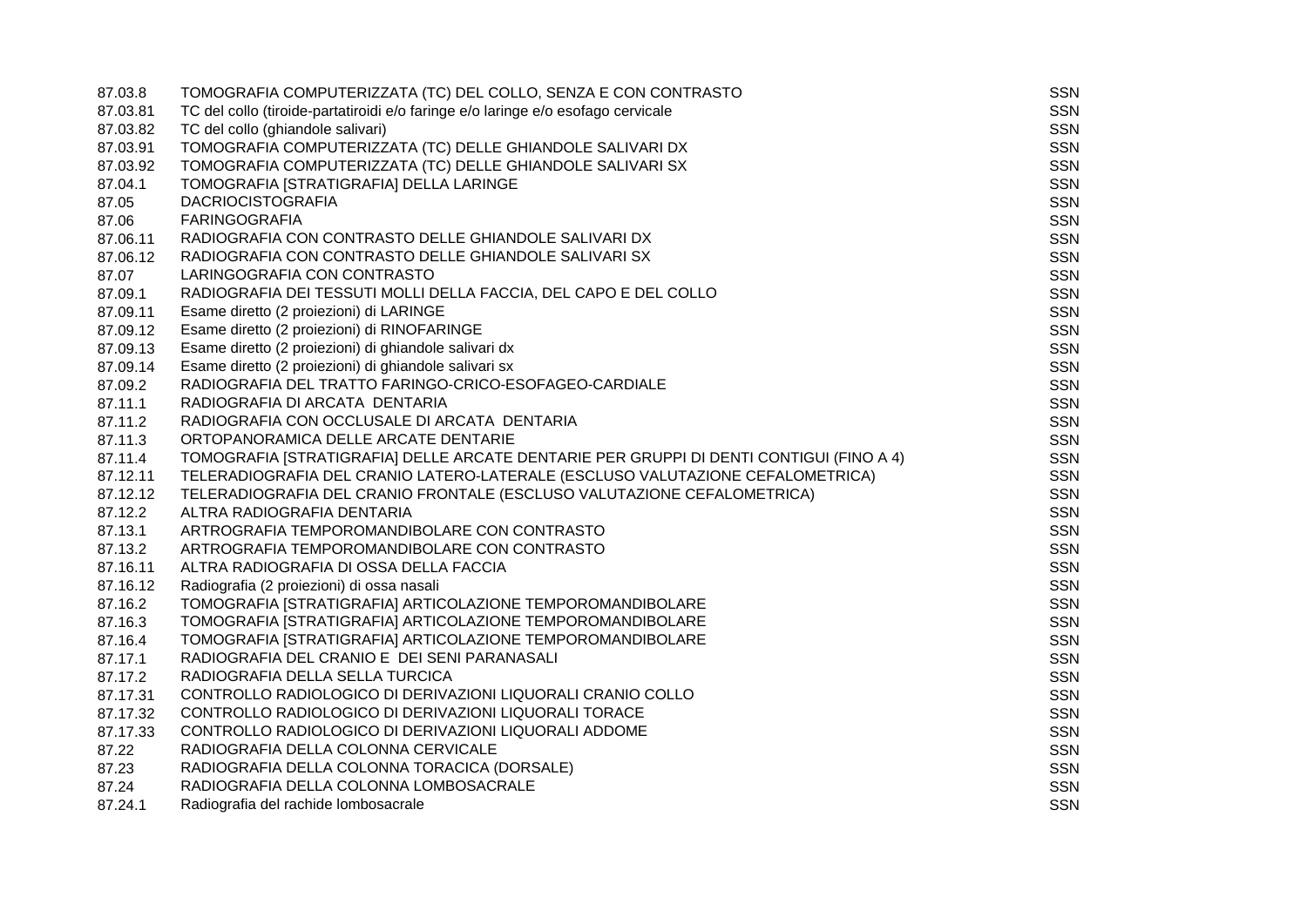| 87.24.2  | Radiografia del rachide sacrococcigeo                                            | <b>SSN</b> |
|----------|----------------------------------------------------------------------------------|------------|
| 87.29    | RADIOGRAFIA COMPLETA DELLA COLONNA                                               | <b>SSN</b> |
| 87.29.1  | Radiografia completa della colonna e del bacino sotto carico (radiogramma unico) | <b>SSN</b> |
| 87.29.2  | Radiografia completa della colonna e del bacino fuori carico (radiogramma unico) | <b>SSN</b> |
| 87.35    | GALATTOGRAFIA MONOLATERALE                                                       | <b>SSN</b> |
| 87.37.1  | MAMMOGRAFIA BILATERALE                                                           | <b>SSN</b> |
| 87.37.2  | MAMMOGRAFIA MONOLATERALE                                                         | <b>SSN</b> |
| 87.37.3  | PNEUMOCISTIGRAFIA MAMMARIA MONOLATERALE                                          | <b>SSN</b> |
| 87.38    | FISTOLOGRAFIA DELLA PARETE TORACICA                                              | <b>SSN</b> |
| 87.41    | TOMOGRAFIA COMPUTERIZZATA (TC) DEL TORACE                                        | <b>SSN</b> |
| 87.41.1  | TOMOGRAFIA COMPUTERIZZATA (TC) DEL TORACE, SENZA E CON CONTRASTO                 | <b>SSN</b> |
| 87.42.1  | TOMOGRAFIA [STRATIGRAFIA] TORACICA BILATERALE in una proiezione                  | <b>SSN</b> |
| 87.42.2  | TOMOGRAFIA [STRATIGRAFIA] TORACICA MONOLATERALE in una proiezione                | <b>SSN</b> |
| 87.42.3  | TOMOGRAFIA [STRATIGRAFIA] DEL MEDIASTINO in una proiezione                       | <b>SSN</b> |
| 87.43.1  | RADIOGRAFIA DI COSTE, STERNO E CLAVICOLA                                         | <b>SSN</b> |
| 87.43.2  | ALTRA RADIOGRAFIA DI COSTE, STERNO E CLAVICOLA                                   | <b>SSN</b> |
| 87.43.21 | Rx Scheletro toracico costale monolaterale                                       | <b>SSN</b> |
| 87.43.22 | <b>Rx Sterno</b>                                                                 | <b>SSN</b> |
| 87.43.23 | <b>Rx Clavicola</b>                                                              | <b>SSN</b> |
| 87.44.1  | RADIOGRAFIA DEL TORACE DI ROUTINE, NAS                                           | <b>SSN</b> |
| 87.44.2  | TELECUORE CON ESOFAGO BARITATO                                                   | <b>SSN</b> |
| 87.49.1  | RADIOGRAFIA DELLA TRACHEA                                                        | <b>SSN</b> |
| 87.52    | COLANGIOGRAFIA INTRAVENOSA                                                       | <b>SSN</b> |
| 87.54.1  | <b>COLANGIOGRAFIA TRANS-KEHR</b>                                                 | <b>SSN</b> |
| 87.59.1  | <b>COLECISTOGRAFIA</b>                                                           | <b>SSN</b> |
| 87.61.01 | RADIOGRAFIA COMPLETA DEL TUBO DIGERENTE ESCLUSO ESOFAGO                          | <b>SSN</b> |
| 87.61.02 | RADIOGRAFIA COMPLETA DEL TUBO DIGERENTE                                          | <b>SSN</b> |
| 87.62.01 | RADIOGRAFIA DEL TRATTO GASTROINTESTINALE SUPERIORE                               | <b>SSN</b> |
| 87.62.02 | RADIOGRAFIA DEL TRATTO GASTROINTESTINALE SUPERIORE ESCLUSO ESOFAGO               | <b>SSN</b> |
| 87.62.1  | RADIOGRAFIA DELL'ESOFAGO CON CONTRASTO                                           | <b>SSN</b> |
| 87.62.2  | RADIOGRAFIA DELL'ESOFAGO CON DOPPIO CONTRASTO                                    | <b>SSN</b> |
| 87.62.3  | RADIOGRAFIA DELLO STOMACO E DEL DUODENO CON DOPPIO CONTRASTO                     | <b>SSN</b> |
| 87.63    | STUDIO SERIATO DELL' INTESTINO TENUE                                             | <b>SSN</b> |
| 87.64    | RADIOGRAFIA DEL TRATTO GASTROINTESTINALE INFERIORE                               | <b>SSN</b> |
| 87.65.1  | <b>CLISMA OPACO SEMPLICE</b>                                                     | <b>SSN</b> |
| 87.65.2  | CLISMA CON DOPPIO CONTRASTO                                                      | <b>SSN</b> |
| 87.65.3  | CLISMA DEL TENUE CON DOPPIO CONTRASTO                                            | <b>SSN</b> |
| 87.66    | RADIOGRAFIA DEL PANCREAS CON CONTRASTO                                           | <b>SSN</b> |
| 87.69.1  | ALTRE PROCEDURE DIAGNOSTICHE SULL' APPARATO DIGERENTE                            | <b>SSN</b> |
| 87.69.11 | ALTRE PROCEDURE DIAGNOSTICHE SULL' APPARATO DIGERENTE - DEFECOGRAFIA             | <b>SSN</b> |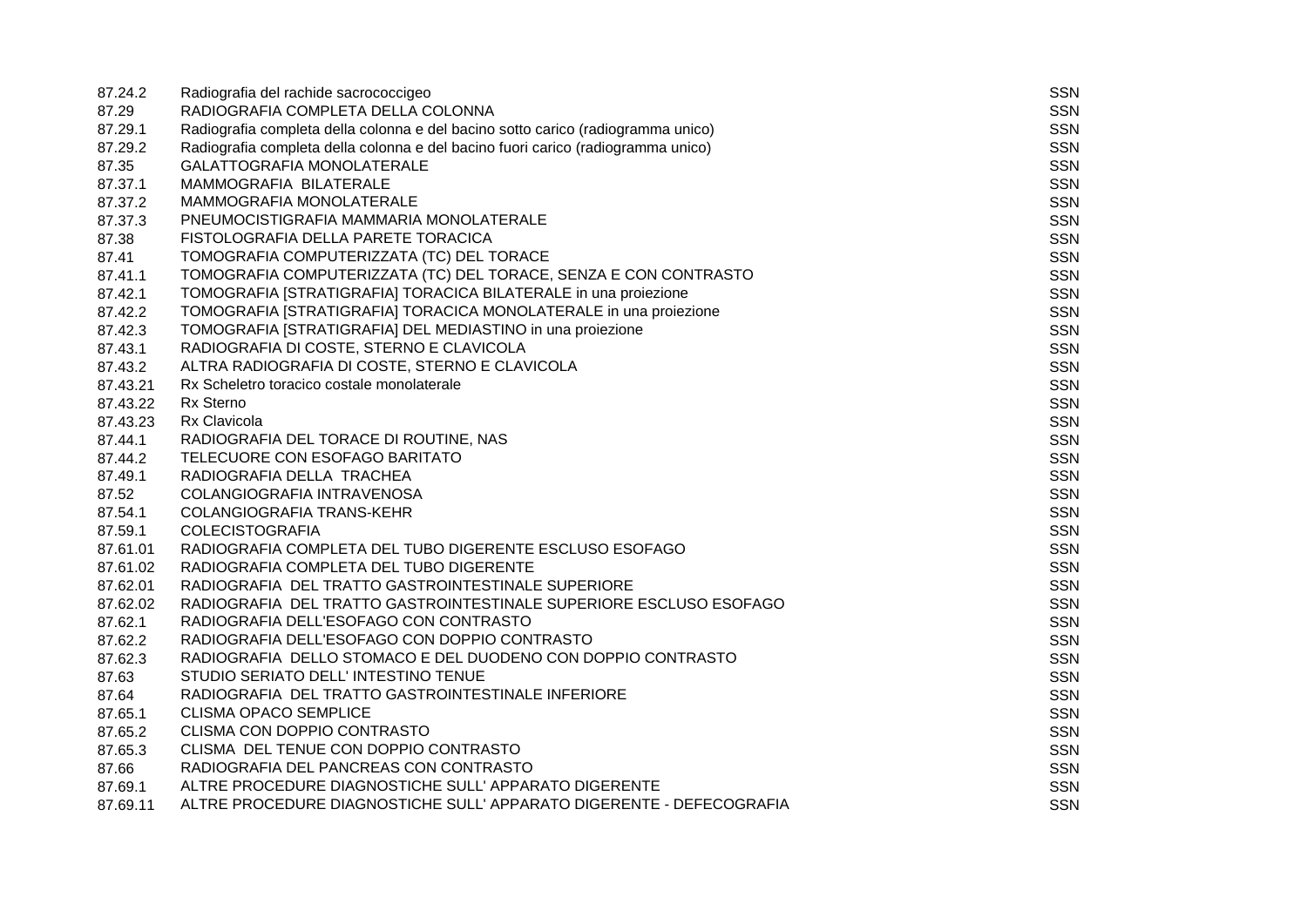| 87.69.12 | ALTRE PROCEDURE DIAGNOSTICHE SULL' APPARATO DIGERENTE - ANSOGRAMMA           | <b>SSN</b> |
|----------|------------------------------------------------------------------------------|------------|
| 87.71    | TOMOGRAFIA COMPUTERIZZATA (TC) DEI RENI                                      | SSN        |
| 87.71.1  | TOMOGRAFIA COMPUTERIZZATA (TC) DEI RENI, SENZA E CON CONTRASTO               | <b>SSN</b> |
| 87.72    | TOMOGRAFIA [STRATIGRAFIA] RENALE                                             | <b>SSN</b> |
| 87.73    | UROGRAFIA ENDOVENOSA                                                         | <b>SSN</b> |
| 87.74.1  | PIELOGRAFIA RETROGRADA MONOLATERALE                                          | <b>SSN</b> |
| 87.74.2  | PIELOGRAFIA RETROGRADA BILATERALE                                            | SSN        |
| 87.75.1  | PIELOGRAFIA TRANSPIELOSTOMICA                                                | <b>SSN</b> |
| 87.76    | CISTOURETROGRAFIA RETROGRADA                                                 | <b>SSN</b> |
| 87.76.1  | CISTOURETROGRAFIA MINZIONALE                                                 | <b>SSN</b> |
| 87.77    | <b>CISTOGRAFIA</b>                                                           | <b>SSN</b> |
| 87.77.1  | CISTOGRAFIA CON DOPPIO CONTRASTO                                             | <b>SSN</b> |
| 87.79    | RADIOGRAFIA DELL' APPARATO URINARIO                                          | <b>SSN</b> |
| 87.79.1  | <b>URETROGRAFIA</b>                                                          | <b>SSN</b> |
| 87.83    | <b>ISTEROSALPINGOGRAFIA</b>                                                  | SSN        |
| 87.89.1  | <b>COLPOGRAFIA</b>                                                           | <b>SSN</b> |
| 87.99.1  | CAVERNOSOGRAFIA SEMPLICE                                                     | SSN        |
| 87.99.2  | CAVERNOSOGRAFIA DINAMICA                                                     | <b>SSN</b> |
| 88.01.1  | TOMOGRAFIA COMPUTERIZZATA (TC) DELL' ADDOME SUPERIORE                        | <b>SSN</b> |
| 88.01.2  | TOMOGRAFIA COMPUTERIZZATA (TC) DELL' ADDOME SUPERIORE, SENZA E CON CONTRASTO | <b>SSN</b> |
| 88.01.3  | TOMOGRAFIA COMPUTERIZZATA (TC) DELL' ADDOME INFERIORE                        | <b>SSN</b> |
| 88.01.4  | TOMOGRAFIA COMPUTERIZZATA (TC) DELL' ADDOME INFERIORE, SENZA E CON CONTRASTO | <b>SSN</b> |
| 88.01.5  | TOMOGRAFIA COMPUTERIZZATA (TC) DELL' ADDOME COMPLETO                         | <b>SSN</b> |
| 88.01.6  | TOMOGRAFIA COMPUTERIZZATA (TC) DELL' ADDOME COMPLETO, SENZA E CON CONTRASTO  | <b>SSN</b> |
| 88.03.1  | FISTOLOGRAFIA DELLA PARETE ADDOMINALE E/O DELL' ADDOME                       | SSN        |
| 88.04    | LINFOGRAFIA ADDOMINALE                                                       | <b>SSN</b> |
| 88.19    | RADIOGRAFIA DELL' ADDOME                                                     | SSN        |
| 88.21.1  | RADIOGRAFIA DELLA SPALLA E DELL' ARTO SUPERIORE                              | <b>SSN</b> |
| 88.21.11 | Radiografia (2 proiezioni) di: spalla e/o toraco-brachiale                   | <b>SSN</b> |
| 88.21.12 | Radiografia (2 proiezioni) di: braccio e/o omero                             | <b>SSN</b> |
| 88.22.1  | RADIOGRAFIA DEL GOMITO E DELL' AVAMBRACCIO                                   | <b>SSN</b> |
| 88.22.11 | Radiografia (2 proiezioni) di: gomito                                        | <b>SSN</b> |
| 88.22.12 | Radiografia (2 proiezioni) di: avambraccio                                   | <b>SSN</b> |
| 88.23    | RADIOGRAFIA DEL POLSO E DELLA MANO                                           | <b>SSN</b> |
| 88.23.01 | Radiografia (2 proiezioni) di: polso                                         | <b>SSN</b> |
| 88.23.02 | Radiografia (2 proiezioni) di: mano e/o dito della mano                      | <b>SSN</b> |
| 88.25    | <b>PELVIMETRIA</b>                                                           | SSN        |
| 88.26    | RADIOGRAFIA DI PELVI E ANCA                                                  | <b>SSN</b> |
| 88.26.1  | Radiografia del bacino                                                       | <b>SSN</b> |
| 88.26.2  | Radiografia dell' anca                                                       | <b>SSN</b> |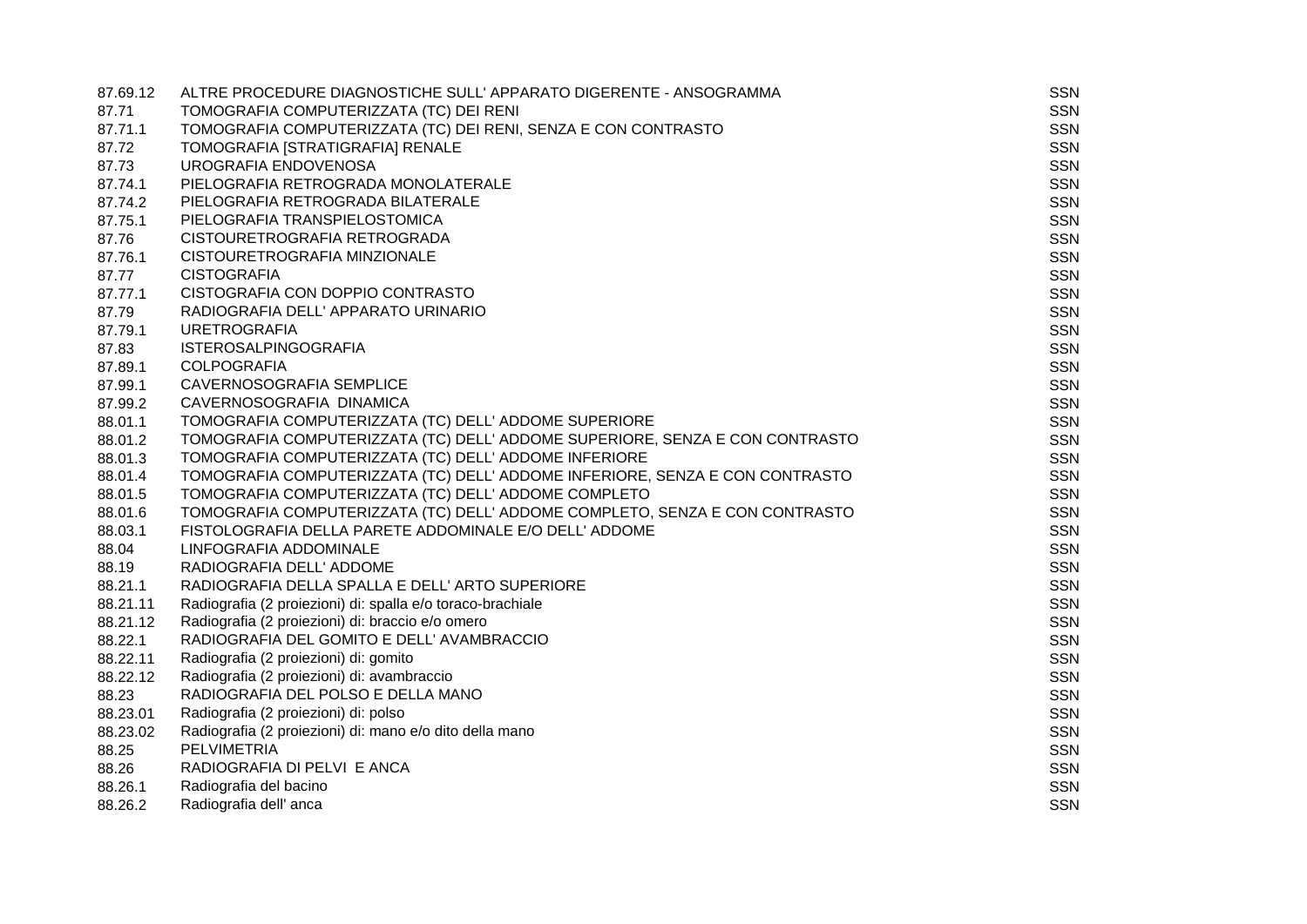| 88.27    | RADIOGRAFIA DEL FEMORE, GINOCCHIO E GAMBA                                                  | SSN        |
|----------|--------------------------------------------------------------------------------------------|------------|
| 88.27.1  | Radiografia (2 proiezioni) di: femore                                                      | <b>SSN</b> |
| 88.27.2  | Radiografia (2 proiezioni) di: ginocchio                                                   | <b>SSN</b> |
| 88.27.3  | Radiografia (2 proiezioni) di: gamba                                                       | <b>SSN</b> |
| 88.28    | RADIOGRAFIA DEL PIEDE E DELLA CAVIGLIA                                                     | SSN        |
| 88.28.1  | Radiografia (2 proiezioni) di: caviglia e/o tibio tarsica                                  | <b>SSN</b> |
| 88.28.2  | Radiografia (2 proiezioni) di: piede e/o calcagno e/o dito del piede                       | SSN        |
| 88.29.1  | RADIOGRAFIA COMPLETA DEGLI ARTI INFERIORI E DEL BACINO SOTTO CARICO                        | <b>SSN</b> |
| 88.29.2  | RADIOGRAFIA ASSIALE DELLA ROTULA                                                           | <b>SSN</b> |
| 88.31    | RADIOGRAFIA DELLO SCHELETRO IN TOTO                                                        | <b>SSN</b> |
| 88.31.1  | RADIOGRAFIA COMPLETA DEL LATTANTE                                                          | <b>SSN</b> |
| 88.32    | ARTROGRAFIA CON CONTRASTO                                                                  | <b>SSN</b> |
| 88.33.1  | STUDIO DELL' ETA' OSSEA                                                                    | <b>SSN</b> |
| 88.33.2  | TOMOGRAFIA [STRATIGRAFIA] DI SEGMENTO SCHELETRICO                                          | <b>SSN</b> |
| 88.35.1  | FISTOLOGRAFIA DELL' ARTO SUPERIORE                                                         | <b>SSN</b> |
| 88.37.1  | FISTOLOGRAFIA DELL' ARTO INFERIORE                                                         | <b>SSN</b> |
| 88.38.1  | TOMOGRAFIA COMPUTERIZZATA (TC) DEL RACHIDE E DELLO SPECO VERTEBRALE                        | <b>SSN</b> |
| 88.38.2  | TOMOGRAFIA COMPUTERIZZATA (TC) DEL RACHIDE E DELLO SPECO VERTEBRALE, SENZA E CON CONTRASTO | SSN        |
| 88.38.3  | TOMOGRAFIA COMPUTERIZZATA (TC) DELL' ARTO SUPERIORE                                        | <b>SSN</b> |
| 88.38.31 | TC di: spalla                                                                              | <b>SSN</b> |
| 88.38.32 | TC di: braccio                                                                             | <b>SSN</b> |
| 88.38.33 | <b>TC GOMITO</b>                                                                           | SSN        |
| 88.38.34 | TC AVAMBRACCIO                                                                             | <b>SSN</b> |
| 88.38.35 | TC POLSO                                                                                   | SSN        |
| 88.38.36 | <b>TC MANO</b>                                                                             | <b>SSN</b> |
| 88.38.4  | TOMOGRAFIA COMPUTERIZZATA (TC) DELL' ARTO SUPERIORE, SENZA E CON CONTRASTO                 | <b>SSN</b> |
| 88.38.41 | <b>TC SPALLA</b>                                                                           | <b>SSN</b> |
| 88.38.42 | <b>TC BRACCIO</b>                                                                          | <b>SSN</b> |
| 88.38.43 | <b>TC GOMITO</b>                                                                           | <b>SSN</b> |
| 88.38.44 | TC AVAMBRACCIO                                                                             | <b>SSN</b> |
| 88.38.45 | TC POLSO                                                                                   | <b>SSN</b> |
| 88.38.46 | <b>TC MANO</b>                                                                             | <b>SSN</b> |
| 88.38.5  | TOMOGRAFIA COMPUTERIZZATA (TC) DEL BACINO                                                  | <b>SSN</b> |
| 88.38.6  | TOMOGRAFIA COMPUTERIZZATA (TC) DELL' ARTO INFERIORE                                        | <b>SSN</b> |
| 88.38.61 | TC coxo-femorale                                                                           | <b>SSN</b> |
| 88.38.62 | <b>TC FEMORE</b>                                                                           | <b>SSN</b> |
| 88.38.63 | TC ginocchio                                                                               | SSN        |
| 88.38.64 | TC gamba                                                                                   | <b>SSN</b> |
| 88.38.65 | <b>TC GAVIGLIA</b>                                                                         | SSN        |
| 88.38.66 | TC piede                                                                                   | <b>SSN</b> |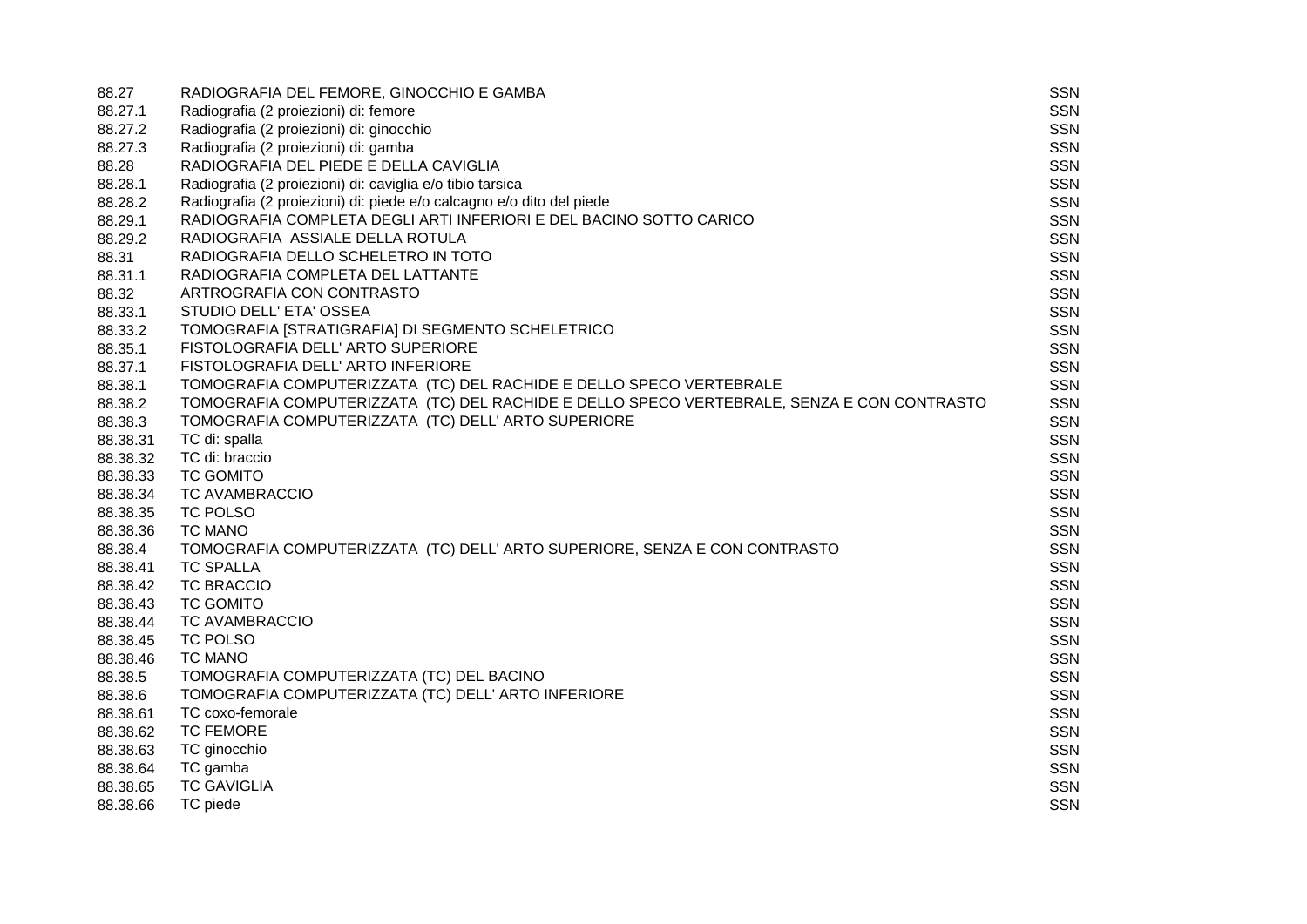| 88.38.7  | TOMOGRAFIA COMPUTERIZZATA (TC) DELL' ARTO INFERIORE, SENZA E CON CONTRASTO | SSN        |
|----------|----------------------------------------------------------------------------|------------|
| 88.38.71 | <b>TC COXO FEMORALE</b>                                                    | <b>SSN</b> |
| 88.38.72 | <b>TC FEMORE</b>                                                           | <b>SSN</b> |
| 88.38.73 | <b>TC GINOCCHIO</b>                                                        | <b>SSN</b> |
| 88.38.74 | <b>TC GAMBA</b>                                                            | <b>SSN</b> |
| 88.38.75 | <b>TC CAVIGLIA</b>                                                         | <b>SSN</b> |
| 88.38.76 | <b>TC PIEDE</b>                                                            | SSN        |
| 88.38.8  | <b>ARTRO TC</b>                                                            | <b>SSN</b> |
| 88.38.81 | <b>TC SPALLA</b>                                                           | <b>SSN</b> |
| 88.38.82 | <b>TC GOMITO</b>                                                           | SSN        |
| 88.38.83 | <b>TC GINOCCHIO</b>                                                        | <b>SSN</b> |
| 88.39.1  | LOCALIZZAZIONE RADIOLOGICA CORPO ESTRANEO                                  | <b>SSN</b> |
| 88.42.1  | <b>AORTOGRAFIA</b>                                                         | <b>SSN</b> |
| 88.42.2  | AORTOGRAFIA ADDOMINALE                                                     | SSN        |
| 88.48    | ARTERIOGRAFIA DELL' ARTO INFERIORE                                         | <b>SSN</b> |
| 88.60.1  | FLEBOGRAFIA SPINALE                                                        | <b>SSN</b> |
| 88.60.11 | FLEBOGRAFIA SPINALE CERVICALE                                              | <b>SSN</b> |
| 88.60.12 | FLEBOGRAFIA SPINALE DORSALE                                                | <b>SSN</b> |
| 88.60.13 | FLEBOGRAFIA SPINALE LOMBARE                                                | <b>SSN</b> |
| 88.61.1  | FLEBOGRAFIA ORBITARIA                                                      | <b>SSN</b> |
| 88.61.2  | <b>FLEBOGRAFIA GIUGULARE</b>                                               | <b>SSN</b> |
| 88.63.1  | <b>CAVOGRAFIA SUPERIORE</b>                                                | <b>SSN</b> |
| 88.63.2  | FLEBOGRAFIA DELL' ARTO SUPERIORE                                           | <b>SSN</b> |
| 88.65.1  | CAVOGRAFIA INFERIORE                                                       | <b>SSN</b> |
| 88.65.2  | FLEBOGRAFIA RENALE                                                         | <b>SSN</b> |
| 88.65.3  | <b>FLEBOGRAFIA ILIACA</b>                                                  | <b>SSN</b> |
| 88.66.1  | FLEBOGRAFIA DEGLI ARTI INFERIORI                                           | <b>SSN</b> |
| 88.66.2  | FLEBOGRAFIA DEGLI ARTI INFERIORI                                           | <b>SSN</b> |
| 88.71.1  | <b>ECOENCEFALOGRAFIA</b>                                                   | <b>SSN</b> |
| 88.71.2  | STUDIO DOPPLER TRANSCRANICO                                                | <b>SSN</b> |
| 88.71.3  | COLOR DOPPLER TRANSCRANICO                                                 | <b>SSN</b> |
| 88.71.4  | DIAGNOSTICA ECOGRAFICA DEL CAPO E DEL COLLO                                | <b>SSN</b> |
| 88.71.41 | Ecografia di ghiandole salivari                                            | <b>SSN</b> |
| 88.71.42 | Ecografia di collo per linfonodi                                           | <b>SSN</b> |
| 88.71.43 | Ecografia di Tiroide - Paratiroide                                         | <b>SSN</b> |
| 88.72.1  | ECOGRAFIA CARDIACA                                                         | <b>SSN</b> |
| 88.72.2  | ECODOPPLERGRAFIA CARDIACA                                                  | <b>SSN</b> |
| 88.72.3  | ECOCOLORDOPPLERGRAFIA CARDIACA                                             | <b>SSN</b> |
| 88.72.4  | ECO(COLOR)DOPPLERGRAFIA CARDIACA TRANSESOFAGEA                             | <b>SSN</b> |
| 88.72.5  | ECOCARDIOGRAMMA FETALE                                                     | <b>SSN</b> |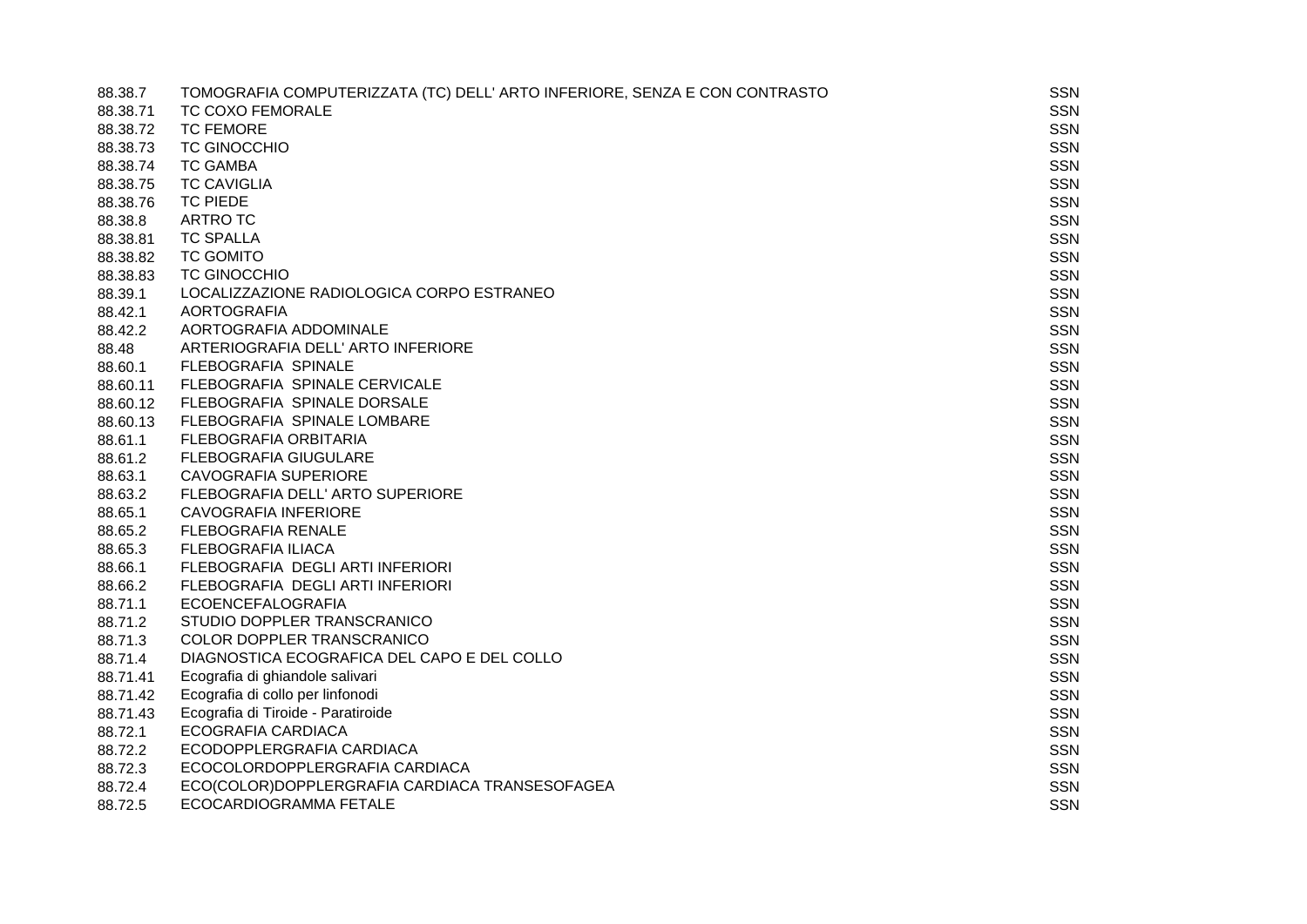| 88.73.1  | ECOGRAFIA DELLA MAMMELLA                                                                      | SSN        |
|----------|-----------------------------------------------------------------------------------------------|------------|
| 88.73.2  | ECOGRAFIA DELLA MAMMELLA                                                                      | <b>SSN</b> |
| 88.73.3  | ECOGRAFIA POLMONARE                                                                           | <b>SSN</b> |
| 88.73.4  | ECO(COLOR)DOPPLER DELLA MAMMELLA                                                              | <b>SSN</b> |
| 88.73.5  | ECO(COLOR)DOPPLER DEI TRONCHI SOVRAAORTICI                                                    | <b>SSN</b> |
| 88.74.1  | ECOGRAFIA DELL' ADDOME SUPERIORE                                                              | <b>SSN</b> |
| 88.74.2  | ECO(COLOR)DOPPLER DEL FEGATO E DELLE VIE BILIARI                                              | <b>SSN</b> |
| 88.74.3  | ECO(COLOR)DOPPLER DEL PANCREAS                                                                | <b>SSN</b> |
| 88.74.4  | ECO(COLOR)DOPPLER DELLA MILZA                                                                 | <b>SSN</b> |
| 88.74.5  | ECO(COLOR)DOPPLER DEI RENI E DEI SURRENI                                                      | <b>SSN</b> |
| 88.75.1  | ECOGRAFIA DELL' ADDOME INFERIORE                                                              | <b>SSN</b> |
| 88.75.2  | ECO(COLOR)DOPPLER DELL'ADDOME INFERIORE                                                       | <b>SSN</b> |
| 88.76.1  | ECOGRAFIA ADDOME COMPLETO                                                                     | <b>SSN</b> |
| 88.76.2  | ECOGRAFIA DI GROSSI VASI ADDOMINALI                                                           | <b>SSN</b> |
| 88.77.11 | ECOGRAFIA DEGLI ARTI SUPERIORI O DISTRETTUALE ARTERIOSA O VENOSA                              | <b>SSN</b> |
| 88.77.12 | ECOGRAFIA DEGLI ARTI INFERIORI O DISTRETTUALE ARTERIOSA O VENOSA                              | <b>SSN</b> |
| 88.77.21 | ECO(COLOR)DOPPLERGRAFIA DEGLI ARTI SUPERIORI O DISTRETTUALE,                                  | <b>SSN</b> |
| 88.77.22 | ECO(COLOR)DOPPLERGRAFIA DEGLI ARTI INFERIORI O DISTRETTUALE,                                  | <b>SSN</b> |
| 88.77.31 | LASERDOPPLERGRAFIA DEGLI ARTI SUPERIORI                                                       | <b>SSN</b> |
| 88.77.32 | LASERDOPPLERGRAFIA DEGLI ARTI INFERIORI                                                       | <b>SSN</b> |
| 88.78    | ECOGRAFIA OSTETRICA                                                                           | <b>SSN</b> |
| 88.78.1  | <b>ECOGRAFIA OVARICA</b>                                                                      | <b>SSN</b> |
| 88.78.2  | ECOGRAFIA GINECOLOGICA                                                                        | <b>SSN</b> |
| 88.79.1  | ECOGRAFIA DELLA CUTE E DEL TESSUTO SOTTOCUTANEO                                               | <b>SSN</b> |
| 88.79.21 | ECOGRAFIA OSTEOARTICOLARE DISTRETTUALE                                                        | <b>SSN</b> |
| 88.79.22 | ECOGRAFIA OSTEOARTICOLARE PLURIDISTRETTUALE                                                   | <b>SSN</b> |
| 88.79.3  | ECOGRAFIA MUSCOLOTENDINEA                                                                     | <b>SSN</b> |
| 88.79.4  | ECOGRAFIA TRANSESOFAGEA DEL TORACE                                                            | <b>SSN</b> |
| 88.79.5  | <b>ECOGRAFIA DEL PENE</b>                                                                     | <b>SSN</b> |
| 88.79.6  | ECOGRAFIA DEI TESTICOLI                                                                       | <b>SSN</b> |
| 88.79.7  | ECOGRAFIA TRANSVAGINALE                                                                       | <b>SSN</b> |
| 88.79.8  | ECOGRAFIA TRANSRETTALE                                                                        | <b>SSN</b> |
| 88.83.1  | TELETERMOGRAFIA OSTEOARTICOLARE                                                               | <b>SSN</b> |
| 88.85    | TELETERMOGRAFIA DELLA MAMMELLA                                                                | <b>SSN</b> |
| 88.89    | TELETERMOGRAFIA PARTI MOLLI                                                                   | <b>SSN</b> |
| 88.90.1  | EVENTUALE TOMOGRAFIA [STRATIGRAFIA] CONTEMPORANEA AD ESAME DI:                                | <b>SSN</b> |
| 88.90.2  | RICOSTRUZIONE TRIDIMENSIONALE TC                                                              | <b>SSN</b> |
| 88.90.3  | TOMOGRAFIA COMPUTERIZZATA (TC) DEL RACHIDE E DELLO SPECO VERTEBRALE                           | SSN        |
| 88.91.1  | RISONANZA MAGNETICA NUCLEARE (RM) DEL CERVELLO E DEL TRONCO ENCEFALICO                        | <b>SSN</b> |
| 88.91.2  | RISONANZA MAGNETICA NUCLEARE (RM) DEL CERVELLO E DEL TRONCO ENCEFALICO, SENZA E CON CONTRASTO | <b>SSN</b> |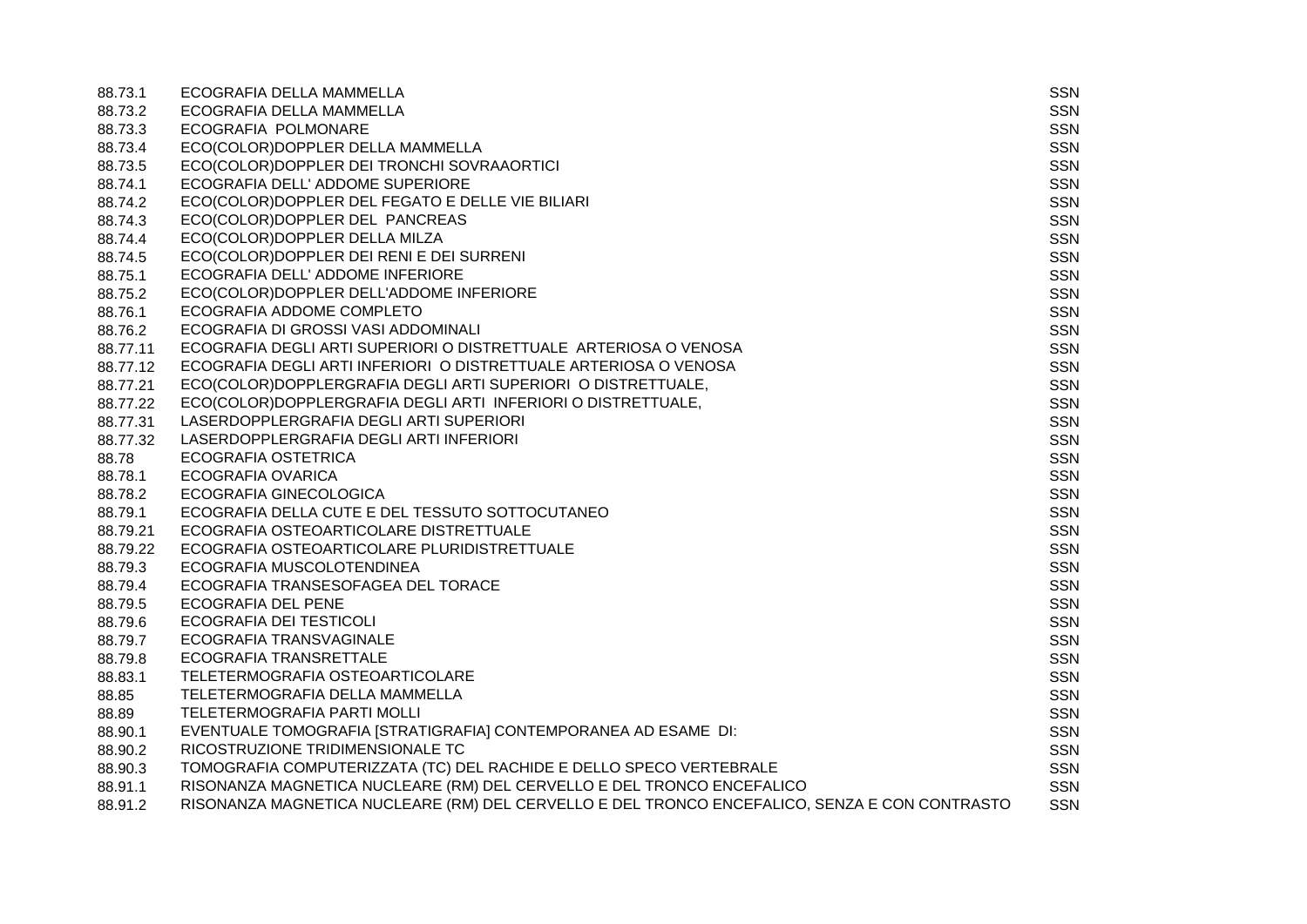| 88.91.3  | RISONANZA MAGNETICA NUCLEARE (RM) DEL MASSICCIO FACCIALE                                         | SSN        |
|----------|--------------------------------------------------------------------------------------------------|------------|
| 88.91.31 | RISONANZA MAGNETICA NUCLEARE (RM) DEL MASSICCIO FACCIALE - SELLA TURCICA                         | SSN        |
| 88.91.32 | RISONANZA MAGNETICA NUCLEARE (RM) DEL MASSICCIO FACCIALE - ORBITE                                | <b>SSN</b> |
| 88.91.33 | RISONANZA MAGNETICA NUCLEARE (RM) DEL MASSICCIO FACCIALE - ROCCHE PETROSE                        | <b>SSN</b> |
| 88.91.34 | RISONANZA MAGNETICA NUCLEARE (RM) DEL MASSICCIO FACCIALE - TEM MAND                              | <b>SSN</b> |
| 88.91.4  | RISONANZA MAGNETICA NUCLEARE (RM) DEL MASSICCIO FACCIALE, SENZA E CON CONTRASTO                  | <b>SSN</b> |
| 88.91.41 | RISONANZA MAGNETICA NUCLEARE (RM) DEL MASSICCIO FACCIALE, SENZA E CON CONTRASTO - SELLA TURCICA  | <b>SSN</b> |
| 88.91.42 | RISONANZA MAGNETICA NUCLEARE (RM) DEL MASSICCIO FACCIALE, SENZA E CON CONTRASTO- ORBITE          | <b>SSN</b> |
| 88.91.43 | RISONANZA MAGNETICA NUCLEARE (RM) DEL MASSICCIO FACCIALE, SENZA E CON CONTRASTO - ROCCHE PETROSE | <b>SSN</b> |
| 88.91.44 | RISONANZA MAGNETICA NUCLEARE (RM) DEL MASSICCIO FACCIALE, SENZA E CON CONTRASTO- ART. TEMPORO    | <b>SSN</b> |
| 88.91.5  | ANGIO- RM DEL DISTRETTO VASCOLARE INTRACRANICO                                                   | <b>SSN</b> |
| 88.91.6  | RISONANZA MAGNETICA NUCLEARE (RM) DEL COLLO                                                      | <b>SSN</b> |
| 88.91.7  | RISONANZA MAGNETICA NUCLEARE (RM) DEL COLLO, SENZA E CON CONTRASTO                               | <b>SSN</b> |
| 88.91.8  | ANGIO- RM DEI VASI DEL COLLO                                                                     | <b>SSN</b> |
| 88.92    | RISONANZA MAGNETICA NUCLEARE (RM) DEL TORACE                                                     | <b>SSN</b> |
| 88.92.1  | RISONANZA MAGNETICA NUCLEARE (RM) DEL TORACE, SENZA E CON CONTRASTO                              | <b>SSN</b> |
| 88.92.2  | ANGIO- RM DEL DISTRETTO TORACICO                                                                 | <b>SSN</b> |
| 88.92.3  | RISONANZA MAGNETICA NUCLEARE (RM) DEL CUORE                                                      | <b>SSN</b> |
| 88.92.4  | RISONANZA MAGNETICA NUCLEARE (RM) DEL CUORE, SENZA E CON CONTRASTO                               | <b>SSN</b> |
| 88.92.5  | RISONANZA MAGNETICA NUCLEARE (CINE-RM) DEL CUORE                                                 | <b>SSN</b> |
| 88.92.6  | RISONANZA MAGNETICA NUCLEARE (RM) DELLA MAMMELLA                                                 | <b>SSN</b> |
| 88.92.7  | RISONANZA MAGNETICA NUCLEARE (RM) DELLA MAMMELLA, SENZA E CON CONTRASTO                          | <b>SSN</b> |
| 88.92.8  | RISONANZA MAGNETICA NUCLEARE (RM) DELLA MAMMELLA                                                 | <b>SSN</b> |
| 88.92.9  | RISONANZA MAGNETICA NUCLEARE (RM) DELLA MAMMELLA, SENZA E CON CONTRASTO                          | <b>SSN</b> |
| 88.93    | RISONANZA MAGNETICA NUCLEARE (RM) DELLA COLONNA                                                  | <b>SSN</b> |
| 88.93.01 | RISONANZA MAGNETICA NUCLEARE (RM) DELLA COLONNA - CERVICALE                                      | <b>SSN</b> |
| 88.93.02 | RISONANZA MAGNETICA NUCLEARE (RM) DELLA COLONNA - TORACICA                                       | <b>SSN</b> |
| 88.93.03 | RISONANZA MAGNETICA NUCLEARE (RM) DELLA COLONNA - LOMBOSACRALE                                   | <b>SSN</b> |
| 88.93.1  | RISONANZA MAGNETICA NUCLEARE (RM) DELLA COLONNA, SENZA E CON CONTRASTO                           | <b>SSN</b> |
| 88.93.11 | RISONANZA MAGNETICA NUCLEARE (RM) DELLA COLONNA, SENZA E CON CONTRASTO - CERVICALE               | <b>SSN</b> |
| 88.93.12 | RISONANZA MAGNETICA NUCLEARE (RM) DELLA COLONNA, SENZA E CON CONTRASTO - TORACICA                | <b>SSN</b> |
| 88.93.13 | RISONANZA MAGNETICA NUCLEARE (RM) DELLA COLONNA, SENZA E CON CONTRASTO - LOMBOSACRALE            | <b>SSN</b> |
| 88.94.1  | RISONANZA MAGNETICA NUCLEARE (RM) MUSCOLOSCHELETRICA                                             | <b>SSN</b> |
| 88.94.11 | RISONANZA MAGNETICA NUCLEARE (RM) MUSCOLOSCHELETRICA - SPALLA E/O BRACCIO                        | <b>SSN</b> |
| 88.94.12 | RISONANZA MAGNETICA NUCLEARE (RM) MUSCOLOSCHELETRICA - GOMITO E/O AVAMBRACCIO                    | <b>SSN</b> |
| 88.94.13 | RISONANZA MAGNETICA NUCLEARE (RM) MUSCOLOSCHELETRICA - POLSO E/O MANO                            | <b>SSN</b> |
| 88.94.14 | RISONANZA MAGNETICA NUCLEARE (RM) MUSCOLOSCHELETRICA - BACINO                                    | <b>SSN</b> |
| 88.94.15 | RISONANZA MAGNETICA NUCLEARE (RM) MUSCOLOSCHELETRICA - COXO FEMORALE E/O FEMORE                  | <b>SSN</b> |
| 88.94.16 | RISONANZA MAGNETICA NUCLEARE (RM) MUSCOLOSCHELETRICA - GINOCCHIO E/O GAMBA                       | <b>SSN</b> |
| 88.94.17 | RISONANZA MAGNETICA NUCLEARE (RM) MUSCOLOSCHELETRICA - CAVIGLIA E/O PIEDE                        | <b>SSN</b> |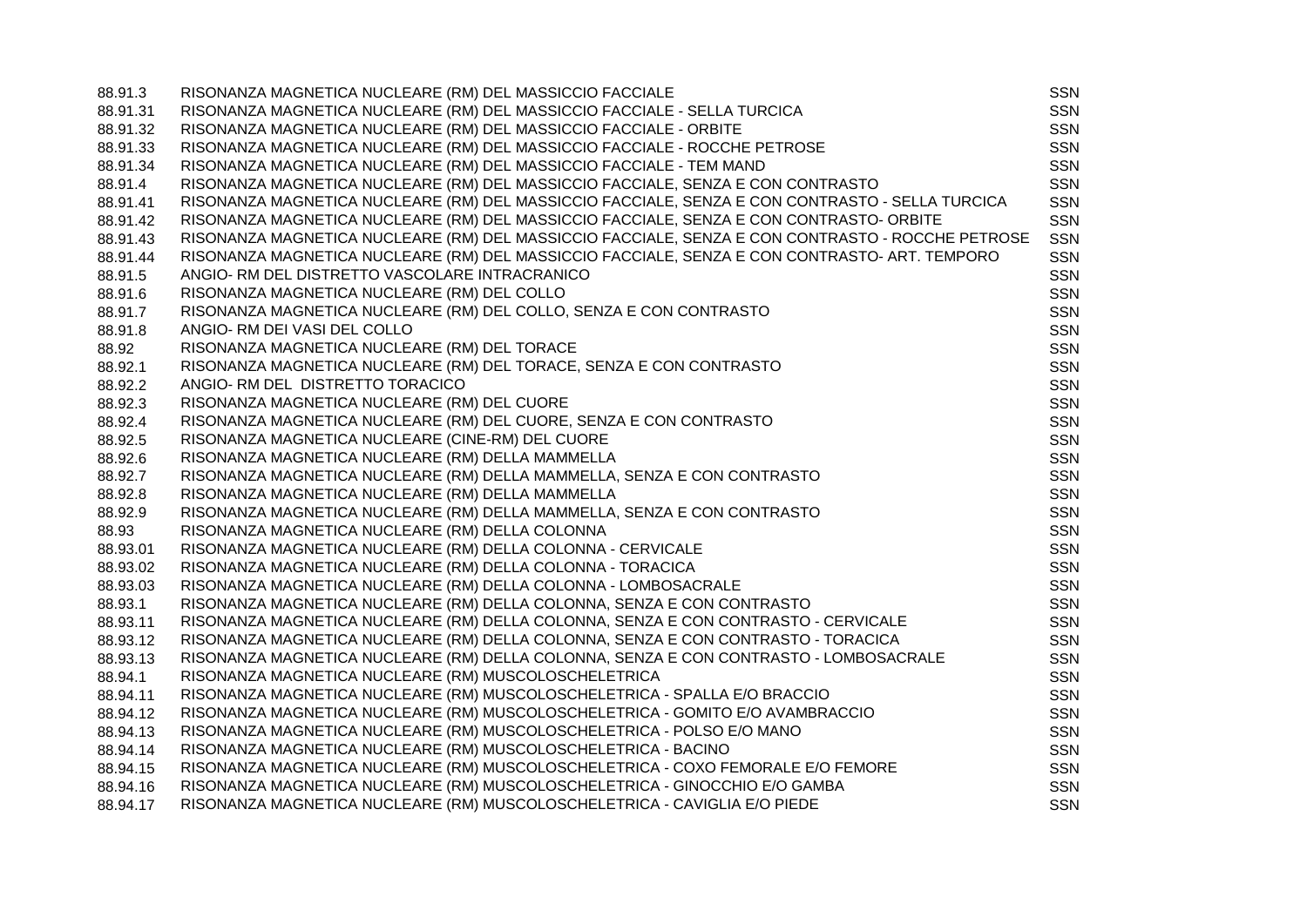| 88.94.2  | RISONANZA MAGNETICA NUCLEARE (RM) MUSCOLOSCHELETRICA, SENZA E CON CONTRASTO                      | <b>SSN</b> |
|----------|--------------------------------------------------------------------------------------------------|------------|
| 88.94.21 | RISONANZA MAGNETICA NUCLEARE (RM) MUSCOLOSCHELETRICA, SENZA E CON CONTRASTO - SPALLA E/O BRACCIA | SSN        |
| 88.94.22 | RISONANZA MAGNETICA NUCLEARE (RM) MUSCOLOSCHELETRICA, SENZA E CON CONTRASTO - GOMITO E/O         | <b>SSN</b> |
| 88.94.23 | RISONANZA MAGNETICA NUCLEARE (RM) MUSCOLOSCHELETRICA, SENZA E CON CONTRASTO - POLSO E/O MANO     | <b>SSN</b> |
| 88.94.24 | RISONANZA MAGNETICA NUCLEARE (RM) MUSCOLOSCHELETRICA, SENZA E CON CONTRASTO - BACINO             | <b>SSN</b> |
| 88.94.25 | RISONANZA MAGNETICA NUCLEARE (RM) MUSCOLOSCHELETRICA, SENZA E CON CONTRASTO - ART COXO FEM E/O   | <b>SSN</b> |
| 88.94.26 | RISONANZA MAGNETICA NUCLEARE (RM) MUSCOLOSCHELETRICA, SENZA E CON CONTRASTO - GINOCCHIO E/O      | SSN        |
| 88.94.27 | RISONANZA MAGNETICA NUCLEARE (RM) MUSCOLOSCHELETRICA, SENZA E CON CONTRASTO - CAVIGLIA E/O PIEDE | <b>SSN</b> |
| 88.94.31 | ANGIO-RM DELL' ARTO SUPERIORE                                                                    | SSN        |
| 88.94.32 | ANGIO-RM DELL' ARTO INFERIORE                                                                    | <b>SSN</b> |
| 88.95.1  | RISONANZA MAGNETICA NUCLEARE (RM) DELL'ADDOME SUPERIORE                                          | <b>SSN</b> |
| 88.95.2  | RISONANZA MAGNETICA NUCLEARE (RM) DELL'ADDOME SUPERIORE, SENZA E CON CONTRASTO                   | <b>SSN</b> |
| 88.95.3  | ANGIO RM DELL'ADDOME SUPERIORE                                                                   | <b>SSN</b> |
| 88.95.4  | RISONANZA MAGNETICA NUCLEARE (RM) DELL'ADDOME INFERIORE E SCAVO PELVICO                          | <b>SSN</b> |
| 88.95.5  | RISONANZA MAGNETICA NUCLEARE (RM) DELL'ADDOME INFERIORE E SCAVO PELVICO, SENZA E CON CONTRASTO   | SSN        |
| 88.95.6  | ANGIO RM DELL'ADDOME INFERIORE                                                                   | SSN        |
| 88.99.1  | DENSITOMETRIA OSSEA CON TECNICA DI ASSORBIMENTO A FOTONE SINGOLO O DOPPIO                        | <b>SSN</b> |
| 88.99.2  | DENSITOMETRIA OSSEA CON TECNICA DI ASSORBIMENTO A RAGGI X                                        | <b>SSN</b> |
| 88.99.3  | DENSITOMETRIA OSSEA CON TECNICA DI ASSORBIMENTO A RAGGI X                                        | <b>SSN</b> |
| 88.99.4  | DENSITOMETRIA OSSEA CON TC                                                                       | <b>SSN</b> |
| 88.99.5  | DENSITOMETRIA OSSEA AD ULTRASUONI                                                                | <b>SSN</b> |
| 89.01    | ANAMNESI E VALUTAZIONE, DEFINITE BREVI                                                           | <b>SSN</b> |
| 89.03    | ANAMNESI E VALUTAZIONE, DEFINITE COMPLESSIVE                                                     | <b>SSN</b> |
| 89.03.0  | ANAMNESI E VALUTAZIONE, DEFINITE COMPLESSIVE                                                     | <b>SSN</b> |
| 89.11    | <b>TONOMETRIA</b>                                                                                | <b>SSN</b> |
| 89.12    | STUDIO DELLA FUNZIONE NASALE                                                                     | SSN        |
| 89.13    | <b>VISITA NEUROLOGICA</b>                                                                        | <b>SSN</b> |
| 89.14    | ELETTROENCEFALOGRAMMA                                                                            | SSN        |
| 89.14.1  | ELETTROENCEFALOGRAMMA CON SONNO FARMACOLOGICO                                                    | <b>SSN</b> |
| 89.14.2  | ELETTROENCEFALOGRAMMA CON PRIVAZIONE DEL SONNO                                                   | <b>SSN</b> |
| 89.14.3  | ELETTROENCEFALOGRAMMA DINAMICO 24 Ore                                                            | <b>SSN</b> |
| 89.14.4  | ELETTROENCEFALOGRAMMA DINAMICO 12 Ore                                                            | <b>SSN</b> |
| 89.14.5  | ELETTROENCEFALOGRAMMA CON ANALISI SPETTRALE                                                      | <b>SSN</b> |
| 89.15.1  | POTENZIALI EVOCATI ACUSTICI                                                                      | <b>SSN</b> |
| 89.15.2  | POTENZIALI EVOCATI STIMOLO ED EVENTO CORRELATI                                                   | <b>SSN</b> |
| 89.15.3  | POTENZIALI EVOCATI MOTORI                                                                        | <b>SSN</b> |
| 89.15.4  | POTENZIALI EVOCATI SOMATO-SENSORIALI                                                             | <b>SSN</b> |
| 89.15.5  | TEST NEUROFISIOLOGICI PER LA VALUTAZIONE DEL SISTEMA NERVOSO VEGETATIVO                          | <b>SSN</b> |
| 89.15.6  | <b>POLIGRAFIA</b>                                                                                | <b>SSN</b> |
| 89.15.7  | POLIGRAFIA DINAMICA AMBULATORIALE                                                                | <b>SSN</b> |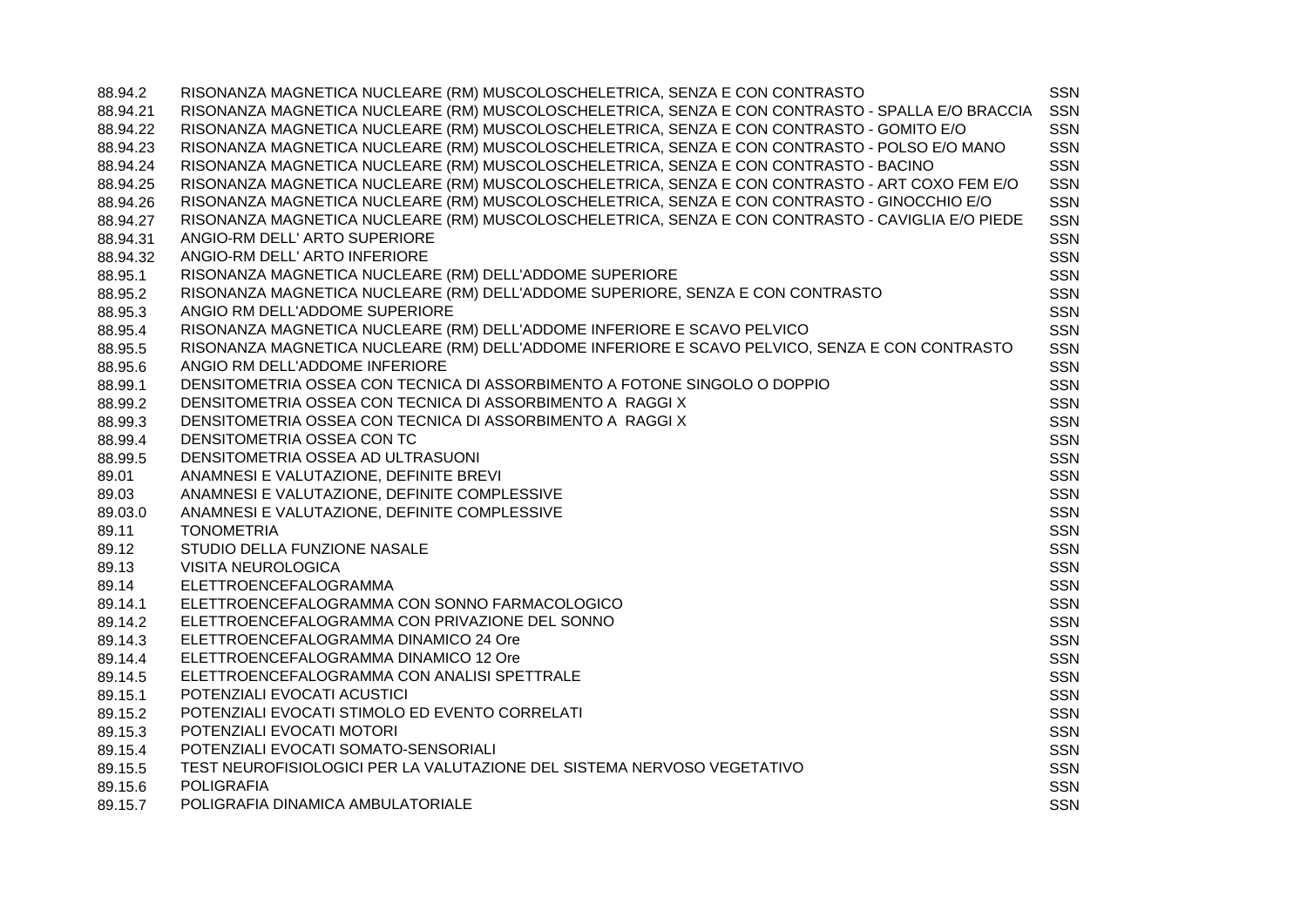| 89.15.8 | POTENZIALI EVOCATI UDITIVI                                             | SSN        |
|---------|------------------------------------------------------------------------|------------|
| 89.15.9 | POTENZIALI EVOCATI UDITIVI                                             | SSN        |
| 89.17   | <b>POLISONNOGRAMMA</b>                                                 | <b>SSN</b> |
| 89.18.1 | TEST POLISONNOGRAFICI DEL LIVELLO DI VIGILANZA                         | <b>SSN</b> |
| 89.18.2 | MONITORAGGIO PROTRATTO DEL CICLO SONNO-VEGLIA                          | <b>SSN</b> |
| 89.19.1 | ELETTROENCEFALOGRAMMA CON VIDEOREGISTRAZIONE                           | <b>SSN</b> |
| 89.19.2 | POLIGRAFIA CON VIDEOREGISTRAZIONE                                      | <b>SSN</b> |
| 89.22   | <b>CISTOMETROGRAFIA</b>                                                | <b>SSN</b> |
| 89.23   | ELETTROMIOGRAFIA DELLO SFINTERE URETRALE                               | <b>SSN</b> |
| 89.24   | <b>UROFLUSSOMETRIA</b>                                                 | <b>SSN</b> |
| 89.25   | PROFILO PRESSORIO URETRALE                                             | <b>SSN</b> |
| 89.26   | <b>VISITA GINECOLOGICA</b>                                             | <b>SSN</b> |
| 89.32   | <b>MANOMETRIA ESOFAGEA</b>                                             | <b>SSN</b> |
| 89.32.1 | MANOMETRIA ESOFAGEA 24 Ore                                             | <b>SSN</b> |
| 89.37.1 | SPIROMETRIA SEMPLICE                                                   | <b>SSN</b> |
| 89.37.2 | SPIROMETRIA GLOBALE                                                    | <b>SSN</b> |
| 89.37.3 | SPIROMETRIA SEPARATA DEI DUE POLMONI (METODICA DI ARNAUD)              | <b>SSN</b> |
| 89.37.4 | TEST DI BRONCODILATAZIONE FARMACOLOGICA                                | <b>SSN</b> |
| 89.37.5 | PROVA BRONCODINAMICA CON BRONCOCOSTRITTORE SPECIFICO O ASPECIFICO      | <b>SSN</b> |
| 89.37.6 | PROVA BRONCODINAMICA CON BRONCOCOSTRITTORE SPECIFICO                   | <b>SSN</b> |
| 89.38.1 | RESISTENZE DELLE VIE AEREE                                             | <b>SSN</b> |
| 89.38.2 | SPIROMETRIA GLOBALE CON TECNICA PLETISMOGRAFICA                        | <b>SSN</b> |
| 89.38.3 | DIFFUSIONE ALVEOLO-CAPILLARE DEL CO                                    | <b>SSN</b> |
| 89.38.4 | COMPLIANCE POLMONARE STATICA E DINAMICA                                | <b>SSN</b> |
| 89.38.5 | DETERMINAZIONE DEL PATTERN RESPIRATORIO A RIPOSO                       | <b>SSN</b> |
| 89.38.6 | VALUTAZIONE DELLA VENTILAZIONE E DEI GAS ESPIRATI E RELATIVI PARAMETRI | <b>SSN</b> |
| 89.38.7 | DETERMINAZIONE DELLE MASSIME PRESSIONI INSPIRATORIE ED ESPIRATORIE O   | <b>SSN</b> |
| 89.38.8 | TEST DI DISTRIBUZIONE DELLA VENTILAZIONE CON GAS NON RADIOATTIVI       | <b>SSN</b> |
| 89.38.9 | DETERMINAZIONE DELLA P O.1                                             | <b>SSN</b> |
| 89.39.1 | OSSERVAZIONE DERMATOLOGICA IN EPILUMINESCENZA                          | <b>SSN</b> |
| 89.39.2 | OSSERVAZIONE DERMATOLOGICA IN EPIDIASCOPIA                             | <b>SSN</b> |
| 89.39.3 | VALUTAZIONE DELLA SOGLIA DI SENSIBILITA' VIBRATORIA                    | <b>SSN</b> |
| 89.39.4 | <b>GUSTOMETRIA</b>                                                     | <b>SSN</b> |
| 89.39.5 | <b>ELETTROGUSTOMETRIA</b>                                              | <b>SSN</b> |
| 89.41   | TEST CARDIOVASCOLARE DA SFORZO CON PEDANA MOBILE                       | <b>SSN</b> |
| 89.42   | TEST DA SFORZO DEI DUE GRADINI DI MASTERS                              | <b>SSN</b> |
| 89.43   | TEST CARDIOVASCOLARE DA SFORZO CON CICLOERGOMETRO                      | <b>SSN</b> |
| 89.44   | ALTRI TEST CARDIOVASCOLARI DA SFORZO                                   | <b>SSN</b> |
| 89.44.1 | PROVA DA SFORZO CARDIORESPIRATORIO                                     | <b>SSN</b> |
| 89.44.2 | <b>TEST DEL CAMMINO</b>                                                | <b>SSN</b> |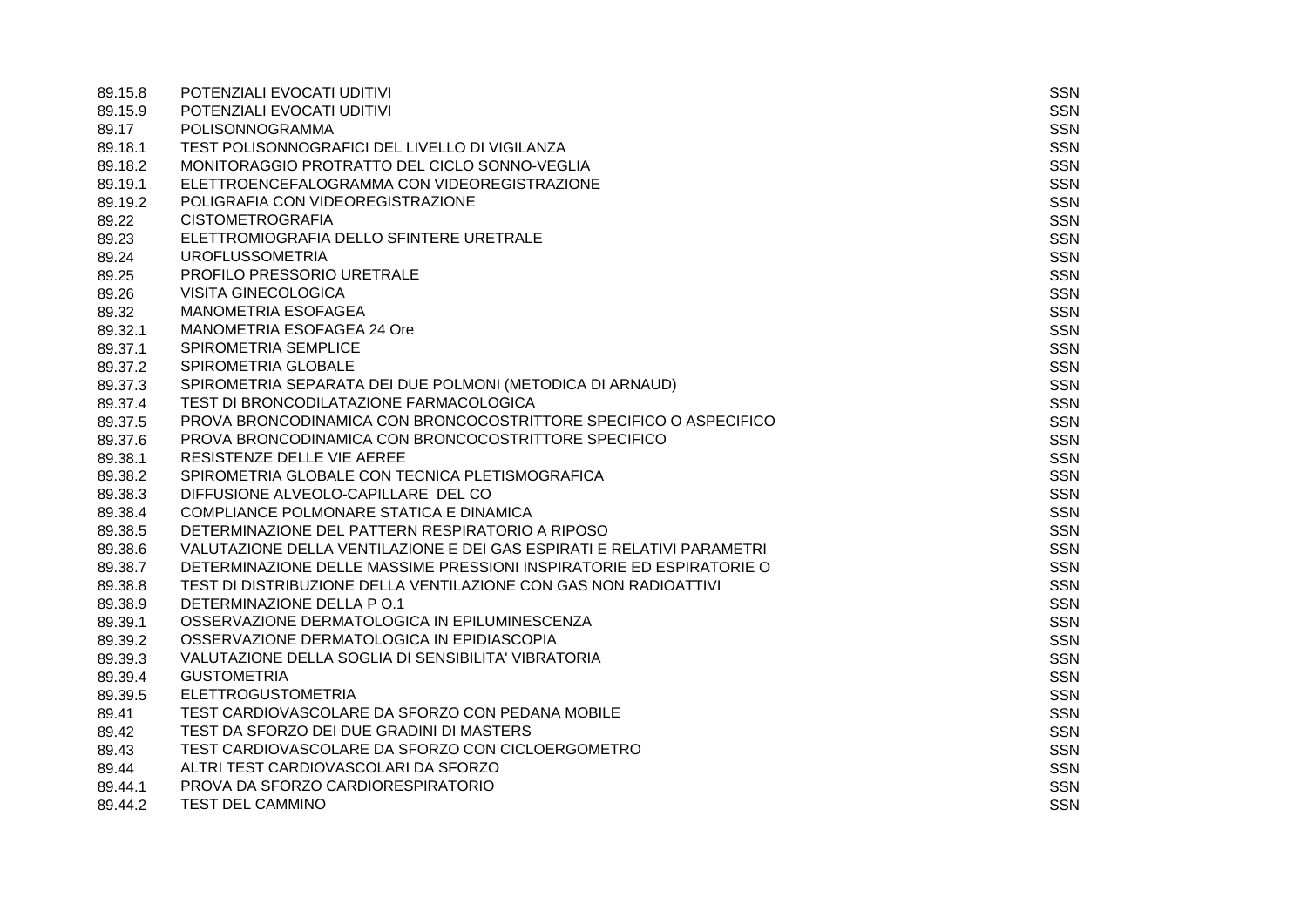| 89.48.1 | CONTROLLO E PROGRAMMAZIONE PACE-MAKER                                | <b>SSN</b> |
|---------|----------------------------------------------------------------------|------------|
| 89.50   | ELETTROCARDIOGRAMMA DINAMICO                                         | SSN        |
| 89.52   | ELETTROCARDIOGRAMMA                                                  | SSN        |
| 89.54   | MONITORAGGIO ELETTROCARDIOGRAFICO                                    | <b>SSN</b> |
| 89.58.1 | FOTOPLETISMOGRAFIA DEGLI ARTI SUPERIORI O INFERIORI                  | <b>SSN</b> |
| 89.58.2 | FOTOPLETISMOGRAFIA DEGLI ARTI SUPERIORI E INFERIORI                  | <b>SSN</b> |
| 89.58.3 | FOTOPLETISMOGRAFIA DI ALTRI DISTRETTI                                | <b>SSN</b> |
| 89.58.4 | PLETISMOGRAFIA AD OCCLUSIONE VENOSA DEGLI ARTI SUPERIORI O INFERIORI | <b>SSN</b> |
| 89.58.5 | PLETISMOGRAFIA AD OCCLUSIONE VENOSA DEGLI ARTI SUPERIORI E INFERIORI | <b>SSN</b> |
| 89.58.6 | PLETISMOGRAFIA PENIENA                                               | <b>SSN</b> |
| 89.58.7 | PLETISMOGRAFIA DI ALTRI DISTRETTI                                    | <b>SSN</b> |
| 89.58.8 | PLETISMOGRAFIA DI UN ARTO                                            | <b>SSN</b> |
| 89.59.1 | TEST CARDIOVASCOLARI PER VALUTAZIONE DI NEUROPATIA AUTONOMICA        | <b>SSN</b> |
| 89.61.1 | MONITORAGGIO CONTINUO [24 Ore] DELLA PRESSIONE ARTERIOSA             | <b>SSN</b> |
| 89.62   | MONITORAGGIO DELLA PRESSIONE VENOSA CENTRALE                         | <b>SSN</b> |
| 89.65.1 | EMOGASANALISI ARTERIOSA SISTEMICA                                    | <b>SSN</b> |
| 89.65.2 | EMOGASANALISI DURANTE RESPIRAZIONE DI O2 AD ALTA CONCENTRAZIONE      | <b>SSN</b> |
| 89.65.3 | EMOGASANALISI DURANTE RESPIRAZIONE DI O2 A BASSA CONCENTRAZIONE      | <b>SSN</b> |
| 89.65.4 | MONITORAGGIO TRANSCUTANEO DI O2 E CO2                                | <b>SSN</b> |
| 89.65.5 | MONITORAGGIO INCRUENTO DELLA SATURAZIONE ARTERIOSA                   | <b>SSN</b> |
| 89.65.6 | EMOGASANALISI PRIMA E DOPO IPERVENTILAZIONE                          | <b>SSN</b> |
| 89.66   | EMOGASANALISI DI SANGUE MISTO VENOSO                                 | <b>SSN</b> |
| 89.7    | <b>VISITA GENERALE</b>                                               | <b>SSN</b> |
| 89.90.1 | FANGO+BAGNO                                                          | <b>SSN</b> |
| 89.90.2 | <b>FANGO E BAGNO TERAUPETICO</b>                                     | <b>SSN</b> |
| 89.90.3 | <b>BAGNO PER MALATTIE ARTO</b>                                       | <b>SSN</b> |
| 89.90.4 | <b>BANHO PER MALATTIE DERMATOLO</b>                                  | <b>SSN</b> |
| 89.90.5 | <b>BAGNO OZONIZZATO</b>                                              | <b>SSN</b> |
| 89.91.1 | <b>STUFA O GROTTA</b>                                                | <b>SSN</b> |
| 89.91.2 | <b>SEDUTA INALATORIA</b>                                             | <b>SSN</b> |
| 89.92.1 | <b>IRROGAZIOME VAGINALE</b>                                          | <b>SSN</b> |
| 89.92.2 | IRRIGAZIONE VAGINALE +BAGNO                                          | <b>SSN</b> |
| 89.92.3 | <b>DOCCIA RETTALE</b>                                                | <b>SSN</b> |
| 89.92.4 | <b>CURA IDROPINICA PER CALCOLOSI</b>                                 | <b>SSN</b> |
| 89.92.5 | <b>CURA IDROPINICA PER GASTRON</b>                                   | SSN        |
| 89.93.1 | CURA IDROPINICA AD EFFETTO CAT                                       | <b>SSN</b> |
| 89.93.2 | SORDITA RINOGENA                                                     | <b>SSN</b> |
| 89.93.3 | <b>VENTILAZIONE POLMONARE</b>                                        | <b>SSN</b> |
| 89.93.4 | <b>VENTILAZIONE POLMONARE (INAIL)</b>                                | <b>SSN</b> |
| 89.93.5 | <b>IDROFANGO</b>                                                     | <b>SSN</b> |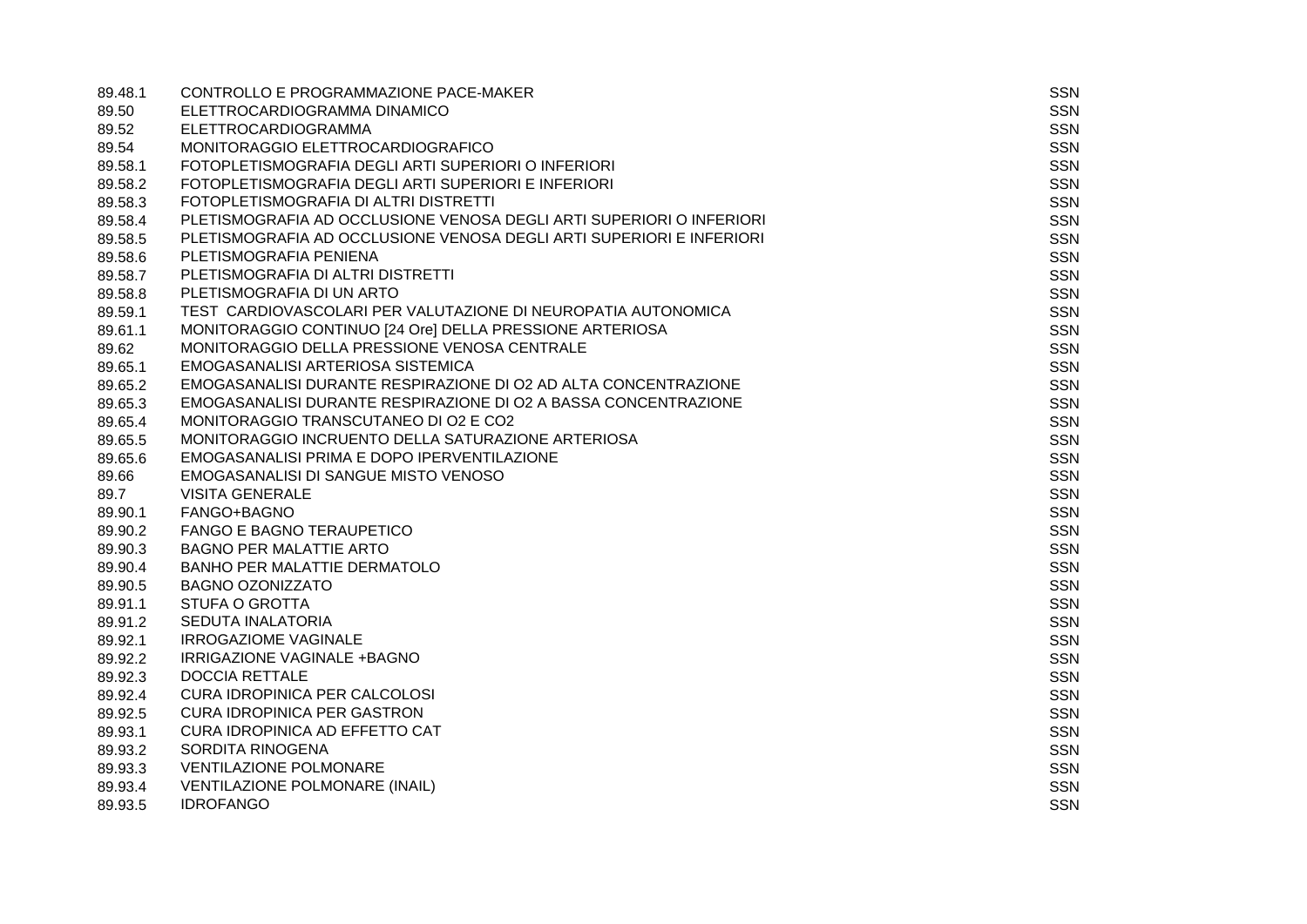| 89.94.1  | <b>FLEBOPATIE</b>                             | <b>SSN</b> |
|----------|-----------------------------------------------|------------|
| 89.94.2  | RIABILITAZIONE MOTORIA                        | SSN        |
| 89.94.3  | RIABILITAZIONE RSPIRATORIA                    | <b>SSN</b> |
| 89.94.4  | <b>MASSOTERAPIA</b>                           | <b>SSN</b> |
| 90.01.1  | 11 DEOSSICORTISOLO                            | <b>SSN</b> |
| 90.01.2  | 17 ALFA IDROSSIPROGESTERONE (17 OH-P)         | SSN        |
| 90.01.3  | 17 CHETOSTEROIDI [dU]                         | SSN        |
| 90.01.4  | 17 IDROSSICORTICOIDI [dU]                     | <b>SSN</b> |
| 90.01.5  | <b>ACIDI BILIARI</b>                          | <b>SSN</b> |
| 90.02.1  | ACIDO 5 IDROSSI 3 INDOLACETICO [dU]           | SSN        |
| 90.02.2  | <b>ACIDO CITRICO</b>                          | <b>SSN</b> |
| 90.02.3  | ACIDO DELTA AMINOLEVULINICO (ALA)             | <b>SSN</b> |
| 90.02.4  | <b>ACIDO IPPURICO</b>                         | <b>SSN</b> |
| 90.02.5  | <b>ACIDO LATTICO</b>                          | SSN        |
| 90.03.1  | ACIDO PARA AMINOIPPURICO (PAI)                | SSN        |
| 90.03.2  | <b>ACIDO PIRUVICO</b>                         | <b>SSN</b> |
| 90.03.3  | <b>ACIDO SIALICO</b>                          | <b>SSN</b> |
| 90.03.41 | ACIDO VALPROICO (metodo cromatografico, hplc) | SSN        |
| 90.03.42 | ACIDO VALPROICO (metodo I.E.)                 | <b>SSN</b> |
| 90.03.5  | ACIDO VANILMANDELICO (VMA) [dU]               | <b>SSN</b> |
| 90.04.1  | ADIURETINA (ADH)                              | <b>SSN</b> |
| 90.04.2  | ADRENALINA - NORADRENALINA [P]                | SSN        |
| 90.04.3  | ADRENALINA - NORADRENALINA [U]                | SSN        |
| 90.04.4  | ALA DEIDRASI ERITROCITARIA                    | <b>SSN</b> |
| 90.04.5  | ALANINA AMINOTRANSFERASI (ALT) (GPT) [S/U]    | <b>SSN</b> |
| 90.05.1  | ALBUMINA [S/U/dU]                             | SSN        |
| 90.05.2  | ALDOLASI [S]                                  | <b>SSN</b> |
| 90.05.3  | ALDOSTERONE [S/U]                             | <b>SSN</b> |
| 90.05.4  | ALFA 1 ANTITRIPSINA [S]                       | <b>SSN</b> |
| 90.05.5  | ALFA 1 FETOPROTEINA [S/La/Alb]                | SSN        |
| 90.06.1  | ALFA 1 GLICOPROTEINA ACIDA [S]                | SSN        |
| 90.06.2  | ALFA 1 MICROGLOBULINA [S/U]                   | <b>SSN</b> |
| 90.06.3  | ALFA 2 MACROGLOBULINA                         | <b>SSN</b> |
| 90.06.4  | ALFA AMILASI [S/U]                            | SSN        |
| 90.06.5  | ALFA AMILASI ISOENZIMI (Frazione pancreatica) | <b>SSN</b> |
| 90.07.1  | ALLUMINIO [S/U]                               | <b>SSN</b> |
| 90.07.2  | AMINOACIDI DOSAGGIO SINGOLO [S/U/Sg/P]        | <b>SSN</b> |
| 90.07.3  | AMINOACIDI TOTALI [S/U/Sg/P]                  | <b>SSN</b> |
| 90.07.4  | <b>AMITRIPTILINA</b>                          | <b>SSN</b> |
| 90.07.5  | <b>AMMONIO [P]</b>                            | <b>SSN</b> |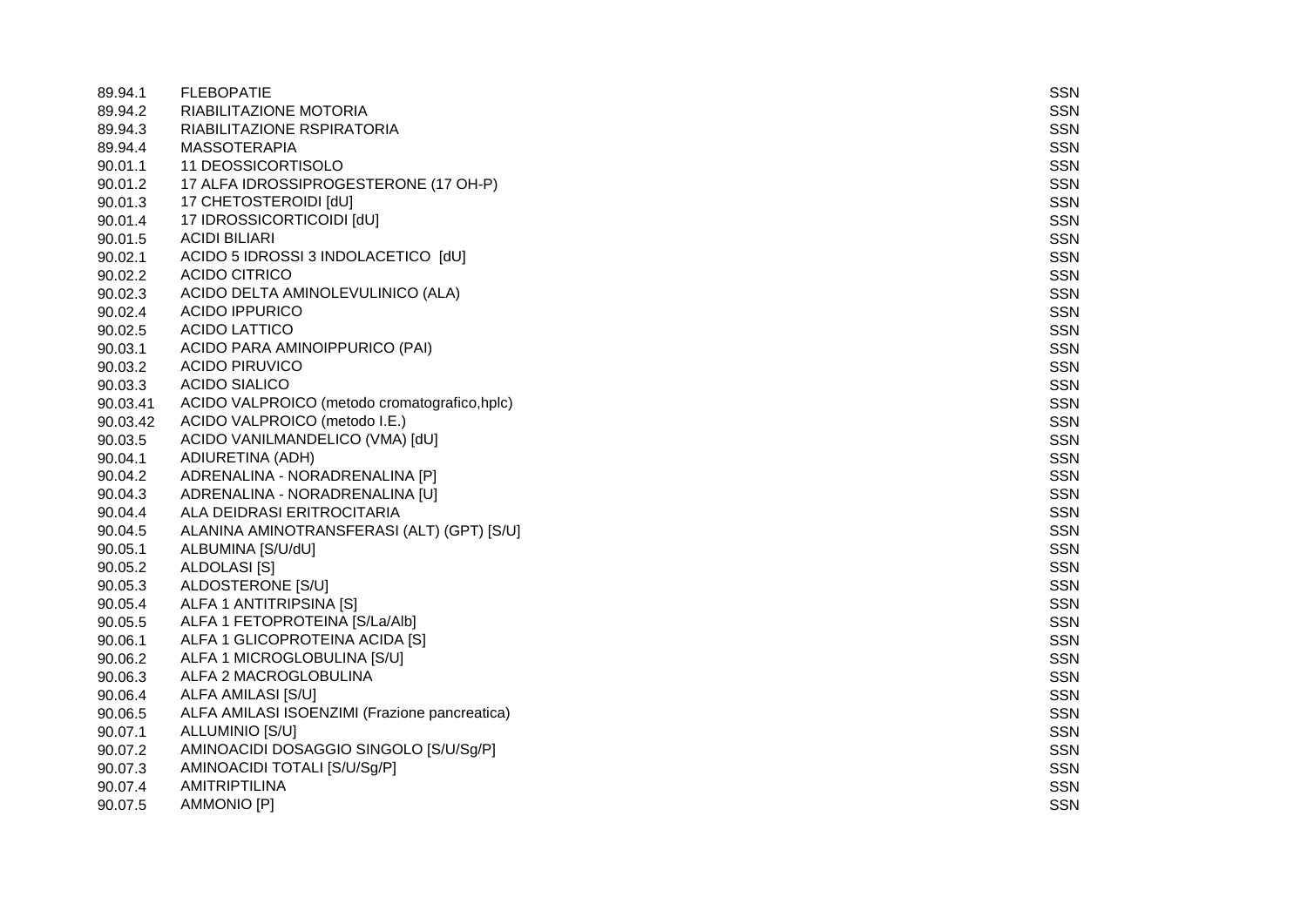| 90.08.1  | ANDROSTENEDIOLO GLUCURONIDE [S]                                     | <b>SSN</b> |
|----------|---------------------------------------------------------------------|------------|
| 90.08.2  | ANGIOTENSINA II                                                     | <b>SSN</b> |
| 90.08.3  | ANTIBIOTICI                                                         | <b>SSN</b> |
| 90.08.4  | APOLIPOPROTEINA ALTRA                                               | <b>SSN</b> |
| 90.08.5  | APOLIPOPROTEINA B                                                   | <b>SSN</b> |
| 90.09.1  | <b>APTOGLOBINA</b>                                                  | <b>SSN</b> |
| 90.09.2  | ASPARTATO AMINOTRANSFERASI (AST) (GOT) [S]                          | <b>SSN</b> |
| 90.09.3  | <b>BARBITURICI</b>                                                  | <b>SSN</b> |
| 90.09.4  | <b>BENZODIAZEPINE</b>                                               | <b>SSN</b> |
| 90.09.5  | <b>BENZOLO</b>                                                      | <b>SSN</b> |
| 90.10.1  | BETA2 MICROGLOBULINA [S/U]                                          | <b>SSN</b> |
| 90.10.2  | BICARBONATI (Idrogenocarbonato)                                     | <b>SSN</b> |
| 90.10.3  | BILIRUBINA (Curva spettrofotometrica nel liquido amniotico)         | <b>SSN</b> |
| 90.10.4  | <b>BILIRUBINA TOTALE</b>                                            | <b>SSN</b> |
| 90.10.5  | BILIRUBINA TOTALE E FRAZIONATA                                      | <b>SSN</b> |
| 90.11.1  | C PEPTIDE                                                           | <b>SSN</b> |
| 90.11.2  | C PEPTIDE: Dosaggi seriati dopo test di stimolo (5) escluso farmaco | <b>SSN</b> |
| 90.11.3  | CADMIO                                                              | <b>SSN</b> |
| 90.11.4  | CALCIO TOTALE [S/U/dU]                                              | <b>SSN</b> |
| 90.11.5  | <b>CALCITONINA</b>                                                  | <b>SSN</b> |
| 90.12.1  | CALCOLI E CONCREZIONI (Ricerca semiquantitativa)                    | <b>SSN</b> |
| 90.12.2  | CALCOLI ESAME CHIMICO DI BASE (Ricerca qualitativa)                 | <b>SSN</b> |
| 90.12.31 | CARBAMAZEPINA (metodo cromatografico, hplc)                         | <b>SSN</b> |
| 90.12.32 | CARBAMAZEPINA (metodo I.E.)                                         | <b>SSN</b> |
| 90.12.4  | CATECOLAMINE TOTALI URINARIE                                        | <b>SSN</b> |
| 90.12.5  | CERULOPLASMINA                                                      | <b>SSN</b> |
| 90.13.1  | CHIMOTRIPSINA [Feci]                                                | <b>SSN</b> |
| 90.13.2  | CICLOSPORINA (metodo cromatografico hplc)                           | <b>SSN</b> |
| 90.13.21 | CICLOSPORINA (metodo I.E.)                                          | <b>SSN</b> |
| 90.13.3  | CLORURO [S/U/dU]                                                    | <b>SSN</b> |
| 90.13.4  | CLORURO, SODIO E POTASSIO [Sd] (Stimolazione con Pilocarpina)       | <b>SSN</b> |
| 90.13.5  | COBALAMINA (VIT. B12) [S]                                           | <b>SSN</b> |
| 90.14.1  | <b>COLESTEROLO HDL</b>                                              | <b>SSN</b> |
| 90.14.2  | COLESTEROLO LDL                                                     | <b>SSN</b> |
| 90.14.3  | COLESTEROLO TOTALE                                                  | <b>SSN</b> |
| 90.14.4  | COLINESTERASI (PSEUDO-CHE)                                          | <b>SSN</b> |
| 90.14.5  | <b>COPROPORFIRINE</b>                                               | <b>SSN</b> |
| 90.15.1  | <b>CORPI CHETONICI</b>                                              | <b>SSN</b> |
| 90.15.2  | CORTICOTROPINA (ACTH) [P]                                           | <b>SSN</b> |
| 90.15.3  | CORTISOLO [S/U]                                                     | <b>SSN</b> |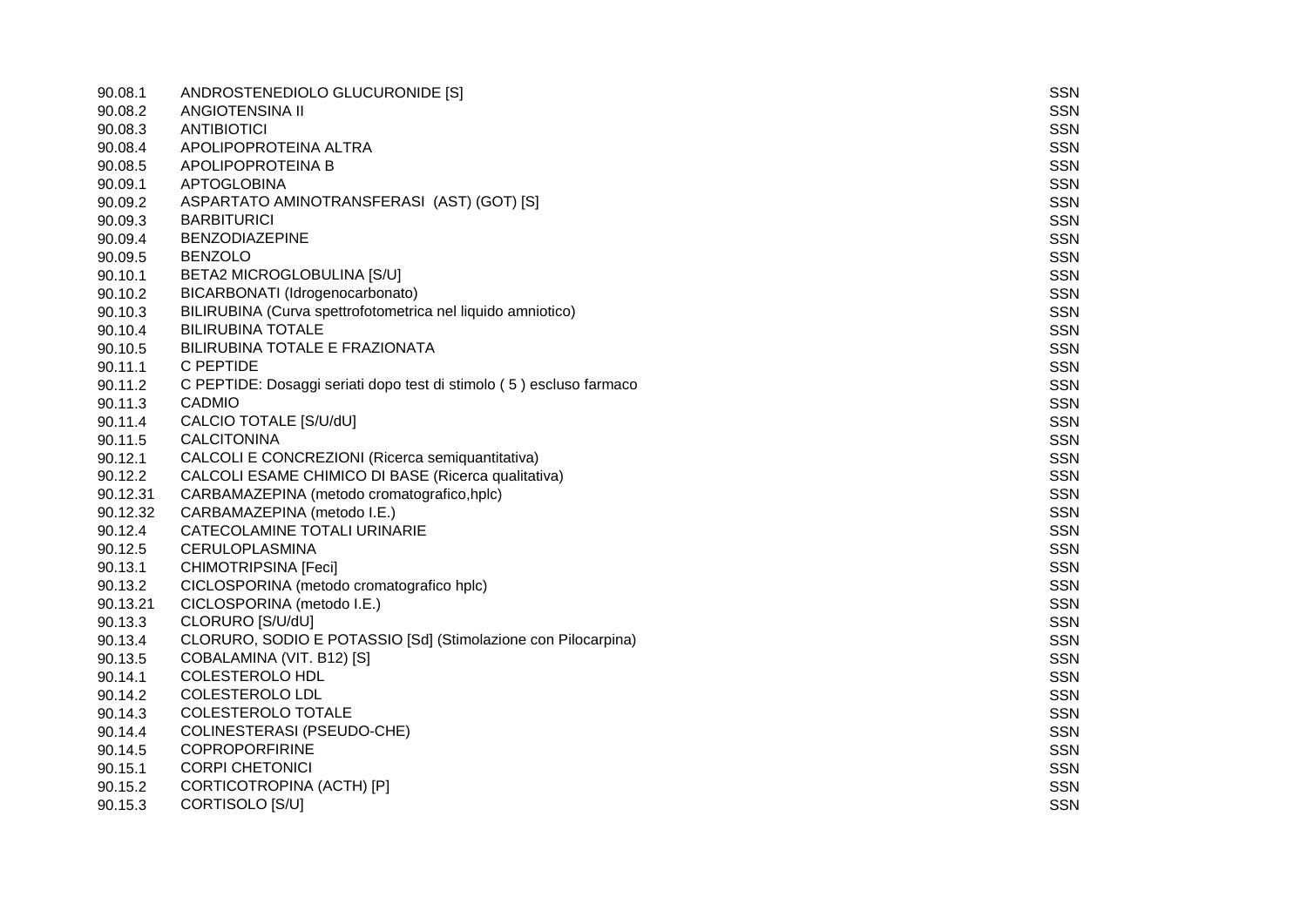| 90.15.4  | <b>CREATINCHINASI (CPK o CK)</b>                                             | <b>SSN</b> |
|----------|------------------------------------------------------------------------------|------------|
| 90.15.5  | CREATINCHINASI ISOENZIMA MB (CK-MB)                                          | <b>SSN</b> |
| 90.16.1  | <b>CREATINCHINASI ISOENZIMI</b>                                              | <b>SSN</b> |
| 90.16.2  | <b>CREATINCHINASI ISOFORME</b>                                               | <b>SSN</b> |
| 90.16.3  | <b>CREATININA [S]</b>                                                        | <b>SSN</b> |
| 90.16.31 | <b>CREATININA URINARIA</b>                                                   | SSN        |
| 90.16.4  | <b>CREATININA CLEARANCE</b>                                                  | SSN        |
| 90.16.5  | <b>CROMO</b>                                                                 | <b>SSN</b> |
| 90.17.1  | DEIDROEPIANDROSTERONE (DEA)                                                  | <b>SSN</b> |
| 90.17.2  | DEIDROEPIANDROSTERONE SOLFATO (DEA-S)                                        | <b>SSN</b> |
| 90.17.3  | DELTA 4 ANDROSTENEDIONE                                                      | <b>SSN</b> |
| 90.17.4  | <b>DESIPRAMINA</b>                                                           | <b>SSN</b> |
| 90.17.5  | DIIDROTESTOSTERONE (DHT)                                                     | <b>SSN</b> |
| 90.18.1  | DOPAMINA [S/U]                                                               | SSN        |
| 90.18.2  | <b>DOXEPINA</b>                                                              | SSN        |
| 90.18.3  | <b>DROGHE D'ABUSO</b>                                                        | <b>SSN</b> |
| 90.18.4  | ENOLASI NEURONESPECIFICA (NSE)                                               | SSN        |
| 90.18.5  | <b>ERITROPOIETINA</b>                                                        | <b>SSN</b> |
| 90.19.1  | <b>ESTERI ORGANOFOSFORICI</b>                                                | <b>SSN</b> |
| 90.19.2  | ESTRADIOLO (E2) [S/U]                                                        | <b>SSN</b> |
| 90.19.3  | ESTRIOLO (E3) [S/U]                                                          | <b>SSN</b> |
| 90.19.4  | ESTRIOLO NON CONIUGATO                                                       | SSN        |
| 90.19.5  | ESTRONE (E1)                                                                 | SSN        |
| 90.20.1  | <b>ETANOLO</b>                                                               | <b>SSN</b> |
| 90.20.21 | ETOSUCCIMIDE (metodo cromatografico,hplc)                                    | SSN        |
| 90.20.22 | ETOSUCCIMIDE (metodo I.E.)                                                   | <b>SSN</b> |
| 90.20.3  | <b>FARMACI ANTIARITMICI</b>                                                  | <b>SSN</b> |
| 90.20.31 | <b>FARMACI ANTIARITMICI</b>                                                  | <b>SSN</b> |
| 90.20.32 | FARMACI ANTIEPILETTICI (non elencati nel presente nomenclatore, metodo hplc) | <b>SSN</b> |
| 90.20.33 | FARMACI ANTIEPILETTICI (non elencati nel presente nomenclatore, metodo I.E.) | SSN        |
| 90.20.34 | FARMACI ANTIASMATICI (non elencati nel presente nomenclatore metodo hplc)    | SSN        |
| 90.20.35 | FARMACI ANTIASMATICI (non elencati nel presente nomenclatore metodo I.E.)    | <b>SSN</b> |
| 90.20.4  | FARMACI ANTIINFIAMMATORI                                                     | SSN        |
| 90.20.5  | <b>FARMACI ANTITUMORALI</b>                                                  | <b>SSN</b> |
| 90.21.1  | <b>FARMACI DIGITALICI</b>                                                    | <b>SSN</b> |
| 90.21.2  | <b>FATTORE NATRIURETICO ATRIALE</b>                                          | <b>SSN</b> |
| 90.21.3  | FECI ESAME CHIMICO E MICROSCOPICO (Grassi, prod. di digestione, parassiti)   | <b>SSN</b> |
| 90.21.4  | FECI SANGUE OCCULTO                                                          | SSN        |
| 90.21.5  | <b>FENILALANINA</b>                                                          | <b>SSN</b> |
| 90.22.11 | FENITOINA (METODO CROMATOGRAFICO; HPLC)                                      | <b>SSN</b> |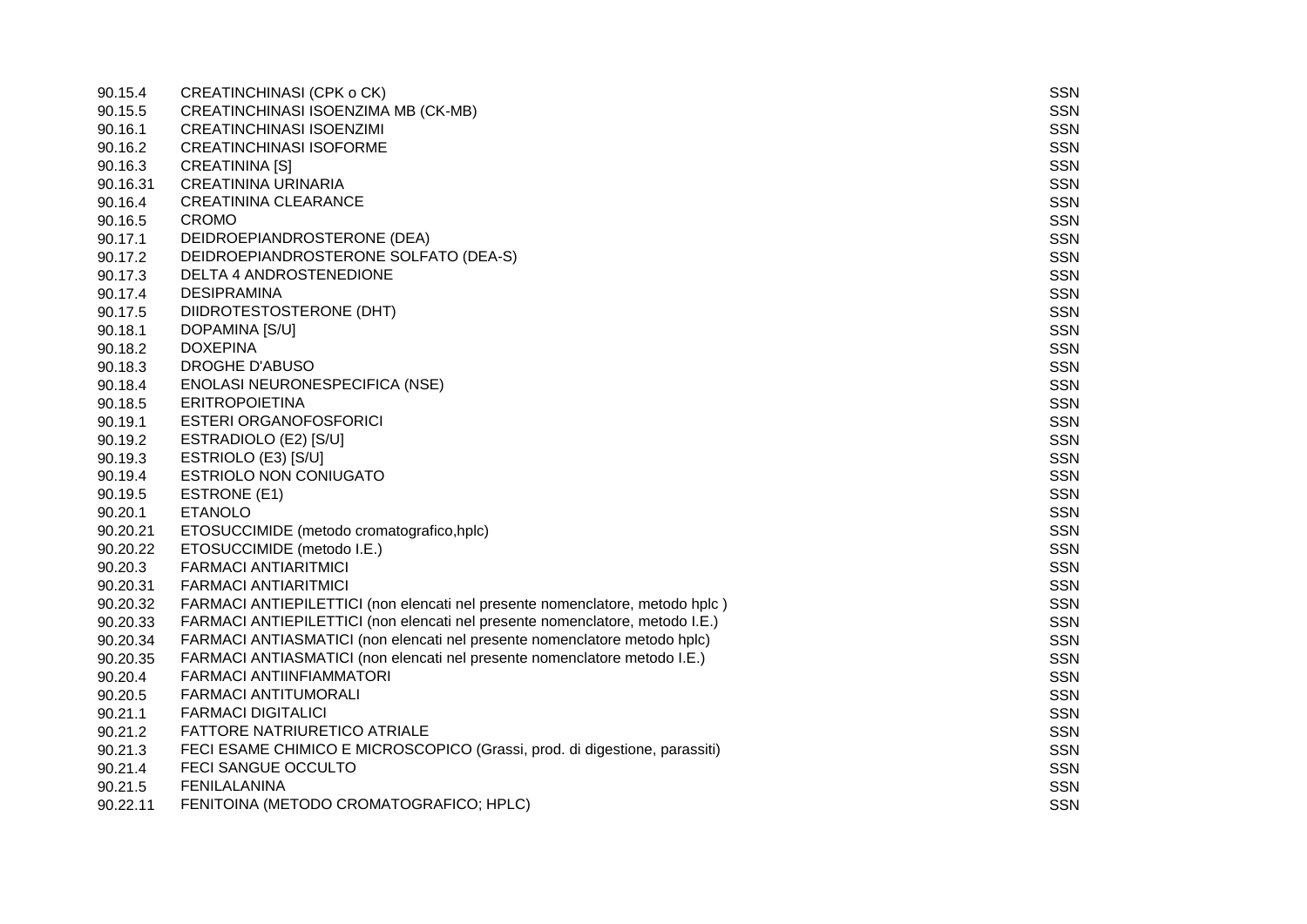| 90.22.12 | FENITOINA (metodo I.E.)                                                     | <b>SSN</b> |
|----------|-----------------------------------------------------------------------------|------------|
| 90.22.2  | FENOLO [U]                                                                  | <b>SSN</b> |
| 90.22.3  | FERRITINA [P/(Sg)Er]                                                        | <b>SSN</b> |
| 90.22.4  | FERRO [dU]                                                                  | <b>SSN</b> |
| 90.22.5  | FERRO [S]                                                                   | <b>SSN</b> |
| 90.23.1  | <b>FLUORO</b>                                                               | <b>SSN</b> |
| 90.23.2  | FOLATO [S/(Sg)Er]                                                           | <b>SSN</b> |
| 90.23.3  | FOLLITROPINA (FSH) [S/U]                                                    | <b>SSN</b> |
| 90.23.4  | <b>FOSFATASI ACIDA</b>                                                      | <b>SSN</b> |
| 90.23.5  | <b>FOSFATASI ALCALINA</b>                                                   | <b>SSN</b> |
| 90.24.1  | FOSFATASI ALCALINA ISOENZIMA OSSEO                                          | <b>SSN</b> |
| 90.24.2  | FOSFATASI PROSTATICA (PAP)                                                  | <b>SSN</b> |
| 90.24.3  | FOSFATO INORGANICO [S/U/dU]                                                 | <b>SSN</b> |
| 90.24.4  | FOSFOESOSOIMERASI (PHI)                                                     | <b>SSN</b> |
| 90.24.5  | <b>FOSFORO</b>                                                              | <b>SSN</b> |
| 90.25.1  | FRUTTOSAMINA (PROTEINE GLICATE) [S]                                         | <b>SSN</b> |
| 90.25.2  | FRUTTOSIO [Ls]                                                              | <b>SSN</b> |
| 90.25.3  | GALATTOSIO (Prova da carico)                                                | <b>SSN</b> |
| 90.25.4  | GALATTOSIO [S/U]                                                            | <b>SSN</b> |
| 90.25.5  | GAMMA GLUTAMIL TRANSPEPTIDASI (gamma GT) [S/U]                              | <b>SSN</b> |
| 90.26.1  | <b>GASTRINA [S]</b>                                                         | <b>SSN</b> |
| 90.26.2  | GLOBULINA LEGANTE LA TIROXINA (TBG)                                         | <b>SSN</b> |
| 90.26.3  | <b>GLUCAGONE [S]</b>                                                        | SSN        |
| 90.26.4  | GLUCOSIO (curva da carico 3 determinazioni)                                 | <b>SSN</b> |
| 90.26.5  | GLUCOSIO (curva da carico 6 determinazioni)                                 | <b>SSN</b> |
| 90.27.1  | GLUCOSIO [S/P/U/dU/La]                                                      | <b>SSN</b> |
| 90.27.2  | GLUCOSIO 6 FOSFATO DEIDROGENASI (G6PDH) [(Sg)Er]                            | <b>SSN</b> |
| 90.27.3  | GONADOTROPINA CORIONICA (Prova immunologica di gravidanza [U]               | <b>SSN</b> |
| 90.27.4  | GONADOTROPINA CORIONICA (Subunit.beta frazione libera) [S/U]                | <b>SSN</b> |
| 90.27.5  | GONADOTROPINA CORIONICA (Subunit.beta, molecola intera)                     | <b>SSN</b> |
| 90.28.1  | Hb - EMOGLOBINA GLICATA                                                     | <b>SSN</b> |
| 90.28.2  | <b>IDROSSIPROLINA [U]</b>                                                   | <b>SSN</b> |
| 90.28.3  | <b>IMIPRAMINA</b>                                                           | <b>SSN</b> |
| 90.28.4  | IMMUNOGLOBULINE: CATENE KAPPA E LAMBDA [S/U]                                | <b>SSN</b> |
| 90.28.5  | INSULINA (Curva da carico o dopo test farmacologici, max 5 escluso farmaco) | <b>SSN</b> |
| 90.29.1  | <b>INSULINA [S]</b>                                                         | <b>SSN</b> |
| 90.29.2  | LATTATO DEIDROGENASI (LDH) [S/F]                                            | <b>SSN</b> |
| 90.29.3  | <b>LATTE MULIEBRE</b>                                                       | <b>SSN</b> |
| 90.29.4  | LATTOSIO [U/Ls]                                                             | <b>SSN</b> |
| 90.29.5  | LEUCIN AMINO PEPTIDASI (LAP) [S]                                            | <b>SSN</b> |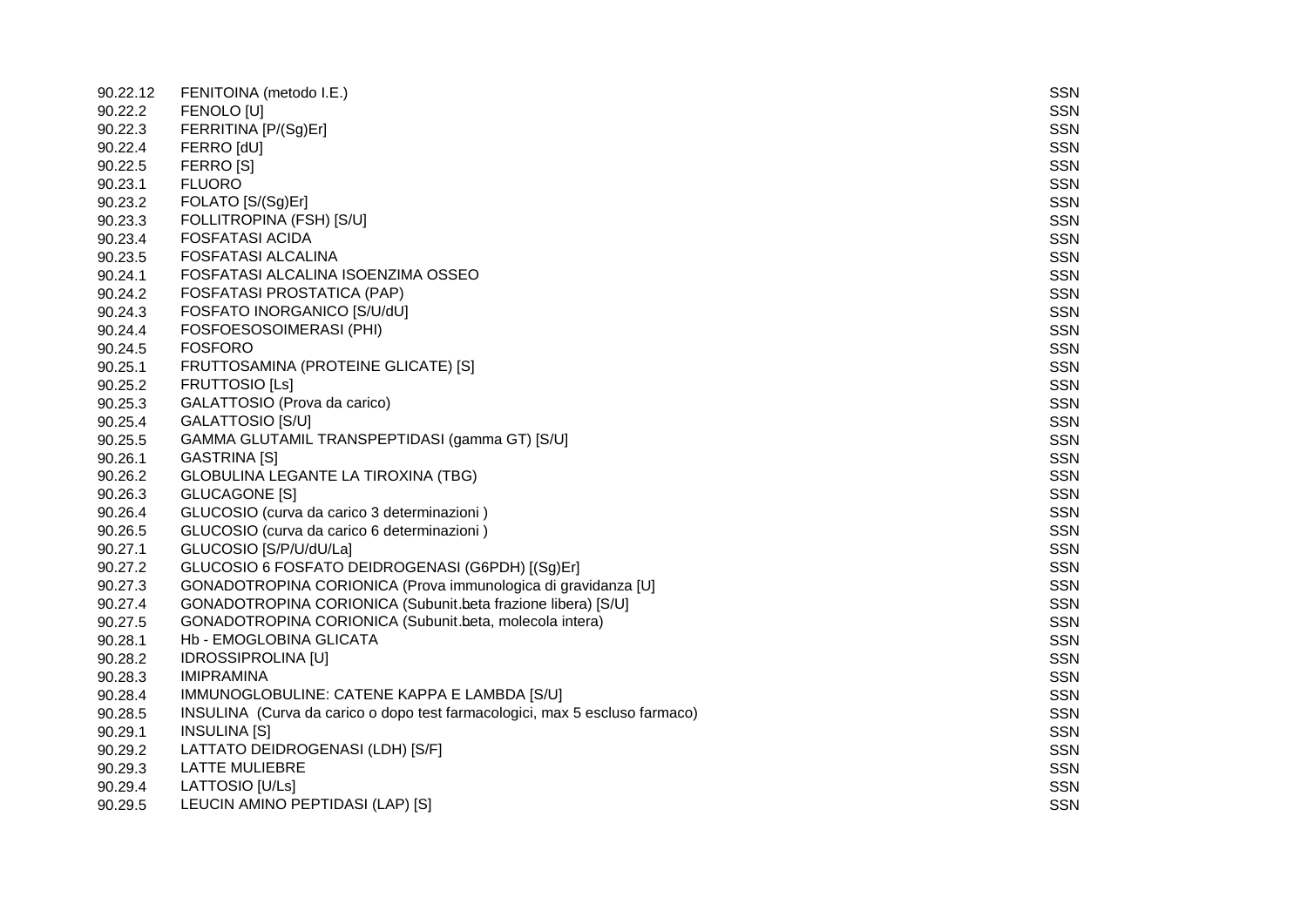| 90.30.1  | <b>LEVODOPA</b>                                                              | <b>SSN</b> |
|----------|------------------------------------------------------------------------------|------------|
| 90.30.2  | LIPASI [S]                                                                   | <b>SSN</b> |
| 90.30.3  | LIPOPROTEINA (a)                                                             | <b>SSN</b> |
| 90.30.4  | LIQUIDI DA VERSAMENTI ESAME CHIMICO FISICO E MICROSCOPICO                    | <b>SSN</b> |
| 90.30.5  | LIQUIDO AMNIOTICO ENZIMI                                                     | <b>SSN</b> |
| 90.31.1  | LIQUIDO AMNIOTICO FOSFOLIPIDI (Cromatografia)                                | <b>SSN</b> |
| 90.31.2  | LIQUIDO AMNIOTICO RAPPORTO LECITINA/SFINGOMIELINA                            | <b>SSN</b> |
| 90.31.3  | LIQUIDO AMNIOTICO TEST ALLA SCHIUMA DI CLEMENTS                              | <b>SSN</b> |
| 90.31.4  | LIQUIDO SEMINALE ESAME MORFOLOGICO E INDICE DI FERTILITA'                    | <b>SSN</b> |
| 90.31.5  | LIQUIDO SEMINALE PROVE DI VALUTAZIONE DELLA FERTILITA'                       | SSN        |
| 90.32.1  | LIQUIDO SINOVIALE ESAME CHIMICO FISICO E MICROSCOPICO                        | <b>SSN</b> |
| 90.32.2  | LITIO [P]                                                                    | <b>SSN</b> |
| 90.32.3  | LUTEOTROPINA (LH) [S/U]                                                      | <b>SSN</b> |
| 90.32.4  | LUTEOTROPINA(LH) O FOLLITROPINA(FSH) Dos.ser dopo GNRH o altro stimolo (4)   | <b>SSN</b> |
| 90.32.5  | MAGNESIO TOTALE [S/U/dU/(Sg)Er]                                              | <b>SSN</b> |
| 90.33.1  | MANGANESE [S]                                                                | <b>SSN</b> |
| 90.33.2  | <b>MEPROBAMATO</b>                                                           | <b>SSN</b> |
| 90.33.3  | <b>MERCURIO</b>                                                              | <b>SSN</b> |
| 90.33.4  | <b>MICROALBUMINURIA</b>                                                      | <b>SSN</b> |
| 90.33.5  | MIOGLOBINA [S/U]                                                             | <b>SSN</b> |
| 90.34.1  | <b>NEOPTERINA</b>                                                            | <b>SSN</b> |
| 90.34.2  | <b>NICHEL</b>                                                                | SSN        |
| 90.34.3  | <b>NORTRIPTILINA</b>                                                         | <b>SSN</b> |
| 90.34.4  | OLIGOELEMENTI: DOSAGGIO PLASMATICO                                           | <b>SSN</b> |
| 90.34.5  | ORMONE LATTOGENO PLACENTARE O SOMATOMAMMOTROPINA (HPL) [S]                   | <b>SSN</b> |
| 90.35.1  | ORMONE SOMATOTROPO (GH) [P/U]                                                | <b>SSN</b> |
| 90.35.2  | ORMONI : Dosaggi seriati dopo stimolo (5) escluso farmaco per ciascun ormone | <b>SSN</b> |
| 90.35.3  | <b>OSSALATI [U]</b>                                                          | <b>SSN</b> |
| 90.35.4  | <b>OSTEOCALCINA (BGP)</b>                                                    | <b>SSN</b> |
| 90.35.5  | PARATORMONE (PTH) [S]                                                        | <b>SSN</b> |
| 90.36.1  | PARATORMONE RELATED PEPTIDE [S]                                              | <b>SSN</b> |
| 90.36.2  | pH EMATICO                                                                   | <b>SSN</b> |
| 90.36.3  | PIOMBO [S/U]                                                                 | <b>SSN</b> |
| 90.36.4  | PIRUVATOCHINASI (PK) [(Sg)Er]                                                | <b>SSN</b> |
| 90.36.5  | POLIPEPTIDE INTESTINALE VASOATTIVO (VIP)                                     | <b>SSN</b> |
| 90.37.1  | PORFIRINE (Ricerca qualitativa e quantitativa)                               | <b>SSN</b> |
| 90.37.2  | PORFOBILINOGENO [U]                                                          | <b>SSN</b> |
| 90.37.3  | POST COITAL TEST                                                             | <b>SSN</b> |
| 90.37.4  | POTASSIO [S/U/dU/(Sg)Er]                                                     | <b>SSN</b> |
| 90.37.51 | PRIMIDONE (metodo cromatografico, hplc)                                      | <b>SSN</b> |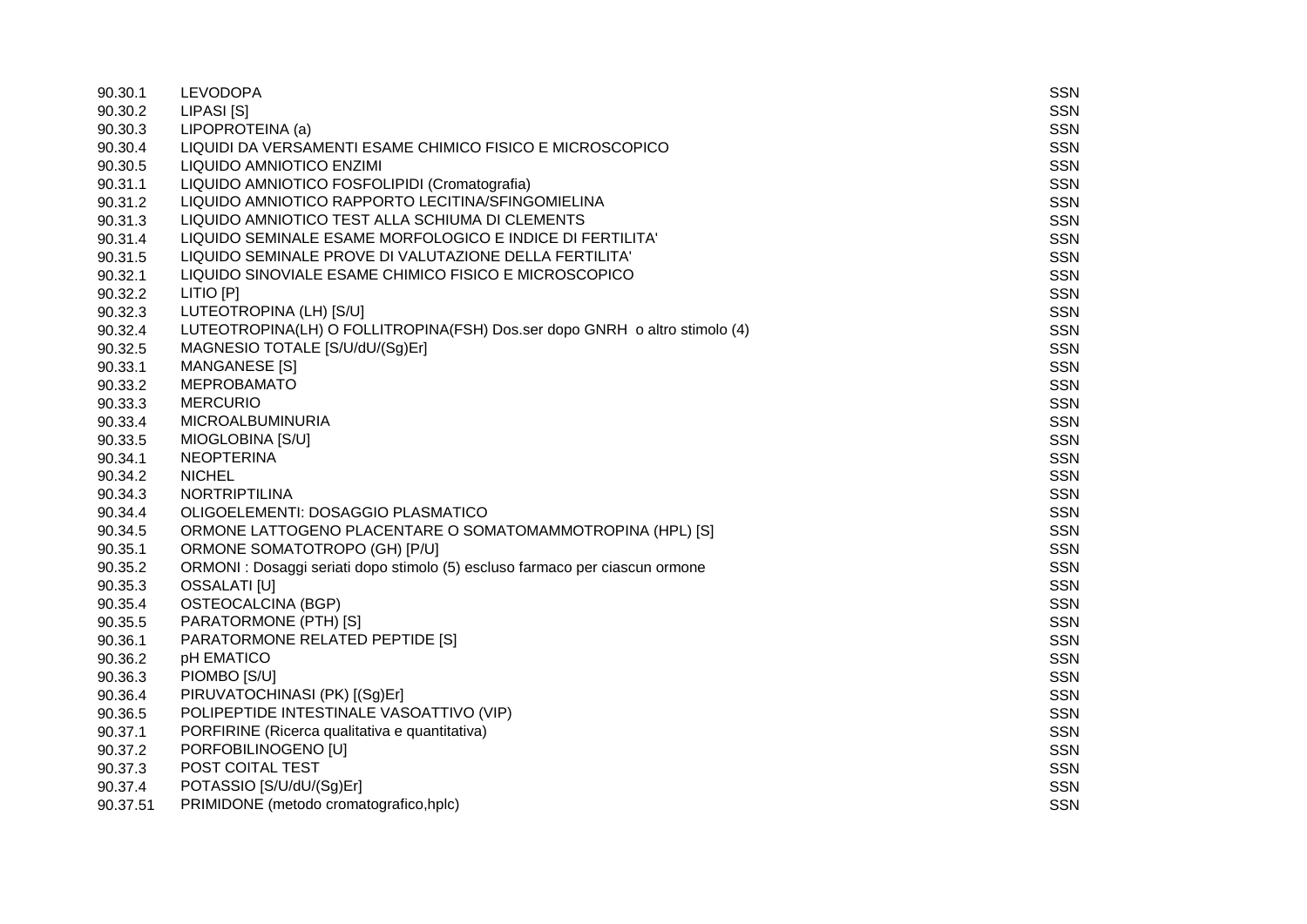| 90.37.52 | PRIMIDONE (metodo I.E.)                                           | <b>SSN</b> |
|----------|-------------------------------------------------------------------|------------|
| 90.38.1  | PROGESTERONE [S]                                                  | <b>SSN</b> |
| 90.38.2  | PROLATTINA (PRL) [S]                                              | <b>SSN</b> |
| 90.38.3  | PROLATTINA (PRL): Dosaggi seriati dopo TRH (4) escluso farmaco    | <b>SSN</b> |
| 90.38.4  | PROTEINE (ELETTROFORESI DELLE) [S]                                | <b>SSN</b> |
| 90.38.5  | PROTEINE [S/U/dU/La]                                              | <b>SSN</b> |
| 90.39.1  | PROTEINE URINARIE (ELETTROFORESI DELLE)                           | <b>SSN</b> |
| 90.39.2  | PROTOPORFIRINA IX ERITROCITARIA                                   | <b>SSN</b> |
| 90.39.3  | PURINE E LORO METABOLITI                                          | <b>SSN</b> |
| 90.39.4  | RAME [S/U]                                                        | <b>SSN</b> |
| 90.39.5  | RECETTORI DEGLI ESTROGENI                                         | <b>SSN</b> |
| 90.40.1  | RECETTORI DEL PROGESTERONE                                        | <b>SSN</b> |
| 90.40.2  | <b>RENINA [P]</b>                                                 | <b>SSN</b> |
| 90.40.3  | <b>SELENIO</b>                                                    | <b>SSN</b> |
| 90.40.4  | SODIO [S/U/dU/(Sg)Er]                                             | <b>SSN</b> |
| 90.40.5  | SUCCO GASTRICO ESAME CHIMICO COMPLETO                             | <b>SSN</b> |
| 90.41.1  | SUDORE (Esame con determinazione di Na+ e K+)                     | <b>SSN</b> |
| 90.41.21 | TEOFILLINA (metodo cromatografico hplc)                           | <b>SSN</b> |
| 90.41.22 | TEOFILLINA (metodo I.E.)                                          | <b>SSN</b> |
| 90.41.3  | <b>TESTOSTERONE [P/U]</b>                                         | <b>SSN</b> |
| 90.41.4  | <b>TESTOSTERONE LIBERO</b>                                        | <b>SSN</b> |
| 90.41.5  | TIREOGLOBULINA (Tg)                                               | <b>SSN</b> |
| 90.42.1  | <b>TIREOTROPINA (TSH)</b>                                         | <b>SSN</b> |
| 90.42.2  | TIREOTROPINA (TSH): Dosaggi seriati dopo TRH (4) escluso farmaco  | <b>SSN</b> |
| 90.42.3  | TIROXINA LIBERA (FT4)                                             | <b>SSN</b> |
| 90.42.4  | TRANSFERRINA (Capacit.ferrolegante)                               | <b>SSN</b> |
| 90.42.5  | <b>TRANSFERRINA [S]</b>                                           | <b>SSN</b> |
| 90.43.1  | TRI TEST: ALFA 1 FETO, GONADOTROPINA CORIONICA ED ESTRIOLO LIBERO | <b>SSN</b> |
| 90.43.2  | <b>TRIGLICERIDI</b>                                               | <b>SSN</b> |
| 90.43.3  | TRIODOTIRONINA LIBERA (FT3)                                       | <b>SSN</b> |
| 90.43.4  | TRIPSINA [S/U]                                                    | <b>SSN</b> |
| 90.43.5  | URATO [S/U/dU]                                                    | <b>SSN</b> |
| 90.44.1  | UREA [S/P/U/dU]                                                   | <b>SSN</b> |
| 90.44.2  | URINE CONTA DI ADDIS                                              | <b>SSN</b> |
| 90.44.3  | URINE ESAME CHIMICO FISICO E MICROSCOPICO                         | <b>SSN</b> |
| 90.44.4  | URINE ESAME PARZIALE (Acetone e glucosio quantitativo)            | <b>SSN</b> |
| 90.44.5  | <b>VITAMINA D</b>                                                 | <b>SSN</b> |
| 90.45.1  | VITAMINE IDROSOLUBILI: DOSAGGIO PLASMATICO                        | <b>SSN</b> |
| 90.45.2  | VITAMINE LIPOSOLUBILI: DOSAGGIO PLASMATICO                        | <b>SSN</b> |
| 90.45.3  | XILOSIO (Test di assorbimento)                                    | <b>SSN</b> |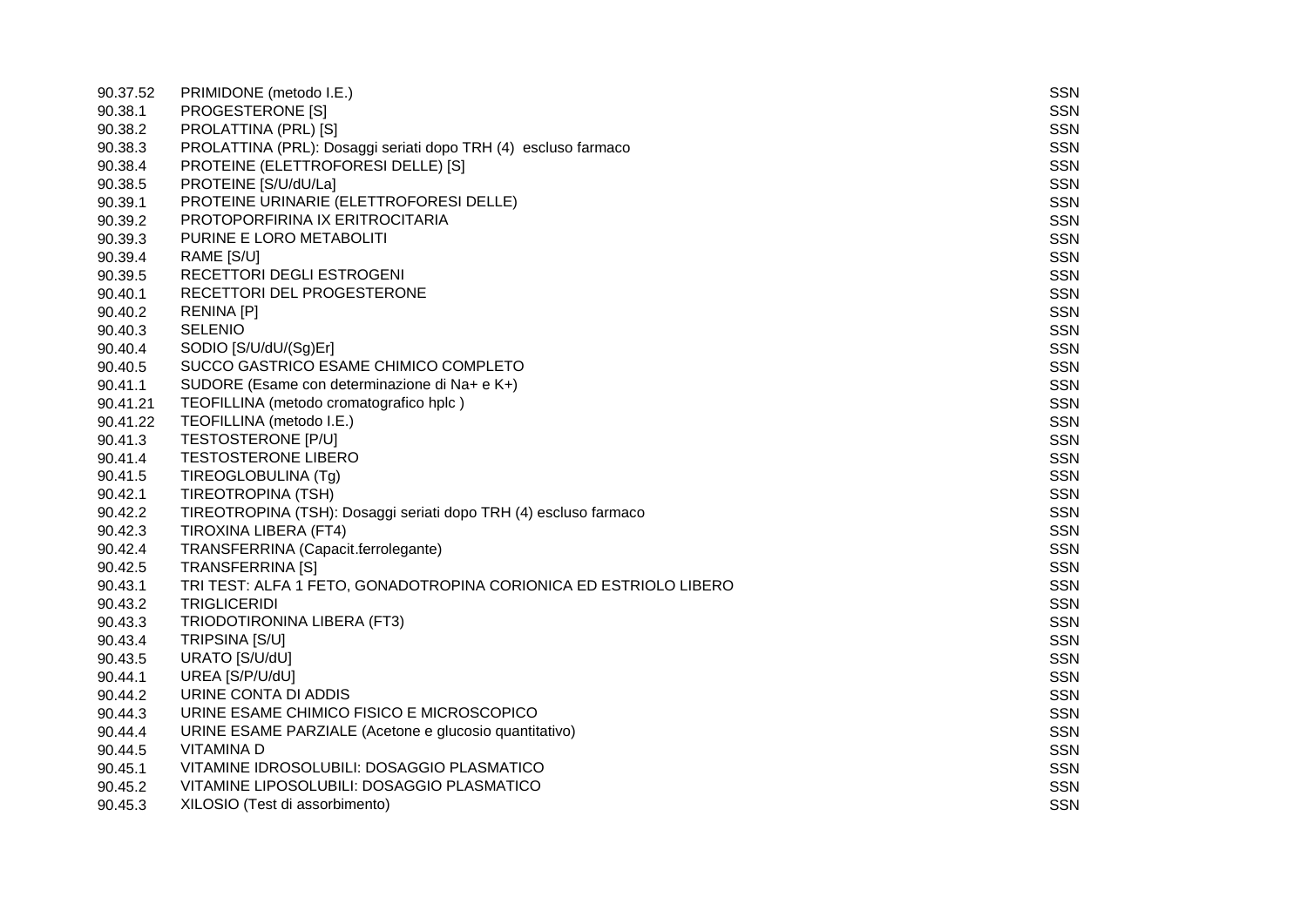| 90.45.4 | ZINCO [S/U]                                                                   | <b>SSN</b> |
|---------|-------------------------------------------------------------------------------|------------|
| 90.45.5 | ZINCOPROTOPORFIRINA [(Sg)Er]                                                  | <b>SSN</b> |
| 90.46.3 | AGGLUTININE A FREDDO                                                          | <b>SSN</b> |
| 90.46.4 | ALFA 2 ANTIPLASMINA                                                           | <b>SSN</b> |
| 90.46.5 | ANTICOAGULANTE LUPUS-LIKE (LAC)                                               | <b>SSN</b> |
| 90.47.1 | ANTICOAGULANTI ACQUISITI RICERCA                                              | <b>SSN</b> |
| 90.47.2 | ANTICORPI ANTI A/B                                                            | <b>SSN</b> |
| 90.47.3 | ANTICORPI ANTI ANTIGENI NUCLEARI ESTRAIBILI (ENA)                             | <b>SSN</b> |
| 90.47.4 | ANTICORPI ANTI CANALE DEL CALCIO                                              | <b>SSN</b> |
| 90.47.5 | ANTICORPI ANTI CARDIOLIPINA (IgG, IgA, IgM)                                   | <b>SSN</b> |
| 90.48.1 | ANTICORPI ANTI CELLULE PARIETALI GASTRICHE (PCA)                              | <b>SSN</b> |
| 90.48.2 | ANTICORPI ANTI CITOPLASMA DEI NEUTROFILI (ANCA)                               | <b>SSN</b> |
| 90.48.3 | ANTICORPI ANTI DNA NATIVO                                                     | <b>SSN</b> |
| 90.48.4 | ANTICORPI ANTI ERITROCITARI (Caratterizzazione del range termico)             | <b>SSN</b> |
| 90.48.5 | ANTICORPI ANTI ERITROCITARI (Con mezzo potenziante)                           | <b>SSN</b> |
| 90.49.1 | ANTICORPI ANTI ERITROCITARI (Titolazione)                                     | <b>SSN</b> |
| 90.49.2 | ANTICORPI ANTI ERITROCITARI IDENTIFICAZIONE                                   | <b>SSN</b> |
| 90.49.3 | ANTICORPI ANTI ERITROCITI [Test di Coombs indiretto]                          | <b>SSN</b> |
| 90.49.4 | ANTICORPI ANTI FATTORE VIII                                                   | <b>SSN</b> |
| 90.49.5 | ANTICORPI ANTI GLIADINA (IgG, IgA)                                            | <b>SSN</b> |
| 90.50.1 | ANTICORPI ANTI HLA (Cross-match, singolo individuo, urgente)                  | <b>SSN</b> |
| 90.50.2 | ANTICORPI ANTI HLA (Titolo per singola specificit)                            | <b>SSN</b> |
| 90.50.3 | ANTICORPI ANTI HLA CONTRO PANNELLO LINFOCITARIO (almeno 10 soggetti, urgente) | <b>SSN</b> |
| 90.50.4 | ANTICORPI ANTI HLA CONTRO SOSPENSIONI LINFOCITARIE (almeno 10 soggetti)       | <b>SSN</b> |
| 90.50.5 | ANTICORPI ANTI INSULA PANCREATICA (ICA)                                       | <b>SSN</b> |
| 90.51.1 | ANTICORPI ANTI INSULINA (AIAA)                                                | <b>SSN</b> |
| 90.51.2 | ANTICORPI ANTI LEUCOCITI                                                      | <b>SSN</b> |
| 90.51.3 | ANTICORPI ANTI MAG                                                            | <b>SSN</b> |
| 90.51.4 | ANTICORPI ANTI MICROSOMI (AbTMS) O ANTI TIREOPEROSSIDASI (AbTPO)              | <b>SSN</b> |
| 90.51.5 | ANTICORPI ANTI MICROSOMI EPATICI E RENALI (LKMA)                              | <b>SSN</b> |
| 90.52.1 | ANTICORPI ANTI MITOCONDRI (AMA)                                               | <b>SSN</b> |
| 90.52.2 | ANTICORPI ANTI MUSCOLO LISCIO (ASMA)                                          | <b>SSN</b> |
| 90.52.3 | ANTICORPI ANTI MUSCOLO STRIATO (Cuore)                                        | <b>SSN</b> |
| 90.52.4 | ANTICORPI ANTI NUCLEO (ANA)                                                   | <b>SSN</b> |
| 90.52.5 | ANTICORPI ANTI ORGANO                                                         | <b>SSN</b> |
| 90.53.1 | ANTICORPI ANTI OVAIO                                                          | <b>SSN</b> |
| 90.53.2 | <b>ANTICORPI ANTI PIASTRINE</b>                                               | <b>SSN</b> |
| 90.53.3 | ANTICORPI ANTI PIASTRINE IDENTIFICAZIONE                                      | <b>SSN</b> |
| 90.53.4 | ANTICORPI ANTI RECETTORE NICOTINICO MUSCOLARE                                 | <b>SSN</b> |
| 90.53.5 | ANTICORPI ANTI RECETTORI DEL TSH                                              | <b>SSN</b> |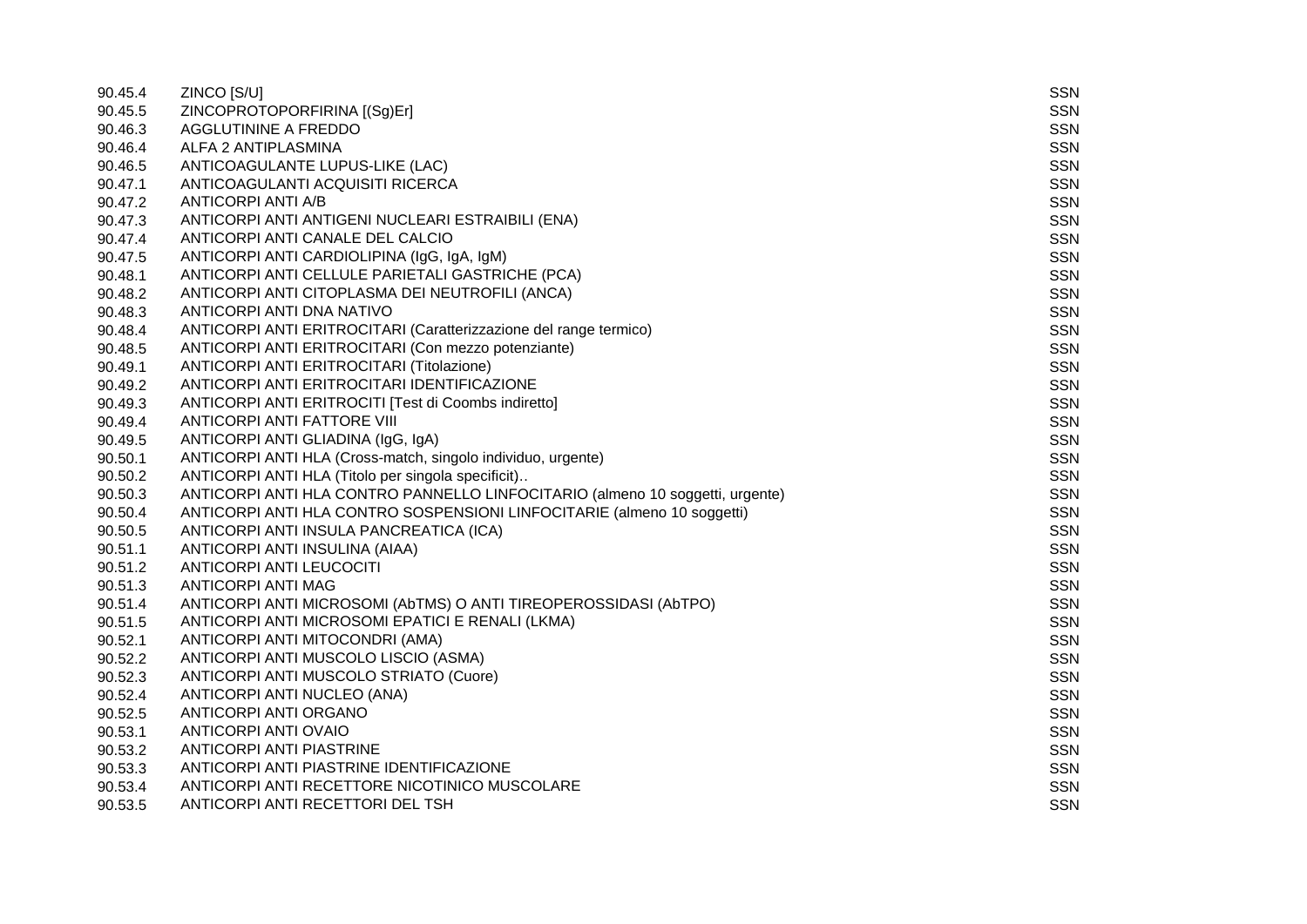| 90.54.1 | ANTICORPI ANTI SPERMATOZOI (ADESI) (ASA)                       | SSN        |
|---------|----------------------------------------------------------------|------------|
| 90.54.2 | ANTICORPI ANTI SPERMATOZOI (LIBERI) (ASA)                      | SSN        |
| 90.54.3 | <b>ANTICORPI ANTI SURRENE</b>                                  | SSN        |
| 90.54.4 | ANTICORPI ANTI TIREOGLOBULINA (AbTg)                           | SSN        |
| 90.54.5 | ANTICORPI EMOLITICI ANTI ERITROCITARI                          | <b>SSN</b> |
| 90.55.1 | ANTIGENE CARBOIDRATICO 125 (CA 125)                            | SSN        |
| 90.55.2 | ANTIGENE CARBOIDRATICO 15.3 (CA 15.3)                          | <b>SSN</b> |
| 90.55.3 | ANTIGENE CARBOIDRATICO 19.9 (CA 19.9)                          | SSN        |
| 90.55.4 | ANTIGENE CARBOIDRATICO 195 (CA 195)                            | <b>SSN</b> |
| 90.55.5 | ANTIGENE CARBOIDRATICO 50 (CA 50)                              | SSN        |
| 90.56.1 | ANTIGENE CARBOIDRATICO 72-4 (CA 72-4)                          | <b>SSN</b> |
| 90.56.2 | ANTIGENE CARBOIDRATICO MUCINOSO (MCA)                          | SSN        |
| 90.56.3 | ANTIGENE CARCINO EMBRIONARIO (CEA)                             | SSN        |
| 90.56.4 | ANTIGENE POLIPEPTIDICO TISSUTALE (TPA)                         | SSN        |
| 90.56.5 | ANTIGENE PROSTATICO SPECIFICO (PSA)                            | SSN        |
| 90.57.1 | <b>ANTIGENE TA 4 (SCC)</b>                                     | SSN        |
| 90.57.2 | ANTIGENI ERITROCITARI CD55/CD59                                | <b>SSN</b> |
| 90.57.3 | <b>ANTIGENI HLA (Ciascuno)</b>                                 | SSN        |
| 90.57.4 | <b>ANTIGENI PIASTRINICI</b>                                    | SSN        |
| 90.57.5 | ANTITROMBINA III FUNZIONALE                                    | <b>SSN</b> |
| 90.58.1 | ATTIVATORE TISSUTALE DEL PLASMINOGENO (tPA)                    | <b>SSN</b> |
| 90.58.2 | AUTOANTICORPI ANTI ERITROCITI (Test di Coombs indiretto)       | <b>SSN</b> |
| 90.58.3 | <b>BETA TROMBOGLOBULINA</b>                                    | <b>SSN</b> |
| 90.58.4 | CARBOSSIEMOGLOBINA [(Sg)Hb/(Sg)Er]                             | <b>SSN</b> |
| 90.58.5 | CITOTOSSICITA' CON ANTIGENI SPECIFICI                          | <b>SSN</b> |
| 90.59.1 | CITOTOSSICITA' CTL                                             | SSN        |
| 90.59.2 | CITOTOSSICITA' LAK                                             | SSN        |
| 90.59.3 | CITOTOSSICITA' SPONTANEA NK                                    | <b>SSN</b> |
| 90.59.4 | COLTURA MISTA LINFOCITARIA UNIDIREZIONALE                      | <b>SSN</b> |
| 90.60.1 | COMPLEMENTO (C1 Inibitore)                                     | SSN        |
| 90.60.2 | COMPLEMENTO: C1Q, C3, C3 ATT., C4 (Ciascuno)                   | SSN        |
| 90.60.3 | CRIOCONSERVAZIONE CELLULE STAMINALI [PLACENTARI] PER TRAPIANTO | <b>SSN</b> |
| 90.60.4 | CRIOCONSERVAZIONE SIERO PRE-TRAPIANTO                          | SSN        |
| 90.60.5 | CRIOCONSERVAZIONE SOSPENSIONI LINFOCITARIE                     | SSN        |
| 90.61.1 | <b>CRIOGLOBULINE RICERCA</b>                                   | SSN        |
| 90.61.2 | CRIOGLOBULINE TIPIZZAZIONE                                     | <b>SSN</b> |
| 90.61.3 | <b>CYFRA 21-1</b>                                              | <b>SSN</b> |
| 90.61.4 | D-DIMERO (EIA)                                                 | <b>SSN</b> |
| 90.61.5 | D-DIMERO (Test al latice)                                      | <b>SSN</b> |
| 90.62.1 | EMAZIE (Conteggio), EMOGLOBINA                                 | SSN        |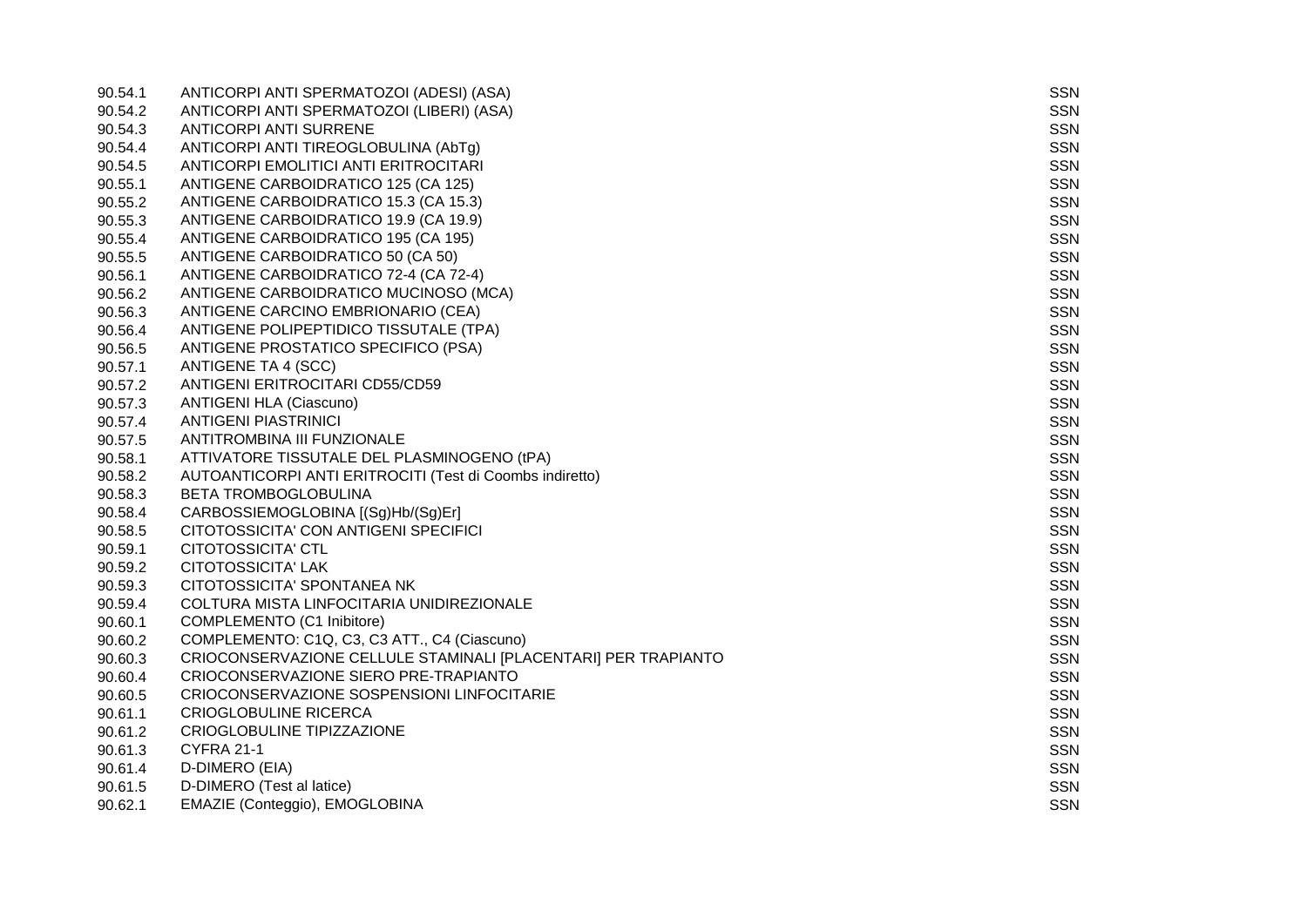| 90.62.2  | EMOCROMO: Hb, GR, GB, HCT, PLT, IND. DERIV., F. L.                                     | <b>SSN</b> |
|----------|----------------------------------------------------------------------------------------|------------|
| 90.62.3  | <b>EMOLISINA BIFASICA</b>                                                              | <b>SSN</b> |
| 90.62.4  | <b>ENZIMI ERITROCITARI</b>                                                             | SSN        |
| 90.62.5  | EOSINOFILI (Conteggio)[Alb]                                                            | <b>SSN</b> |
| 90.63.1  | EPARINA (Mediante dosaggio inibitore fattore X attivato)                               | <b>SSN</b> |
| 90.63.2  | ERITROCITI: ANTIGENI NON ABO E NON RH (Per ciascuno antigene)                          | <b>SSN</b> |
| 90.63.3  | ESAME DEL MIDOLLO OSSEO PER APPOSIZIONE E/O STRISCIO                                   | <b>SSN</b> |
| 90.63.4  | ESAME MICROSCOPICO DEL SANGUE PERIFERICO                                               | <b>SSN</b> |
| 90.63.5  | ESAME MICROSCOPICO DI STRISCIO O APPOSIZIONE DI CITOASPIRATO LINFOGHIANDOLARE          | <b>SSN</b> |
| 90.64.1  | FATTORE VWF ANALISI MULTIMERICA                                                        | <b>SSN</b> |
| 90.64.2  | <b>FATTORE REUMATOIDE</b>                                                              | <b>SSN</b> |
| 90.64.3  | FATTORI DELLA COAGULAZIONE (II, V, VII, VIII, IX, X, XI, XII, XIII) (Ciascuno)         | <b>SSN</b> |
| 90.64.4  | <b>FENOTIPO Rh</b>                                                                     | <b>SSN</b> |
| 90.64.5  | FIBRINA / FIBRINOGENO: PROD. DEGRADAZIONE (FDP/FSP) [S/U]                              | <b>SSN</b> |
| 90.65.1  | <b>FIBRINOGENO</b>                                                                     | <b>SSN</b> |
| 90.65.2  | <b>GLICOPROTEINA RICCA IN ISTIDINA</b>                                                 | <b>SSN</b> |
| 90.65.3  | GRUPPO SANGUIGNO ABO e Rh (D)                                                          | SSN        |
| 90.65.4  | <b>GRUPPO SANGUIGNO ABO/Rh II controllo</b>                                            | <b>SSN</b> |
| 90.66.1  | Hb - BIOSINTESI IN VITRO                                                               | <b>SSN</b> |
| 90.66.2  | Hb - EMOGLOBINA [Sg/La]                                                                | <b>SSN</b> |
| 90.66.3  | Hb - EMOGLOBINA A2                                                                     | SSN        |
| 90.66.4  | Hb - EMOGLOBINA FETALE (Dosaggio)                                                      | <b>SSN</b> |
| 90.66.5  | Hb - EMOGLOBINE ANOMALE (HbS, HbD, HbH, ecc.)                                          | SSN        |
| 90.66.6  | INDAGINE DI PREVENZIONE PER LA TALASSEMIA E/O EMOGLOBINOPATIA IN DONNE IN ETA' FERTILE | <b>SSN</b> |
| 90.66.7  | INDAGINE DI PREVENZIONE PER LA TALASSEMIA E/O EMOGLOBINOPATIA IN STATO DI GRAVIDANZA   | SSN        |
| 90.67.1  | Hb - ISOELETTROFOCALIZZAZIONE                                                          | <b>SSN</b> |
| 90.67.2  | Hb - RICERCA MUTAZIONI DELLE CATENE GLOBINICHE (Cromatografia)                         | <b>SSN</b> |
| 90.67.3  | Hb - TEST DI STABILITA' [(Sg)Er]                                                       | <b>SSN</b> |
| 90.67.4  | IDENTIFICAZIONE DI SPECIFICITA' ANTI HLA CONTRO PANNELLO LINFOCITARIO                  | <b>SSN</b> |
| 90.67.5  | IgA SECRETORIE [Sa/Alb]                                                                | <b>SSN</b> |
| 90.68.11 | IgE SPECIFICHE ALLERGOLOGICHE: QUANTITATIVO per pannello fino a 12 allergeni           | <b>SSN</b> |
| 90.68.12 | IgE SPECIFICHE per singolo allergene sino ad un max di 7 allergeni per ricetta         | <b>SSN</b> |
| 90.68.2  | IGE SPECIFICHE ALLERGOLOGICHE: SCREENING MULTIALLERGENICO QUALITATIVO                  | SSN        |
| 90.68.3  | IgE TOTALI                                                                             | <b>SSN</b> |
| 90.68.4  | IgG SOTTOCLASSE 1, 2, 3, 4 (ciascuna)                                                  | <b>SSN</b> |
| 90.68.5  | IgG SPECIFICHE ALLERGOLOGICHE                                                          | <b>SSN</b> |
| 90.69.1  | IMMUNOCOMPLESSI CIRCOLANTI                                                             | <b>SSN</b> |
| 90.69.2  | <b>IMMUNOFISSAZIONE</b>                                                                | <b>SSN</b> |
| 90.69.3  | IMMUNOGLOBULINE DI SUPERFICIE LINFOCITARIE                                             | <b>SSN</b> |
| 90.69.4  | IMMUNOGLOBULINE IgA, IgG o IgM (Ciascuna)                                              | <b>SSN</b> |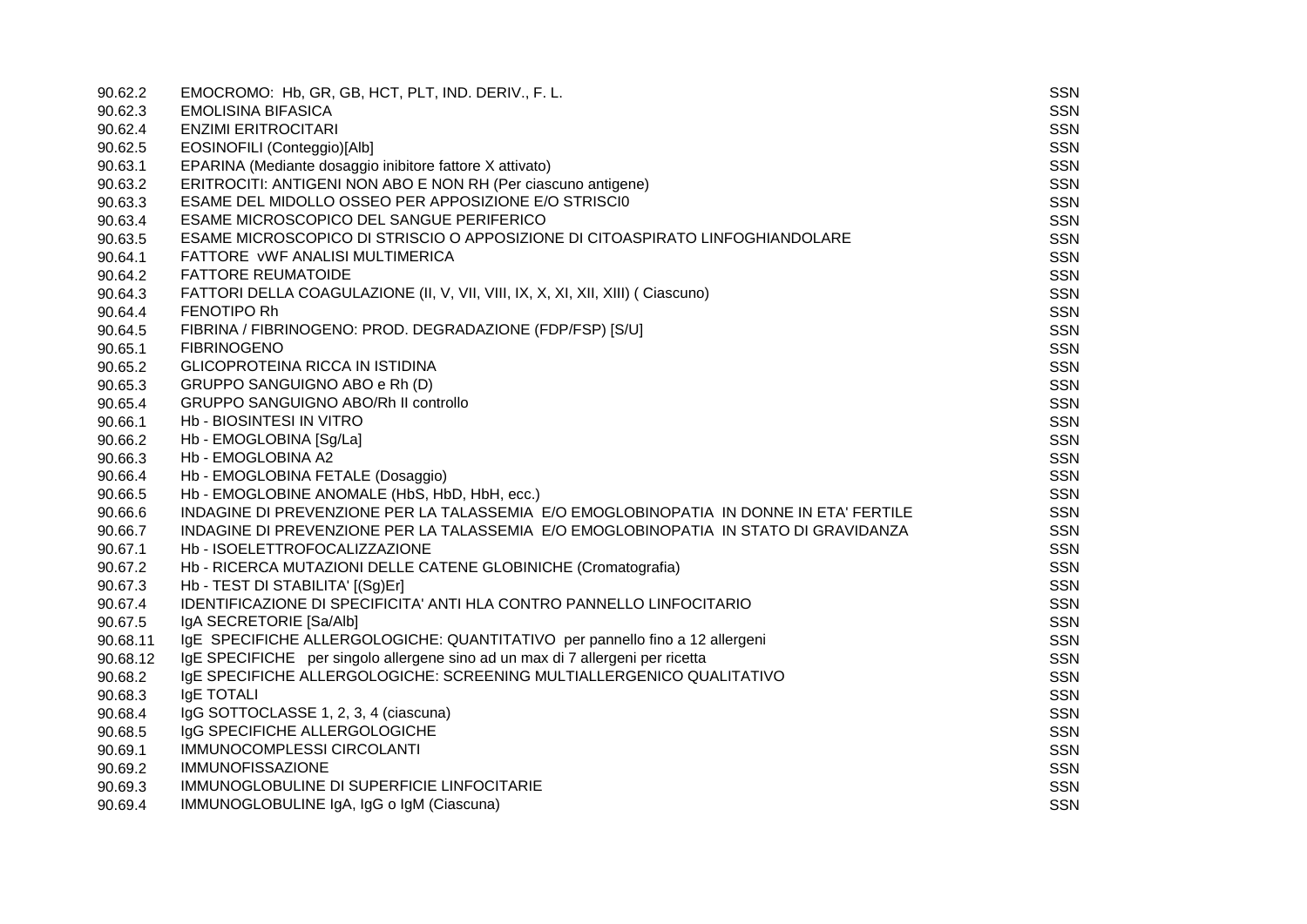| 90.69.5 | INIBITORE ATTIVATORE DEL PLASMINOGENO (PAI I)                                                  | SSN        |
|---------|------------------------------------------------------------------------------------------------|------------|
| 90.70.1 | <b>INTERFERONE</b>                                                                             | <b>SSN</b> |
| 90.70.2 | <b>INTERLEUCHINA 2</b>                                                                         | <b>SSN</b> |
| 90.70.3 | INTRADERMOREAZIONI CON PPD, CANDIDA, STREPTOCHINASI E MUMPS (Per test)                         | <b>SSN</b> |
| 90.70.4 | LEUCOCITI (Conteggio e formula leucocitaria microscopica) [(Sg)]                               | <b>SSN</b> |
| 90.70.5 | LEUCOCITI (Conteggio) [(Sg)]                                                                   | <b>SSN</b> |
| 90.71.1 | METAEMOGLOBINA [(Sg)Er]                                                                        | SSN        |
| 90.71.2 | MONOMERI SOLUBILI DI FIBRINA (FS Test)                                                         | SSN        |
| 90.71.3 | PIASTRINE (Conteggio) [(Sg)]                                                                   | <b>SSN</b> |
| 90.71.4 | <b>PINK TEST</b>                                                                               | SSN        |
| 90.71.5 | PLASMINOGENO                                                                                   | <b>SSN</b> |
| 90.72.1 | PROTEINA C ANTICOAGULANTE ANTIGENE [P]                                                         | SSN        |
| 90.72.2 | PROTEINA C ANTICOAGULANTE FUNZIONALE [P]                                                       | <b>SSN</b> |
| 90.72.3 | PROTEINA C REATTIVA (Quantitativa)                                                             | <b>SSN</b> |
| 90.72.4 | PROTEINA S LIBERA [P]                                                                          | <b>SSN</b> |
| 90.72.5 | PROTEINA S TOTALE [P]                                                                          | SSN        |
| 90.73.1 | PROTROMBINA FRAMMENTI 1, 2                                                                     | <b>SSN</b> |
| 90.73.2 | PROVA CROCIATA DI COMPATIBILITA' TRASFUSIONALE                                                 | SSN        |
| 90.73.3 | PROVA CROCIATA PIASTRINICA                                                                     | <b>SSN</b> |
| 90.73.4 | PROVA DI COMPATIBILITA' MOLECOLARE PRE-TRAPIANTO (Reazione polimerasica a catena- Fingerprint) | SSN        |
| 90.73.5 | PROVA DI COMPATIBILITA' SIEROLOGICA PRE-TRAPIANTO CITOMETRICA                                  | <b>SSN</b> |
| 90.74.1 | PROVA DI COMPATIBILITA' SIEROLOGICA PRE-TRAPIANTO (Con 3 sieri ricevente)                      | SSN        |
| 90.74.2 | REAZIONE DI WAALER ROSE                                                                        | <b>SSN</b> |
| 90.74.3 | RESISTENZA OSMOTICA ERITROCITARIA (Test di Simmel)                                             | SSN        |
| 90.74.4 | RESISTENZE OSMOTICO GLOBULARI (Curva)                                                          | <b>SSN</b> |
| 90.74.5 | RETICOLOCITI (Conteggio) [(Sg)]                                                                | <b>SSN</b> |
| 90.75.1 | SOSTANZA AMILOIDE RICERCA                                                                      | <b>SSN</b> |
| 90.75.2 | TEMPO DI EMORRAGIA SEC. MIELKE                                                                 | <b>SSN</b> |
| 90.75.3 | TEMPO DI LISI EUGLOBULINICA                                                                    | SSN        |
| 90.75.4 | TEMPO DI PROTROMBINA (PT)                                                                      | <b>SSN</b> |
| 90.75.5 | TEMPO DI TROMBINA (TT)                                                                         | SSN        |
| 90.76.1 | TEMPO DI TROMBOPLASTINA PARZIALE (PTT)                                                         | <b>SSN</b> |
| 90.76.2 | TEST DI AGGREGAZIONE PIASTRINICA Secondo Born                                                  | SSN        |
| 90.76.3 | TEST DI EMOLISI AL SACCAROSIO                                                                  | <b>SSN</b> |
| 90.76.4 | <b>TEST DI FALCIZZAZIONE</b>                                                                   | SSN        |
| 90.76.5 | <b>TEST DI HAM</b>                                                                             | <b>SSN</b> |
| 90.77.1 | TEST DI KLEIHAUER (Ricerca emazie fetali)                                                      | <b>SSN</b> |
| 90.77.2 | TEST DI RESISTENZA ALLA PROTEINA C ATTIVATA                                                    | <b>SSN</b> |
| 90.77.3 | TEST DI STIMOLAZIONE LINFOCITARIA (Per mitogeno)                                               | SSN        |
| 90.77.4 | TEST DI STIMOLAZIONE LINFOCITARIA CON ANTIGENI SPECIFICI                                       | <b>SSN</b> |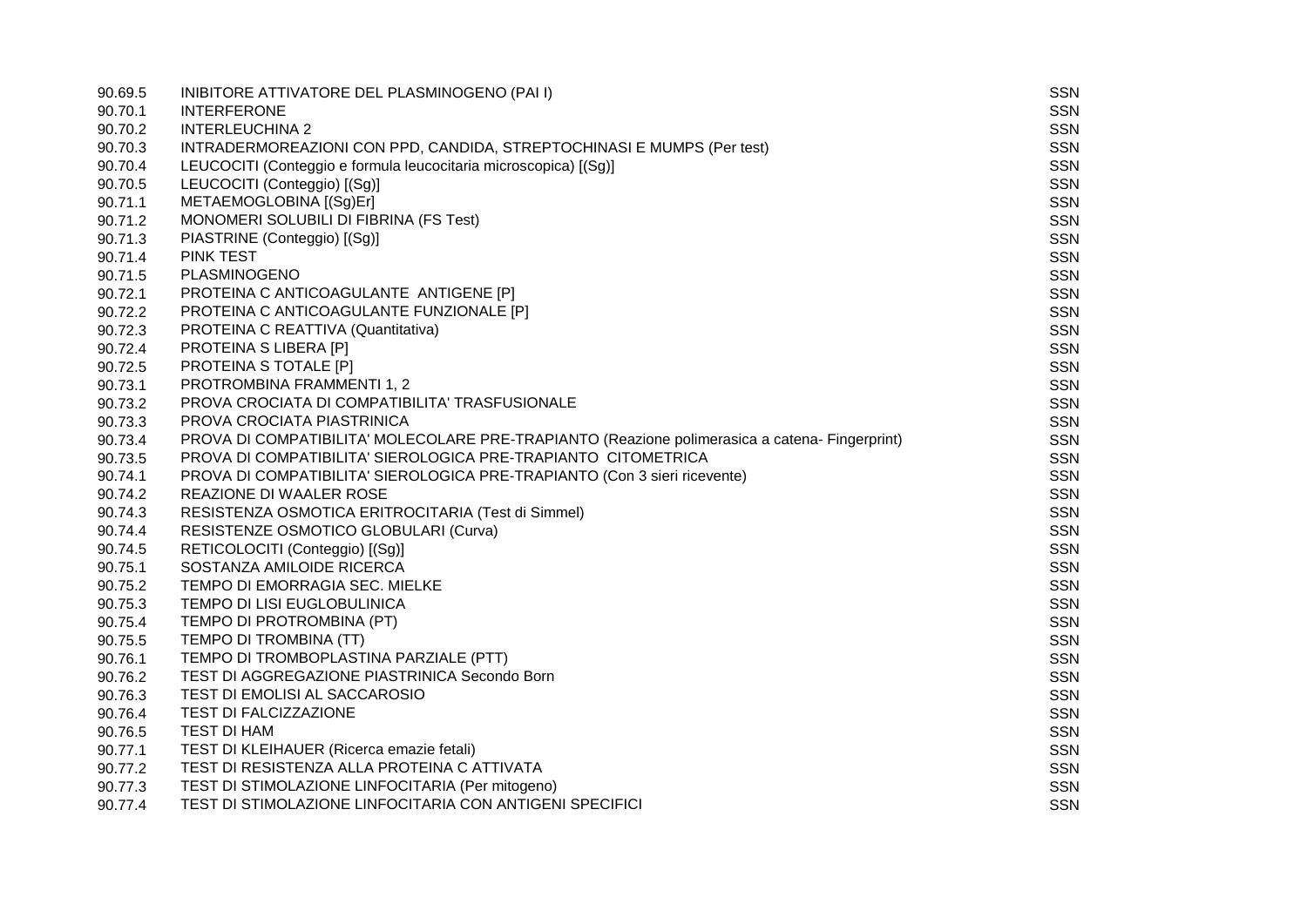| 90.77.5 | TEST FUNZIONALI PRE-TRAPIANTO (HTLp, CTLp)                                      | SSN        |
|---------|---------------------------------------------------------------------------------|------------|
| 90.78.1 | TINE TEST (Reazione cutanea alla turbecolina)                                   | SSN        |
| 90.78.2 | TIPIZZAZIONE GENOMICA HLA-A                                                     | <b>SSN</b> |
| 90.78.3 | TIPIZZAZIONE GENOMICA HLA-A MEDIANTE SEQUENZIAMENTO DIRETTO                     | <b>SSN</b> |
| 90.78.4 | TIPIZZAZIONE GENOMICA HLA-B                                                     | <b>SSN</b> |
| 90.78.5 | TIPIZZAZIONE GENOMICA HLA-B MEDIANTE SEQUENZIAMENTO DIRETTO                     | <b>SSN</b> |
| 90.79.1 | TIPIZZAZIONE GENOMICA HLA-C                                                     | <b>SSN</b> |
| 90.79.2 | TIPIZZAZIONE GENOMICA HLA-C MEDIANTE SEQUENZIAMENTO DIRETTO                     | <b>SSN</b> |
| 90.79.3 | TIPIZZAZIONE GENOMICA HLA-DP MEDIANTE SEQUENZIAMENTO DIRETTO                    | <b>SSN</b> |
| 90.79.4 | TIPIZZAZIONE GENOMICA HLA-DPA1 AD ALTA RISOLUZIONE                              | <b>SSN</b> |
| 90.79.5 | TIPIZZAZIONE GENOMICA HLA-DPB1 AD ALTA RISOLUZIONE                              | <b>SSN</b> |
| 90.80.1 | TIPIZZAZIONE GENOMICA HLA-DQ MEDIANTE SEQUENZIAMENTO DIRETTO                    | <b>SSN</b> |
| 90.80.2 | TIPIZZAZIONE GENOMICA HLA-DQA1 AD ALTA RISOLUZIONE                              | <b>SSN</b> |
| 90.80.3 | TIPIZZAZIONE GENOMICA HLA-DQB1 A BASSA RISOLUZIONE                              | <b>SSN</b> |
| 90.80.4 | TIPIZZAZIONE GENOMICA HLA-DQB1 AD ALTA RISOLUZIONE                              | SSN        |
| 90.80.5 | TIPIZZAZIONE GENOMICA HLA-DR MEDIANTE SEQUENZIAMENTO DIRETTO                    | <b>SSN</b> |
| 90.81.1 | TIPIZZAZIONE GENOMICA HLA-DRB (DRB1 e DRB3, DRB4, DRB5) A BASSA RISOLUZIONE     | <b>SSN</b> |
| 90.81.2 | TIPIZZAZIONE GENOMICA HLA-DRB (DRB1 e DRB3, DRB4, DRB5) AD ALTA RISOLUZIONE     | <b>SSN</b> |
| 90.81.3 | TIPIZZAZIONE SIEROLOGICA HLA CLASSE I (Fenot. compl. loci A, B, C, o loci A, B) | <b>SSN</b> |
| 90.81.4 | TIPIZZAZIONE SIEROLOGICA HLA CLASSE II (Fenot. compl. loci DR, DQ o locus DP)   | <b>SSN</b> |
| 90.81.5 | TIPIZZAZIONE SOTTOPOPOLAZIONI DI CELLULE DEL SANGUE (Per ciascun anticorpo)     | <b>SSN</b> |
| 90.82.1 | TROMBINA - ANTITROMBINA III COMPLESSO (TAT)                                     | <b>SSN</b> |
| 90.82.2 | TROMBOSSANO B2                                                                  | <b>SSN</b> |
| 90.82.3 | <b>TROPONINA I</b>                                                              | <b>SSN</b> |
| 90.82.4 | <b>VALORE EMATOCRITO</b>                                                        | <b>SSN</b> |
| 90.82.5 | VELOCITA' DI SEDIMENTAZIONE DELLE EMAZIE (VES)                                  | <b>SSN</b> |
| 90.83.1 | <b>VISCOSITA' EMATICA</b>                                                       | <b>SSN</b> |
| 90.83.2 | VISCOSITA' PLASMATICA                                                           | <b>SSN</b> |
| 90.83.3 | ACTINOMICETI IN MATERIALI BIOLOGICI ESAME COLTURALE                             | <b>SSN</b> |
| 90.83.4 | BATTERI ACIDI NUCLEICI IN MATERIALI BIOLOGICI IBRIDAZIONE NAS                   | <b>SSN</b> |
| 90.83.5 | BATTERI ACIDI NUCLEICI IN MATERIALI BIOLOGICI IBRIDAZIONE DIRETTA NAS           | SSN        |
| 90.84.1 | BATTERI ANAEROBI ANTIBIOGRAMMA DA COLTURA (M.I.C.almeno 10 antibiotici)         | <b>SSN</b> |
| 90.84.2 | BATTERI ANAEROBI DA COLTURA IDENTIFICAZIONE BIOCHIMICA                          | <b>SSN</b> |
| 90.84.3 | BATTERI ANAEROBI IN MATERIALI BIOLOGICI ESAME COLTURALE                         | SSN        |
| 90.84.4 | BATTERI ANTIBIOGRAMMA DA COLTURA (attivit.associazioni antibiotiche)            | <b>SSN</b> |
| 90.84.5 | BATTERI ANTIBIOGRAMMA DA COLTURA (attivit.battericida C.M.B.)                   | <b>SSN</b> |
| 90.85.1 | BATTERI ANTIBIOGRAMMA DA COLTURA (Kirby Bauer, almeno 10 antibiotici)           | <b>SSN</b> |
| 90.85.2 | BATTERI ANTIBIOGRAMMA DA COLTURA (M.I.C., almeno 10 antibiotici)                | <b>SSN</b> |
| 90.85.3 | BATTERI ANTIGENI CELLULARI ED EXTRACELLULARI IDENTIFICAZIONE DIRETTA            | <b>SSN</b> |
| 90.85.4 | BATTERI ANTIGENI CELLULARI ED EXTRACELLULARI IDENTIFICAZIONE DIRETTA            | <b>SSN</b> |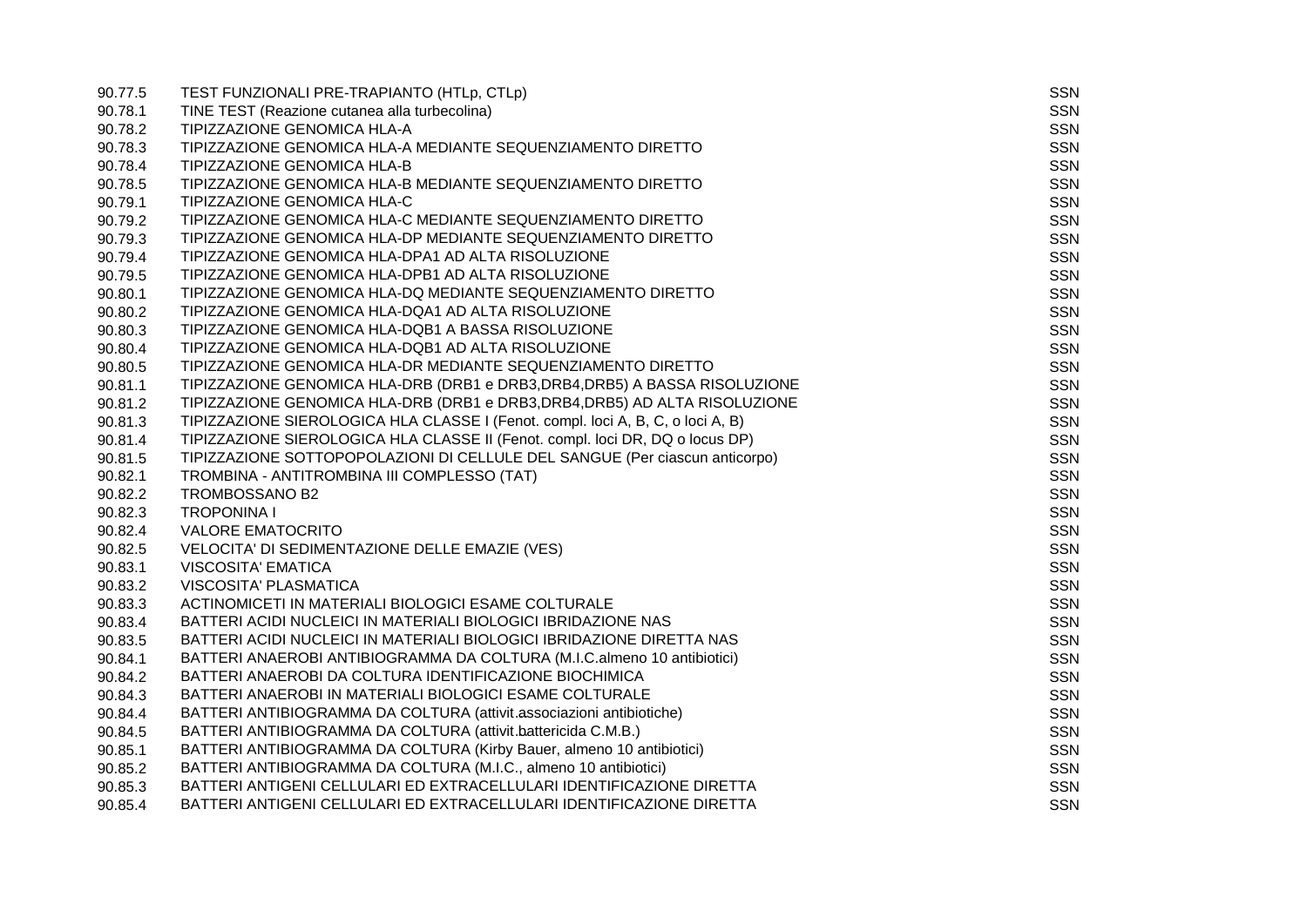| 90.85.5 | BATTERI ANTIGENI CELLULARI ED EXTRACELLULARI IDENTIFICAZIONE DIRETTA             | <b>SSN</b> |
|---------|----------------------------------------------------------------------------------|------------|
| 90.86.1 | BATTERI DA COLTURA IDENTIFICAZIONE BIOCHIMICA Nas                                | <b>SSN</b> |
| 90.86.2 | BATTERI DA COLTURA IDENTIFICAZIONE SIEROLOGICA Nas                               | <b>SSN</b> |
| 90.86.3 | BATTERI DETERMINAZIONE CARICA MICROBICA IN LIQUIDI BIOLOGICI DIVERSI             | <b>SSN</b> |
| 90.86.4 | BATTERI IN CAMPIONI BIOLOGICI DIVERSI RICERCA MICROSCOPICA                       | <b>SSN</b> |
| 90.86.5 | BATTERI IN CAMPIONI BIOLOGICI DIVERSI RICERCA MICROSCOPICA                       | <b>SSN</b> |
| 90.87.1 | BATTERI POTERE ANTIBATTERICO RESIDUO IN MATERIALI BIOLOGICI DIVERSI              | <b>SSN</b> |
| 90.87.2 | BATTERI POTERE BATTERICIDA DEL SIERO SULL'ISOLATO CLINICO                        | SSN        |
| 90.87.3 | BATTERI PRODOTTI METABOLICI IN MATERIALI BIOLOGICI DIVERSI IDENTIFICAZIONE       | <b>SSN</b> |
| 90.87.4 | BORDETELLA ANTICORPI (E.I.A.)                                                    | <b>SSN</b> |
| 90.87.5 | BORRELIA BURGDORFERI ANTICORPI (E.I.A.)                                          | <b>SSN</b> |
| 90.88.1 | BORRELIA BURGDORFERI ANTICORPI (I.F.)                                            | <b>SSN</b> |
| 90.88.2 | BRUCELLE ANTICORPI (Titolazione mediante agglutinazione) [WRIGHT]                | <b>SSN</b> |
| 90.88.3 | CAMPYLOBACTER ANTIBIOGRAMMA                                                      | <b>SSN</b> |
| 90.88.4 | CAMPYLOBACTER DA COLTURA IDENTIFICAZIONE BIOCHIMICA                              | SSN        |
| 90.88.5 | CAMPYLOBACTER ESAME COLTURALE                                                    | <b>SSN</b> |
| 90.89.1 | CHLAMYDIE ANTICORPI (E.I.A.)                                                     | SSN        |
| 90.89.2 | CHLAMYDIE ANTICORPI (Titolazione mediante F.C.)                                  | <b>SSN</b> |
| 90.89.3 | CHLAMYDIE DA COLTURA IDENTIFICAZIONE MICROSCOPICA (Col. Iodio, Giemsa)           | <b>SSN</b> |
| 90.89.4 | CHLAMYDIE DA COLTURA IDENTIFICAZIONE (I.F.)                                      | <b>SSN</b> |
| 90.89.5 | CHLAMYDIE ESAME COLTURALE                                                        | <b>SSN</b> |
| 90.90.1 | CHLAMYDIE RICERCA DIRETTA (E.I.A.)                                               | <b>SSN</b> |
| 90.90.2 | CHLAMYDIE RICERCA DIRETTA (I.F.)                                                 | <b>SSN</b> |
| 90.90.3 | CHLAMYDIE RICERCA DIRETTA (mediante ibridazione)                                 | <b>SSN</b> |
| 90.90.4 | CLOSTRIDIUM DIFFICILE DA COLTURA IDENTIFICAZIONE BIOCHIMICA                      | <b>SSN</b> |
| 90.90.5 | CLOSTRIDIUM DIFFICILE ESAME COLTURALE                                            | <b>SSN</b> |
| 90.91.1 | CLOSTRIDIUM DIFFICILE TOSSINA NELLE FECI RICERCA DIRETTA (E.I.A.)                | <b>SSN</b> |
| 90.91.2 | CRYPTOSPORIDIUM ANTIGENI NELLE FECI RICERCA DIRETTA (E.I.A.)                     | <b>SSN</b> |
| 90.91.3 | CRYPTOSPORIDIUM ANTIGENI NELLE FECI RICERCA DIRETTA (I.F.)                       | <b>SSN</b> |
| 90.91.4 | E. COLI ENTEROPATOGENI NELLE FECI ESAME COLTURALE                                | <b>SSN</b> |
| 90.91.5 | E. COLI PATOGENI DA COLTURA IDENTIFICAZIONE BIOCHIMICA                           | <b>SSN</b> |
| 90.92.1 | E. COLI PATOGENI DA COLTURA IDENTIFICAZIONE SIEROLOGICA                          | <b>SSN</b> |
| 90.92.2 | ECHINOCOCCO [IDATIDOSI] ANTICORPI (E.I.A.)                                       | <b>SSN</b> |
| 90.92.3 | ECHINOCOCCO [IDATIDOSI] ANTICORPI (Titolazione mediante I.H.A.)                  | <b>SSN</b> |
| 90.92.4 | ENTAMOEBA HISTOLYTICA ANTICORPI (E.I.A.)                                         | <b>SSN</b> |
| 90.92.5 | ENTAMOEBA HISTOLYTICA ANTICORPI (Titolazione mediante emoagglutinazione passiva) | <b>SSN</b> |
| 90.93.1 | ENTAMOEBA HISTOLYTICA NELLE FECI ESAME COLTURALE (Coltura xenica)                | <b>SSN</b> |
| 90.93.2 | ENTEROBIUS VERMICULARIS [OSSIURI] RICERCA MICROSCOPICA                           | <b>SSN</b> |
| 90.93.3 | ESAME COLTURALE CAMPIONI BIOLOGICI DIVERSI                                       | <b>SSN</b> |
| 90.93.4 | ESAME COLTURALE CAMPIONI APPARATO GENITOURINARIO                                 | <b>SSN</b> |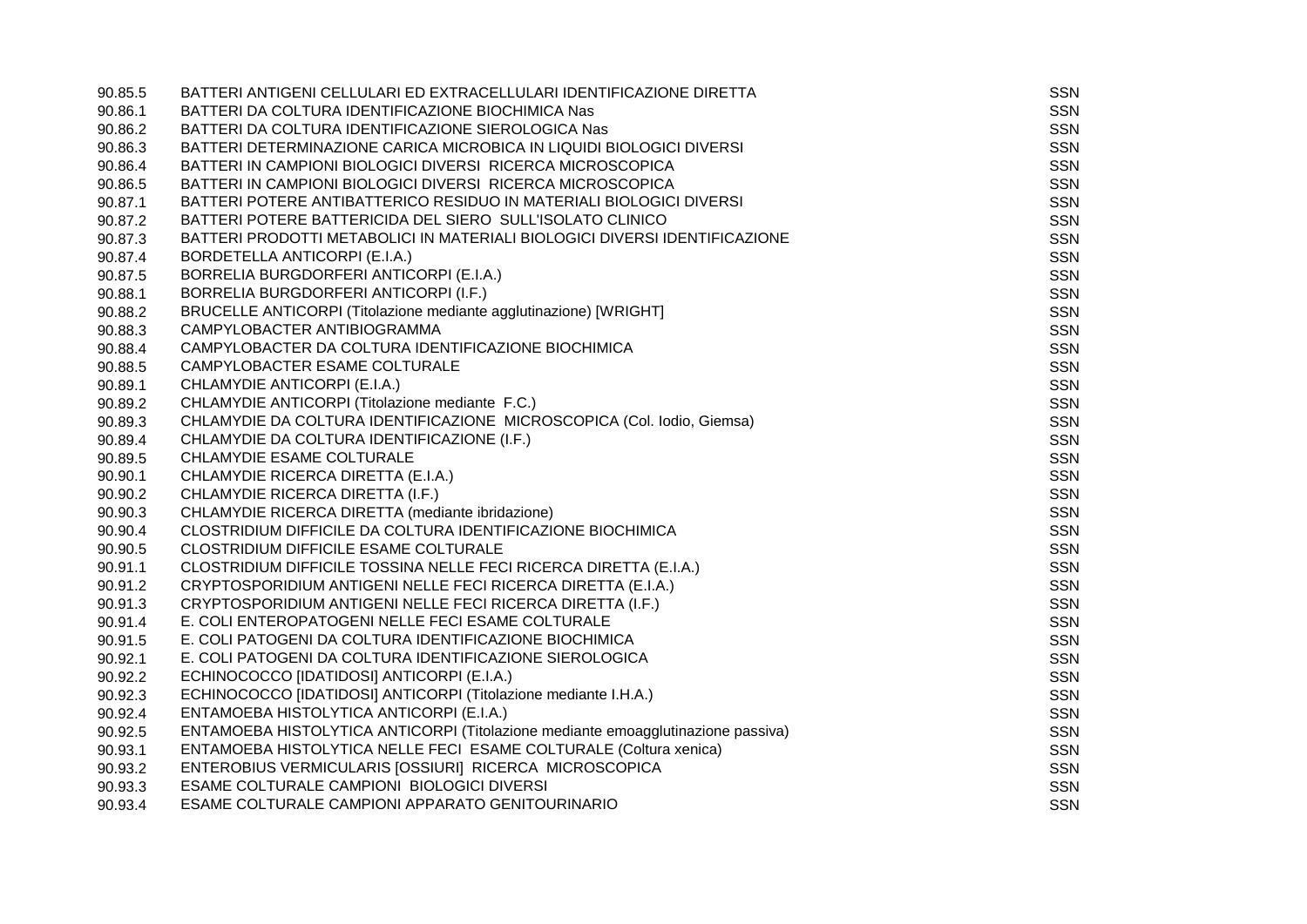| 90.93.5 | ESAME COLTURALE CAMPIONI CAVITA' ORO-FARINGO-NASALE                                                 | SSN        |
|---------|-----------------------------------------------------------------------------------------------------|------------|
| 90.94.1 | ESAME COLTURALE DEL SANGUE [EMOCOLTURA]                                                             | SSN        |
| 90.94.2 | ESAME COLTURALE DELL' URINA [URINOCOLTURA]                                                          | <b>SSN</b> |
| 90.94.3 | ESAME COLTURALE DELLE FECI [COPROCOLTURA]                                                           | <b>SSN</b> |
| 90.94.4 | HELICOBACTER PYLORI ANTICORPI (E.I.A.)                                                              | <b>SSN</b> |
| 90.94.5 | HELICOBACTER PYLORI IN MATERIALI BIOLOGICI ESAME COLTURALE                                          | SSN        |
| 90.95.1 | HELICOBACTER PYLORI UREASI NEL MATERIALE BIOPTICO (Saggio mediante prova biochimica)                | <b>SSN</b> |
| 90.95.2 | LEGIONELLE ANTICORPI (E.I.A.)                                                                       | <b>SSN</b> |
| 90.95.3 | LEGIONELLE ANTICORPI (Titolazione mediante I.F.)                                                    | <b>SSN</b> |
| 90.95.4 | LEGIONELLE IN MATERIALI BIOLOGICI ESAME COLTURALE                                                   | <b>SSN</b> |
| 90.95.5 | LEGIONELLE IN MATERIALI BIOLOGICI RICERCA DIRETTA (I.F.)                                            | <b>SSN</b> |
| 90.96.1 | LEISHMANIA ANTICORPI (Titolazione mediante I.F.)                                                    | SSN        |
| 90.96.2 | LEISHMANIA SPP. NEL MATERIALE BIOPTICO RICERCA MICROSCOPICA (Giemsa)                                | <b>SSN</b> |
| 90.96.3 | LEPTOSPIRE ANTICORPI (E.I.A.)                                                                       | SSN        |
| 90.96.4 | LEPTOSPIRE ANTICORPI (Titolazione mediante F.C.)                                                    | <b>SSN</b> |
| 90.96.5 | LEPTOSPIRE ANTICORPI (Titolazione mediante microagglutinazione e lisi)                              | <b>SSN</b> |
| 90.97.1 | LISTERIA MONOCYTOGENES ANTICORPI (Titolazione mediante agglutinazione)                              | <b>SSN</b> |
| 90.97.2 | MICETI ANTICORPI (D.I.D.)                                                                           | SSN        |
| 90.97.3 | MICETI [LIEVITI] ANTIMICOGRAMMA DA COLTURA (M.I.C., fino a 5 antimicotici)                          | <b>SSN</b> |
| 90.97.4 | MICETI [LIEVITI] IDENTIFICAZIONE BIOCHIMICA                                                         | <b>SSN</b> |
| 90.97.5 | MICETI ANTICORPI (Titolazione mediante agglutinazione)                                              | <b>SSN</b> |
| 90.98.1 | MICETI ANTICORPI (Titolazione mediante F.C.)                                                        | SSN        |
| 90.98.2 | MICETI DA COLTURA IDENTIFICAZIONE MICROSCOPICA (Osservazione morfologica)                           | <b>SSN</b> |
| 90.98.3 | MICETI DA COLTURA IDENTIFICAZIONE SIEROLOGICA                                                       | <b>SSN</b> |
| 90.98.4 | MICETI IN CAMPIONI BIOLOGICI DIVERSI ESAME COLTURALE                                                | <b>SSN</b> |
| 90.98.5 | MICETI IN CAMPIONI BIOLOGICI DIVERSI RICERCA MICROSCOPICA                                           | SSN        |
| 91.01.1 | MICOBATTERI ANTIBIOGRAMMA DA COLTURA (Met. radiometrico, almeno 3 antibiotici)                      | <b>SSN</b> |
| 91.01.2 | MICOBATTERI ANTIBIOGRAMMA DA COLTURA (Met. tradizionale, almeno 3 antibiotici)                      | SSN        |
| 91.01.3 | MICOBATTERI ANTICORPI (E.I.A.)                                                                      | <b>SSN</b> |
| 91.01.4 | MICOBATTERI DA COLTURA IDENTIFICAZIONE (Saggio inibizione NAP met. radiometrico)                    | SSN        |
| 91.01.5 | MICOBATTERI DA COLTURA IDENTIFICAZIONE BIOCHIMICA                                                   | <b>SSN</b> |
| 91.02.1 | MICOBATTERI DA COLTURA IDENTIFICAZIONE MEDIANTE IBRIDAZIONE (Previa reazione polimerasica a catena) | <b>SSN</b> |
| 91.02.2 | MICOBATTERI IN CAMPIONI BIOLOGICI DIVERSI ESAME COLTURALE (Met. radiometrico)                       | <b>SSN</b> |
| 91.02.3 | MICOBATTERI IN CAMPIONI BIOLOGICI ESAME COLTURALE (Met. tradizionale)                               | SSN        |
| 91.02.4 | MICOBATTERI IN CAMPIONI BIOLOGICI RICERCA MICROSCOPICA (Ziehl-Neelsen, Kinyiun)                     | <b>SSN</b> |
| 91.02.5 | MICOPLASMA PNEUMONIAE ANTICORPI (E.I.A.)                                                            | SSN        |
| 91.03.1 | MICOPLASMA PNEUMONIAE ANTICORPI (Titolazione mediante I.F.)                                         | <b>SSN</b> |
| 91.03.2 | MICOPLASMA PNEUMONIAE DA COLTURA IDENTIFICAZIONE BIOCHIMICA                                         | SSN        |
| 91.03.3 | MICOPLASMA PNEUMONIAE DA COLTURA IDENTIFICAZIONE SIEROLOGICA                                        | <b>SSN</b> |
| 91.03.4 | MICOPLASMA PNEUMONIAE IN MATERIALI BIOLOGICI DIVERSI ESAME COLTURALE                                | <b>SSN</b> |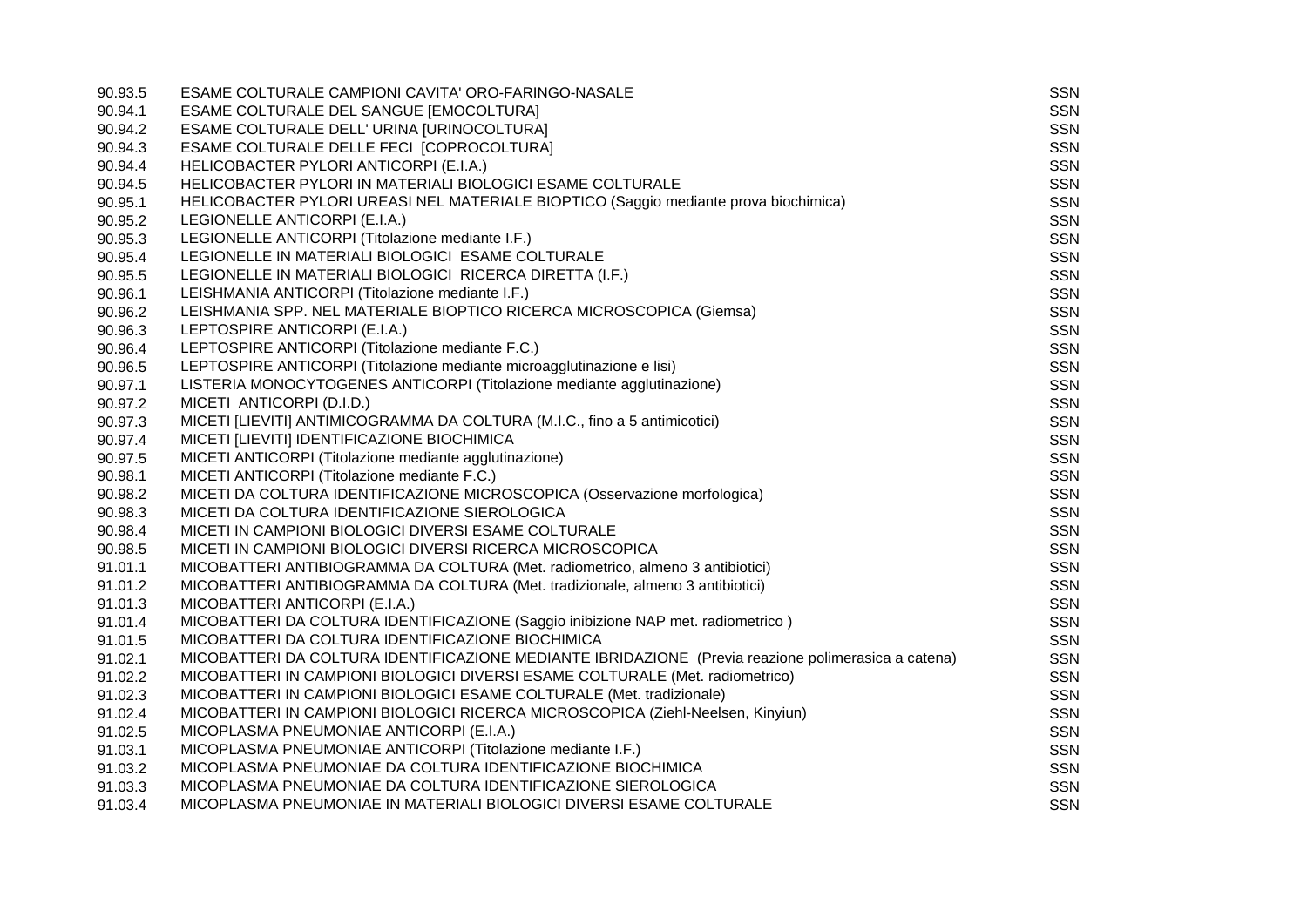| 91.03.5 | NEISSERIA GONORRHOEAE ESAME COLTURALE                                                  | <b>SSN</b> |
|---------|----------------------------------------------------------------------------------------|------------|
| 91.04.1 | NEISSERIA MENINGITIDIS ESAME COLTURALE                                                 | SSN        |
| 91.04.2 | NEISSERIAE IDENTIFICAZIONE BIOCHIMICA                                                  | <b>SSN</b> |
| 91.04.3 | NEISSERIAE IDENTIFICAZIONE SIEROLOGICA                                                 | <b>SSN</b> |
| 91.04.4 | PARASSITI [ELMINTI, PROTOZOI] NEL SANGUE ESAME MICROSCOPICO (Giemsa)                   | <b>SSN</b> |
| 91.04.5 | PARASSITI IN MATERIALI BIOLOGICI RICERCA MACRO E MICROSCOPICA                          | <b>SSN</b> |
| 91.05.1 | PARASSITI INTESTINALI [ELMINTI, PROTOZOI] RICERCA MACRO E MICROSCOPICA                 | <b>SSN</b> |
| 91.05.2 | PARASSITI INTESTINALI [ELMINTI, PROTOZOI] RICERCA MICROSCOPICA (Col. tricromica)       | <b>SSN</b> |
| 91.05.3 | PARASSITI INTESTINALI [PROTOZOI] ESAME COLTURALE (Coltura xenica)                      | <b>SSN</b> |
| 91.05.4 | PARASSITI INTESTINALI RICERCA MICROSCOPICA (Previa concentraz. o arricchim.)           | SSN        |
| 91.05.5 | PLASMODI DELLA MALARIA NEL SANGUE RICERCA MICROSCOPICA (Giemsa)                        | <b>SSN</b> |
| 91.06.1 | PLASMODIO FALCIPARUM ANTICORPI (Titolazione mediante I.F.)                             | SSN        |
| 91.06.2 | PNEUMOCISTIS CARINII NEL BRONCOLAVAGGIO ESAME MICROSCOPICO                             | <b>SSN</b> |
| 91.06.3 | PNEUMOCISTIS CARINII NEL BRONCOLAVAGGIO RICERCA DIRETTA (I.F.)                         | <b>SSN</b> |
| 91.06.4 | PROTOZOI IN MATERIALI BIOLOGICI DIVERSI ESAME COLTURALE                                | <b>SSN</b> |
| 91.06.5 | RICKETTSIE ANTICORPI (Titolazione mediante I.F.)                                       | SSN        |
| 91.07.1 | RICKETTSIE ANTICORPI [ANTI PROTEUS SPP.] (Titolazione mediante agglutin.) [WEIL-FELIX] | <b>SSN</b> |
| 91.07.2 | SALMONELLE ANTICORPI (E.I.A.)                                                          | SSN        |
| 91.07.3 | SALMONELLE ANTICORPI (Titolazione mediante agglutinazione) [WIDAL]                     | <b>SSN</b> |
| 91.07.4 | SALMONELLE DA COLTURA IDENTIFICAZIONE BIOCHIMICA E SIEROLOGICA DI GRUPPO               | <b>SSN</b> |
| 91.07.5 | SALMONELLE DA COLTURA IDENTIFICAZIONE SIEROLOGICA                                      | <b>SSN</b> |
| 91.08.1 | SALMONELLE E BRUCELLE ANTICORPI (Titolazione mediante agglutin.) [WIDAL-WRIGHT]        | <b>SSN</b> |
| 91.08.2 | SCHISTOSOMA ANTICORPI (Titolazione mediante emoagglutinazione passiva)                 | <b>SSN</b> |
| 91.08.3 | SHIGELLE DA COLTURA IDENTIFICAZIONE BIOCHIMICA E SIEROLOGICA                           | SSN        |
| 91.08.4 | STREPTOCOCCO AGALACTIAE NEL TAMPONE VAGINALE ESAME COLTURALE                           | <b>SSN</b> |
| 91.08.5 | STREPTOCOCCO ANTICORPI ANTI ANTISTREPTOLISINA-O [T.A.S.]                               | <b>SSN</b> |
| 91.09.1 | STREPTOCOCCO ANTICORPI ANTI DNASi B                                                    | <b>SSN</b> |
| 91.09.2 | STREPTOCOCCUS PYOGENES NEL TAMPONE OROFARINGEO ESAME COLTURALE                         | <b>SSN</b> |
| 91.09.3 | TOXOCARA ANTICORPI (E.I.A.)                                                            | <b>SSN</b> |
| 91.09.4 | TOXOPLASMA ANTICORPI (E.I.A) IgA, IgG, IgM ciascuno                                    | <b>SSN</b> |
| 91.09.5 | TOXOPLASMA ANTICORPI (Titolazione mediante agglutinazione) [TEST DI FULTON]            | <b>SSN</b> |
| 91.10.1 | TOXOPLASMA ANTICORPI (Titolazione mediante I.F.)                                       | <b>SSN</b> |
| 91.10.2 | TREPONEMA PALLIDUM ANTICORPI (E.I.A.)                                                  | <b>SSN</b> |
| 91.10.3 | TREPONEMA PALLIDUM ANTICORPI (I.F.) [FTA-ABS]                                          | SSN        |
| 91.10.4 | TREPONEMA PALLIDUM ANTICORPI (Ricerca qualitat. mediante emoagglutin. passiva) [TPHA]  | <b>SSN</b> |
| 91.10.5 | TREPONEMA PALLIDUM ANTICORPI (Ricerca quantit. mediante emoagglutin. passiva) [TPHA]   | <b>SSN</b> |
| 91.11.1 | TREPONEMA PALLIDUM ANTICORPI ANTI CARDIOLIPINA (Flocculazione) [VDRL] [RPR]            | <b>SSN</b> |
| 91.11.2 | TRICHOMONAS VAGINALIS NEL SECRETO VAGINALE ESAME COLTURALE                             | <b>SSN</b> |
| 91.11.3 | VIBRIO CHOLERAE NELLE FECI ESAME COLTURALE                                             | <b>SSN</b> |
| 91.11.4 | VIBRIO DA COLTURA IDENTIFICAZIONE BIOCHIMICA E SIEROLOGICA                             | <b>SSN</b> |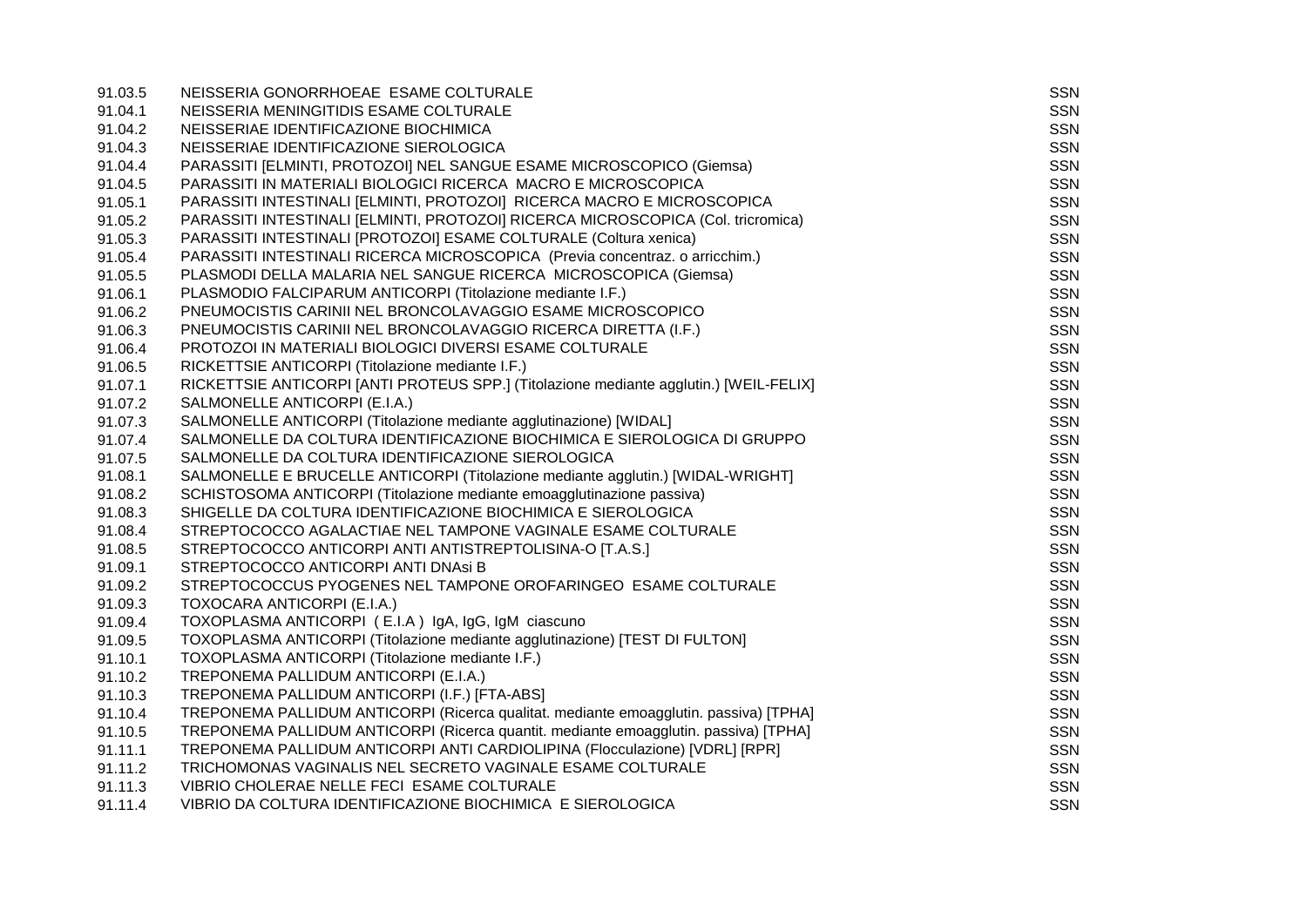| 91.11.5 | VIRUS ACIDI NUCLEICI IN MATERIALI BIOLOGICI IBRIDAZIONE NAS (Previa reazione polimerasica a catena)           | SSN        |
|---------|---------------------------------------------------------------------------------------------------------------|------------|
| 91.12.1 | VIRUS ACIDI NUCLEICI IN MATERIALI BIOLOGICI IBRIDAZIONE NAS (Previa Retrotrascrizione-Reazione polimerasica a | <b>SSN</b> |
| 91.12.2 | VIRUS ACIDI NUCLEICI IN MATERIALI BIOLOGICI IBRIDAZIONE DIRETTA NAS                                           | <b>SSN</b> |
| 91.12.3 | VIRUS ADENOVIRUS ANTICORPI (E.I.A.)                                                                           | <b>SSN</b> |
| 91.12.4 | VIRUS ADENOVIRUS ANTICORPI (Titolazione mediante F.C.)                                                        | <b>SSN</b> |
| 91.12.5 | VIRUS ADENOVIRUS IN MATERIALI BIOLOGICI ESAME COLTURALE (Metodo rapido)                                       | <b>SSN</b> |
| 91.13.1 | VIRUS ANTICORPI (Titolazione mediante F.C.)                                                                   | <b>SSN</b> |
| 91.13.2 | VIRUS ANTICORPI IMMUNOBLOTTING (Saggio di conferma)                                                           | <b>SSN</b> |
| 91.13.3 | VIRUS ANTIGENI IN MATERIALI BIOLOGICI RICERCA DIRETTA (Agglutinazione passiva)                                | <b>SSN</b> |
| 91.13.4 | VIRUS ANTIGENI IN MATERIALI BIOLOGICI RICERCA DIRETTA (E.I.A.)                                                | <b>SSN</b> |
| 91.13.5 | VIRUS ANTIGENI IN MATERIALI BIOLOGICI RICERCA DIRETTA (I.F.)                                                  | <b>SSN</b> |
| 91.14.1 | VIRUS CITOMEGALOVIRUS ANTICORPI IgG (E.I.A.)                                                                  | <b>SSN</b> |
| 91.14.2 | VIRUS CITOMEGALOVIRUS ANTICORPI (Titolazione mediante F.C.)                                                   | <b>SSN</b> |
| 91.14.3 | VIRUS CITOMEGALOVIRUS ANTICORPI IgM (E.I.A.)                                                                  | <b>SSN</b> |
| 91.14.4 | VIRUS CITOMEGALOVIRUS DA COLTURA IDENTIFICAZIONE MEDIANTE IBRIDAZIONE                                         | <b>SSN</b> |
| 91.14.5 | VIRUS CITOMEGALOVIRUS IN MATERIALI BIOLOGICI DIVERSI RICERCA MEDIANTE ESAME COLTURALE (Metodo rapido)         | <b>SSN</b> |
| 91.15.1 | VIRUS CITOMEGALOVIRUS NEL LATTE MATERNO E NEL TAMPONE FARINGEO ESAME COLTURALE (Metodo tradizionale)          | <b>SSN</b> |
| 91.15.2 | VIRUS CITOMEGALOVIRUS NEL SANGUE ACIDI NUCLEICI IDENTIFICAZIONE MEDIANTE IBRIDAZIONE                          | <b>SSN</b> |
| 91.15.3 | VIRUS CITOMEGALOVIRUS NEL SANGUE ESAME COLTURALE (Metodo tradizionale)                                        | <b>SSN</b> |
| 91.15.4 | VIRUS CITOMEGALOVIRUS NELL' URINA ESAME COLTURALE (Metodo tradizionale)                                       | <b>SSN</b> |
| 91.15.5 | VIRUS CITOMEGALOVIRUS NELL' URINA ACIDI NUCLEICI IDENTIFICAZIONE MEDIANTE IBRIDAZIONE                         | <b>SSN</b> |
| 91.16.1 | VIRUS COXSACKIE [B1, B2, B3, B4, B5, B6] ANTICORPI (Titolazione mediante F.C.)                                | SSN        |
| 91.16.2 | VIRUS COXSACKIE [B1, B2, B3, B4, B5, B6] ANTICORPI (Titolazione mediante I.F.)                                | <b>SSN</b> |
| 91.16.3 | VIRUS DA COLTURA IDENTIFICAZIONE (mediante I.F.)                                                              | <b>SSN</b> |
| 91.16.4 | VIRUS DA COLTURA IDENTIFICAZIONE (mediante M. E.)                                                             | <b>SSN</b> |
| 91.16.5 | VIRUS DA COLTURA IDENTIFICAZIONE (mediante Neutralizzazione)                                                  | <b>SSN</b> |
| 91.17.1 | VIRUS EPATITE A [HAV] ANTICORPI                                                                               | <b>SSN</b> |
| 91.17.2 | VIRUS EPATITE A [HAV] ANTICORPI IGM                                                                           | <b>SSN</b> |
| 91.17.3 | VIRUS EPATITE B [HBV] ACIDI NUCLEICI IBRIDAZIONE (Previa reazione polimerasica a catena)                      | <b>SSN</b> |
| 91.17.4 | VIRUS EPATITE B [HBV] ACIDI NUCLEICI IBRIDAZIONE DIRETTA                                                      | <b>SSN</b> |
| 91.17.5 | VIRUS EPATITE B [HBV] ANTICORPI HBcAb                                                                         | <b>SSN</b> |
| 91.18.1 | VIRUS EPATITE B [HBV] ANTICORPI HBcAb IgM                                                                     | <b>SSN</b> |
| 91.18.2 | VIRUS EPATITE B [HBV] ANTICORPI HBeAb                                                                         | <b>SSN</b> |
| 91.18.3 | VIRUS EPATITE B [HBV] ANTICORPI HBsAb                                                                         | SSN        |
| 91.18.4 | VIRUS EPATITE B [HBV] ANTIGENE HBeAg                                                                          | <b>SSN</b> |
| 91.18.5 | VIRUS EPATITE B [HBV] ANTIGENE HBsAg                                                                          | <b>SSN</b> |
| 91.19.1 | VIRUS EPATITE B [HBV] ANTIGENE HBsAg (Saggio di conferma)                                                     | SSN        |
| 91.19.2 | VIRUS EPATITE B [HBV] DNA-POLIMERASI                                                                          | <b>SSN</b> |
| 91.19.3 | VIRUS EPATITE C [HCV] ANALISI QUALITATIVA DI HCV RNA                                                          | <b>SSN</b> |
| 91.19.4 | VIRUS EPATITE C [HCV] ANALISI QUANTITATIVA DI HCV RNA                                                         | <b>SSN</b> |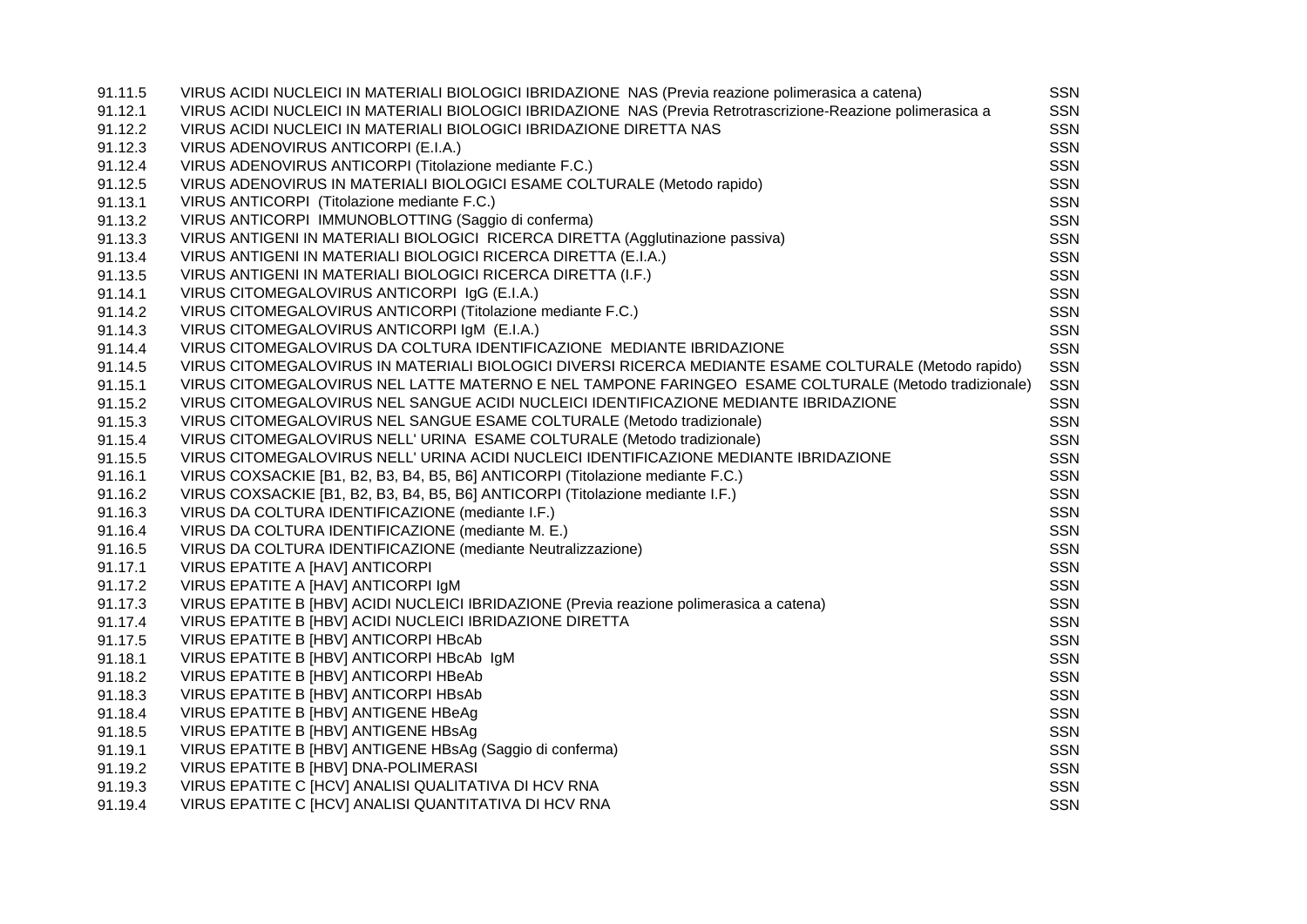| 91.19.5 | VIRUS EPATITE C [HCV] ANTICORPI                                                                       | SSN        |
|---------|-------------------------------------------------------------------------------------------------------|------------|
| 91.20.1 | VIRUS EPATITE C [HCV] IMMUNOBLOTTING (Saggio di conferma)                                             | <b>SSN</b> |
| 91.20.2 | VIRUS EPATITE C [HCV] TIPIZZAZIONE GENOMICA                                                           | <b>SSN</b> |
| 91.20.3 | VIRUS EPATITE DELTA [HDV] ANTICORPI                                                                   | <b>SSN</b> |
| 91.20.4 | VIRUS EPATITE DELTA [HDV] ANTICORPI IgM                                                               | <b>SSN</b> |
| 91.20.5 | VIRUS EPATITE DELTA [HDV] ANTIGENE HDVAg                                                              | <b>SSN</b> |
| 91.21.1 | VIRUS EPSTEIN BARR [EBV] ANTICORPI (EA o EBNA o VCA) (E.I.A.)                                         | SSN        |
| 91.21.2 | VIRUS EPSTEIN BARR [EBV] ANTICORPI (EA o EBNA o VCA) (Titolazione mediante I.F.)                      | <b>SSN</b> |
| 91.21.3 | VIRUS EPSTEIN BARR [EBV] ANTICORPI ETEROFILI (Test rapido)                                            | <b>SSN</b> |
| 91.21.4 | VIRUS EPSTEIN BARR [EBV] ANTICORPI ETEROFILI [R. PAUL BUNNEL DAVIDSOHN]                               | <b>SSN</b> |
| 91.21.5 | VIRUS HERPES ANTICORPI (Titolazione mediante F.C.)                                                    | <b>SSN</b> |
| 91.22.1 | VIRUS HERPES SIMPLEX (TIPO 1 o 2) ANTICORPI IgA, IgG, IgM, ciascuno                                   | <b>SSN</b> |
| 91.22.2 | VIRUS IMMUNODEF. ACQUISITA [HIV ] ANALISI QUALITATIVA DI RNA (Previa reazione polimerasica a catena)  | <b>SSN</b> |
| 91.22.3 | VIRUS IMMUNODEF. ACQUISITA [HIV ] ANALISI QUANTITATIVA DI RNA (Previa reazione polimerasica a catena) | <b>SSN</b> |
| 91.22.4 | VIRUS IMMUNODEF. ACQUISITA [HIV 1-2] ANTICORPI                                                        | SSN        |
| 91.22.5 | VIRUS IMMUNODEF. ACQUISITA [HIV 1-2] ANTICORPI IMMUNOBLOTTING (Saggio di conferma)                    | <b>SSN</b> |
| 91.23.1 | VIRUS IMMUNODEF. ACQUISITA [HIV 1] ANTICORPI IMMUNOBLOTTING (Saggio di conferma)                      | <b>SSN</b> |
| 91.23.2 | VIRUS IMMUNODEF. ACQUISITA [HIV 1] ANTICORPI ANTI ANTIGENE P24 (E.I.A.)                               | <b>SSN</b> |
| 91.23.3 | VIRUS IMMUNODEF. ACQUISITA [HIV 1] ANTIGENE P24 (E.I.A.)                                              | <b>SSN</b> |
| 91.23.4 | VIRUS IMMUNODEF. ACQUISITA [HIV 1] ANTIGENE P24 DA COLTURE LINFOCITARIE (E.I.A.)                      | <b>SSN</b> |
| 91.23.5 | VIRUS IMMUNODEF. ACQUISITA [HIV 2] ANTICORPI IMMUNOBLOTTING (Saggio di conferma)                      | <b>SSN</b> |
| 91.24.1 | VIRUS IN MATERIALI BIOLOGICI ESAME COLTURALE (Metodo rapido)                                          | SSN        |
| 91.24.2 | VIRUS IN MATERIALI BIOLOGICI ESAME COLTURALE (Metodo tradizionale)                                    | <b>SSN</b> |
| 91.24.3 | VIRUS MORBILLO ANTICORPI (E.I.A.)                                                                     | <b>SSN</b> |
| 91.24.4 | VIRUS MORBILLO ANTICORPI (I.F.)                                                                       | <b>SSN</b> |
| 91.24.5 | VIRUS MORBILLO ANTICORPI (Titolazione mediante F.C.)                                                  | <b>SSN</b> |
| 91.25.1 | VIRUS PAROTITE ANTICORPI (E.I.A.)                                                                     | <b>SSN</b> |
| 91.25.2 | VIRUS PAROTITE ANTICORPI (I.F.)                                                                       | SSN        |
| 91.25.3 | VIRUS PAROTITE ANTICORPI (Titolazione mediante F.C.)                                                  | <b>SSN</b> |
| 91.25.4 | VIRUS PARVOVIRUS B19 ANTICORPI (E.I.A.)                                                               | <b>SSN</b> |
| 91.25.5 | VIRUS RESPIRATORIO SINCIZIALE ANTICORPI (E.I.A.)                                                      | <b>SSN</b> |
| 91.26.1 | VIRUS RESPIRATORIO SINCIZIALE ANTICORPI (I.F.)                                                        | <b>SSN</b> |
| 91.26.2 | VIRUS RESPIRATORIO SINCIZIALE ANTICORPI (Titolazione mediante F.C.)                                   | <b>SSN</b> |
| 91.26.3 | VIRUS RETROVIRUS ANTICORPI ANTI HTLV1-HTLV2                                                           | <b>SSN</b> |
| 91.26.4 | VIRUS ROSOLIA ANTICORPI IgA, IgG, IgM ciascuno                                                        | <b>SSN</b> |
| 91.26.5 | VIRUS ROSOLIA ANTICORPI (Titolazione mediante I.H.A.)                                                 | <b>SSN</b> |
| 91.27.1 | VIRUS VARICELLA ZOSTER ANTICORPI (E.I.A.)                                                             | <b>SSN</b> |
| 91.27.2 | VIRUS VARICELLA ZOSTER ANTICORPI (I.F.)                                                               | <b>SSN</b> |
| 91.27.3 | VIRUS VARICELLA ZOSTER ANTICORPI (Titolazione mediante F.C.)                                          | <b>SSN</b> |
| 91.27.4 | YERSINIA DA COLTURA IDENTIFICAZIONE BIOCHIMICA                                                        | <b>SSN</b> |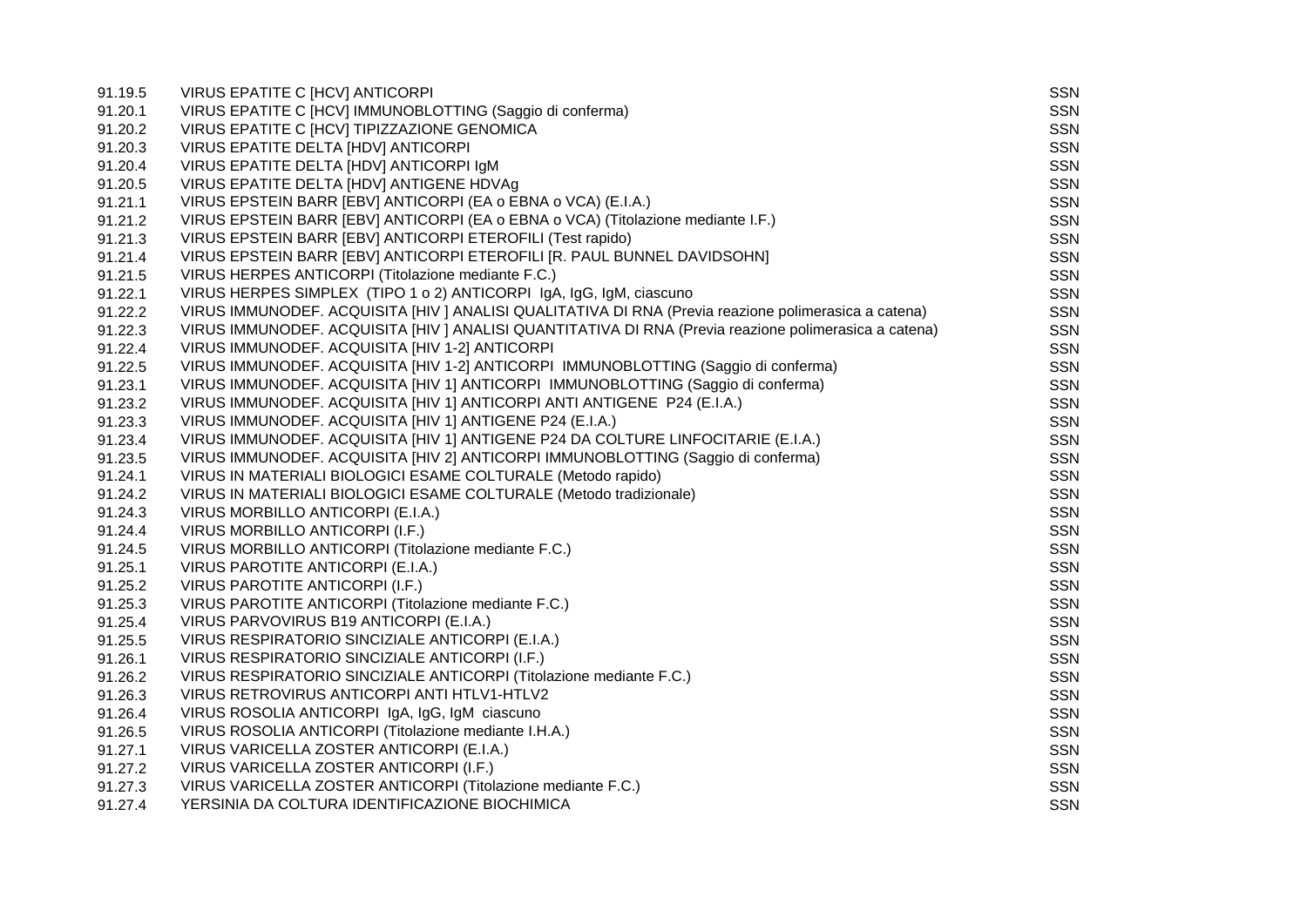| 91.27.5 | YERSINIA NELLE FECI ESAME COLTURALE                                           | SSN        |
|---------|-------------------------------------------------------------------------------|------------|
| 91.28.1 | ANALISI CITOGENETICA PER PATOLOGIA DA FRAGILITA' CROMOSOMICA                  | <b>SSN</b> |
| 91.28.2 | ANALISI CITOGENETICA PER RICERCA SITI FRAGILI                                 | <b>SSN</b> |
| 91.28.3 | ANALISI CITOGENETICA PER SCAMBI DI CROMATIDI FRATELLI                         | <b>SSN</b> |
| 91.28.4 | ANALISI CITOGENETICA PER STUDIO MOSAICISMO CROMOSOMICO                        | <b>SSN</b> |
| 91.28.5 | ANALISI CITOGENETICA PER STUDIO RIARRANGIAMENTI CROMOSOMICI INDOTTI           | SSN        |
| 91.29.1 | ANALISI DEL DNA ED IBRIDAZIONE CON SONDA MOLECOLARE (Southern blot)           | <b>SSN</b> |
| 91.29.2 | ANALISI DEL DNA PER POLIMORFISMO                                              | <b>SSN</b> |
| 91.29.3 | ANALISI DI MUTAZIONE DEL DNA                                                  | <b>SSN</b> |
| 91.29.4 | ANALISI DI MUTAZIONE DEL DNA                                                  | <b>SSN</b> |
| 91.29.5 | ANALISI DI MUTAZIONE DEL DNA                                                  | <b>SSN</b> |
| 91.30.1 | ANALISI DI MUTAZIONI DEL DNA                                                  | <b>SSN</b> |
| 91.30.2 | ANALISI DI POLIMORFISMI (str, VNTR)                                           | SSN        |
| 91.30.3 | ANALISI DI SEGMENTI DI DNA MEDIANTE SEQUENZIAMENTO                            | <b>SSN</b> |
| 91.30.4 | CARIOTIPO AD ALTA RISOLUZIONE                                                 | SSN        |
| 91.30.5 | CARIOTIPO DA METAFASI DI FIBROBLASTI O DI ALTRI TESSUTI (Mat. abortivo, ecc.) | <b>SSN</b> |
| 91.31.1 | CARIOTIPO DA METAFASI DI LIQUIDO AMNIOTICO                                    | <b>SSN</b> |
| 91.31.2 | CARIOTIPO DA METAFASI LINFOCITARIE                                            | SSN        |
| 91.31.3 | CARIOTIPO DA METAFASI SPONTANEE DI MIDOLLO OSSEO                              | <b>SSN</b> |
| 91.31.4 | CARIOTIPO DA METAFASI SPONTANEE DI VILLI CORIALI                              | <b>SSN</b> |
| 91.31.5 | COLORAZIONE AGGIUNTIVA IN BANDE: Actinomicina D                               | <b>SSN</b> |
| 91.32.1 | COLORAZIONE AGGIUNTIVA IN BANDE: Bandeggio C                                  | SSN        |
| 91.32.2 | COLORAZIONE AGGIUNTIVA IN BANDE: Bandeggio G                                  | <b>SSN</b> |
| 91.32.3 | COLORAZIONE AGGIUNTIVA IN BANDE: Bandeggio G ad alta risoluzione              | <b>SSN</b> |
| 91.32.4 | COLORAZIONE AGGIUNTIVA IN BANDE: Bandeggio NOR                                | <b>SSN</b> |
| 91.32.5 | COLORAZIONE AGGIUNTIVA IN BANDE: Bandeggio Q                                  | <b>SSN</b> |
| 91.33.1 | COLORAZIONE AGGIUNTIVA IN BANDE: Bandeggio R                                  | <b>SSN</b> |
| 91.33.2 | COLORAZIONE AGGIUNTIVA IN BANDE: Bandeggio T                                  | <b>SSN</b> |
| 91.33.3 | COLORAZIONE AGGIUNTIVA IN BANDE: Distamicina A                                | SSN        |
| 91.33.4 | COLTURA DI AMNIOCITI                                                          | SSN        |
| 91.33.5 | COLTURA DI CELLULE DI ALTRI TESSUTI                                           | <b>SSN</b> |
| 91.34.1 | <b>COLTURA DI FIBROBLASTI</b>                                                 | <b>SSN</b> |
| 91.34.2 | COLTURA DI LINEE CELLULARI STABILIZZATE CON VIRUS                             | <b>SSN</b> |
| 91.34.3 | COLTURA DI LINEE LINFOCITARIE STABILIZZATE CON VIRUS O INTERLEUCHINA          | SSN        |
| 91.34.4 | COLTURA DI LINFOCITI FETALI CON PHA                                           | <b>SSN</b> |
| 91.34.5 | COLTURA DI LINFOCITI PERIFERICI CON PHA O ALTRI MITOGENI                      | <b>SSN</b> |
| 91.35.1 | COLTURA DI MATERIALE ABORTIVO                                                 | <b>SSN</b> |
| 91.35.2 | COLTURA SEMISOLIDA DI CELLULE EMOPOIETICHE                                    | <b>SSN</b> |
| 91.35.3 | COLTURA DI VILLI CORIALI (A breve termine)                                    | <b>SSN</b> |
| 91.35.4 | <b>COLTURA DI VILLI CORIALI</b>                                               | <b>SSN</b> |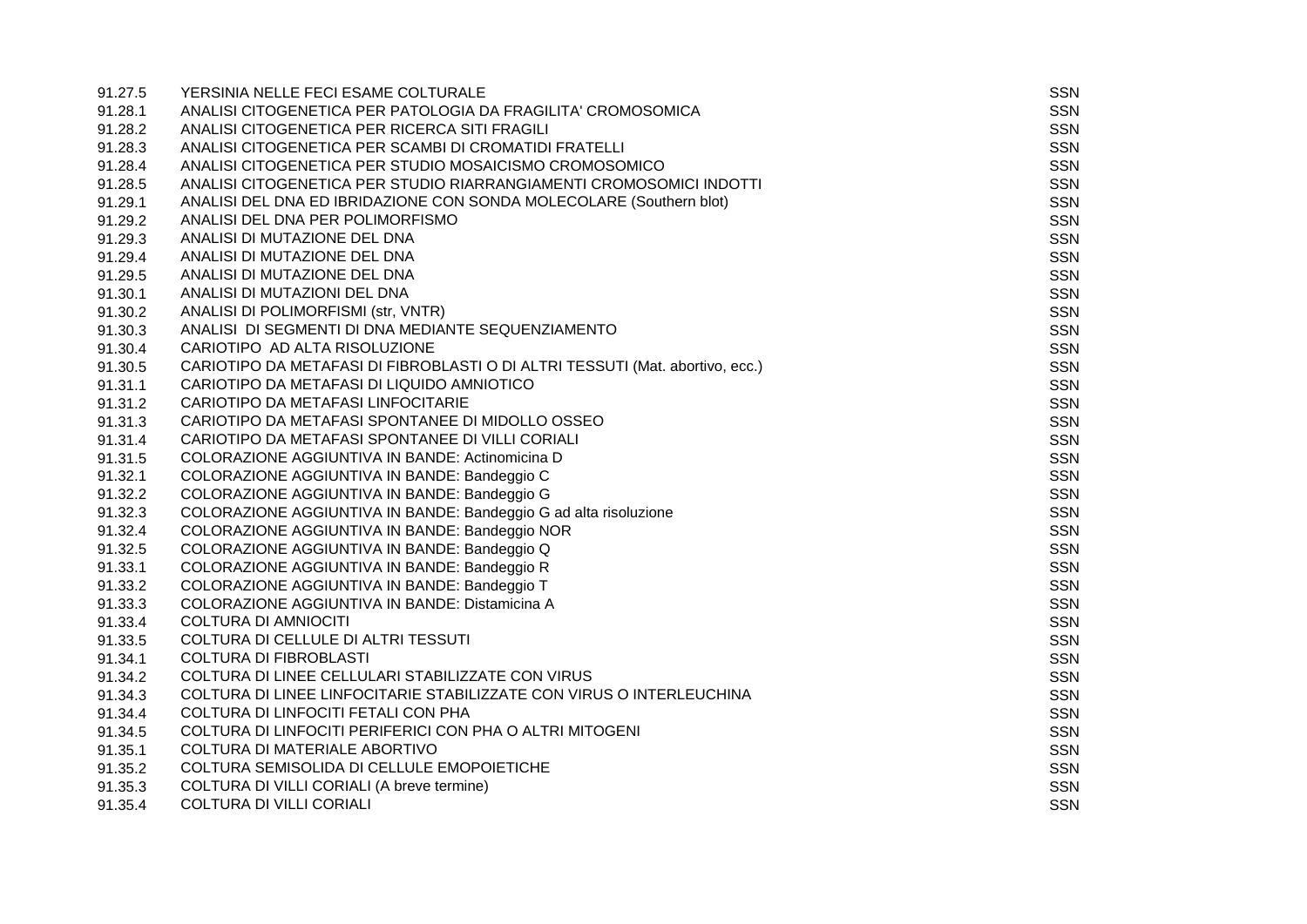| 91.35.5 | COLTURA PER STUDIO DEL CROMOSOMA X A REPLICAZIONE TARDIVA                               | <b>SSN</b> |
|---------|-----------------------------------------------------------------------------------------|------------|
| 91.36.1 | CONSERVAZIONE DI CAMPIONI DI DNA O DI RNA                                               | SSN        |
| 91.36.2 | CRIOCONSERVAZIONE IN AZOTO LIQUIDO DI COLTURE CELLULARI                                 | <b>SSN</b> |
| 91.36.3 | CRIOCONSERVAZIONE IN AZOTO LIQUIDO DI CELLULE E TESSUTI                                 | <b>SSN</b> |
| 91.36.4 | DIGESTIONE DI DNA CON ENZIMI DI RESTRIZIONE                                             | <b>SSN</b> |
| 91.36.5 | ESTRAZIONE DI DNA O DI RNA (nucleare o mitocondriale)                                   | <b>SSN</b> |
| 91.37.1 | IBRIDAZIONE CON SONDA MOLECOLARE                                                        | <b>SSN</b> |
| 91.37.2 | IBRIDAZIONE IN SITU (FISH) SU METAFASI, NUCLEI INTERFASICI, TESSUTI                     | <b>SSN</b> |
| 91.37.3 | IBRIDAZIONE IN SITU (FISH) SU METAFASI, NUCLEI INTERFASICI, TESSUTI                     | <b>SSN</b> |
| 91.37.4 | IBRIDAZIONE IN SITU (FISH) SU METAFASI, NUCLEI INTERFASICI, TESSUTI                     | <b>SSN</b> |
| 91.37.5 | IBRIDAZIONE IN SITU (FISH) SU METAFASI, NUCLEI INTERFASICI, TESSUTI                     | <b>SSN</b> |
| 91.38.1 | RICERCA MUTAZIONE (DGGE)                                                                | <b>SSN</b> |
| 91.38.2 | RICERCA MUTAZIONE (SSCP)                                                                | <b>SSN</b> |
| 91.38.3 | SINTESI DI OLIGONUCLEOTIDI (Ciascuno)                                                   | <b>SSN</b> |
| 91.38.4 | ANALISI DEL DNA CELLULARE PER LO STUDIO CITOMETRICO DEL CICLO CELLULARE E DELLA PLOIDIA | <b>SSN</b> |
| 91.38.5 | ES. CITOLOGICO CERVICO VAGINALE [PAP test]                                              | <b>SSN</b> |
| 91.39.1 | ES. CITOLOGICO DA AGOASPIRAZIONE Nas                                                    | <b>SSN</b> |
| 91.39.2 | ES. CITOLOGICO DI ESPETTORATO (Fino a 5 vetrini e/o colorazioni)                        | <b>SSN</b> |
| 91.39.3 | ES. CITOLOGICO DI VERSAMENTI (Fino a 5 vetrini e/o colorazioni)                         | <b>SSN</b> |
| 91.39.4 | ES. CITOLOGICO URINE PER RICERCA CELLULE NEOPLASTICHE                                   | <b>SSN</b> |
| 91.39.5 | ES. ISTOCITOPATOLOGICO ARTICOLAZIONI: Tessuto fibrotendineo                             | <b>SSN</b> |
| 91.40.1 | ES. ISTOCITOPATOLOGICO ARTICOLAZIONI: Biopsia sinoviale, biopsia tendinea               | <b>SSN</b> |
| 91.40.2 | ES. ISTOCITOPATOLOGICO BULBO OCULARE: Biopsia semplice                                  | <b>SSN</b> |
| 91.40.3 | ES. ISTOCITOPATOLOGICO CAVO ORALE: Biopsia semplice                                     | <b>SSN</b> |
| 91.40.4 | ES. ISTOCITOPATOLOGICO CUTE (Shave o punch)                                             | <b>SSN</b> |
| 91.40.5 | ES. ISTOCITOPATOLOGICO CUTE E/O TESSUTI MOLLI: Biopsia escissionale                     | <b>SSN</b> |
| 91.41.1 | ES. ISTOCITOPATOLOGICO CUTE E/O TESSUTI MOLLI: Biopsia incisionale                      | <b>SSN</b> |
| 91.41.2 | ES. ISTOCITOPATOLOGICO APP. DIGERENTE: Agobiopsia epatica                               | <b>SSN</b> |
| 91.41.3 | ES. ISTOCITOPATOLOGICO APP. DIGERENTE: Biopsia endoscopica (Sede unica)                 | <b>SSN</b> |
| 91.41.4 | ES. ISTOCITOPATOLOGICO APP. DIGERENTE: Biopsia endoscopica (Sedi multiple)              | <b>SSN</b> |
| 91.41.5 | ES. ISTOCITOPATOLOGICO APP. DIGERENTE: Biopsia ghiandola salivare                       | <b>SSN</b> |
| 91.42.1 | ES. ISTOCITOPATOLOGICO APP. DIGERENTE: Polipectomia endoscopica (Sedi multiple)         | <b>SSN</b> |
| 91.42.2 | ES. ISTOCITOPATOLOGICO APP. DIGERENTE: Polipectomia endoscopica (Singola)               | <b>SSN</b> |
| 91.42.3 | ES. ISTOCITOPATOLOGICO APP. MUSCOLO SCHELETRICO: Biopsia incisionale o punch            | <b>SSN</b> |
| 91.42.4 | ES. ISTOCITOPATOLOGICO APP. RESPIRATORIO: Agobiopsia pleurica                           | <b>SSN</b> |
| 91.42.5 | ES. ISTOCITOPATOLOGICO APP. RESPIRATORIO: Biopsia cavit.nasali                          | <b>SSN</b> |
| 91.43.1 | ES. ISTOCITOPATOLOGICO APP. RESPIRATORIO: Biopsia endobronchiale (Sede unica)           | <b>SSN</b> |
| 91.43.2 | ES. ISTOCITOPATOLOGICO APP. RESPIRATORIO: Biopsia endobronchiale (Sedi multiple)        | <b>SSN</b> |
| 91.43.3 | ES. ISTOCITOPATOLOGICO APP. RESPIRATORIO: Biopsia laringea                              | <b>SSN</b> |
| 91.43.4 | ES. ISTOCITOPATOLOGICO APP. RESPIRATORIO: Biopsia vie aeree (Sedi multiple)             | <b>SSN</b> |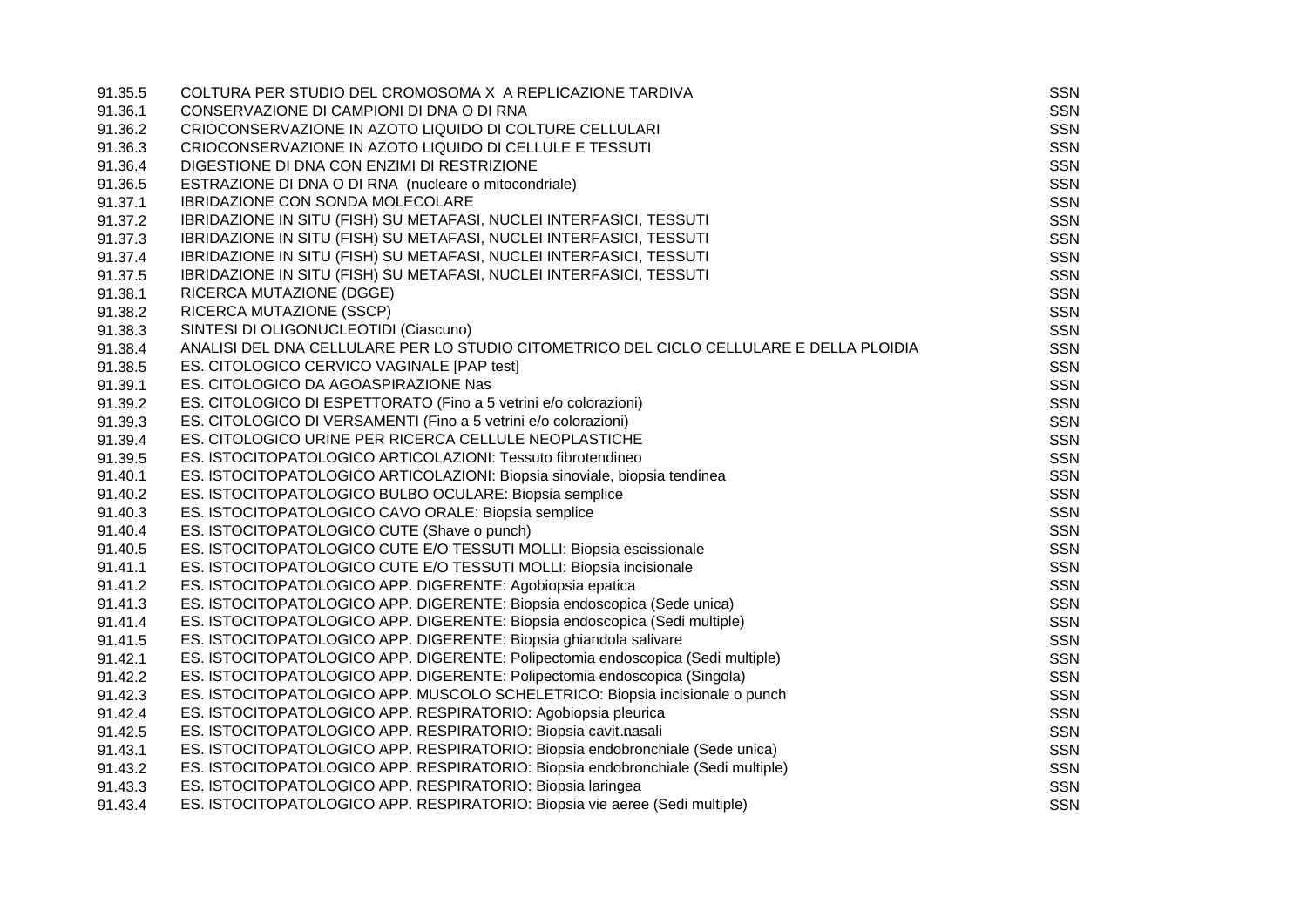| 91.43.5 | ES. ISTOCITOPATOLOGICO APP. UROGENITALE: Agobiopsia ovarica                            | <b>SSN</b> |
|---------|----------------------------------------------------------------------------------------|------------|
| 91.44.1 | ES. ISTOCITOPATOLOGICO APP. UROGENITALE: Agobiopsia prostatica                         | <b>SSN</b> |
| 91.44.2 | ES. ISTOCITOPATOLOGICO APP. UROGENITALE: Biopsia annessi testicolari                   | <b>SSN</b> |
| 91.44.3 | ES. ISTOCITOPATOLOGICO APP. UROGENITALE: Biopsia cervicale e endometriale              | <b>SSN</b> |
| 91.44.4 | ES. ISTOCITOPATOLOGICO APP. UROGENITALE: Biopsia cervice uterina                       | <b>SSN</b> |
| 91.44.5 | ES. ISTOCITOPATOLOGICO APP. UROGENITALE: Biopsia endometriale (VABRA)                  | <b>SSN</b> |
| 91.45.1 | ES. ISTOCITOPATOLOGICO APP. UROGENITALE: Biopsia endoscopica vescicale (Sede unica)    | <b>SSN</b> |
| 91.45.2 | ES. ISTOCITOPATOLOGICO APP. UROGENITALE: Biopsia endoscopica vescicale (Sedi multiple) | <b>SSN</b> |
| 91.45.3 | ES. ISTOCITOPATOLOGICO APP. UROGENITALE: Biopsia pene                                  | <b>SSN</b> |
| 91.45.4 | ES. ISTOCITOPATOLOGICO APP. UROGENITALE: Biopsia testicolare                           | <b>SSN</b> |
| 91.45.5 | ES. ISTOCITOPATOLOGICO APP. UROGENITALE: Biopsia vaginale                              | <b>SSN</b> |
| 91.46.1 | ES. ISTOCITOPATOLOGICO APP. UROGENITALE: Biopsia vulvare (Sede unica)                  | <b>SSN</b> |
| 91.46.2 | ES. ISTOCITOPATOLOGICO APP. UROGENITALE: Biopsia vulvare (Sedi multiple)               | <b>SSN</b> |
| 91.46.3 | ES. ISTOCITOPATOLOGICO APP. UROGENITALE: Biopsie cervicali (Sedi multiple)             | <b>SSN</b> |
| 91.46.4 | ES. ISTOCITOPATOLOGICO APP. UROGENITALE: Polipectomia endocervicale                    | <b>SSN</b> |
| 91.46.5 | ES. ISTOCITOPATOLOGICO MAMMELLA: Biopsia stereotassica                                 | <b>SSN</b> |
| 91.47.1 | ES. ISTOCITOPATOLOGICO MAMMELLA: Nodulectomia                                          | <b>SSN</b> |
| 91.47.2 | ES. ISTOCITOPATOLOGICO SISTEMA EMOPOIETICO: Agobiopsia linfonodale                     | <b>SSN</b> |
| 91.47.3 | ES. ISTOCITOPATOLOGICO SISTEMA EMOPOIETICO: Agobiopsia linfonodale (Sedi multiple)     | <b>SSN</b> |
| 91.47.4 | ES. ISTOCITOPATOLOGICO SISTEMA EMOPOIETICO: Asportazione di linfonodo superficiale     | <b>SSN</b> |
| 91.47.5 | ES. ISTOCITOPATOLOGICO SISTEMA EMOPOIETICO: Biopsia osteo midollare                    | <b>SSN</b> |
| 91.48.1 | ES. ISTOCITOPATOLOGICO SISTEMA ENDOCRINO: Agobiopsia tiroidea                          | <b>SSN</b> |
| 91.48.2 | ES. ISTOCITOPATOLOGICO S.N.P.: Biopsia di nervo periferico                             | <b>SSN</b> |
| 91.48.3 | ES. ISTOCITOPATOLOGICO ULTRASTRUTTURALE (S.E.M., T.E.M.)                               | <b>SSN</b> |
| 91.48.4 | PRELIEVO CITOLOGICO                                                                    | <b>SSN</b> |
| 91.48.5 | PRELIEVO DI SANGUE ARTERIOSO                                                           | <b>SSN</b> |
| 91.49.1 | PRELIEVO DI SANGUE CAPILLARE                                                           | <b>SSN</b> |
| 91.49.2 | PRELIEVO DI SANGUE VENOSO                                                              | <b>SSN</b> |
| 91.49.3 | PRELIEVO MICROBIOLOGICO                                                                | <b>SSN</b> |
| 91.90.1 | ESAME ALLERGOLOGICO STRUMENTALE PER ORTICARIE FISICHE                                  | <b>SSN</b> |
| 91.90.2 | INDAGINI FOTOBIOLOGICHE PER FOTODERMATOSI [FOTO PATCH TEST]                            | <b>SSN</b> |
| 91.90.3 | INDAGINI FOTOBIOLOGICHE PER FOTODERMATOSI [FOTOTEST]                                   | <b>SSN</b> |
| 91.90.4 | SCREENING ALLERGOLOGICO PER INALANTI (Fino a 7 allergeni)                              | <b>SSN</b> |
| 91.90.5 | TEST EPICUTANEI A LETTURA RITARDATA [PATCH TEST] (Fino a 20 allergeni)                 | <b>SSN</b> |
| 91.90.6 | TEST PERCUTANEI E INTRACUTANEI A LETTURA IMMEDIATA (Fino a 12 allergeni)               | <b>SSN</b> |
| 92.01.1 | <b>CAPTAZIONE TIROIDEA</b>                                                             | <b>SSN</b> |
| 92.01.2 | SCINTIGRAFIA TIROIDEA CON CAPTAZIONE, CON O SENZA PROVE FARMACOLOGICHE                 | <b>SSN</b> |
| 92.01.3 | <b>SCINTIGRAFIA TIROIDEA</b>                                                           | <b>SSN</b> |
| 92.01.4 | SCINTIGRAFIA TIROIDEA CON INDICATORI POSITIVI                                          | <b>SSN</b> |
| 92.02.1 | <b>SCINTIGRAFIA EPATICA</b>                                                            | <b>SSN</b> |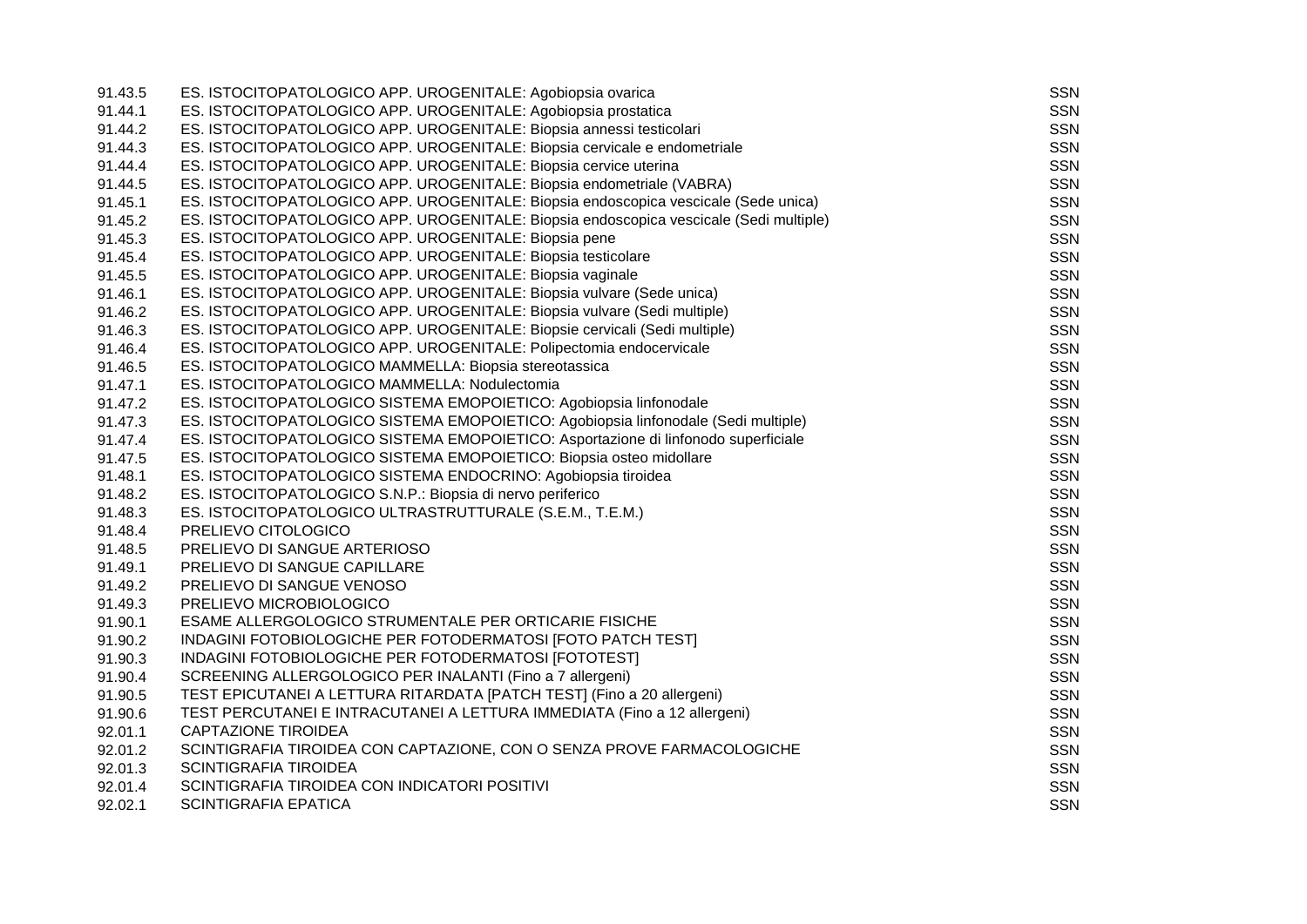| 92.02.2  | SCINTIGRAFIA EPATICA PER RICERCA DI LESIONI ANGIOMATOSE                  | <b>SSN</b> |
|----------|--------------------------------------------------------------------------|------------|
| 92.02.3  | SCINTIGRAFIA SEQUENZIALE EPATOBILIARE, INCLUSA COLECISTI,                | SSN        |
| 92.02.4  | SCINTIGRAFIA EPATICA CON INDICATORI POSITIVI                             | <b>SSN</b> |
| 92.02.5  | TOMOSCINTIGRAFIA EPATICA                                                 | <b>SSN</b> |
| 92.03.1  | <b>SCINTIGRAFIA RENALE</b>                                               | <b>SSN</b> |
| 92.03.2  | SCINTIGRAFIA RENALE CON ANGIOSCINTIGRAFIA                                | SSN        |
| 92.03.3  | SCINTIGRAFIA SEQUENZIALE RENALE                                          | <b>SSN</b> |
| 92.03.31 | MISURA DEL FILTRATO GLOMERULARE O DEL FLUSSO PLASMATICO RENALE           | SSN        |
| 92.03.4  | STUDIO DEL REFLUSSO VESCICO-URETERALE                                    | <b>SSN</b> |
| 92.03.5  | <b>TOMOSCINTIGRAFIA RENALE</b>                                           | <b>SSN</b> |
| 92.04.1  | SCINTIGRAFIA SEQUENZIALE DELLE GHIANDOLE SALIVARI CON STUDIO FUNZIONALE  | <b>SSN</b> |
| 92.04.2  | STUDIO DEL TRANSITO ESOFAGO-GASTRO-DUODENALE                             | <b>SSN</b> |
| 92.04.3  | STUDIO DEL REFLUSSO GASTRO-ESOFAGEO O DUODENO-GASTRICO                   | <b>SSN</b> |
| 92.04.4  | VALUTAZIONE DELLE GASTROENTERORRAGIE                                     | <b>SSN</b> |
| 92.04.5  | STUDIO DELLA PERMEABILITA' INTESTINALE                                   | SSN        |
| 92.05.1  | SCINTIGRAFIA MIOCARDICA DI PERFUSIONE,                                   | <b>SSN</b> |
| 92.05.11 | SCINTIGRAFIA MIOCARDICA DI PERFUSIONE A RIPOSO, PER STUDIO DI VITALITA'  | SSN        |
| 92.05.2  | SCINTIGRAFIA MIOCARDICA CON INDICATORI DI LESIONE                        | <b>SSN</b> |
| 92.05.3  | ANGIOCARDIOSCINTIGRAFIA DI PRIMO PASSAGGIO (FIRST PASS)                  | <b>SSN</b> |
| 92.05.4  | ANGIOCARDIOSCINTIGRAFIA ALL'EQUILIBRIO                                   | <b>SSN</b> |
| 92.05.5  | <b>SCINTIGRAFIA SPLENICA</b>                                             | <b>SSN</b> |
| 92.05.6  | SCINTIGRAFIA DEL MIDOLLO OSSEO TOTAL BODY                                | SSN        |
| 92.09.1  | TOMOSCINTIGRAFIA MIOCARDICA (PET) DI PERFUSIONE A RIPOSO E DOPO STIMOLO  | SSN        |
| 92.09.2  | TOMOSCINTIGRAFIA MIOCARDICA (SPET) DI PERFUSIONE A RIPOSO O DOPO STIMOLO | <b>SSN</b> |
| 92.09.3  | TOMOSCINTIGRAFIA MIOCARDICA CON INDICATORI DI LESIONE                    | <b>SSN</b> |
| 92.09.4  | DETERMINAZIONE DEL VOLUME PLASMATICO O DEL VOLUME ERITROCITARIO          | <b>SSN</b> |
| 92.09.5  | STUDIO DI SOPRAVVIVENZA DEGLI ERITROCITI, CINETICA DIFFERENZIALE         | <b>SSN</b> |
| 92.09.6  | STUDIO COMPLETO DELLA FERROCINETICA                                      | <b>SSN</b> |
| 92.09.7  | STUDIO DELLA CINETICA DELLE PIASTRINE O DEI LEUCOCITI,                   | <b>SSN</b> |
| 92.11.1  | SCINTIGRAFIA CEREBRALE, STATICA, STUDIO COMPLETO                         | <b>SSN</b> |
| 92.11.2  | SCINTIGRAFIA CEREBRALE CON ANGIOSCINTIGRAFIA, STUDIO COMPLETO            | <b>SSN</b> |
| 92.11.3  | VALUTAZIONE DELLE DERIVAZIONI LIQUORALI                                  | <b>SSN</b> |
| 92.11.4  | DETERMINAZIONE E LOCALIZZAZIONE PERDITE DI LCR                           | <b>SSN</b> |
| 92.11.5  | TOMOSCINTIGRAFIA CEREBRALE (SPET)                                        | <b>SSN</b> |
| 92.11.6  | TOMOSCINTIGRAFIA CEREBRALE (PET)                                         | <b>SSN</b> |
| 92.11.7  | TOMOSCINTIGRAFIA CEREBRALE (PET)                                         | <b>SSN</b> |
| 92.11.8  | TOMOSCINTIGRAFIA METABOLICA (PET)                                        | <b>SSN</b> |
| 92.13    | SCINTIGRAFIA DELLE PARATIROIDI                                           | <b>SSN</b> |
| 92.14.1  | SCINTIGRAFIA OSSEA O ARTICOLARE SEGMENTARIA                              | SSN        |
| 92.14.2  | SCINTIGRAFIA OSSEA O ARTICOLARE SEGMENTARIA POLIFASICA                   | <b>SSN</b> |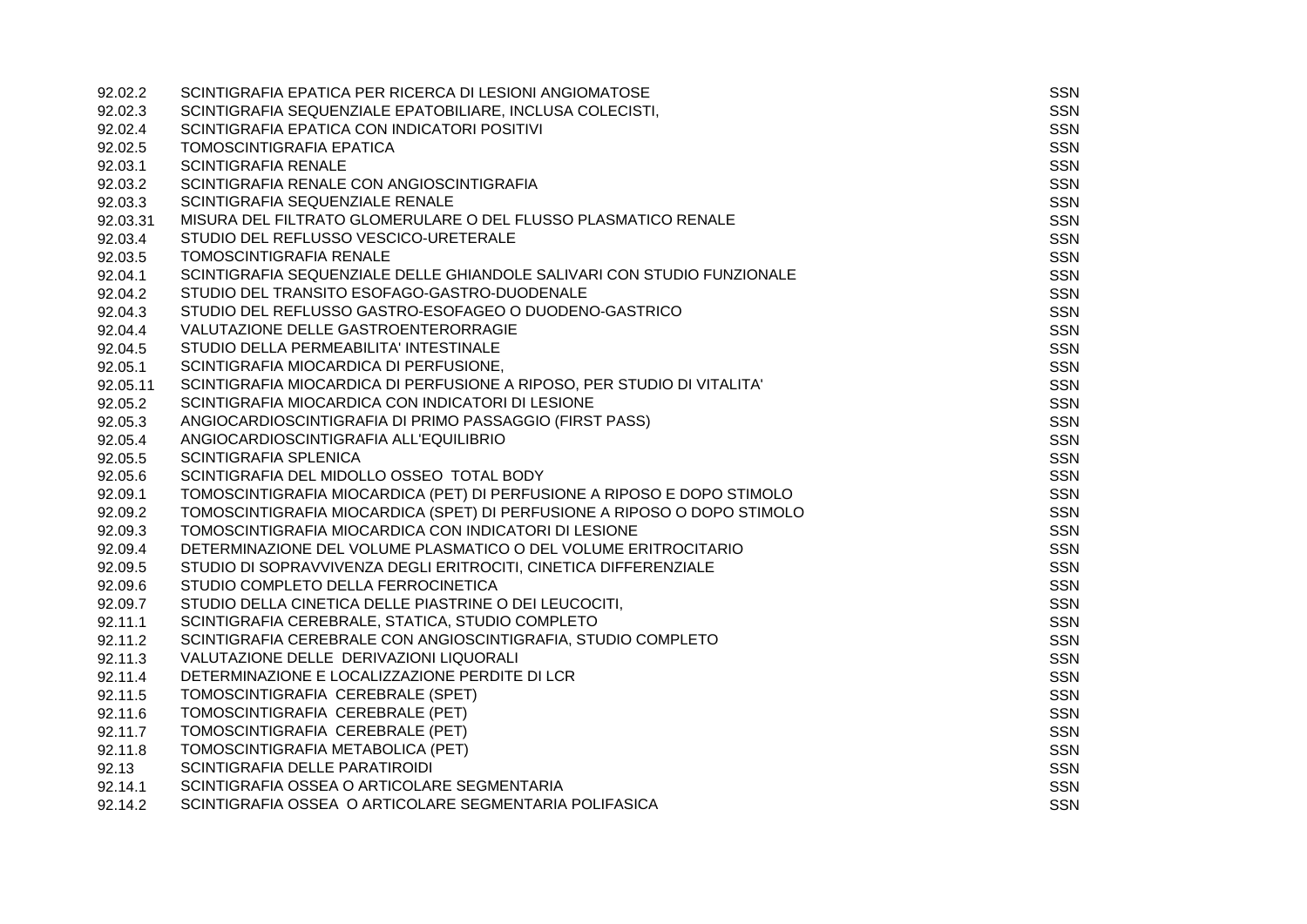| 92.15.1  | SCINTIGRAFIA POLMONARE PERFUSIONALE                                      | SSN        |
|----------|--------------------------------------------------------------------------|------------|
| 92.15.2  | SCINTIGRAFIA POLMONARE VENTILATORIA                                      | SSN        |
| 92.15.3  | STUDIO QUANTITATIVO DIFFERENZIALE DELLA FUNZIONE POLMONARE               | <b>SSN</b> |
| 92.15.4  | SCINTIGRAFIA POLMONARE CON INDICATORE POSITIVO                           | <b>SSN</b> |
| 92.15.5  | TOMOSCINTIGRAFIA POLMONARE                                               | <b>SSN</b> |
| 92.16.1  | SCINTIGRAFIA LINFATICA E LINFOGHIANDOLARE SEGMENTARIA                    | <b>SSN</b> |
| 92.18.1  | SCINTIGRAFIA GLOBALE CORPOREA CON INDICATORI POSITIVI                    | <b>SSN</b> |
| 92.18.11 | SCINTIGRAFIA SEGMENTARIA CORPOREA CON INDICATORI POSITIVI                | <b>SSN</b> |
| 92.18.12 | TOMOSCINTIGRAFIA (SPET) CON INDICATORI POSITIVI                          | <b>SSN</b> |
| 92.18.2  | SCINTIGRAFIA OSSEA O ARTICOLARE                                          | <b>SSN</b> |
| 92.18.21 | TOMOSCINTIGRAFIA OSSEA (SPET)                                            | <b>SSN</b> |
| 92.18.3  | RICERCA DI METASTASI DI TUMORI TIROIDEI                                  | <b>SSN</b> |
| 92.18.4  | SCINTIGRAFIA GLOBALE CORPOREA CON CELLULE AUTOLOGHE MARCATE              | <b>SSN</b> |
| 92.18.5  | SCINTIGRAFIA GLOBALE CORPOREA CON TRACCIANTI IMMUNOLOGICI E RECETTORIALI | <b>SSN</b> |
| 92.18.6  | TOMOSCINTIGRAFIA GLOBALE CORPOREA (PET)                                  | <b>SSN</b> |
| 92.19.1  | SCINTIGRAFIA SURRENALICA CORTICALE                                       | <b>SSN</b> |
| 92.19.2  | SCINTIGRAFIA SURRENALICA MIDOLLARE                                       | <b>SSN</b> |
| 92.19.3  | SCINTIGRAFIA DEI TESTICOLI                                               | <b>SSN</b> |
| 92.19.5  | ANGIOSCINTIGRAFIA (ANGIOGRAFIA, VENOGRAFIA RADIOISOTOPICA)               | <b>SSN</b> |
| 92.19.6  | SCINTIGRAFIA SEGMENTARIA DOPO SCINTIGRAFIA TOTAL BODY                    | <b>SSN</b> |
| 92.21.1  | <b>ROENTGENTERAPIA</b>                                                   | <b>SSN</b> |
| 92.23.1  | <b>TELECOBALTOTERAPIA</b>                                                | <b>SSN</b> |
| 92.23.2  | <b>TELECOBALTOTERAPIA</b>                                                | <b>SSN</b> |
| 92.23.3  | <b>TELECOBALTOTERAPIA</b>                                                | <b>SSN</b> |
| 92.24.1  | TELETERAPIA CON ACCELERATORE LINEARE                                     | SSN        |
| 92.24.2  | TELETERAPIA CON ACCELERATORE LINEARE                                     | <b>SSN</b> |
| 92.24.3  | TELETERAPIA CON ACCELERATORE LINEARE                                     | <b>SSN</b> |
| 92.24.4  | RADIOTERAPIA STEREOTASSICA                                               | <b>SSN</b> |
| 92.25.1  | TELETERAPIA CON ELETTRONI A UNO O PIU' CAMPI FISSI                       | <b>SSN</b> |
| 92.25.2  | IRRADIAZIONE CUTANEA TOTALE CON ELETTRONI (TSEI/TSEBI)                   | SSN        |
| 92.27.1  | BRACHITERAPIA ENDOCAVITARIA                                              | <b>SSN</b> |
| 92.27.2  | BRACHITERAPIA INTERSTIZIALE                                              | <b>SSN</b> |
| 92.27.3  | BRACHITERAPIA DI SUPERFICIE (HDR)                                        | <b>SSN</b> |
| 92.27.4  | BRACHITERAPIA INTERSTIZIALE                                              | <b>SSN</b> |
| 92.27.5  | BETATERAPIA DI CONTATTO                                                  | <b>SSN</b> |
| 92.28.1  | <b>TERAPIA DEGLI IPERTIROIDISMI</b>                                      | <b>SSN</b> |
| 92.28.2  | <b>TERAPIA DEGLI IPERTIROIDISMI</b>                                      | <b>SSN</b> |
| 92.28.3  | <b>TERAPIA ENDOCAVITARIA</b>                                             | <b>SSN</b> |
| 92.28.4  | <b>TERAPIA CON ANTICORPI MONOCLONALI</b>                                 | <b>SSN</b> |
| 92.28.5  | <b>TERAPIA CON ANTICORPI MONOCLONALI</b>                                 | <b>SSN</b> |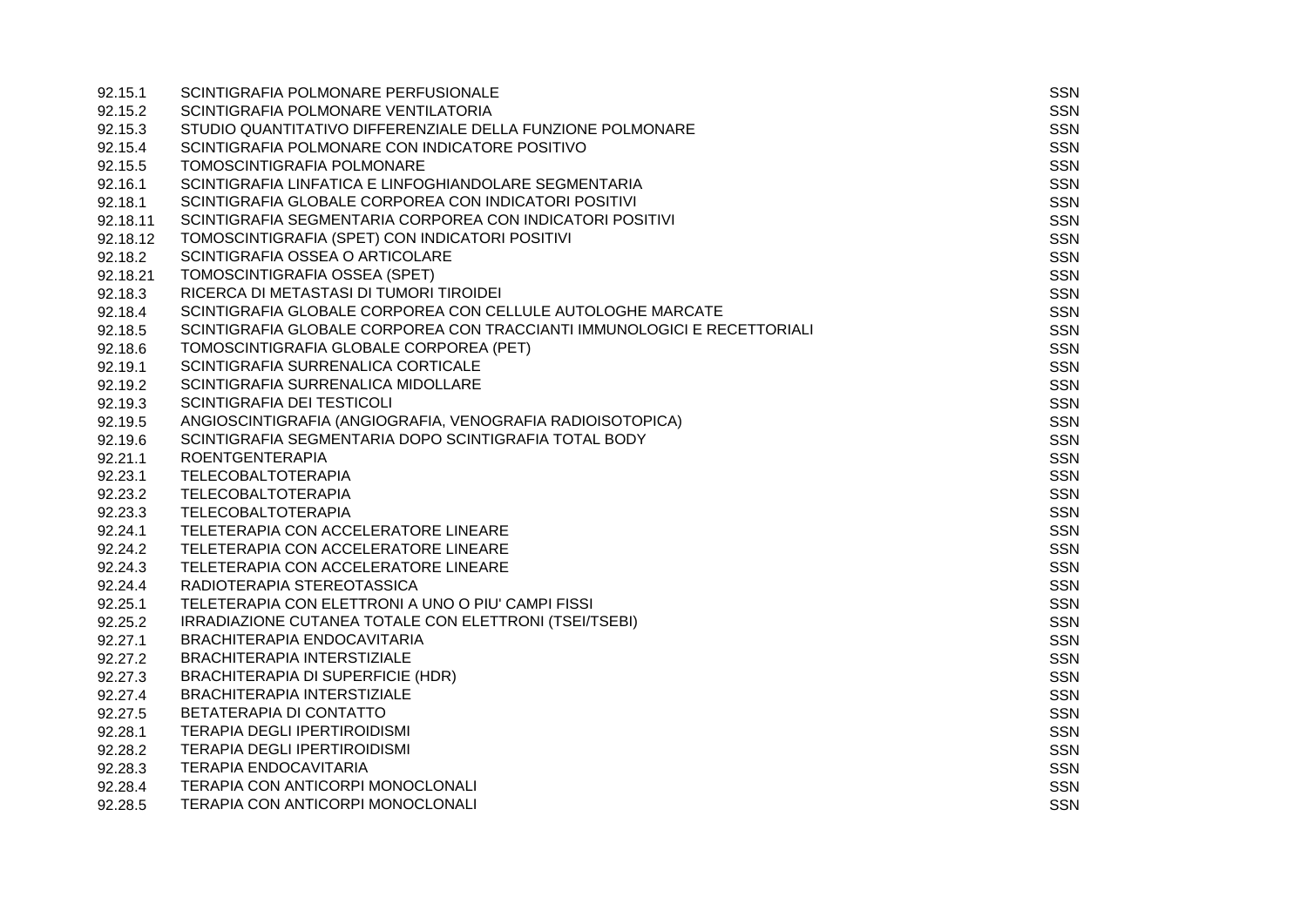| 92.28.6 | TERAPIA PALLIATIVA DEL DOLORE DA METASTASI OSSEE                                     | <b>SSN</b> |
|---------|--------------------------------------------------------------------------------------|------------|
| 92.29.1 | INDIVIDUAZIONE DEL VOLUME BERSAGLIO E SIMULAZIONE                                    | <b>SSN</b> |
| 92.29.2 | INDIVIDUAZIONE DEL VOLUME BERSAGLIO E SIMULAZIONE                                    | <b>SSN</b> |
| 92.29.3 | INDIVIDUAZIONE DEL VOLUME BERSAGLIO E SIMULAZIONE                                    | <b>SSN</b> |
| 92.29.4 | STUDIO FISICO-DOSIMETRICO                                                            | <b>SSN</b> |
| 92.29.5 | STUDIO FISICO-DOSIMETRICO CON ELABORATORE SU SCANSIONI TC                            | <b>SSN</b> |
| 92.29.6 | <b>DOSIMETRIA IN VIVO</b>                                                            | <b>SSN</b> |
| 92.29.7 | SCHERMATURA PERSONALIZZATA                                                           | <b>SSN</b> |
| 92.29.8 | SISTEMA DI IMMOBILIZZAZIONE PERSONALIZZATO                                           | <b>SSN</b> |
| 92.29.9 | PREPARAZIONE DI COMPENSATORI SAGOMATI                                                | <b>SSN</b> |
| 93.01.1 | VALUTAZIONE FUNZIONALE GLOBALE                                                       | <b>SSN</b> |
| 93.01.2 | VALUTAZIONE FUNZIONALE SEGMENTARIA                                                   | <b>SSN</b> |
| 93.01.3 | VALUTAZIONE MONOFUNZIONALE                                                           | <b>SSN</b> |
| 93.01.4 | VALUTAZIONE FUNZIONALE DELLE FUNZIONI CORTICALI SUPERIORI                            | <b>SSN</b> |
| 93.02   | VALUTAZIONE ORTOTTICA                                                                | <b>SSN</b> |
| 93.03   | <b>VALUTAZIONE PROTESICA</b>                                                         | <b>SSN</b> |
| 93.04.1 | VALUTAZIONE MANUALE DI FUNZIONE MUSCOLARE                                            | <b>SSN</b> |
| 93.04.2 | VALUTAZIONE MANUALE DI FUNZIONE MUSCOLARE                                            | <b>SSN</b> |
| 93.05.1 | ANALISI CINEMATICA DELL' ARTO SUPERIORE O INFERIORE O DEL TRONCO                     | <b>SSN</b> |
| 93.05.2 | ANALISI DINAMOMETRICA DELL' ARTO SUPERIORE O INFERIORE O DEL TRONCO                  | SSN        |
| 93.05.3 | ANALISI DINAMOMETRICA ISOCINETICA SEGMENTALE                                         | <b>SSN</b> |
| 93.05.4 | <b>TEST POSTUROGRAFICO</b>                                                           | <b>SSN</b> |
| 93.05.5 | TEST STABILOMETRICO STATICO E DINAMICO                                               | <b>SSN</b> |
| 93.08.1 | ELETTROMIOGRAFIA SEMPLICE [EMG]                                                      | <b>SSN</b> |
| 93.08.2 | ELETTROMIOGRAFIA SINGOLA FIBRA                                                       | <b>SSN</b> |
| 93.08.3 | ELETTROMIOGRAFIA DI UNITA' MOTORIA                                                   | <b>SSN</b> |
| 93.08.4 | ELETTROMIOGRAFIA DI MUSCOLI SPECIALI [Laringei, perineali]                           | <b>SSN</b> |
| 93.08.5 | <b>RISPOSTE RIFLESSE</b>                                                             | <b>SSN</b> |
| 93.08.6 | STIMOLAZIONE RIPETITIVA                                                              | <b>SSN</b> |
| 93.08.7 | TEST PER TETANIA LATENTE                                                             | <b>SSN</b> |
| 93.08.8 | TEST DI ISCHEMIA PROLUNGATA                                                          | <b>SSN</b> |
| 93.09.1 | VELOCITA' DI CONDUZIONE NERVOSA MOTORIA                                              | <b>SSN</b> |
| 93.09.2 | VELOCITA' DI CONDUZIONE NERVOSA SENSITIVA                                            | <b>SSN</b> |
| 93.10   | Disabilità conseguenti a patologie del S.N.C. polidistrettuale post-acute e croniche | <b>SSN</b> |
| 93.11.1 | RIEDUCAZIONE MOTORIA INDIVIDUALE IN MOTULESO GRAVE                                   | <b>SSN</b> |
| 93.11.2 | RIEDUCAZIONE MOTORIA INDIVIDUALE IN MOTULESO GRAVE                                   | <b>SSN</b> |
| 93.11.3 | RIEDUCAZIONE MOTORIA INDIVIDUALE IN MOTULESO SEGMENTALE                              | <b>SSN</b> |
| 93.11.4 | RIEDUCAZIONE MOTORIA INDIVIDUALE IN MOTULESO SEGMENTALE                              | <b>SSN</b> |
| 93.11.5 | RIEDUCAZIONE MOTORIA IN GRUPPO                                                       | <b>SSN</b> |
| 93.15   | MOBILIZZAZIONE DELLA COLONNA VERTEBRALE (kinesiterapia del rachide in toto)          | <b>SSN</b> |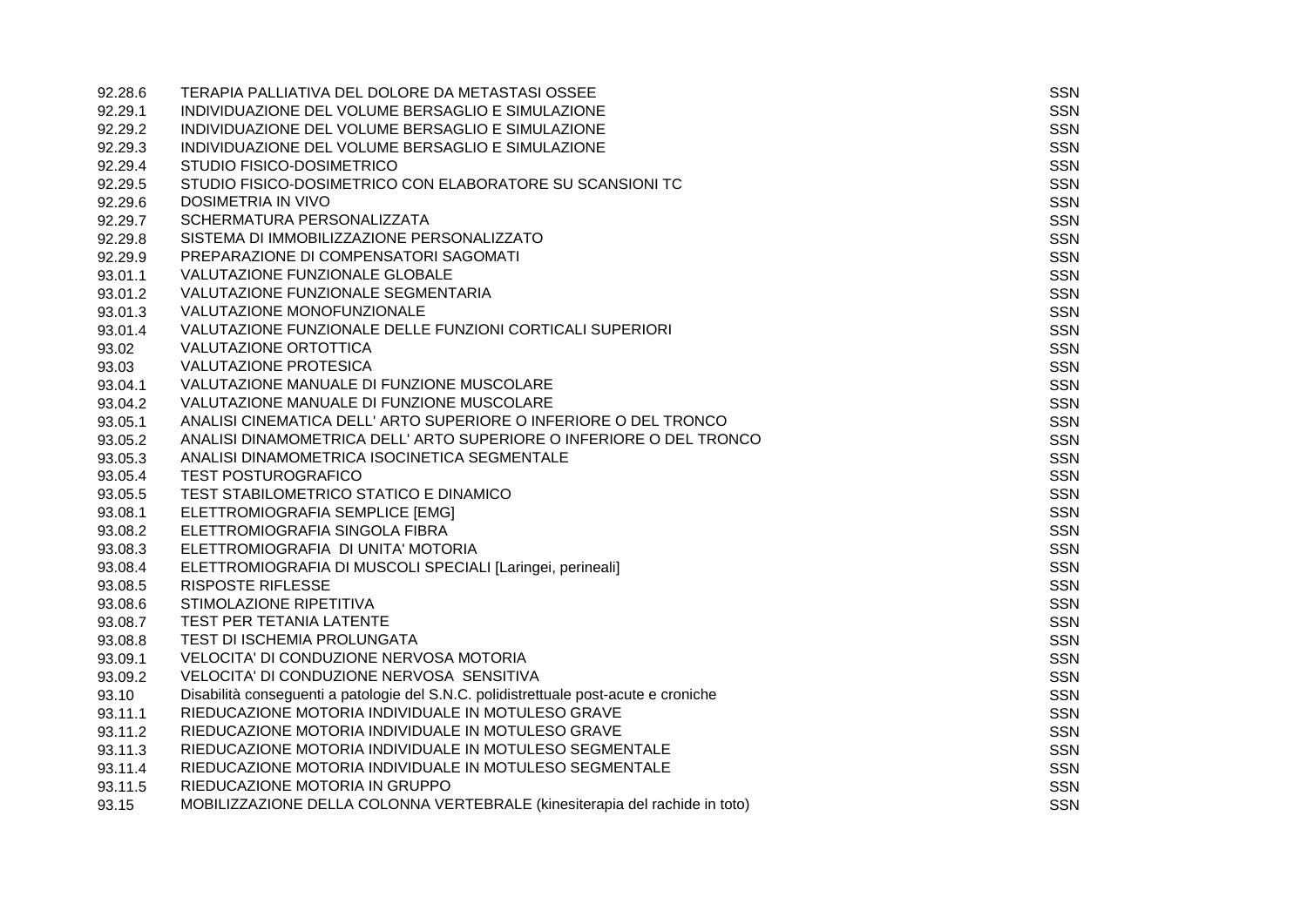| 93.15.1  | Manipolazione della colonna vertebrale (segmento cervicale) per seduta                        | SSN        |
|----------|-----------------------------------------------------------------------------------------------|------------|
| 93.15.2  | Manipolazione della colonna vertebrale (segmento dorsale) per seduta                          | <b>SSN</b> |
| 93.15.3  | Manipolazione della colonna vertebrale (segmento lombare) per seduta                          | <b>SSN</b> |
| 93.16    | MOBILIZZAZIONE DI ALTRE ARTICOLAZIONI                                                         | <b>SSN</b> |
| 93.18.1  | <b>ESERCIZI RESPIRATORI</b>                                                                   | <b>SSN</b> |
| 93.18.2  | <b>ESERCIZI RESPIRATORI</b>                                                                   | <b>SSN</b> |
| 93.19.1  | ESERCIZI POSTURALI - PROPRIOCETTIVI                                                           | SSN        |
| 93.19.2  | ESERCIZI POSTURALI - PROPRIOCETTIVI                                                           | <b>SSN</b> |
| 93.20    | Disabilità conseguenti a patologie del S.N.C. monodistrettuale post-acute e croniche          | <b>SSN</b> |
| 93.22    | TRAINING DEAMBULATORI E DEL PASSO                                                             | <b>SSN</b> |
| 93.26    | RISOLUZIONE MANUALE DI ADERENZE ARTICOLARI                                                    | <b>SSN</b> |
| 93.29    | ALTRE CORREZIONI FORZATE DI DEFORMITA'                                                        | <b>SSN</b> |
| 93.30    | Disabilità conseguenti a patologie del S.N. periferico polidistrettuale post-acute e croniche | <b>SSN</b> |
| 93.31.1  | ESERCIZIO ASSISTITO IN ACQUA                                                                  | <b>SSN</b> |
| 93.31.2  | ESERCIZIO ASSISTITO IN ACQUA                                                                  | <b>SSN</b> |
| 93.31.3  | <b>IDROMASSOTERAPIA</b>                                                                       | <b>SSN</b> |
| 93.33.1  | GINNASTICA VASCOLARE IN ACQUA                                                                 | <b>SSN</b> |
| 93.33.2  | GINNASTICA VASCOLARE IN ACQUA                                                                 | <b>SSN</b> |
| 93.34.1  | DIATERMIA AD ONDE CORTE E MICROONDE (radar terapia e marconiterapia)                          | <b>SSN</b> |
| 93.35.1  | AGOPUNTURA CON MOXA REVULSIVANTE                                                              | <b>SSN</b> |
| 93.35.2  | <b>IRRADIAZIONE INFRAROSSA</b>                                                                | <b>SSN</b> |
| 93.35.3  | PARAFFINOTERAPIA                                                                              | <b>SSN</b> |
| 93.35.4  | <b>IPERTERMIA NAS</b>                                                                         | <b>SSN</b> |
| 93.36    | RIABILITAZIONE CARDIOLOGICA                                                                   | <b>SSN</b> |
| 93.37    | <b>TRAINING PRENATALE</b>                                                                     | <b>SSN</b> |
| 93.39.1  | MASSOTERAPIA DISTRETTUALE-RIFLESSOGENA                                                        | <b>SSN</b> |
| 93.39.2  | MASSOTERAPIA PER DRENAGGIO LINFATICO                                                          | <b>SSN</b> |
| 93.39.3  | PRESSOTERAPIA O PRESSO-DEPRESSOTERAPIA INTERMITTENTE                                          | <b>SSN</b> |
| 93.39.4  | ELETTROTERAPIA ANTALGICA                                                                      | <b>SSN</b> |
| 93.39.5  | ELETTROTERAPIA ANTALGICA                                                                      | <b>SSN</b> |
| 93.39.6  | ELETTROTERAPIA DI MUSCOLI NORMO O DENERVATI DELLA MANO O DEL VISO                             | <b>SSN</b> |
| 93.39.7  | ELETTROTERAPIA DI MUSCOLI NORMO O DENERVATI DI ALTRI DISTRETTI                                | <b>SSN</b> |
| 93.39.8  | <b>MAGNETOTERAPIA</b>                                                                         | <b>SSN</b> |
| 93.39.9  | <b>ULTRASONOTERAPIA</b>                                                                       | <b>SSN</b> |
| 93.40    | Disabilità conseguenti a patologie del S.N. periferico monodistrettuale post-acute e croniche | <b>SSN</b> |
| 93.43.1  | <b>TRAZIONE SCHELETRICA</b>                                                                   | <b>SSN</b> |
| 93.46    | ALTRE TRAZIONI CUTANEE DEGLI ARTI                                                             | <b>SSN</b> |
| 93.50.01 | Disabilità secondarie a patologie osteomioarticolari post-traumatiche monodistrettuale        | <b>SSN</b> |
| 93.50.02 | Disabilità secondarie a patologie osteomioarticolari post-traumatiche polidistrettuale        | <b>SSN</b> |
| 93.51    | APPLICAZIONE DI CORSETTO GESSATO                                                              | <b>SSN</b> |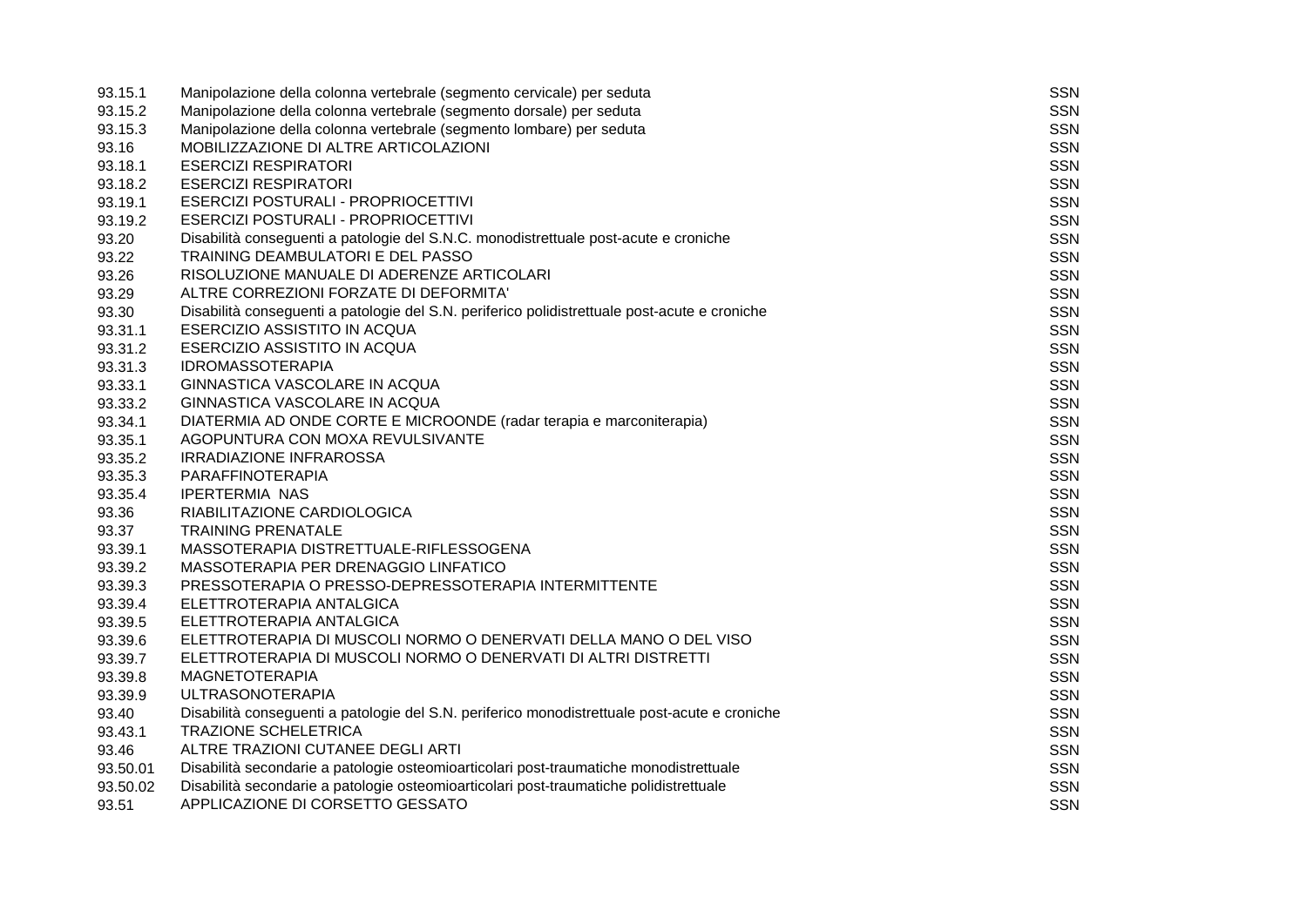| 93.52    | APPLICAZIONE DI SUPPORTO PER IL COLLO                                                        | <b>SSN</b> |
|----------|----------------------------------------------------------------------------------------------|------------|
| 93.53    | APPLICAZIONE DI ALTRO CORSETTO GESSATO                                                       | <b>SSN</b> |
| 93.54.1  | BENDAGGIO CON DOCCIA DI IMMOBILIZZAZIONE                                                     | <b>SSN</b> |
| 93.54.2  | BENDAGGIO DESAULT AMIDATO O GESSATO                                                          | <b>SSN</b> |
| 93.54.3  | APPARECCHIO GESSATO: TORACO-BRACHIALE, COSCIA-PIEDE                                          | <b>SSN</b> |
| 93.54.4  | APPARECCHIO GESSATO: OMERO-MANO, STIVALE                                                     | <b>SSN</b> |
| 93.54.5  | APPARECCHIO GESSATO: AVAMBRACCIO-MANO                                                        | <b>SSN</b> |
| 93.54.6  | APPARECCHIO GESSATO: GINOCCHIO                                                               | <b>SSN</b> |
| 93.54.7  | APPARECCHIO GESSATO: POLSO, MANO, PIEDE                                                      | <b>SSN</b> |
| 93.54.8  | DOCCIA GESSATA DI DITO DELLA MANO O DEL PIEDE                                                | <b>SSN</b> |
| 93.56.1  | <b>FASCIATURA SEMPLICE</b>                                                                   | <b>SSN</b> |
| 93.56.2  | BENDAGGIO ALLA COLLA DI ZINCO DI COSCIA-PIEDE                                                | <b>SSN</b> |
| 93.56.3  | BENDAGGIO ALLA COLLA DI ZINCO DI GAMBA-PIEDE                                                 | <b>SSN</b> |
| 93.56.4  | <b>BENDAGGIO ADESIVO ELASTICO</b>                                                            | <b>SSN</b> |
| 93.56.5  | <b>BENDAGGIO A 8 PER CLAVICOLA</b>                                                           | <b>SSN</b> |
| 93.56.6  | MEDICAZIONE DI SHANZ                                                                         | <b>SSN</b> |
| 93.56.7  | <b>ALTRO BENDAGGIO</b>                                                                       | <b>SSN</b> |
| 93.57.1  | MEDICAZIONE DI USTIONI                                                                       | <b>SSN</b> |
| 93.60.01 | Disabilità secondarie a patologie osteomioarticolari degenerative monodistrettuale           | <b>SSN</b> |
| 93.60.02 | Disabilità secondarie a patologie osteomioarticolari degenerative polidistrettuale           | <b>SSN</b> |
| 93.70    | Disabilità conseguenti a esiti di gravi ustioni e interventi chirurgici o di tipo demolitivo | <b>SSN</b> |
| 93.71.1  | TRAINING PER DISLESSIA                                                                       | <b>SSN</b> |
| 93.71.2  | <b>TRAINING PER DISLESSIA</b>                                                                | <b>SSN</b> |
| 93.71.3  | TRAINING PER DISCALCULIA                                                                     | <b>SSN</b> |
| 93.71.4  | <b>TRAINING PER DISCALCULIA</b>                                                              | <b>SSN</b> |
| 93.72.1  | <b>TRAINING PER DISFASIA</b>                                                                 | <b>SSN</b> |
| 93.72.2  | <b>TRAINING PER DISFASIA</b>                                                                 | <b>SSN</b> |
| 93.78.1  | RIABILITAZIONE DEL CIECO                                                                     | <b>SSN</b> |
| 93.78.2  | RIABILITAZIONE DEL CIECO                                                                     | <b>SSN</b> |
| 93.80.01 | Disabilità conseguenti a patologie internistiche-cardiologico                                | <b>SSN</b> |
| 93.80.02 | Disabilità conseguenti a patologie internistiche-respiratorie                                | <b>SSN</b> |
| 93.80.03 | Disabilità conseguenti a patologie internistiche-vescicale                                   | <b>SSN</b> |
| 93.82.1  | TERAPIA EDUCAZIONALE DEL DIABETICO                                                           | <b>SSN</b> |
| 93.82.2  | TERAPIA EDUCAZIONALE DEL DIABETICO                                                           | <b>SSN</b> |
| 93.83    | <b>TERAPIA OCCUPAZIONALE</b>                                                                 | <b>SSN</b> |
| 93.83.1  | <b>TERAPIA OCCUPAZIONALE</b>                                                                 | <b>SSN</b> |
| 93.89.1  | TRAINING CONDIZIONAMENTO AUDIOMETRICO INFANTILE                                              | <b>SSN</b> |
| 93.89.2  | TRAINING PER DISTURBI COGNITIVI                                                              | <b>SSN</b> |
| 93.89.3  | <b>TRAINING PER DISTURBI COGNITIVI</b>                                                       | <b>SSN</b> |
| 93.90    | Trattamento dei paramorfismi e dimorfismi nell'età evolutiva                                 | <b>SSN</b> |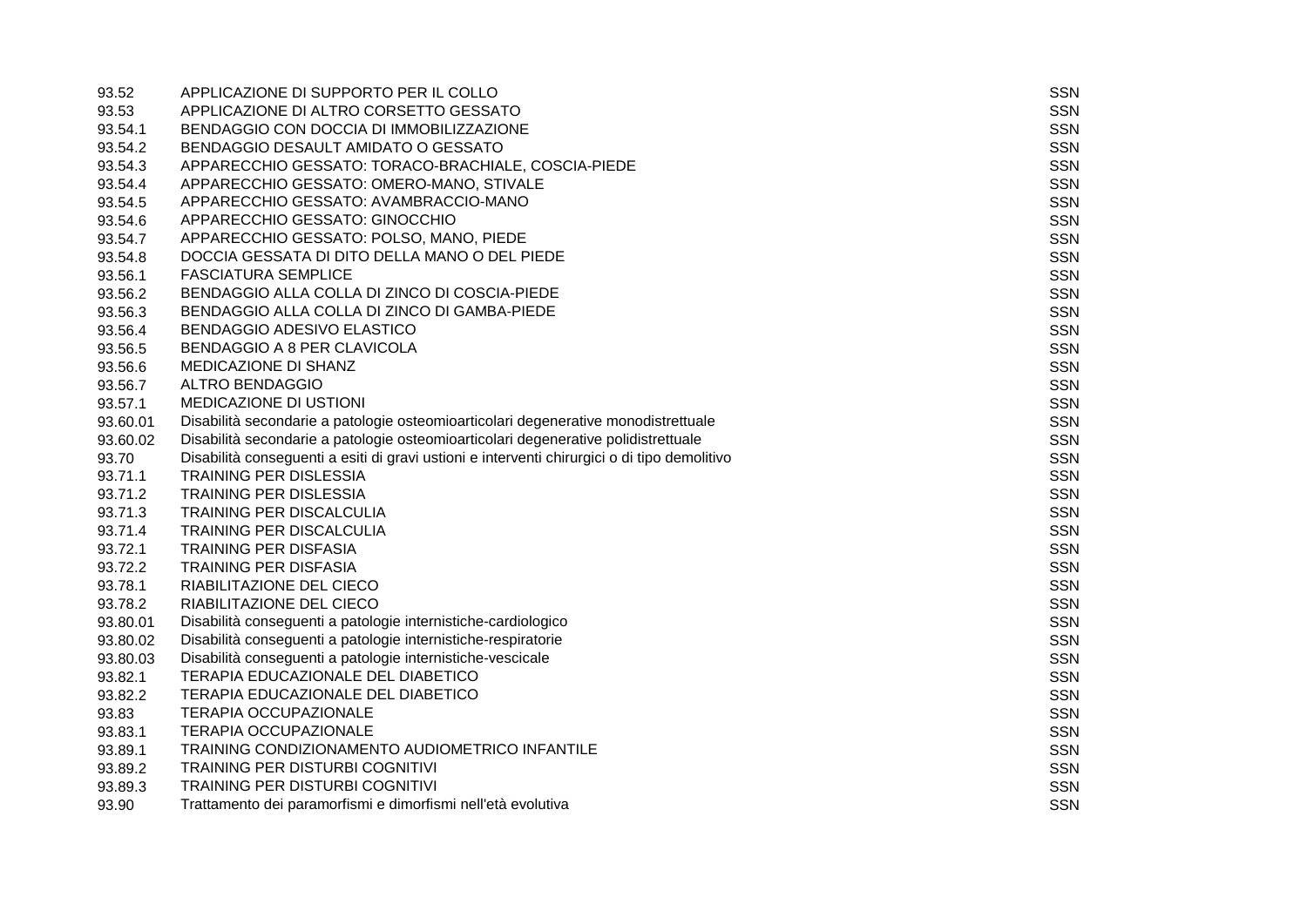| 93.91   | RESPIRAZIONE A PRESSIONE POSITIVA INTERMITTENTE                      | <b>SSN</b> |
|---------|----------------------------------------------------------------------|------------|
| 93.94   | MEDICAMENTO RESPIRATORIO SOMMINISTRATO PER MEZZO DI NEBULIZZATORE    | <b>SSN</b> |
| 93.95   | OSSIGENAZIONE IPERBARICA                                             | <b>SSN</b> |
| 93.99   | ALTRE PROCEDURE RESPIRATORIE                                         | <b>SSN</b> |
| 93.99.1 | <b>BRONCOINSTILLAZIONI</b>                                           | <b>SSN</b> |
| 94.01.1 | SOMMINISTRAZIONE DI TEST DI INTELLIGENZA                             | <b>SSN</b> |
| 94.01.2 | SOMMINISTRAZIONE DI TEST DI DETERIORAMENTO O SVILUPPO INTELLETTIVO   | <b>SSN</b> |
| 94.02.1 | SOMMINISTRAZIONE DI TEST DELLA MEMORIA                               | <b>SSN</b> |
| 94.02.2 | TEST DELLA SCALA DI MEMORIA DI WECHSLER [WMS]                        | <b>SSN</b> |
| 94.08.1 | SOMMINISTRAZIONE DI TEST DELLE FUNZIONI ESECUTIVE                    | <b>SSN</b> |
| 94.08.2 | SOMMINISTRAZIONE DI TEST DELLE ABILITA' VISUO SPAZIALI               | <b>SSN</b> |
| 94.08.3 | SOMMINISTRAZIONE DI TEST PROIETTIVI E DELLA PERSONALITA'             | <b>SSN</b> |
| 94.08.4 | ESAME DELL' AFASIA                                                   | <b>SSN</b> |
| 94.08.5 | TEST DI VALUTAZIONE DELLA DISABILITA' SOCIALE                        | <b>SSN</b> |
| 94.08.6 | TEST DI VALUTAZIONE DEL CARICO FAMILIARE E DELLE STRATEGIE DI COPING | <b>SSN</b> |
| 94.09   | COLLOQUIO PSICOLOGICO CLINICO                                        | <b>SSN</b> |
| 94.12.1 | VISITA PSICHIATRICA DI CONTROLLO                                     | <b>SSN</b> |
| 94.19.1 | <b>COLLOQUIO PSICHIATRICO</b>                                        | <b>SSN</b> |
| 94.3    | PSICOTERAPIA INDIVIDUALE                                             | <b>SSN</b> |
| 94.32   | <b>IPNOTERAPIA</b>                                                   | <b>SSN</b> |
| 94.42   | PSICOTERAPIA FAMILIARE                                               | <b>SSN</b> |
| 94.44   | PSICOTERAPIA DI GRUPPO                                               | <b>SSN</b> |
| 95.01   | <b>ESAME PARZIALE DELL'OCCHIO</b>                                    | <b>SSN</b> |
| 95.02   | ESAME COMPLESSIVO DELL'OCCHIO                                        | <b>SSN</b> |
| 95.03.1 | STUDIO DELLA TOPOGRAFIA CORNEALE                                     | <b>SSN</b> |
| 95.05   | STUDIO DEL CAMPO VISIVO                                              | <b>SSN</b> |
| 95.06   | STUDIO DELLA SENSIBILITA' AL COLORE                                  | SSN        |
| 95.07   | STUDIO DELL'ADATTABILITA' AL BUIO                                    | <b>SSN</b> |
| 95.07.1 | STUDIO DELLA SENSIBILITA' AL CONTRASTO                               | <b>SSN</b> |
| 95.09.1 | <b>ESAME DEL FUNDUS OCULI</b>                                        | <b>SSN</b> |
| 95.09.2 | <b>ESOFTALMOMETRIA</b>                                               | <b>SSN</b> |
| 95.09.3 | <b>CHERATOESTESIOMETRIA</b>                                          | <b>SSN</b> |
| 95.11   | FOTOGRAFIA DEL FUNDUS                                                | <b>SSN</b> |
| 95.11.1 | FOTOGRAFIA DEL SEGMENTO ANTERIORE                                    | <b>SSN</b> |
| 95.12   | ANGIOGRAFIA CON FLUORESCEINA O ANGIOSCOPIA OCULARE                   | <b>SSN</b> |
| 95.13   | <b>ECOGRAFIA OCULARE</b>                                             | <b>SSN</b> |
| 95.13.1 | PACHIMETRIA CORNEALE                                                 | <b>SSN</b> |
| 95.13.2 | <b>BIOMICROSCOPIA CORNEALE</b>                                       | <b>SSN</b> |
| 95.14   | STUDIO RADIOLOGICO DELL'OCCHIO                                       | <b>SSN</b> |
| 95.15   | STUDIO DELLA MOTILITA' OCULARE                                       | <b>SSN</b> |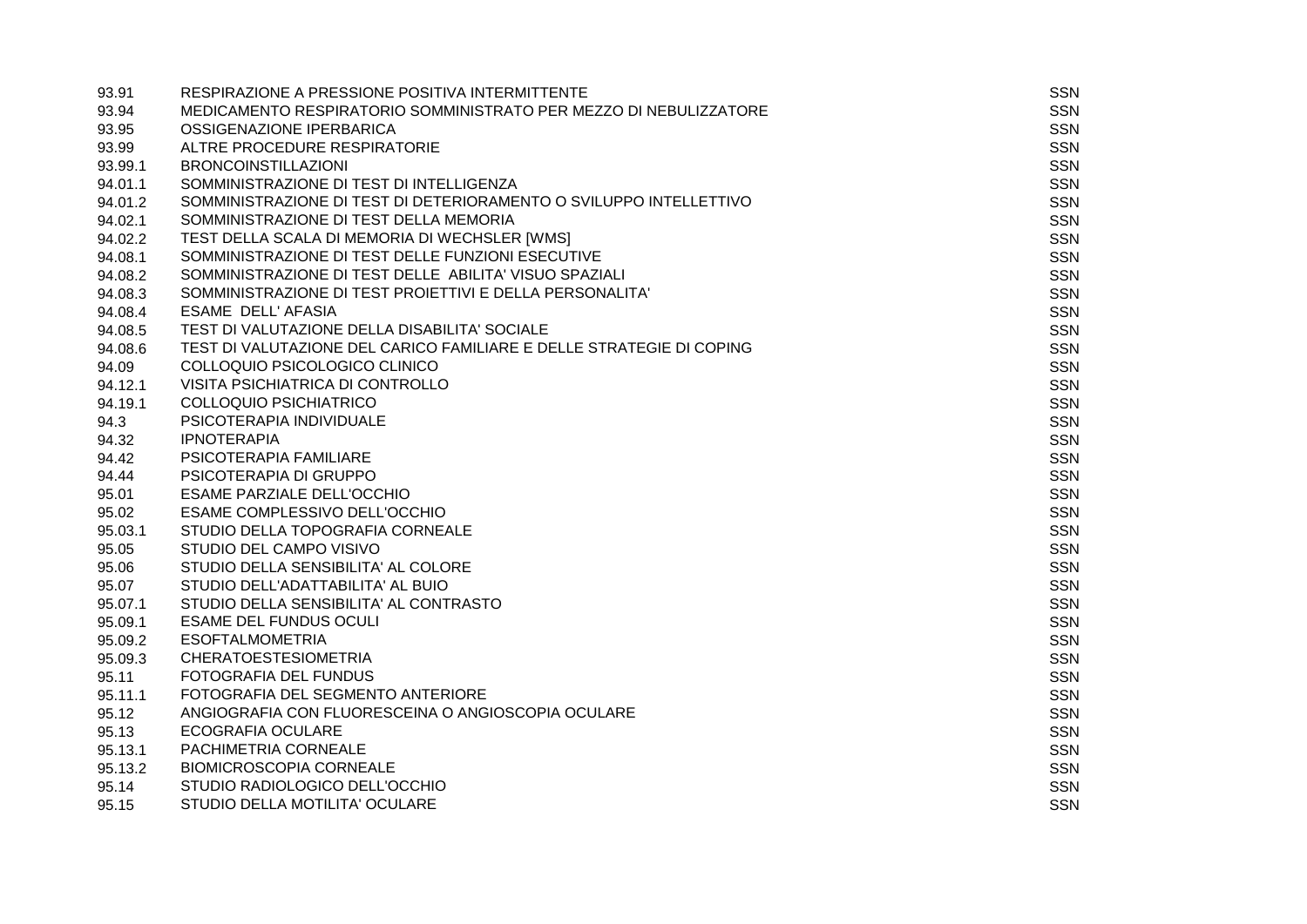| 95.2    | TEST FUNZIONALI OBIETTIVI DELL'OCCHIO                         | <b>SSN</b> |
|---------|---------------------------------------------------------------|------------|
| 95.21   | ELETTRORETINOGRAFIA (ERG, FLASH-PATTERN)                      | SSN        |
| 95.22   | ELETTROOCULOGRAFIA (EOG)                                      | <b>SSN</b> |
| 95.23   | POTENZIALI EVOCATI VISIVI (VEP)                               | <b>SSN</b> |
| 95.23.1 | <b>INTERFEROMETRIA</b>                                        | <b>SSN</b> |
| 95.24.1 | STUDIO DEL NISTAGMO REGISTRATO SPONTANEO O POSIZIONALE        | <b>SSN</b> |
| 95.24.2 | STUDIO DEL NISTAGMO REGISTRATO PROVOCATO                      | SSN        |
| 95.25   | ELETTROMIOGRAFIA DELL'OCCHIO (EMG)                            | <b>SSN</b> |
| 95.26   | TONOGRAFIA, TEST DI PROVOCAZIONE E ALTRI TEST PER IL GLAUCOMA | <b>SSN</b> |
| 95.35   | <b>TRAINING ORTOTTICO</b>                                     | <b>SSN</b> |
| 95.41.1 | <b>ESAME AUDIOMETRICO TONALE</b>                              | <b>SSN</b> |
| 95.41.2 | <b>ESAME AUDIOMETRICO VOCALE</b>                              | <b>SSN</b> |
| 95.41.3 | AUDIOMETRIA AUTOMATICA                                        | <b>SSN</b> |
| 95.41.4 | ESAME AUDIOMETRICO CONDIZIONATO INFANTILE                     | <b>SSN</b> |
| 95.42   | <b>IMPEDENZOMETRIA</b>                                        | <b>SSN</b> |
| 95.43   | VALUTAZIONE AUDIOLOGICA                                       | <b>SSN</b> |
| 95.44.1 | TEST CLINICO DELLA FUNZIONALITA' VESTIBOLARE                  | <b>SSN</b> |
| 95.44.2 | ESAME CLINICO DELLA FUNZIONALITA' VESTIBOLARE                 | <b>SSN</b> |
| 95.45   | STIMOLAZIONI VESTIBOLARI ROTATORIE                            | <b>SSN</b> |
| 95.46   | ALTRI TEST AUDIOMETRICI O DELLA FUNZIONALITA' VESTIBOLARE     | <b>SSN</b> |
| 95.47   | <b>ESAME DELL' UDITO NAS</b>                                  | <b>SSN</b> |
| 95.48.1 | MESSA A PUNTO DI MEZZI PER L'UDITO                            | <b>SSN</b> |
| 95.48.2 | CONTROLLO PROTESICO ELETTROACUSTICO                           | <b>SSN</b> |
| 95.48.3 | MISURE PROTESICHE IN SITU                                     | <b>SSN</b> |
| 95.48.4 | TEST DI STIMOLAZIONE ELETTRICA AL PROMONTORIO                 | <b>SSN</b> |
| 95.49   | ADATTAMENTO IMPIANTI COCLEARI                                 | <b>SSN</b> |
| 96.17   | INSERZIONE DI DIAFRAMMA VAGINALE                              | <b>SSN</b> |
| 96.18   | INSERZIONE DI ALTRO PESSARIO VAGINALE                         | <b>SSN</b> |
| 96.22   | DILATAZIONE DEL RETTO                                         | <b>SSN</b> |
| 96.23   | DILATAZIONE DELLO SFINTERE ANALE                              | <b>SSN</b> |
| 96.26   | RIDUZIONE MANUALE DI PROLASSO RETTALE                         | <b>SSN</b> |
| 96.27   | RIDUZIONE MANUALE DI ERNIA                                    | <b>SSN</b> |
| 96.49   | INSTILLAZIONE GENITOURINARIA                                  | <b>SSN</b> |
| 96.51   | IRRIGAZIONE DELL'OCCHIO                                       | <b>SSN</b> |
| 96.52   | IRRIGAZIONE DELL'ORECCHIO                                     | <b>SSN</b> |
| 96.54.1 | <b>ABLAZIONE TARTARO</b>                                      | <b>SSN</b> |
| 96.54.2 | SIGILLATURA DEI SOLCHI E DELLE FOSSETTE                       | <b>SSN</b> |
| 96.54.3 | CURA STOMATITE, GENGIVITE, ALVEOLITE                          | <b>SSN</b> |
| 96.57   | IRRIGAZIONE DI CATETERE VASCOLARE                             | <b>SSN</b> |
| 96.59   | ALTRA IRRIGAZIONE DI FERITA                                   | <b>SSN</b> |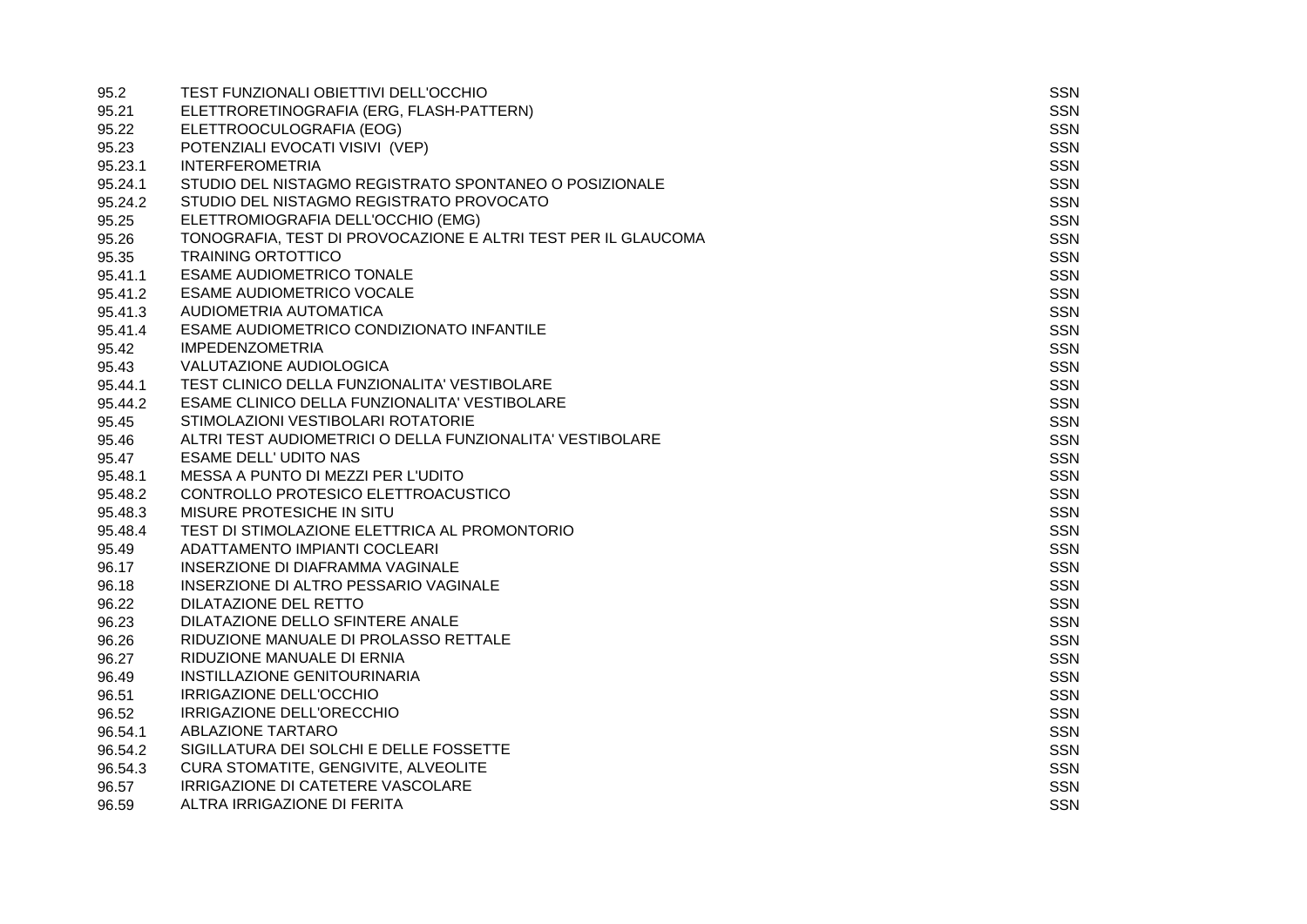| 97.1    | SOSTITUZIONE NON OPERATORIA DI SUSSIDIO PER IL SISTEMA MUSCOLOSCHELETRICO  | SSN        |
|---------|----------------------------------------------------------------------------|------------|
| 97.29.1 | REVISIONE DI CATETERE PERITONEALE                                          | <b>SSN</b> |
| 97.35   | RIMOZIONE DI PROTESI DENTALE                                               | <b>SSN</b> |
| 97.71   | RIMOZIONE DI DISPOSITIVO CONTRACCETTIVO INTRAUTERINO                       | <b>SSN</b> |
| 97.82   | RIMOZIONE DI DISPOSITIVO DI DRENAGGIO PERITONEALE                          | <b>SSN</b> |
| 97.88   | RIMOZIONE DI DISPOSITIVO ESTERNO DI IMMOBILIZZAZIONE                       | <b>SSN</b> |
| 98.01   | RIMOZIONE DI CORPO ESTRANEO INTRALUMINALE DALLA BOCCA,                     | <b>SSN</b> |
| 98.02   | RIMOZIONE DI CORPO ESTRANEO INTRALUMINALE DALL'ESOFAGO,                    | <b>SSN</b> |
| 98.03   | RIMOZIONE DI CORPO ESTRANEO INTRALUMINALE DALLO STOMACO                    | SSN        |
| 98.05   | RIMOZIONE DI CORPO ESTRANEO INTRALUMINALE DA RETTO E ANO,                  | <b>SSN</b> |
| 98.11   | RIMOZIONE DI CORPO ESTRANEO INTRALUMINALE DALL'ORECCHIO,                   | <b>SSN</b> |
| 98.12   | RIMOZIONE DI CORPO ESTRANEO INTRALUMINALE DAL NASO.                        | <b>SSN</b> |
| 98.13   | RIMOZIONE DI CORPO ESTRANEO INTRALUMINALE DALLA FARINGE,                   | <b>SSN</b> |
| 98.14   | RIMOZIONE DI CORPO ESTRANEO INTRALUMINALE DALLA LARINGE,                   | <b>SSN</b> |
| 98.15   | RIMOZIONE DI CORPO ESTRANEO INTRALUMINALE DALLA TRACHEA E BRONCHI,         | <b>SSN</b> |
| 98.16   | RIMOZIONE DI CORPO ESTRANEO INTRALUMINALE DALL'UTERO,                      | <b>SSN</b> |
| 98.17   | RIMOZIONE DI CORPO ESTRANEO INTRALUMINALE DALLA VAGINA,                    | <b>SSN</b> |
| 98.18   | RIMOZIONE DI CORPO ESTRANEO INTRALUMINALE DA STOMA ARTIFICIALE,            | <b>SSN</b> |
| 98.19   | RIMOZIONE DI CORPO ESTRANEO INTRALUMINALE DALL'URETRA,                     | <b>SSN</b> |
| 98.20   | RIMOZIONE DI CORPO ESTRANEO, NAS                                           | <b>SSN</b> |
| 98.21   | RIMOZIONE DI CORPO ESTRANEO SUPERFICIALE DALL'OCCHIO,                      | <b>SSN</b> |
| 98.22   | RIMOZIONE DI CORPO ESTRANEO SUPERFICIALE DA TESTA E COLLO,                 | SSN        |
| 98.23   | RIMOZIONE DI CORPO ESTRANEO DALLA VULVA,                                   | <b>SSN</b> |
| 98.24   | RIMOZIONE DI CORPO ESTRANEO DA SCROTO E PENE,                              | <b>SSN</b> |
| 98.25   | RIMOZIONE DI ALTRO CORPO ESTRANEO DAL TRONCO ECCETTO SCROTO, PENE E VULVA, | <b>SSN</b> |
| 98.26   | RIMOZIONE DI CORPO ESTRANEO DALLA MANO,                                    | <b>SSN</b> |
| 98.27   | RIMOZIONE DI CORPO ESTRANEO DALL'ARTO SUPERIORE ECCETTO LA MANO,           | <b>SSN</b> |
| 98.28   | RIMOZIONE DI CORPO ESTRANEO DAL PIEDE,                                     | <b>SSN</b> |
| 98.29   | RIMOZIONE DI CORPO ESTRANEO DALL'ARTO INFERIORE ECCETTO IL PIEDE,          | SSN        |
| 99.06.1 | INFUSIONE DI FATTORI DELLA COAGULAZIONE                                    | <b>SSN</b> |
| 99.07.1 | TRASFUSIONE DI SANGUE O EMOCOMPONENTI                                      | SSN        |
| 99.12   | IMMUNIZZAZIONE PER ALLERGIA                                                | <b>SSN</b> |
| 99.13   | IMMUNIZZAZIONE PER MALATTIA AUTOIMMUNE                                     | <b>SSN</b> |
| 99.14.1 | INFUSIONE DI IMMUNOGLOBULINE ENDOVENA                                      | <b>SSN</b> |
| 99.23   | <b>INIEZIONE DI STEROIDI</b>                                               | <b>SSN</b> |
| 99.24.1 | INFUSIONE DI SOSTANZE ORMONALI                                             | <b>SSN</b> |
| 99.25   | INIEZIONE O INFUSIONE DI SOSTANZE CHEMIOTERAPICHE PER TUMORE,              | <b>SSN</b> |
| 99.27   | <b>IONOFORESI</b>                                                          | <b>SSN</b> |
| 99.29.1 | <b>INIEZIONE PERINERVOSA</b>                                               | <b>SSN</b> |
| 99.29.2 | <b>INIEZIONE PERIARTERIOSA</b>                                             | <b>SSN</b> |